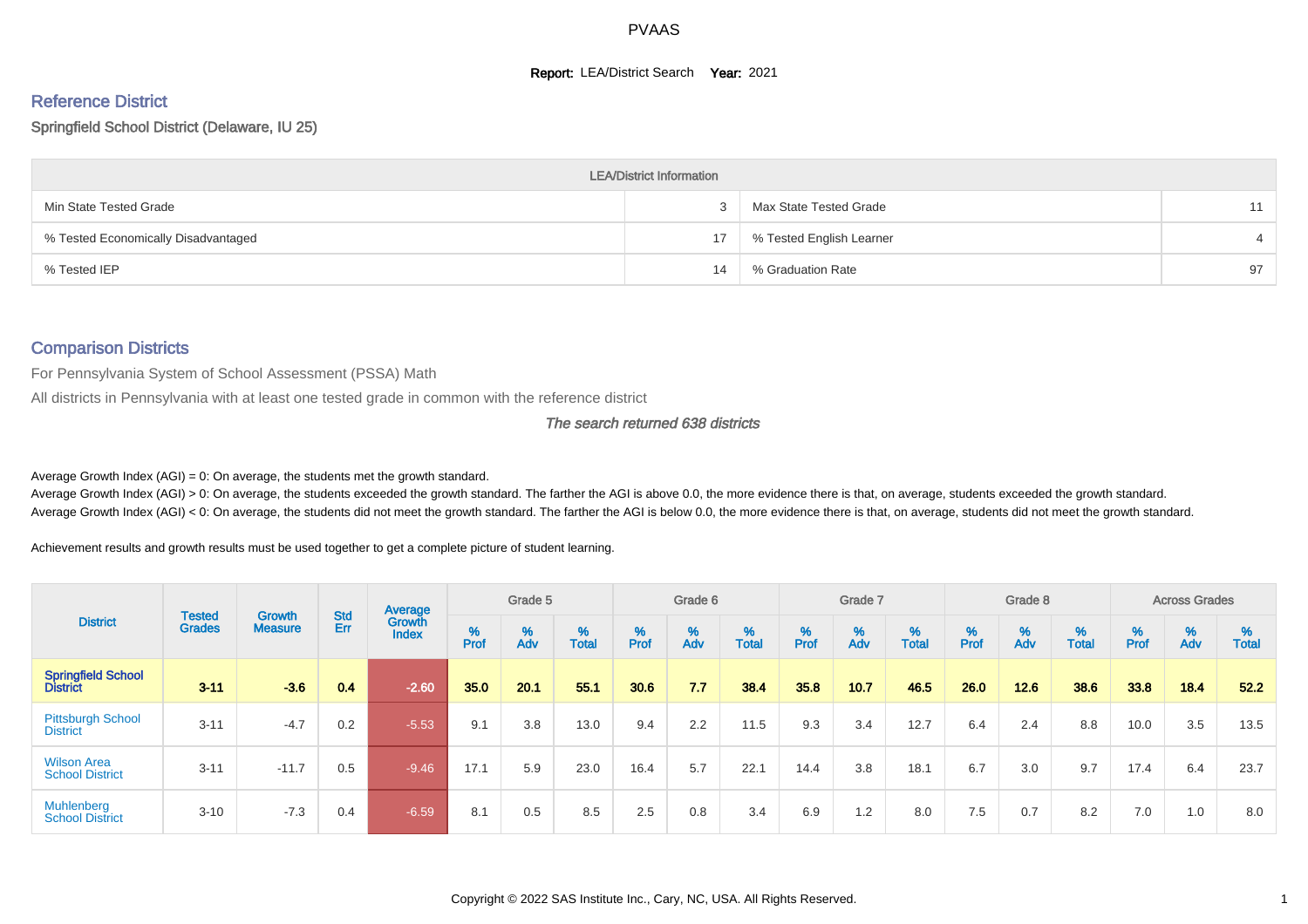|                                                    |                                |                                 | <b>Std</b> | Average                |           | Grade 5  |                   |           | Grade 6  |                   |           | Grade 7  |                      |           | Grade 8  |                   |           | <b>Across Grades</b> |                   |
|----------------------------------------------------|--------------------------------|---------------------------------|------------|------------------------|-----------|----------|-------------------|-----------|----------|-------------------|-----------|----------|----------------------|-----------|----------|-------------------|-----------|----------------------|-------------------|
| <b>District</b>                                    | <b>Tested</b><br><b>Grades</b> | <b>Growth</b><br><b>Measure</b> | Err        | Growth<br><b>Index</b> | %<br>Prof | %<br>Adv | %<br><b>Total</b> | %<br>Prof | %<br>Adv | %<br><b>Total</b> | %<br>Prof | %<br>Adv | $\%$<br><b>Total</b> | %<br>Prof | %<br>Adv | %<br><b>Total</b> | %<br>Prof | %<br>Adv             | %<br><b>Total</b> |
| <b>Springfield School</b><br><b>District</b>       | $3 - 11$                       | $-3.6$                          | 0.4        | $-2.60$                | 35.0      | 20.1     | 55.1              | 30.6      | 7.7      | 38.4              | 35.8      | 10.7     | 46.5                 | 26.0      | 12.6     | 38.6              | 33.8      | 18.4                 | 52.2              |
| <b>Shaler Area</b><br><b>School District</b>       | $3 - 11$                       | $-6.1$                          | 0.4        | 1.00                   | 26.2      | 5.8      | 32.0              | 12.6      | 1.9      | 14.5              | 22.1      | 5.5      | 27.7                 | 19.6      | 5.2      | 24.8              | 23.3      | 7.8                  | 31.2              |
| <b>West Mifflin Area</b><br><b>School District</b> | $3 - 12$                       | $-8.5$                          | 0.5        | $-2.29$                | 18.4      | 5.7      | 24.1              | 6.8       | 0.7      | 7.4               | 6.7       | 0.0      | 6.7                  | 5.5       | 0.0      | 5.5               | 11.1      | 2.8                  | 13.9              |
| <b>MaST Community</b><br><b>Charter School</b>     | $3 - 10$                       | $-8.7$                          | 0.6        | $-3.76$                | 30.0      | 3.0      | 33.0              | 20.0      | 3.8      | 23.8              | 24.3      | 3.9      | 28.2                 | 17.5      | 1.9      | 19.4              | 23.1      | 3.6                  | 26.7              |
| <b>Baldwin-Whitehall</b><br><b>School District</b> | $3 - 11$                       | $-5.8$                          | 0.4        | $-2.93$                | 24.7      | 6.6      | 31.4              | 18.6      | 1.2      | 19.8              | 16.0      | 1.6      | 17.7                 | 11.5      | 2.1      | 13.6              | 22.2      | 6.8                  | 29.0              |
| <b>Abington School</b><br><b>District</b>          | $3 - 10$                       | $-3.8$                          | 0.3        | 0.35                   | 25.7      | 12.4     | 38.1              | 30.8      | 10.8     | 41.6              | 23.9      | 6.4      | 30.2                 | 14.9      | 1.1      | 15.9              | 26.9      | 10.4                 | 37.3              |
| <b>Pennridge School</b><br><b>District</b>         | $3 - 10$                       | $-1.2$                          | 0.3        | 6.80                   | 35.5      | 15.4     | 50.9              | 19.1      | 2.9      | 22.0              | 21.4      | 13.9     | 35.3                 | 21.6      | 3.4      | 25.1              | 28.5      | 12.0                 | 40.5              |
| <b>Allentown City</b><br><b>School District</b>    | $3 - 12$                       | $-4.5$                          | 0.3        | $-9.09$                |           |          |                   | 2.0       | 0.7      | 2.8               | 2.2       | 0.3      | 2.5                  |           |          |                   | 4.3       | 1.1                  | 5.4               |
| <b>Parkland School</b><br><b>District</b>          | $3 - 11$                       | $-3.5$                          | 0.3        | $-5.03$                | 33.6      | 26.4     | 60.0              | 33.4      | 15.9     | 49.3              | 27.1      | 18.6     | 45.7                 | 23.1      | 11.8     | 34.9              | 30.8      | 24.1                 | 54.9              |
| <b>Wyoming Area</b><br><b>School District</b>      | $3 - 10$                       | $-7.7$                          | 0.6        | $-1.00$                | 22.1      | 8.8      | 31.0              | 4.8       | 1.0      | 5.8               | 9.3       | 3.1      | 12.4                 | 7.4       | 1.8      | 9.3               | 14.1      | 4.3                  | 18.4              |
| <b>MaST Community</b><br><b>Charter School II</b>  | $3 - 10$                       | $-8.4$                          | 0.7        | $-4.62$                | 5.0       | 2.0      | 6.9               | 7.2       | 1.0      | 8.2               | 8.9       | 2.0      | 10.9                 |           |          |                   | 12.6      | 3.2                  | 15.8              |
| <b>Pittston Area</b><br><b>School District</b>     | $3 - 11$                       | $-8.4$                          | 0.8        | 0.10                   | 5.7       | 0.0      | 5.7               | 4.2       | 0.0      | 4.2               | 4.8       | 3.2      | 7.9                  | 7.1       | 1.8      | 8.9               | 10.7      | 3.8                  | 14.4              |
| <b>Seneca Valley</b><br><b>School District</b>     | $3 - 11$                       | $-2.1$                          | 0.3        | 1.45                   | 28.8      | 15.8     | 44.6              | 33.8      | 9.8      | 43.6              | 26.6      | 12.0     | 38.5                 | 18.6      | 6.0      | 24.6              | 30.0      | 14.4                 | 44.4              |
| <b>Woodland Hills</b><br><b>School District</b>    | $3 - 12$                       | $-6.1$                          | 0.5        | $-2.24$                | 5.7       | 5.1      | 10.8              | 4.8       | 1.4      | 6.2               | 8.7       | 2.9      | 11.6                 | 2.3       | 3.0      | 5.3               | 7.9       | 2.7                  | 10.6              |
| <b>Kiski Area School</b><br><b>District</b>        | $3 - 11$                       | $-4.9$                          | 0.4        | $-1.08$                | 15.4      | 5.6      | 21.0              | 11.1      | 1.8      | 13.0              | 22.9      | 5.0      | 27.9                 | 9.6       | 2.8      | 12.4              | 20.2      | 7.5                  | 27.7              |
| <b>Lancaster School</b><br><b>District</b>         | $3 - 12$                       | $-3.2$                          | 0.3        | $-3.06$                | 8.8       | 3.0      | 11.8              | 3.9       | 0.8      | 4.7               | 4.4       | 0.9      | 5.3                  | 2.3       | 0.6      | 3.0               | 7.4       | 1.9                  | 9.3               |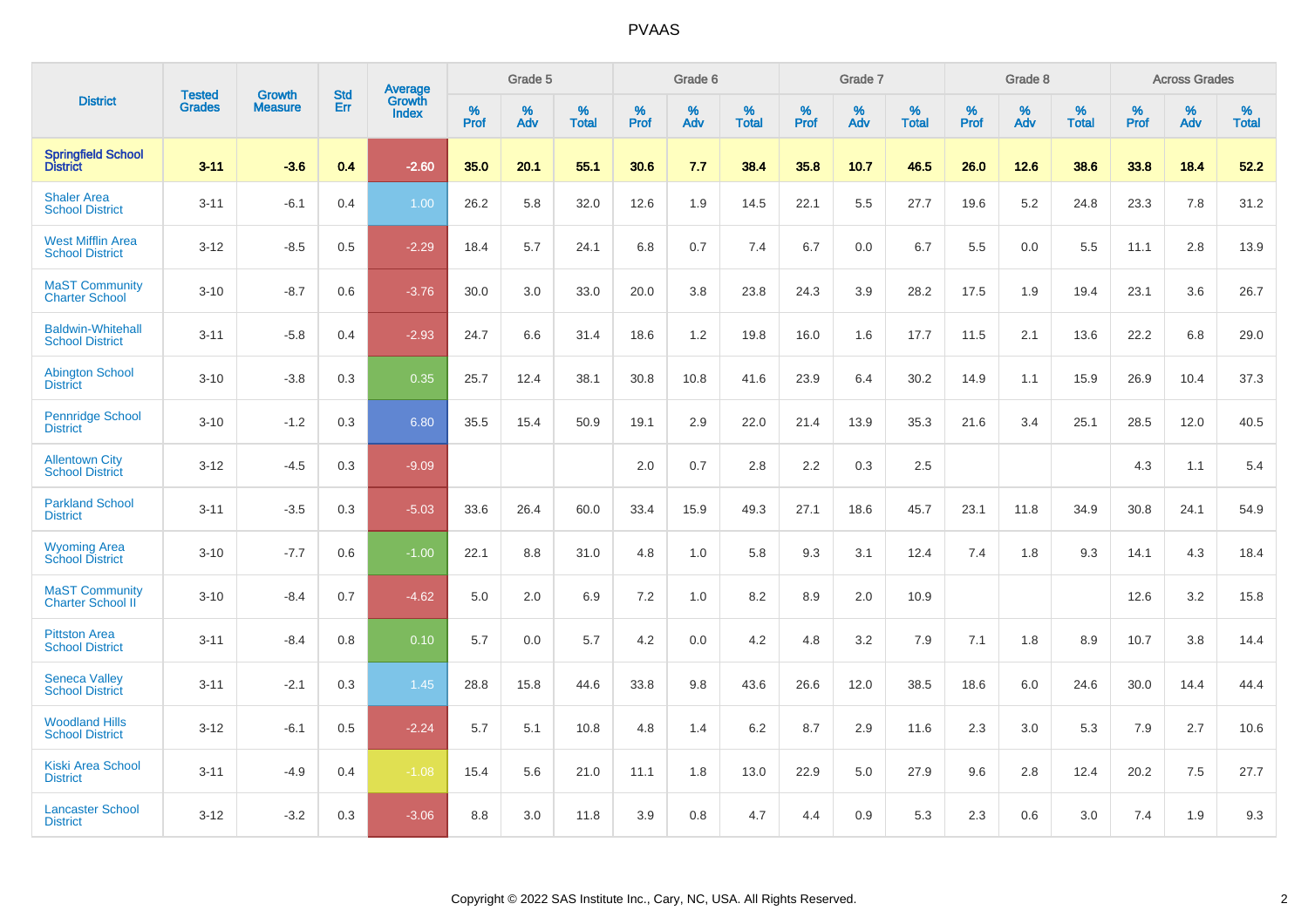|                                                                |                                | <b>Growth</b>  | <b>Std</b> | Average                |           | Grade 5  |                   |           | Grade 6  |                   |           | Grade 7  |                   |           | Grade 8  |                   |           | <b>Across Grades</b> |                   |
|----------------------------------------------------------------|--------------------------------|----------------|------------|------------------------|-----------|----------|-------------------|-----------|----------|-------------------|-----------|----------|-------------------|-----------|----------|-------------------|-----------|----------------------|-------------------|
| <b>District</b>                                                | <b>Tested</b><br><b>Grades</b> | <b>Measure</b> | Err        | Growth<br><b>Index</b> | %<br>Prof | %<br>Adv | %<br><b>Total</b> | %<br>Prof | %<br>Adv | %<br><b>Total</b> | %<br>Prof | %<br>Adv | %<br><b>Total</b> | %<br>Prof | %<br>Adv | %<br><b>Total</b> | %<br>Prof | %<br>Adv             | %<br><b>Total</b> |
| <b>Springfield School</b><br><b>District</b>                   | $3 - 11$                       | $-3.6$         | 0.4        | $-2.60$                | 35.0      | 20.1     | 55.1              | 30.6      | 7.7      | 38.4              | 35.8      | 10.7     | 46.5              | 26.0      | 12.6     | 38.6              | 33.8      | 18.4                 | 52.2              |
| <b>Dallas School</b><br><b>District</b>                        | $3 - 11$                       | $-5.7$         | 0.5        | 5.42                   | 43.8      | 15.6     | 59.4              | 24.3      | 2.8      | 27.1              | 18.1      | 6.3      | 24.4              | 17.9      | 0.0      | 17.9              | 30.9      | 12.9                 | 43.8              |
| <b>Southeastern</b><br><b>Greene School</b><br><b>District</b> | $3 - 10$                       | $-11.8$        | 1.0        | $-3.05$                | 34.5      | 13.8     | 48.3              | 32.4      | 2.9      | 35.3              | 8.2       | 4.1      | 12.2              | 25.6      | 2.3      | 27.9              | 26.6      | 12.9                 | 39.5              |
| <b>Bristol Township</b><br><b>School District</b>              | $3 - 11$                       | $-4.1$         | 0.4        | $-1.98$                | 12.4      | 2.9      | 15.3              | 2.7       | 0.7      | 3.4               | 7.5       | 1.1      | 8.6               | 3.8       | 0.4      | 4.2               | 10.6      | 2.1                  | 12.7              |
| <b>Central Bucks</b><br><b>School District</b>                 | $3 - 11$                       | 0.2            | 0.2        | 7.38                   | 36.0      | 18.4     | 54.4              | 31.8      | 16.6     | 48.4              | 29.2      | 13.4     | 42.6              | 22.8      | 7.4      | 30.1              | 32.0      | 16.6                 | 48.6              |
| <b>Pine-Richland</b><br><b>School District</b>                 | $3 - 11$                       | $-1.8$         | 0.3        | 0.90                   | 35.0      | 21.7     | 56.7              | 35.6      | 11.5     | 47.1              | 37.1      | 18.2     | 55.4              | 30.1      | 15.8     | 45.9              | 34.9      | 21.2                 | 56.1              |
| Northwestern<br><b>School District</b>                         | $3 - 11$                       | $-6.8$         | 0.6        | $-3.84$                | 34.7      | 6.3      | 41.0              | 21.8      | 1.2      | 23.0              | 16.8      | 7.5      | 24.3              | 9.1       | 1.8      | 10.9              | 25.1      | 6.0                  | 31.1              |
| Wissahickon<br><b>Charter School</b>                           | $3 - 8$                        | $-0.8$         | 0.7        | 4.54                   | 0.0       | 0.0      | 0.0               | 2.4       | $0.0\,$  | 2.4               | 3.7       | 0.0      | 3.7               | 1.5       | 0.0      | 1.5               | 4.0       | $0.2\,$              | 4.2               |
| <b>Owen J Roberts</b><br><b>School District</b>                | $3 - 11$                       | $-3.2$         | 0.3        | $-0.55$                | 35.7      | 21.9     | 57.7              | 29.6      | 17.3     | 46.9              | 28.3      | 12.5     | 40.8              | 22.8      | 5.5      | 28.4              | 31.9      | 16.7                 | 48.6              |
| <b>Gateway School</b><br><b>District</b>                       | $3 - 11$                       | $-4.4$         | 0.4        | $-2.08$                | 15.3      | 7.4      | 22.7              | 16.5      | 7.1      | 23.6              | 14.6      | 4.2      | 18.8              | 16.2      | 6.9      | 23.2              | 21.5      | 9.7                  | 31.2              |
| <b>Conrad Weiser</b><br><b>Area School</b><br><b>District</b>  | $3 - 11$                       | $-1.9$         | 0.5        | 2.69                   | 15.3      | 1.8      | 17.2              | 18.5      | 2.6      | 21.2              | 15.6      | 1.6      | 17.2              | 9.4       | 3.0      | 12.3              | 17.9      | 5.0                  | 23.0              |
| <b>Trinity Area School</b><br><b>District</b>                  | $3 - 11$                       | $-4.0$         | 0.4        | 3.77                   | 35.4      | 13.4     | 48.9              | 20.9      | 3.2      | 24.1              | 21.5      | 8.0      | 29.5              | 15.3      | 3.2      | 18.6              | 25.6      | 9.6                  | 35.2              |
| <b>Penn-Trafford</b><br><b>School District</b>                 | $3 - 11$                       | $-3.6$         | 0.4        | 3.72                   | 40.3      | 24.6     | 64.9              | 36.1      | 20.9     | 57.0              | 33.3      | 18.7     | 52.0              | 19.3      | 3.7      | 23.0              | 34.4      | 21.1                 | 55.5              |
| <b>Tuscarora School</b><br><b>District</b>                     | $3 - 11$                       | $-2.4$         | 0.5        | 3.82                   | 16.5      | 7.4      | 23.9              | 11.3      | 2.7      | 14.0              | 13.4      | 4.5      | 17.9              | 11.0      | 2.1      | 13.1              | 17.7      | 6.0                  | 23.6              |
| <b>Mount Pleasant</b><br><b>Area School</b><br><b>District</b> | $3 - 11$                       | $-5.7$         | 0.5        | $-0.96$                | 18.0      | 1.6      | 19.7              | 12.8      | 2.4      | 15.2              | 12.7      | 2.8      | 15.5              | 7.4       | 0.8      | 8.3               | 18.3      | 4.3                  | 22.6              |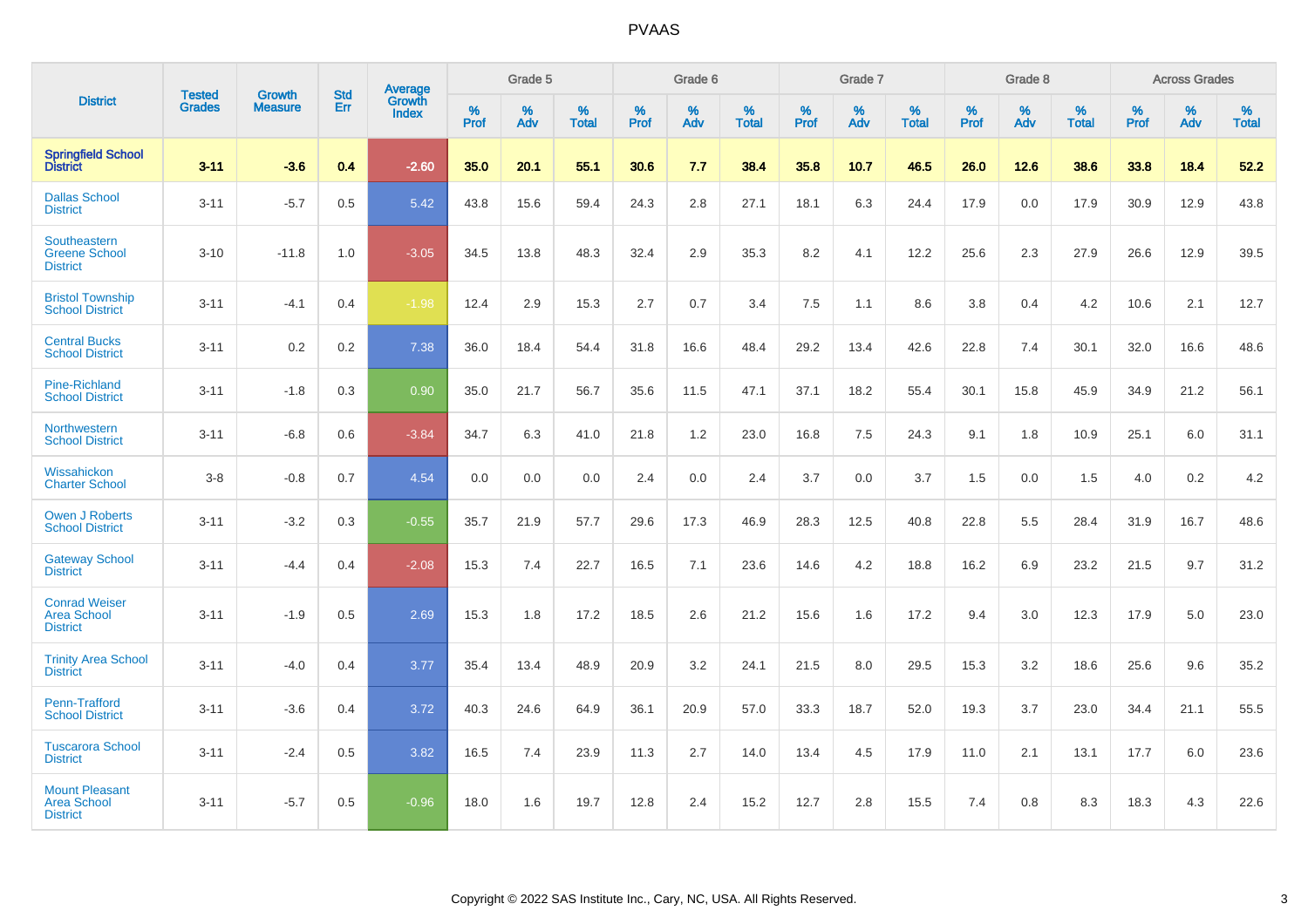|                                                                   | <b>Tested</b> | <b>Growth</b>  | <b>Std</b> | Average                       |              | Grade 5  |                   |           | Grade 6  |                   |           | Grade 7  |                   |           | Grade 8  |                   |           | <b>Across Grades</b> |                   |
|-------------------------------------------------------------------|---------------|----------------|------------|-------------------------------|--------------|----------|-------------------|-----------|----------|-------------------|-----------|----------|-------------------|-----------|----------|-------------------|-----------|----------------------|-------------------|
| <b>District</b>                                                   | <b>Grades</b> | <b>Measure</b> | <b>Err</b> | <b>Growth</b><br><b>Index</b> | $\%$<br>Prof | %<br>Adv | %<br><b>Total</b> | %<br>Prof | %<br>Adv | %<br><b>Total</b> | %<br>Prof | %<br>Adv | %<br><b>Total</b> | %<br>Prof | %<br>Adv | %<br><b>Total</b> | %<br>Prof | %<br>Adv             | %<br><b>Total</b> |
| <b>Springfield School</b><br><b>District</b>                      | $3 - 11$      | $-3.6$         | 0.4        | $-2.60$                       | 35.0         | 20.1     | 55.1              | 30.6      | 7.7      | 38.4              | 35.8      | 10.7     | 46.5              | 26.0      | 12.6     | 38.6              | 33.8      | 18.4                 | 52.2              |
| Penn-Delco School<br><b>District</b>                              | $3 - 11$      | $-4.5$         | 0.4        | $-1.99$                       | 31.7         | 11.9     | 43.6              | 20.2      | 6.6      | 26.8              | 22.0      | 6.8      | 28.8              | 10.9      | 1.6      | 12.5              | 25.2      | 8.0                  | 33.2              |
| <b>Ringgold School</b><br><b>District</b>                         | $3 - 11$      | $-4.9$         | 0.5        | $-3.96$                       | 13.5         | 1.8      | 15.3              | 5.7       | 0.0      | 5.7               | 8.3       | 1.2      | 9.5               | 6.4       | 0.5      | 6.9               | 12.7      | 1.7                  | 14.4              |
| <b>Springfield School</b><br><b>District</b>                      | $3 - 11$      | $-3.6$         | 0.4        | $-2.60$                       | 35.0         | 20.1     | 55.1              | 30.6      | 7.7      | 38.4              | 35.8      | 10.7     | 46.5              | 26.0      | 12.6     | 38.6              | 33.8      | 18.4                 | 52.2              |
| Penn Hills School<br><b>District</b>                              | $3 - 11$      | $-4.0$         | 0.5        | 1.96                          | 4.7          | 1.8      | 6.4               | 2.7       | 0.7      | 3.4               | 2.1       | 1.6      | 3.7               | 3.4       | 0.0      | 3.4               | 6.8       | 2.1                  | 8.9               |
| <b>Nazareth Area</b><br><b>School District</b>                    | $3 - 11$      | $-2.2$         | 0.4        | 3.03                          | 30.3         | 13.0     | 43.3              | 27.3      | 13.5     | 40.8              | 27.8      | 6.8      | 34.6              | 17.3      | 3.5      | 20.9              | 28.9      | 10.3                 | 39.2              |
| <b>Connellsville Area</b><br><b>School District</b>               | $3 - 11$      | $-3.8$         | 0.4        | $-0.77$                       | 19.0         | 7.5      | 26.5              | 10.8      | 3.6      | 14.3              | 9.5       | 2.4      | 11.9              | 9.4       | 2.2      | 11.6              | 15.5      | 4.5                  | 20.0              |
| <b>East Stroudsburg</b><br><b>Area School</b><br><b>District</b>  | $3 - 11$      | $-4.6$         | 0.5        | $-0.82$                       | 19.0         | 5.3      | 24.3              | 8.8       | 1.6      | 10.4              | 9.7       | 3.0      | 12.7              | 7.7       | 1.9      | 9.7               | 16.0      | 4.5                  | 20.5              |
| <b>Eastern Lebanon</b><br><b>County School</b><br><b>District</b> | $3 - 11$      | $-3.3$         | 0.5        | 2.09                          | 19.8         | 7.9      | 27.7              | 9.1       | 0.6      | 9.7               | 13.1      | 3.1      | 16.2              | 8.9       | 1.8      | 10.6              | 17.0      | 5.0                  | 22.0              |
| <b>Pottstown School</b><br><b>District</b>                        | $3 - 12$      | $-5.0$         | 0.5        | $-2.29$                       | 6.0          | 3.6      | 9.5               | 2.1       | 0.0      | 2.1               | 5.3       | 0.7      | 5.9               | 5.6       | 0.0      | 5.6               | 6.5       | 1.2                  | 7.7               |
| <b>Beaver Area</b><br><b>School District</b>                      | $3 - 10$      | $-4.4$         | 0.6        | 1.92                          | 36.2         | 23.8     | 60.0              | 37.3      | 28.8     | 66.1              | 22.6      | 13.0     | 35.6              | 17.1      | 7.2      | 24.3              | 29.2      | 25.6                 | 54.8              |
| <b>Greensburg Salem</b><br><b>School District</b>                 | $3 - 11$      | $-3.8$         | 0.5        | $-1.81$                       | 31.1         | 7.9      | 39.0              | 12.0      | 1.2      | 13.2              | 16.5      | 3.8      | 20.3              | 17.6      | 4.6      | 22.2              | 20.7      | 7.4                  | 28.2              |
| Susquehanna<br><b>Township School</b><br><b>District</b>          | $3 - 12$      | $-3.4$         | 0.5        | 0.05                          | 13.7         | 3.7      | 17.4              | 3.0       | 0.5      | 3.5               | 6.2       | 2.3      | 8.5               | 9.8       | 0.5      | 10.3              | 11.5      | 3.0                  | 14.4              |
| <b>York Suburban</b><br><b>School District</b>                    | $3 - 11$      | $-1.0$         | 0.5        | 6.95                          | 28.6         | 23.2     | 51.7              | 17.1      | 6.5      | 23.6              | 23.6      | 15.3     | 38.9              | 20.6      | 9.2      | 29.9              | 27.3      | 17.9                 | 45.3              |
| <b>Pleasant Valley</b><br><b>School District</b>                  | $3 - 11$      | $-2.3$         | 0.4        | 2.77                          | 20.4         | 6.2      | 26.6              | 17.4      | 2.3      | 19.7              | 23.2      | 3.5      | 26.8              | 8.3       | 3.2      | 11.5              | 20.4      | 5.0                  | 25.4              |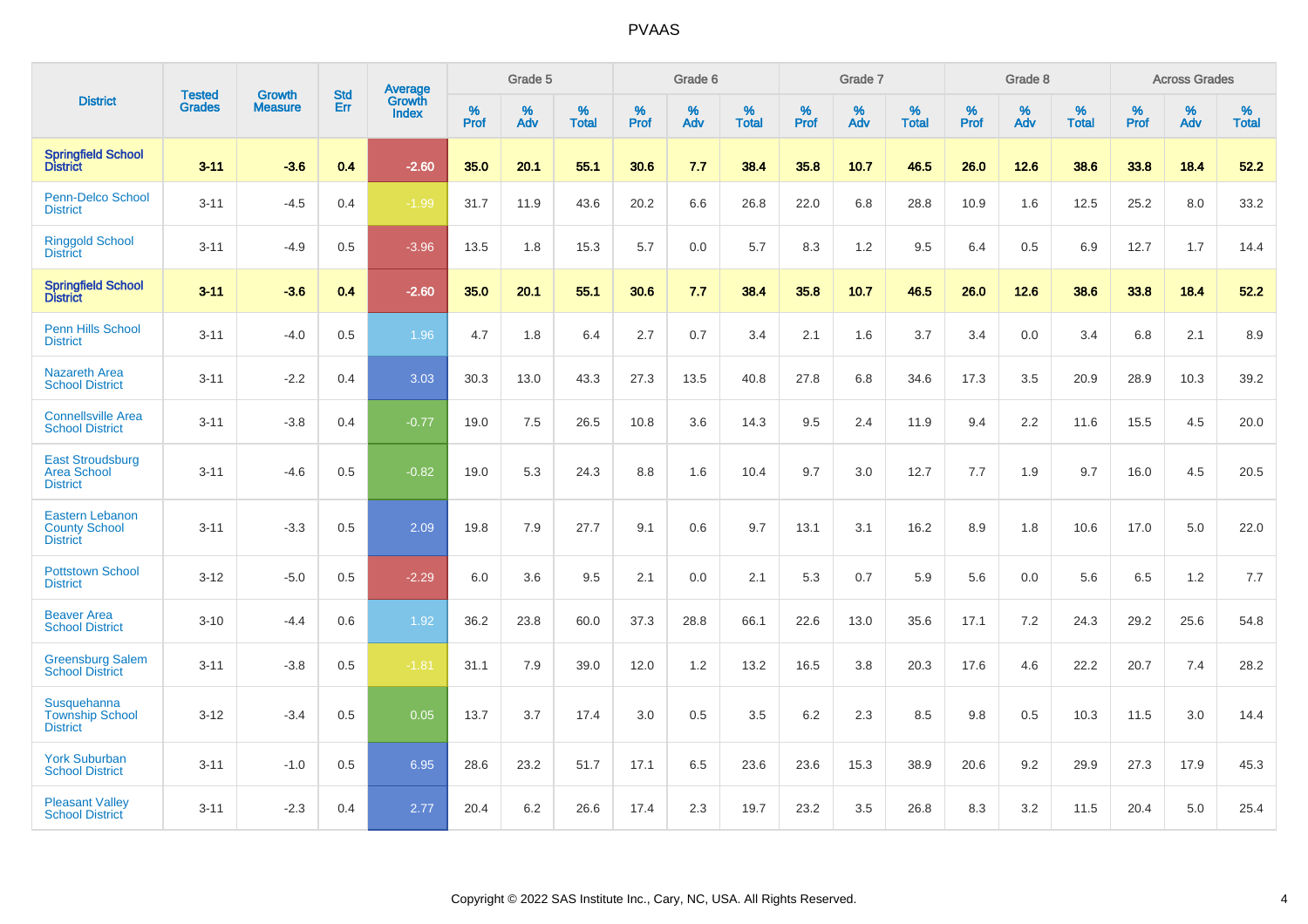|                                                             | <b>Tested</b> | <b>Growth</b>  | <b>Std</b> | Average                |              | Grade 5  |                   |              | Grade 6  |                   |              | Grade 7  |                   |              | Grade 8  |                   |              | <b>Across Grades</b> |                      |
|-------------------------------------------------------------|---------------|----------------|------------|------------------------|--------------|----------|-------------------|--------------|----------|-------------------|--------------|----------|-------------------|--------------|----------|-------------------|--------------|----------------------|----------------------|
| <b>District</b>                                             | <b>Grades</b> | <b>Measure</b> | Err        | Growth<br><b>Index</b> | $\%$<br>Prof | %<br>Adv | %<br><b>Total</b> | $\%$<br>Prof | %<br>Adv | %<br><b>Total</b> | $\%$<br>Prof | %<br>Adv | %<br><b>Total</b> | $\%$<br>Prof | %<br>Adv | %<br><b>Total</b> | $\%$<br>Prof | %<br>Adv             | $\%$<br><b>Total</b> |
| <b>Springfield School</b><br><b>District</b>                | $3 - 11$      | $-3.6$         | 0.4        | $-2.60$                | 35.0         | 20.1     | 55.1              | 30.6         | 7.7      | 38.4              | 35.8         | 10.7     | 46.5              | 26.0         | 12.6     | 38.6              | 33.8         | 18.4                 | 52.2                 |
| <b>Crestwood School</b><br><b>District</b>                  | $3 - 11$      | $-2.8$         | 0.5        | 3.04                   | 19.1         | 5.6      | 24.7              | 24.3         | 7.7      | 32.0              | 21.0         | 8.7      | 29.7              | 19.0         | 6.6      | 25.6              | 23.4         | 8.3                  | 31.7                 |
| <b>Pennsbury School</b><br><b>District</b>                  | $3 - 11$      | $-2.3$         | 0.3        | 0.78                   | 32.1         | 19.0     | 51.1              | 23.0         | 10.9     | 34.0              | 19.4         | 7.0      | 26.4              | 15.8         | 9.8      | 25.6              | 26.7         | 15.5                 | 42.2                 |
| <b>Neshaminy School</b><br><b>District</b>                  | $3 - 11$      | $-0.6$         | 0.3        | 4.21                   | 26.6         | 8.4      | 35.0              | 18.4         | 3.5      | 21.9              | 21.1         | 6.5      | 27.6              | 17.0         | 5.4      | 22.4              | 24.8         | 10.8                 | 35.6                 |
| <b>Plum Borough</b><br><b>School District</b>               | $3 - 11$      | $-3.1$         | 0.4        | 3.08                   | 34.5         | 8.4      | 42.9              | 32.3         | 19.5     | 51.8              | 22.5         | 13.0     | 35.5              | 17.6         | 4.3      | 21.9              | 28.8         | 15.8                 | 44.6                 |
| Jefferson-Morgan<br><b>School District</b>                  | $3 - 10$      | $-0.4$         | 0.8        | 4.12                   | 7.1          | 1.4      | 8.6               | 23.6         | 0.0      | 23.6              | 10.9         | 3.6      | 14.6              | 24.4         | 2.2      | 26.7              | 17.1         | 4.8                  | 21.9                 |
| <b>Tacony Academy</b><br><b>Charter School</b>              | $3 - 11$      | $-3.3$         | 0.8        | 3.79                   | 4.1          | 1.4      | 5.5               | 2.9          | 0.0      | 2.9               | 6.8          | 0.0      | 6.8               | 5.7          | 2.9      | 8.6               | 5.0          | 1.0                  | 6.0                  |
| <b>Philadelphia City</b><br><b>School District</b>          | $3 - 12$      | $-0.5$         | 0.2        | 3.67                   | 8.4          | 4.9      | 13.3              | 9.6          | 3.1      | 12.7              | 10.6         | 4.5      | 15.1              | 5.0          | 4.4      | 9.4               | 9.8          | 5.2                  | 15.0                 |
| <b>North Penn School</b><br><b>District</b>                 | $3 - 11$      | 0.9            | 0.2        | 9.59                   | 30.6         | 14.1     | 44.6              | 25.7         | 14.1     | 39.7              | 29.4         | 8.8      | 38.2              | 25.4         | 7.7      | 33.2              | 29.6         | 14.0                 | 43.7                 |
| <b>Whitehall-Coplay</b><br><b>School District</b>           | $3 - 11$      | $-3.3$         | 0.4        | $-2.64$                | 23.4         | 6.6      | 30.0              | 12.7         | 1.9      | 14.7              | 11.1         | 2.5      | 13.6              | 10.5         | 3.2      | 13.7              | 18.5         | 4.9                  | 23.5                 |
| Downingtown Area<br><b>School District</b>                  | $3 - 11$      | $-1.3$         | 0.3        | 5.44                   | 40.5         | 24.2     | 64.7              | 28.9         | 24.6     | 53.5              | 31.4         | 21.1     | 52.5              | 27.1         | 28.6     | 55.7              | 36.8         | 25.9                 | 62.7                 |
| <b>Manheim</b><br><b>Township School</b><br><b>District</b> | $3 - 12$      | $-0.7$         | 0.3        | 6.38                   | 29.8         | 17.1     | 46.9              | 33.2         | 23.2     | 56.3              | 28.9         | 9.6      | 38.6              | 18.1         | 11.2     | 29.3              | 28.7         | 21.3                 | 49.9                 |
| <b>Shippensburg Area</b><br><b>School District</b>          | $3 - 11$      | $-3.6$         | 0.4        | 1.09                   | 18.3         | 13.7     | 32.0              | 12.9         | 4.2      | 17.0              | 13.4         | 2.4      | 15.8              | 13.6         | 4.0      | 17.7              | 17.3         | 7.6                  | 24.9                 |
| <b>Interboro School</b><br><b>District</b>                  | $3 - 12$      | $-3.0$         | 0.4        | 0.02                   | 13.5         | 2.2      | 15.8              | 11.8         | 2.4      | 14.2              | 14.4         | 3.4      | 17.8              | 10.7         | 2.1      | 12.8              | 16.4         | 3.1                  | 19.6                 |
| <b>Burgettstown Area</b><br><b>School District</b>          | $3 - 11$      | $-6.3$         | 0.7        | $-3.35$                | 16.9         | 2.6      | 19.5              | 15.4         | 0.0      | 15.4              | 3.6          | 2.4      | 6.0               | 9.3          | 4.0      | 13.3              | 15.1         | 3.7                  | 18.9                 |
| <b>Yough School</b><br><b>District</b>                      | $3 - 10$      | $-4.9$         | 0.6        | $-3.11$                | 19.1         | 5.3      | 24.4              | 17.8         | 5.2      | 23.0              | 16.5         | 1.0      | 17.5              | 6.6          | 0.8      | 7.4               | 19.1         | 4.3                  | 23.4                 |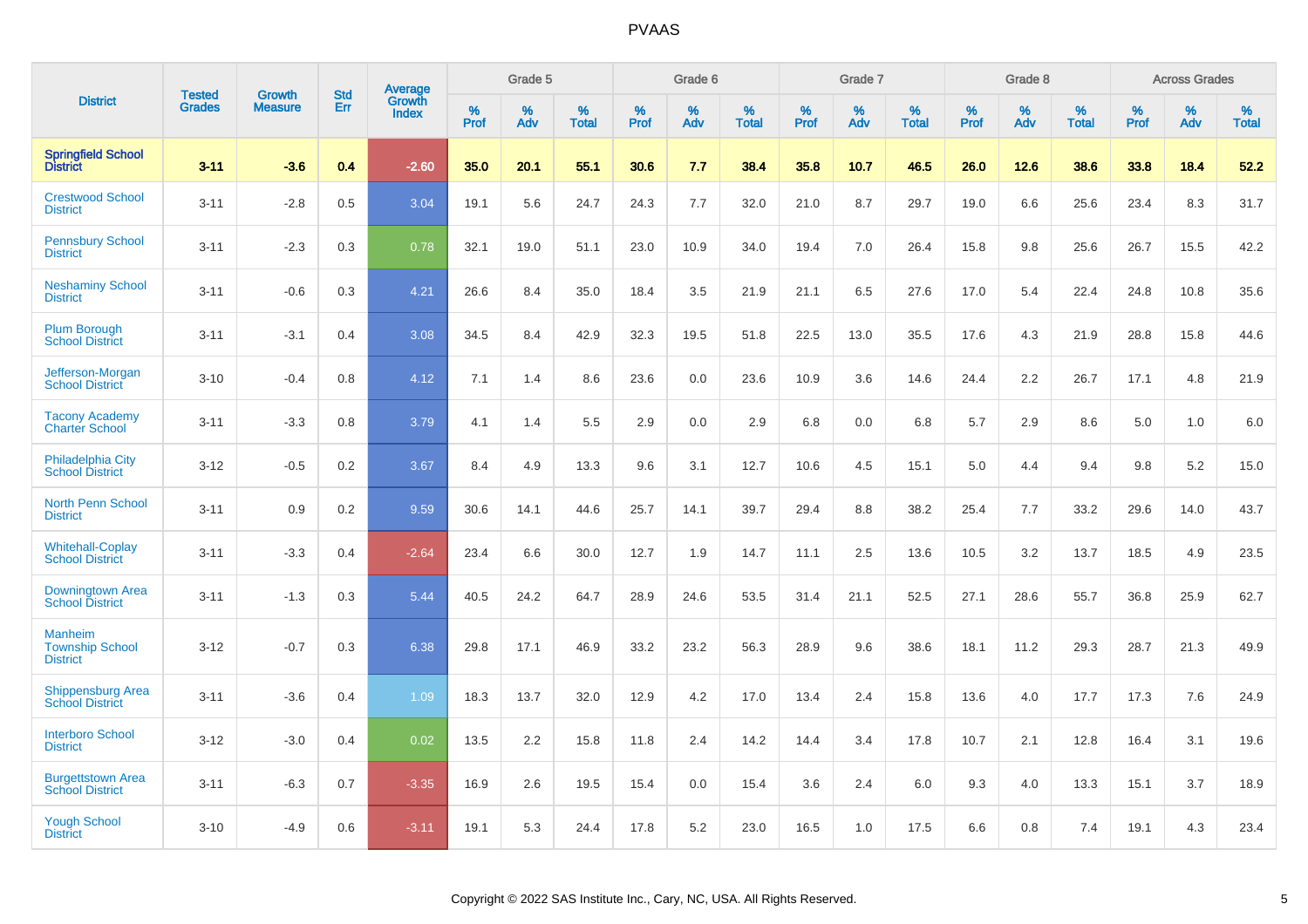|                                                        | <b>Tested</b> | <b>Growth</b>  | <b>Std</b> | <b>Average</b>         |                     | Grade 5  |                   |                     | Grade 6  |                   |              | Grade 7  |                   |              | Grade 8  |                   |              | <b>Across Grades</b> |                   |
|--------------------------------------------------------|---------------|----------------|------------|------------------------|---------------------|----------|-------------------|---------------------|----------|-------------------|--------------|----------|-------------------|--------------|----------|-------------------|--------------|----------------------|-------------------|
| <b>District</b>                                        | <b>Grades</b> | <b>Measure</b> | Err        | Growth<br><b>Index</b> | $\%$<br><b>Prof</b> | %<br>Adv | %<br><b>Total</b> | $\%$<br><b>Prof</b> | %<br>Adv | %<br><b>Total</b> | $\%$<br>Prof | %<br>Adv | %<br><b>Total</b> | $\%$<br>Prof | %<br>Adv | %<br><b>Total</b> | $\%$<br>Prof | %<br>Adv             | %<br><b>Total</b> |
| <b>Springfield School</b><br><b>District</b>           | $3 - 11$      | $-3.6$         | 0.4        | $-2.60$                | 35.0                | 20.1     | 55.1              | 30.6                | 7.7      | 38.4              | 35.8         | 10.7     | 46.5              | 26.0         | 12.6     | 38.6              | 33.8         | 18.4                 | 52.2              |
| <b>Phoenixville Area</b><br><b>School District</b>     | $3 - 11$      | $-3.6$         | 0.4        | 4.13                   | 37.1                | 16.7     | 53.8              | 17.6                | 8.6      | 26.1              | 18.6         | 3.8      | 22.5              | 13.4         | 3.6      | 17.0              | 25.5         | 11.8                 | 37.3              |
| Philipsburg-<br>Osceola Area<br><b>School District</b> | $3 - 11$      | $-4.9$         | 0.6        | 0.04                   | 35.5                | 10.5     | 46.0              | 27.8                | 7.4      | 35.2              | 23.0         | 3.2      | 26.2              | 15.6         | 5.2      | 20.8              | 27.5         | 12.4                 | 40.0              |
| <b>Blackhawk School</b><br><b>District</b>             | $3 - 11$      | $-1.6$         | 0.5        | 4.57                   | 38.0                | 8.8      | 46.7              | 28.3                | 8.8      | 37.1              | 27.3         | 7.4      | 34.8              | 13.5         | 1.7      | 15.2              | 28.7         | 9.2                  | 37.8              |
| <b>Riverview School</b><br><b>District</b>             | $3 - 11$      | $-6.6$         | 0.8        | $-0.07$                | 28.8                | 5.8      | 34.6              | 29.9                | 9.1      | 39.0              | 21.7         | 3.3      | 25.0              | 12.7         | 5.1      | 17.7              | 25.8         | 15.0                 | 40.8              |
| <b>Laurel Highlands</b><br><b>School District</b>      | $3 - 11$      | $-4.3$         | 0.5        | $-1.98$                | 13.3                | 5.7      | 19.0              | 9.7                 | 7.1      | 16.8              | 11.0         | 3.9      | 15.0              | 12.6         | 4.8      | 17.5              | 17.1         | 7.0                  | 24.1              |
| <b>North Hills School</b><br><b>District</b>           | $3 - 11$      | $-3.1$         | 0.4        | $-1.31$                | 34.1                | 14.0     | 48.1              | 30.1                | 11.4     | 41.5              | 28.1         | 11.5     | 39.6              | 21.9         | 9.6      | 31.5              | 30.4         | 13.8                 | 44.2              |
| <b>Hopewell Area</b><br><b>School District</b>         | $3 - 11$      | $-1.6$         | 0.5        | 4.04                   | 31.1                | 8.2      | 39.3              | 28.6                | 11.8     | 40.3              | 18.7         | 4.5      | 23.1              | 12.5         | 2.5      | 15.0              | 23.5         | 8.4                  | 32.0              |
| <b>Governor Mifflin</b><br><b>School District</b>      | $3 - 11$      | $-1.6$         | 0.4        | 2.23                   | 20.4                | 9.3      | 29.6              | 18.8                | 4.8      | 23.6              | 20.6         | 3.2      | 23.7              | 11.2         | 2.2      | 13.4              | 20.0         | 7.5                  | 27.4              |
| <b>Bethlehem-Center</b><br><b>School District</b>      | $3 - 10$      | $-6.4$         | 0.7        | $-0.87$                | 5.6                 | 1.4      | 6.9               | 0.0                 | 0.0      | 0.0               | 4.0          | 0.0      | 4.0               | 3.2          | 1.6      | 4.8               | 9.6          | 3.9                  | 13.6              |
| <b>West Chester Area</b><br><b>School District</b>     | $3 - 11$      | $-1.3$         | 0.3        | 6.72                   | 35.0                | 18.9     | 53.9              | 29.1                | 9.5      | 38.7              | 26.7         | 11.1     | 37.8              | 22.1         | 13.0     | 35.1              | 32.0         | 17.9                 | 49.8              |
| <b>Central Dauphin</b><br><b>School District</b>       | $3 - 11$      | $-0.5$         | 0.2        | 4.10                   | 22.0                | 11.6     | 33.6              | 14.9                | 2.6      | 17.4              | 14.8         | 7.0      | 21.8              | 12.5         | 4.2      | 16.7              | 19.3         | 7.8                  | 27.1              |
| <b>Central Valley</b><br><b>School District</b>        | $3 - 10$      | $-3.2$         | 0.5        | 2.71                   | 24.6                | 4.9      | 29.6              | 22.1                | 2.2      | 24.3              | 20.3         | 7.2      | 27.4              | 20.4         | 8.0      | 28.5              | 26.6         | 9.0                  | 35.6              |
| <b>Norristown Area</b><br><b>School District</b>       | $3 - 12$      | $-2.3$         | 0.4        | 0.04                   | 10.2                | 0.6      | 10.8              | 9.0                 | 1.1      | 10.0              | 9.3          | 1.3      | 10.7              | 7.4          | 3.0      | 10.4              | 11.0         | 1.9                  | 13.0              |
| <b>Northern Lebanon</b><br><b>School District</b>      | $3 - 11$      | $-3.8$         | 0.5        | $-1.80$                | 30.5                | 8.6      | 39.1              | 12.8                | 0.8      | 13.6              | 8.1          | 2.7      | 10.8              | 7.2          | 0.6      | 7.8               | 19.9         | 7.9                  | 27.9              |
| Renaissance<br><b>Academy Charter</b><br><b>School</b> | $3 - 11$      | $-5.7$         | 0.7        | $-3.32$                | 16.7                | 11.1     | 27.8              | 19.2                | 4.1      | 23.3              | 20.0         | 1.3      | 21.3              | 10.1         | 7.2      | 17.4              | 18.7         | 5.7                  | 24.4              |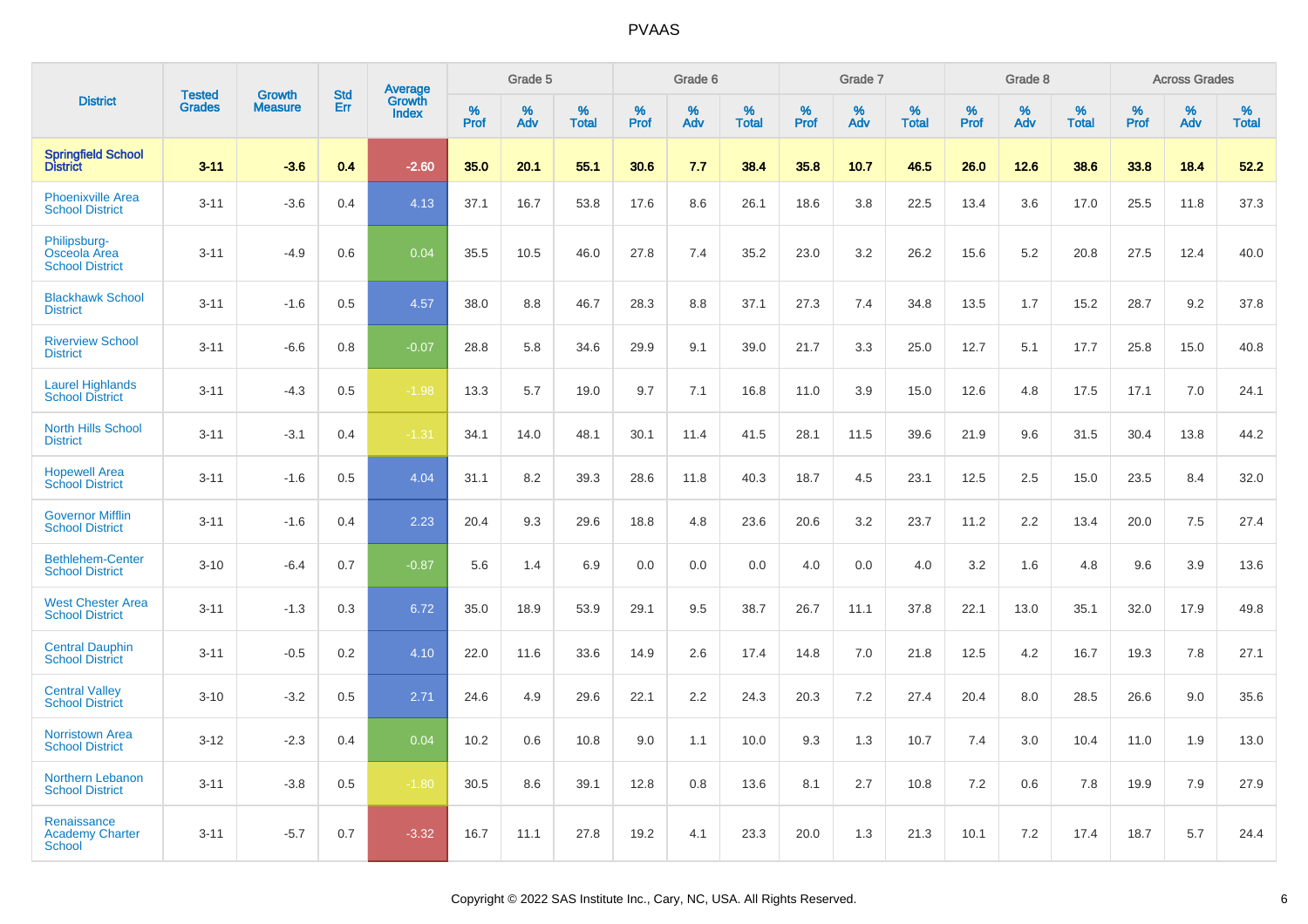|                                                      |                                |                                 | <b>Std</b> | Average                |           | Grade 5  |                   |           | Grade 6  |                   |              | Grade 7  |                   |           | Grade 8  |                   |           | <b>Across Grades</b> |            |
|------------------------------------------------------|--------------------------------|---------------------------------|------------|------------------------|-----------|----------|-------------------|-----------|----------|-------------------|--------------|----------|-------------------|-----------|----------|-------------------|-----------|----------------------|------------|
| <b>District</b>                                      | <b>Tested</b><br><b>Grades</b> | <b>Growth</b><br><b>Measure</b> | Err        | Growth<br><b>Index</b> | %<br>Prof | %<br>Adv | %<br><b>Total</b> | %<br>Prof | %<br>Adv | %<br><b>Total</b> | $\%$<br>Prof | %<br>Adv | %<br><b>Total</b> | %<br>Prof | %<br>Adv | %<br><b>Total</b> | %<br>Prof | %<br>Adv             | %<br>Total |
| <b>Springfield School</b><br><b>District</b>         | $3 - 11$                       | $-3.6$                          | 0.4        | $-2.60$                | 35.0      | 20.1     | 55.1              | 30.6      | 7.7      | 38.4              | 35.8         | 10.7     | 46.5              | 26.0      | 12.6     | 38.6              | 33.8      | 18.4                 | 52.2       |
| Mt Lebanon<br><b>School District</b>                 | $3 - 11$                       | $-2.1$                          | 0.4        | 4.72                   | 39.7      | 34.6     | 74.3              | 42.0      | 15.7     | 57.7              | 32.6         | 20.7     | 53.3              | 31.6      | 17.4     | 49.1              | 36.2      | 29.4                 | 65.5       |
| <b>Chartiers Valley</b><br><b>School District</b>    | $3 - 11$                       | $-2.3$                          | 0.4        | 1.51                   | 33.8      | 14.7     | 48.5              | 16.8      | 5.3      | 22.1              | 15.6         | 7.4      | 22.9              | 10.8      | 4.2      | 15.1              | 23.4      | 11.6                 | 35.0       |
| <b>Ridley School</b><br><b>District</b>              | $3 - 12$                       | $-1.6$                          | 0.3        | 0.71                   | 24.4      | 10.9     | 35.3              | 16.6      | 2.2      | 18.8              | 11.2         | 6.6      | 17.8              | 12.6      | 6.5      | 19.1              | 19.6      | 9.1                  | 28.7       |
| <b>Council Rock</b><br><b>School District</b>        | $3 - 11$                       | $-0.6$                          | 0.2        | 4.05                   | 30.5      | 16.8     | 47.3              | 33.6      | 14.1     | 47.6              | 27.3         | 16.1     | 43.4              | 21.3      | 13.1     | 34.4              | 31.0      | 18.6                 | 49.7       |
| <b>Tri-Valley School</b><br><b>District</b>          | $3 - 10$                       | $-6.5$                          | 0.8        | $-1.14$                | 13.2      | 2.4      | 15.7              | 13.2      | 0.0      | 13.2              | 7.3          | 0.0      | 7.3               | 2.4       | 7.3      | 9.8               | 15.8      | 3.7                  | 19.4       |
| <b>School Lane</b><br><b>Charter School</b>          | $3 - 11$                       | $-4.8$                          | 0.7        | 0.49                   | 26.9      | 7.5      | 34.3              | 11.9      | 1.7      | 13.6              | 7.0          | 2.8      | 9.9               | 18.8      | 3.1      | 21.9              | 21.0      | 6.5                  | 27.5       |
| Octorara Area<br><b>School District</b>              | $3 - 11$                       | $-2.8$                          | 0.6        | 1.31                   | 25.9      | 6.5      | 32.4              | 17.5      | 4.2      | 21.7              | 13.9         | 0.0      | 13.9              | 10.2      | 0.0      | 10.2              | 21.2      | 4.1                  | 25.4       |
| <b>Pottsgrove School</b><br><b>District</b>          | $3 - 11$                       | $-3.5$                          | 0.4        | $-0.89$                | 27.2      | 6.5      | 33.7              | 10.2      | 5.4      | 15.6              | 21.6         | 4.1      | 25.7              | 9.8       | 1.6      | 11.4              | 19.2      | 4.4                  | 23.5       |
| <b>Wilson School</b><br><b>District</b>              | $3 - 12$                       | $-3.7$                          | 0.5        | $-3.10$                | 27.9      | 12.6     | 40.5              | 24.6      | 4.2      | 28.8              | 19.9         | 7.0      | 26.9              | 13.0      | 9.8      | 22.8              | 28.3      | 14.3                 | 42.6       |
| <b>Marple Newtown</b><br><b>School District</b>      | $3 - 11$                       | $-3.4$                          | 0.4        | $-1.81$                | 36.2      | 21.4     | 57.6              | 31.7      | 20.2     | 51.9              | 27.1         | 8.3      | 35.4              | 20.5      | 6.0      | 26.5              | 32.9      | 20.2                 | 53.1       |
| <b>Morrisville Borough</b><br><b>School District</b> | $3 - 11$                       | $-6.7$                          | 0.9        | $-1.42$                | 9.8       | 0.0      | 9.8               | 1.9       | 0.0      | 1.9               | 3.9          | 0.0      | 3.9               | 0.0       | 0.0      | 0.0               | 5.1       | 0.6                  | 5.7        |
| <b>Charleroi School</b><br><b>District</b>           | $3 - 11$                       | $-4.8$                          | 0.6        | 2.44                   | 10.8      | 1.0      | 11.8              | 13.1      | 0.0      | 13.1              | 8.5          | 3.8      | 12.3              | 11.6      | 1.0      | 12.6              | 12.5      | 2.4                  | 14.9       |
| <b>Carmichaels Area</b><br><b>School District</b>    | $3 - 10$                       | $-5.5$                          | 0.7        | 1.91                   | 13.8      | 1.2      | 15.0              | 1.5       | 0.0      | 1.5               | 3.0          | 3.0      | 6.0               | 6.8       | 0.0      | 6.8               | 11.3      | 2.2                  | 13.4       |
| <b>Berwick Area</b><br><b>School District</b>        | $3 - 11$                       | $-3.7$                          | 0.5        | $-0.18$                | 17.8      | 6.3      | 24.1              | 18.3      | 3.0      | 21.3              | 16.8         | 3.2      | 20.0              | 12.0      | 2.0      | 14.0              | 20.4      | 9.0                  | 29.4       |
| <b>Tyrone Area</b><br><b>School District</b>         | $3 - 12$                       | $-0.7$                          | 0.5        | 4.35                   | 18.0      | 3.8      | 21.8              | 12.4      | 4.6      | 17.0              | 18.0         | 2.5      | 20.5              | 12.4      | 5.3      | 17.7              | 20.5      | 8.1                  | 28.6       |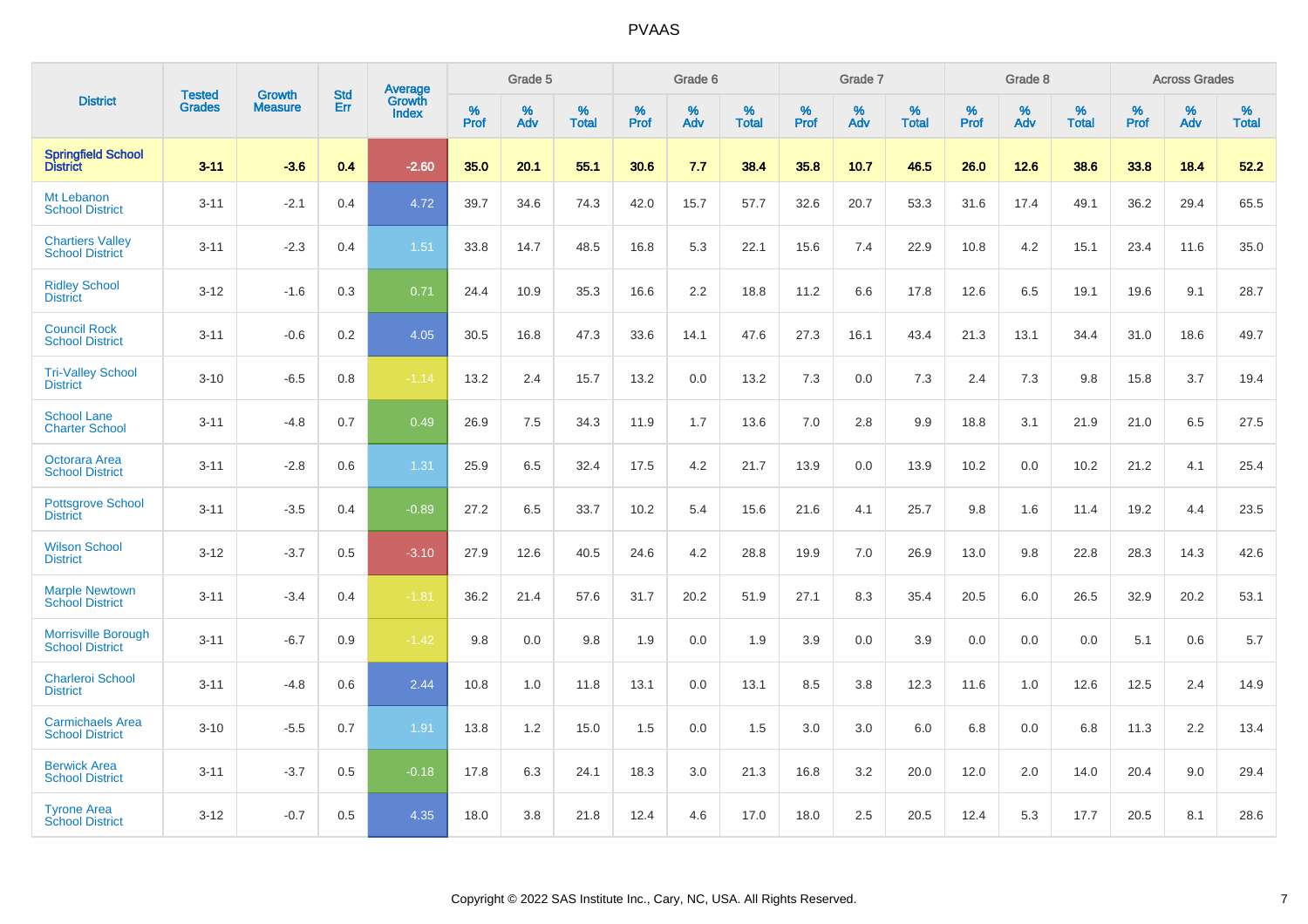|                                                                            | <b>Tested</b> | <b>Growth</b>  | <b>Std</b> | Average                |           | Grade 5  |                   |           | Grade 6  |                   |           | Grade 7  |                   |           | Grade 8  |                   |           | <b>Across Grades</b> |                   |
|----------------------------------------------------------------------------|---------------|----------------|------------|------------------------|-----------|----------|-------------------|-----------|----------|-------------------|-----------|----------|-------------------|-----------|----------|-------------------|-----------|----------------------|-------------------|
| <b>District</b>                                                            | <b>Grades</b> | <b>Measure</b> | Err        | Growth<br><b>Index</b> | %<br>Prof | %<br>Adv | %<br><b>Total</b> | %<br>Prof | %<br>Adv | %<br><b>Total</b> | %<br>Prof | %<br>Adv | %<br><b>Total</b> | %<br>Prof | %<br>Adv | %<br><b>Total</b> | %<br>Prof | %<br>Adv             | %<br><b>Total</b> |
| <b>Springfield School</b><br><b>District</b>                               | $3 - 11$      | $-3.6$         | 0.4        | $-2.60$                | 35.0      | 20.1     | 55.1              | 30.6      | 7.7      | 38.4              | 35.8      | 10.7     | 46.5              | 26.0      | 12.6     | 38.6              | 33.8      | 18.4                 | 52.2              |
| <b>Maritime Academy</b><br><b>Charter School</b>                           | $3 - 10$      | $-3.7$         | 0.6        | 1.10                   | 3.5       | 1.2      | 4.7               | 1.2       | 3.6      | 4.8               | 7.9       | 5.6      | 13.5              | 3.3       | 0.0      | 3.3               | 4.6       | 2.1                  | 6.7               |
| <b>Uniontown Area</b><br><b>School District</b>                            | $3 - 11$      | $-4.0$         | 0.6        | $-0.51$                | 17.1      | 3.8      | 21.0              | 18.7      | 3.7      | 22.4              | 6.5       | 0.9      | 7.5               | 0.0       | 0.0      | 0.0               | 15.0      | 4.4                  | 19.3              |
| <b>Souderton Area</b><br><b>School District</b>                            | $3 - 11$      | 0.8            | 0.3        | 7.15                   | 35.8      | 26.1     | 61.9              | 29.8      | 8.6      | 38.4              | 30.6      | 10.4     | 41.0              | 24.3      | 4.2      | 28.5              | 30.8      | 18.3                 | 49.1              |
| <b>Erie City School</b><br><b>District</b>                                 | $3 - 12$      | $-1.7$         | 0.3        | 1.03                   | 7.6       | 2.4      | 10.0              | 2.9       | 0.5      | 3.4               | 5.9       | 1.6      | 7.4               | 5.2       | 0.3      | 5.5               | 6.4       | 1.4                  | 7.8               |
| <b>Clearfield Area</b><br><b>School District</b>                           | $3 - 10$      | $-3.9$         | 0.5        | $-2.41$                | 16.5      | 3.3      | 19.8              | 4.7       | 1.6      | 6.3               | 9.3       | 0.8      | 10.1              | 6.3       | 3.5      | 9.8               | 12.1      | 2.5                  | 14.6              |
| <b>Chester Charter</b><br><b>Scholars Academy</b><br><b>Charter School</b> | $3 - 12$      | $-3.3$         | 0.8        | 2.00                   | 0.0       | 0.0      | 0.0               | 2.1       | 0.0      | 2.1               | 6.2       | 0.0      | 6.2               | 0.0       | 0.0      | 0.0               | 1.8       | 0.4                  | 2.2               |
| <b>Hampton Township</b><br><b>School District</b>                          | $3 - 11$      | 0.5            | 0.4        | 5.96                   | 33.5      | 35.2     | 68.7              | 30.6      | 12.9     | 43.6              | 33.3      | 26.9     | 60.2              | 33.0      | 21.4     | 54.3              | 33.4      | 29.9                 | 63.3              |
| <b>Boyertown Area</b><br><b>School District</b>                            | $3 - 11$      | $-2.5$         | 0.3        | 1.59                   | 29.0      | 8.5      | 37.4              | 24.6      | 4.6      | 29.2              | 28.2      | 14.4     | 42.6              | 24.8      | 6.0      | 30.8              | 29.1      | 9.0                  | 38.2              |
| <b>Brentwood</b><br><b>Borough School</b><br><b>District</b>               | $3 - 11$      | $-2.3$         | 0.7        | 3.94                   | 25.6      | 4.6      | 30.2              | 8.5       | 2.4      | 11.0              | 9.2       | 0.0      | 9.2               | 19.4      | 1.4      | 20.8              | 19.6      | 5.3                  | 24.9              |
| <b>Scranton School</b><br><b>District</b>                                  | $3 - 12$      | $-3.3$         | 0.5        | $-1.47$                | 10.4      | 0.8      | 11.2              | 2.1       | 1.3      | 3.4               | 3.7       | 1.1      | 4.8               | 3.4       | 2.3      | 5.7               | 7.0       | 1.7                  | 8.6               |
| <b>Colonial School</b><br><b>District</b>                                  | $3 - 11$      | $-0.9$         | 0.3        | 2.48                   | 32.7      | 27.3     | 60.0              | 35.6      | 15.3     | 50.9              | 29.4      | 16.8     | 46.2              | 21.2      | 15.0     | 36.2              | 31.5      | 21.3                 | 52.8              |
| <b>Reynolds School</b><br><b>District</b>                                  | $3 - 10$      | $-3.3$         | 0.8        | 0.34                   | 13.0      | 1.4      | 14.5              | 18.2      | 1.3      | 19.5              | 14.0      | 10.0     | 24.0              | 11.8      | 1.5      | 13.2              | 15.2      | 2.8                  | 18.0              |
| <b>Ligonier Valley</b><br><b>School District</b>                           | $3 - 11$      | $-3.6$         | 0.7        | 1.35                   | 14.6      | 3.7      | 18.3              | 16.5      | 0.0      | 16.5              | 12.3      | 0.0      | 12.3              | 6.9       | 0.0      | 6.9               | 17.2      | 2.9                  | 20.0              |
| <b>North Pocono</b><br><b>School District</b>                              | $3 - 11$      | $-3.6$         | 0.6        | 0.08                   | 34.1      | 6.2      | 40.3              | 12.8      | 1.8      | 14.7              | 24.2      | 8.3      | 32.5              | 19.3      | 7.9      | 27.2              | 27.9      | 10.4                 | 38.3              |
| <b>Lower Dauphin</b><br><b>School District</b>                             | $3 - 11$      | $-1.8$         | 0.4        | 2.03                   | 29.8      | 22.8     | 52.6              | 23.7      | 4.8      | 28.5              | 22.0      | 6.4      | 28.4              | 18.6      | 9.5      | 28.0              | 25.6      | 14.4                 | 39.9              |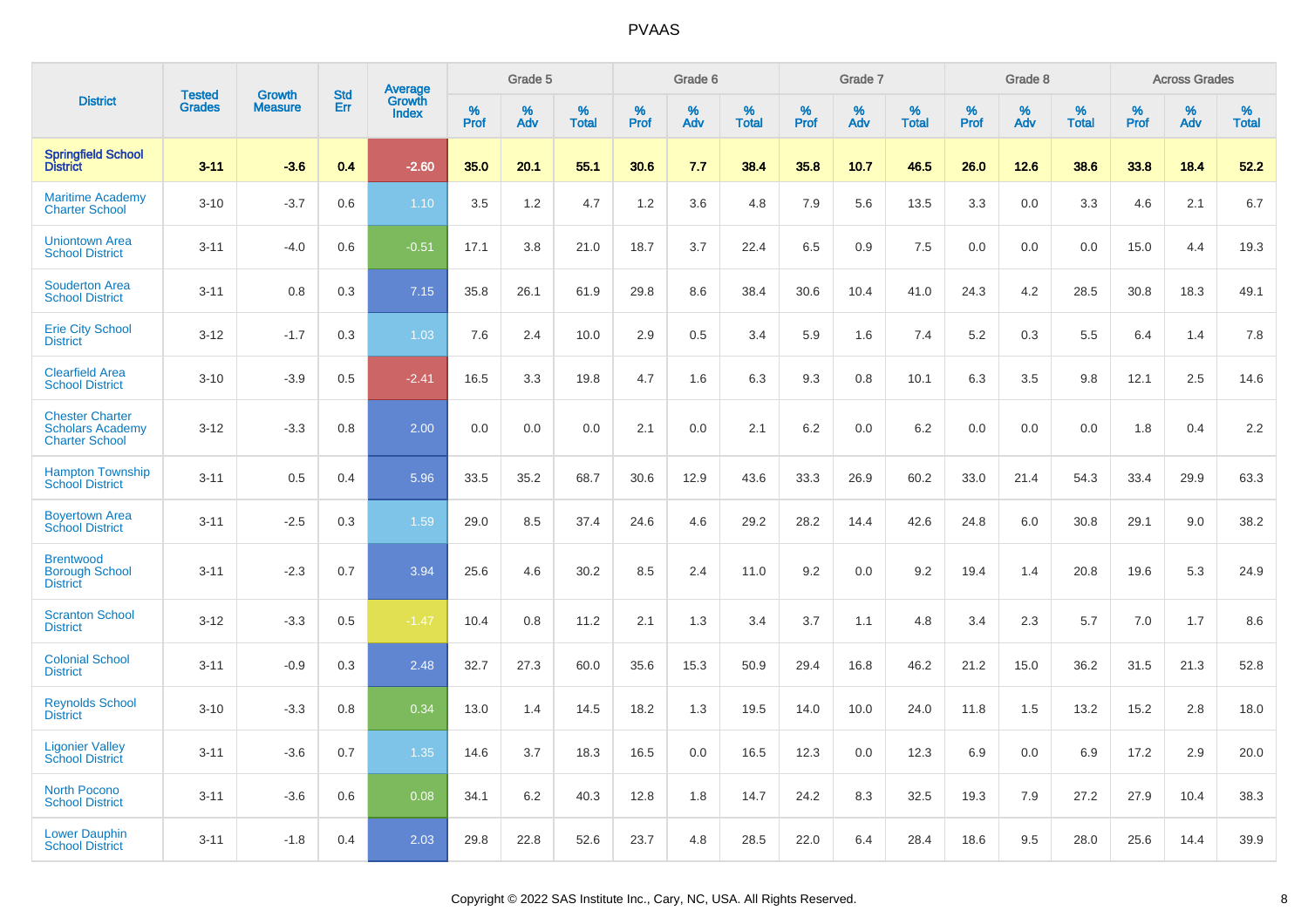|                                                                |                                |                                 | <b>Std</b> | <b>Average</b>  |                     | Grade 5  |                   |           | Grade 6  |                   |           | Grade 7  |                   |           | Grade 8  |                   |              | <b>Across Grades</b> |                   |
|----------------------------------------------------------------|--------------------------------|---------------------------------|------------|-----------------|---------------------|----------|-------------------|-----------|----------|-------------------|-----------|----------|-------------------|-----------|----------|-------------------|--------------|----------------------|-------------------|
| <b>District</b>                                                | <b>Tested</b><br><b>Grades</b> | <b>Growth</b><br><b>Measure</b> | Err        | Growth<br>Index | $\%$<br><b>Prof</b> | %<br>Adv | %<br><b>Total</b> | %<br>Prof | %<br>Adv | %<br><b>Total</b> | %<br>Prof | %<br>Adv | %<br><b>Total</b> | %<br>Prof | %<br>Adv | %<br><b>Total</b> | $\%$<br>Prof | %<br>Adv             | %<br><b>Total</b> |
| <b>Springfield School</b><br><b>District</b>                   | $3 - 11$                       | $-3.6$                          | 0.4        | $-2.60$         | 35.0                | 20.1     | 55.1              | 30.6      | 7.7      | 38.4              | 35.8      | 10.7     | 46.5              | 26.0      | 12.6     | 38.6              | 33.8         | 18.4                 | 52.2              |
| <b>Oil City Area</b><br><b>School District</b>                 | $3 - 11$                       | $-3.7$                          | 0.5        | 0.74            | 15.5                | 2.8      | 18.3              | 7.9       | 0.8      | 8.7               | 10.2      | 2.4      | 12.6              | 3.8       | 0.0      | 3.8               | 13.2         | 2.5                  | 15.8              |
| <b>Arts Academy</b><br><b>Charter School</b>                   | $5 - 8$                        | $-7.7$                          | 1.1        | $-2.90$         | 7.7                 | 0.0      | 7.7               | 2.4       | 0.0      | 2.4               | 8.3       | 0.0      | 8.3               | 0.0       | 0.0      | 0.0               | 4.4          | 0.0                  | 4.4               |
| <b>Derry Area School</b><br><b>District</b>                    | $3 - 11$                       | $-0.6$                          | 0.6        | 4.16            | 21.3                | 14.8     | 36.1              | 32.5      | 13.0     | 45.5              | 11.9      | 6.8      | 18.6              | 10.2      | 6.5      | 16.7              | 23.2         | 13.2                 | 36.4              |
| <b>Wyomissing Area</b><br><b>School District</b>               | $3 - 12$                       | $-3.5$                          | 0.6        | 1.22            | 32.2                | 13.6     | 45.8              | 30.0      | 7.3      | 37.3              | 12.3      | 6.6      | 18.8              | 13.6      | 6.4      | 20.0              | 25.7         | 12.9                 | 38.6              |
| Southmoreland<br><b>School District</b>                        | $3 - 11$                       | $-3.6$                          | 0.6        | 3.41            | 12.6                | 4.2      | 16.8              | 15.6      | 3.7      | 19.3              | 11.1      | 2.8      | 13.9              | 10.5      | 1.0      | 11.4              | 17.8         | 4.1                  | 21.9              |
| <b>Moon Area School</b><br><b>District</b>                     | $3 - 11$                       | $-2.5$                          | 0.4        | $-1.68$         | 32.1                | 15.8     | 48.0              | 26.9      | 9.1      | 36.0              | 28.0      | 11.5     | 39.4              | 20.6      | 10.9     | 31.5              | 29.3         | 16.9                 | 46.2              |
| <b>Alliance For</b><br><b>Progress Charter</b><br>School       | $3 - 8$                        | $-5.0$                          | 1.1        | 2.70            | 0.0                 | 0.0      | 0.0               | 0.0       | 0.0      | 0.0               | 0.0       | 0.0      | 0.0               | 0.0       | 0.0      | 0.0               | 0.6          | 0.0                  | 0.6               |
| <b>Daniel Boone Area</b><br><b>School District</b>             | $3 - 12$                       | $-1.1$                          | 0.5        | 3.78            | 27.2                | 11.1     | 38.3              | 28.7      | 6.6      | 35.4              | 18.6      | 7.8      | 26.4              | 13.8      | 2.4      | 16.2              | 25.4         | 7.1                  | 32.4              |
| <b>Danville Area</b><br><b>School District</b>                 | $3 - 11$                       | 1.2                             | 0.5        | 7.01            | 33.8                | 25.6     | 59.4              | 26.4      | 8.3      | 34.7              | 24.5      | 14.6     | 39.1              | 19.6      | 9.8      | 29.4              | 27.8         | 17.7                 | 45.5              |
| Chambersburg<br><b>Area School</b><br><b>District</b>          | $3 - 11$                       | $-1.4$                          | 0.3        | 3.43            | 20.2                | 6.3      | 26.5              | 14.1      | 3.8      | 17.9              | 15.1      | 4.9      | 20.0              | 11.2      | 4.5      | 15.7              | 16.9         | 5.3                  | 22.3              |
| <b>Keystone Oaks</b><br><b>School District</b>                 | $3 - 11$                       | $-3.0$                          | 0.6        | 0.82            | 26.0                | 20.3     | 46.3              | 19.5      | 11.5     | 31.0              | 19.5      | 10.6     | 30.1              | 17.5      | 12.3     | 29.8              | 25.2         | 15.8                 | 41.0              |
| <b>East Pennsboro</b><br><b>Area School</b><br><b>District</b> | $3 - 11$                       | $-2.6$                          | 0.5        | 1.39            | 24.8                | 3.0      | 27.8              | 9.9       | 3.7      | 13.7              | 11.8      | 2.4      | 14.1              | 10.3      | 4.2      | 14.6              | 18.3         | 6.2                  | 24.5              |
| <b>Columbia Borough</b><br><b>School District</b>              | $3 - 12$                       | $-4.8$                          | 0.7        | $-0.49$         | 15.1                | 1.4      | 16.4              | 1.4       | 0.0      | 1.4               | 6.2       | 1.5      | 7.7               | 0.0       | 0.0      | 0.0               | 8.7          | 1.4                  | 10.0              |
| <b>Bensalem</b><br><b>Township School</b><br><b>District</b>   | $3 - 11$                       | $-2.0$                          | 0.3        | 0.26            | 9.4                 | 4.3      | 13.7              | 13.0      | 2.3      | 15.3              | 9.8       | 4.6      | 14.3              | 8.2       | 1.9      | 10.1              | 12.0         | 3.5                  | 15.5              |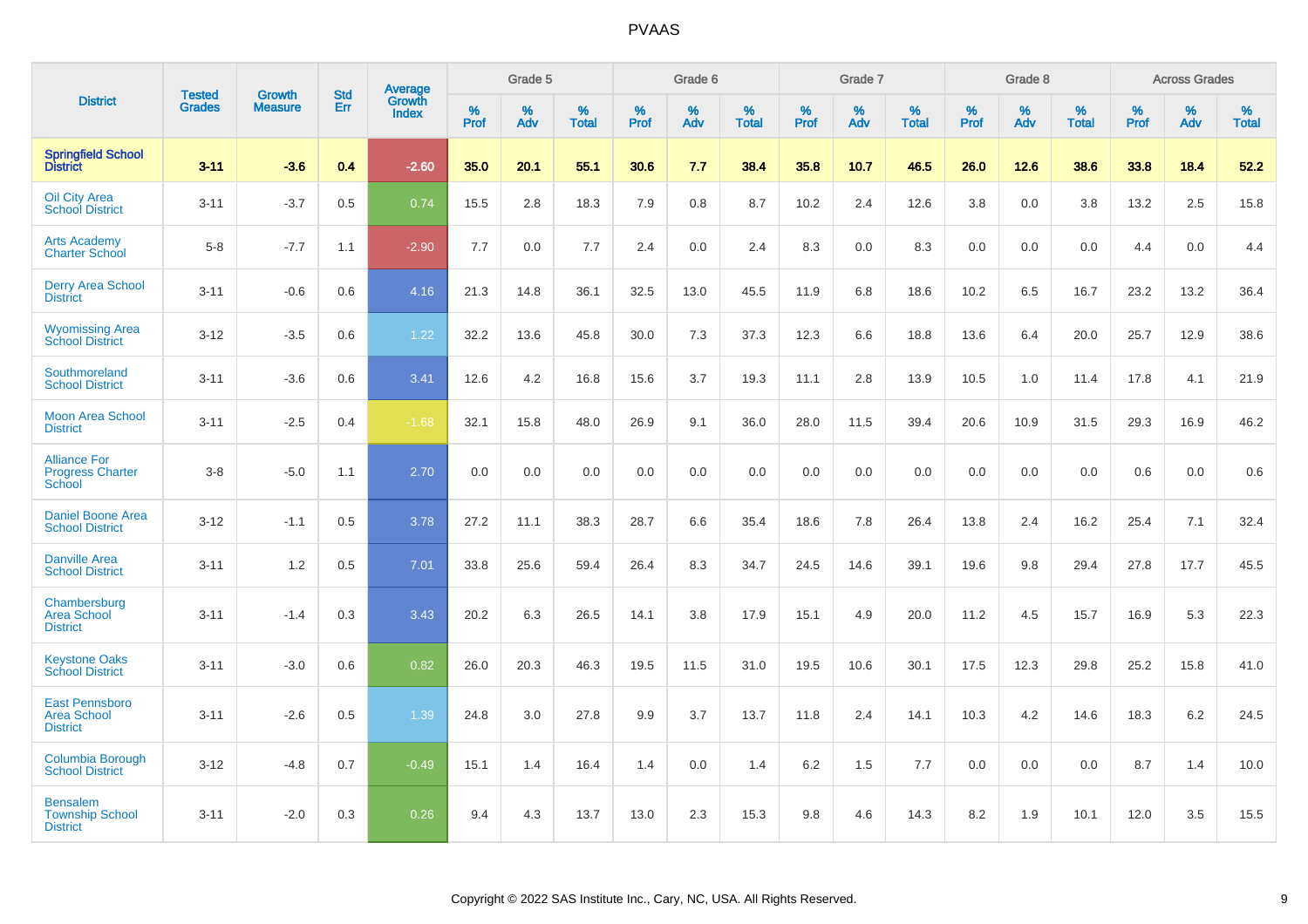|                                                                  |                                |                                 | <b>Std</b> | Average                       |              | Grade 5  |                   |           | Grade 6  |                   |           | Grade 7  |                   |           | Grade 8  |                   |           | <b>Across Grades</b> |                   |
|------------------------------------------------------------------|--------------------------------|---------------------------------|------------|-------------------------------|--------------|----------|-------------------|-----------|----------|-------------------|-----------|----------|-------------------|-----------|----------|-------------------|-----------|----------------------|-------------------|
| <b>District</b>                                                  | <b>Tested</b><br><b>Grades</b> | <b>Growth</b><br><b>Measure</b> | <b>Err</b> | <b>Growth</b><br><b>Index</b> | $\%$<br>Prof | %<br>Adv | %<br><b>Total</b> | %<br>Prof | %<br>Adv | %<br><b>Total</b> | %<br>Prof | %<br>Adv | %<br><b>Total</b> | %<br>Prof | %<br>Adv | %<br><b>Total</b> | %<br>Prof | %<br>Adv             | %<br><b>Total</b> |
| <b>Springfield School</b><br><b>District</b>                     | $3 - 11$                       | $-3.6$                          | 0.4        | $-2.60$                       | 35.0         | 20.1     | 55.1              | 30.6      | 7.7      | 38.4              | 35.8      | 10.7     | 46.5              | 26.0      | 12.6     | 38.6              | 33.8      | 18.4                 | 52.2              |
| Mechanicsburg<br><b>Area School</b><br><b>District</b>           | $3 - 11$                       | $-1.3$                          | 0.4        | 1.94                          | 27.0         | 14.7     | 41.8              | 16.3      | 2.8      | 19.1              | 20.3      | 5.4      | 25.8              | 14.5      | 4.6      | 19.1              | 24.3      | 10.0                 | 34.2              |
| <b>Armstrong School</b><br><b>District</b>                       | $3 - 11$                       | 0.7                             | 0.3        | 11.41                         | 25.3         | 10.5     | 35.8              | 26.6      | 13.3     | 39.9              | 21.4      | 4.3      | 25.7              | 20.5      | 3.8      | 24.3              | 25.7      | 9.4                  | 35.1              |
| <b>People For People</b><br><b>Charter School</b>                | $3 - 12$                       | $-1.1$                          | 1.0        | 3.27                          | 0.0          | 0.0      | 0.0               | 0.0       | 0.0      | 0.0               | 2.4       | 0.0      | 2.4               | 0.0       | 0.0      | 0.0               | 1.3       | 0.0                  | 1.3               |
| <b>Peters Township</b><br><b>School District</b>                 | $3 - 11$                       | 0.5                             | 0.4        | 5.86                          | 37.8         | 32.6     | 70.4              | 35.7      | 24.9     | 60.6              | 33.1      | 29.1     | 62.2              | 35.1      | 13.0     | 48.2              | 35.8      | 30.6                 | 66.3              |
| Elizabethtown<br><b>Area School</b><br><b>District</b>           | $3 - 12$                       | 0.2                             | 0.4        | 10.73                         | 29.9         | 22.6     | 52.6              | 22.2      | 10.9     | 33.1              | 20.8      | 2.8      | 23.7              | 20.8      | 3.3      | 24.1              | 26.7      | 14.6                 | 41.2              |
| <b>Tulpehocken Area</b><br><b>School District</b>                | $3 - 12$                       | $-1.2$                          | 0.6        | 1.70                          | 29.9         | 18.4     | 48.3              | 15.7      | 11.8     | 27.4              | 18.4      | 5.8      | 24.3              | 14.3      | 2.7      | 17.0              | 21.6      | 11.0                 | 32.6              |
| <b>Weatherly Area</b><br><b>School District</b>                  | $3 - 11$                       | $-6.9$                          | 1.1        | $-1.18$                       | 26.9         | 7.7      | 34.6              | 12.1      | 0.0      | 12.1              | 6.9       | $0.0\,$  | 6.9               | 5.6       | 0.0      | 5.6               | 15.1      | 4.0                  | 19.1              |
| Community<br>Academy Of<br>Philadelphia<br><b>Charter School</b> | $3 - 11$                       | $-5.7$                          | 0.9        | $-0.37$                       | 4.9          | 2.4      | 7.3               | 0.0       | 0.0      | 0.0               | 0.0       | 0.0      | 0.0               | 0.0       | 0.0      | 0.0               | 2.4       | 1.0                  | 3.5               |
| Shenandoah<br><b>Valley School</b><br><b>District</b>            | $3 - 11$                       | $-5.1$                          | 0.8        | 0.47                          | 11.9         | 3.0      | 14.9              | 19.6      | 2.0      | 21.6              | 1.7       | 3.4      | 5.1               | 3.6       | 0.0      | 3.6               | 12.0      | 3.5                  | 15.5              |
| <b>Neshannock</b><br><b>Township School</b><br><b>District</b>   | $3 - 10$                       | $-3.2$                          | 0.7        | 0.96                          | 26.7         | 15.6     | 42.2              | 30.9      | 13.2     | 44.1              | 20.0      | 7.0      | 27.0              | 15.6      | 3.9      | 19.5              | 23.6      | 9.2                  | 32.8              |
| <b>Harbor Creek</b><br><b>School District</b>                    | $3 - 11$                       | $-3.0$                          | 0.5        | 0.88                          | 35.1         | 17.5     | 52.6              | 35.8      | 14.2     | 50.0              | 25.9      | 13.3     | 39.2              | 20.8      | 7.1      | 27.9              | 32.8      | 17.9                 | 50.6              |
| <b>West Jefferson</b><br><b>Hills School District</b>            | $3 - 11$                       | $-1.1$                          | 0.4        | 3.34                          | 35.0         | 17.5     | 52.5              | 24.8      | 3.3      | 28.0              | 22.8      | 6.3      | 29.1              | 21.7      | 4.4      | 26.1              | 30.8      | 13.4                 | 44.3              |
| <b>Ambridge Area</b><br><b>School District</b>                   | $3 - 12$                       | $-3.4$                          | 0.6        | $-0.98$                       | 17.8         | 5.1      | 22.9              | 13.2      | 0.9      | 14.2              | 11.9      | 0.8      | 12.7              | 10.7      | 0.8      | 11.6              | 15.7      | 5.2                  | 20.8              |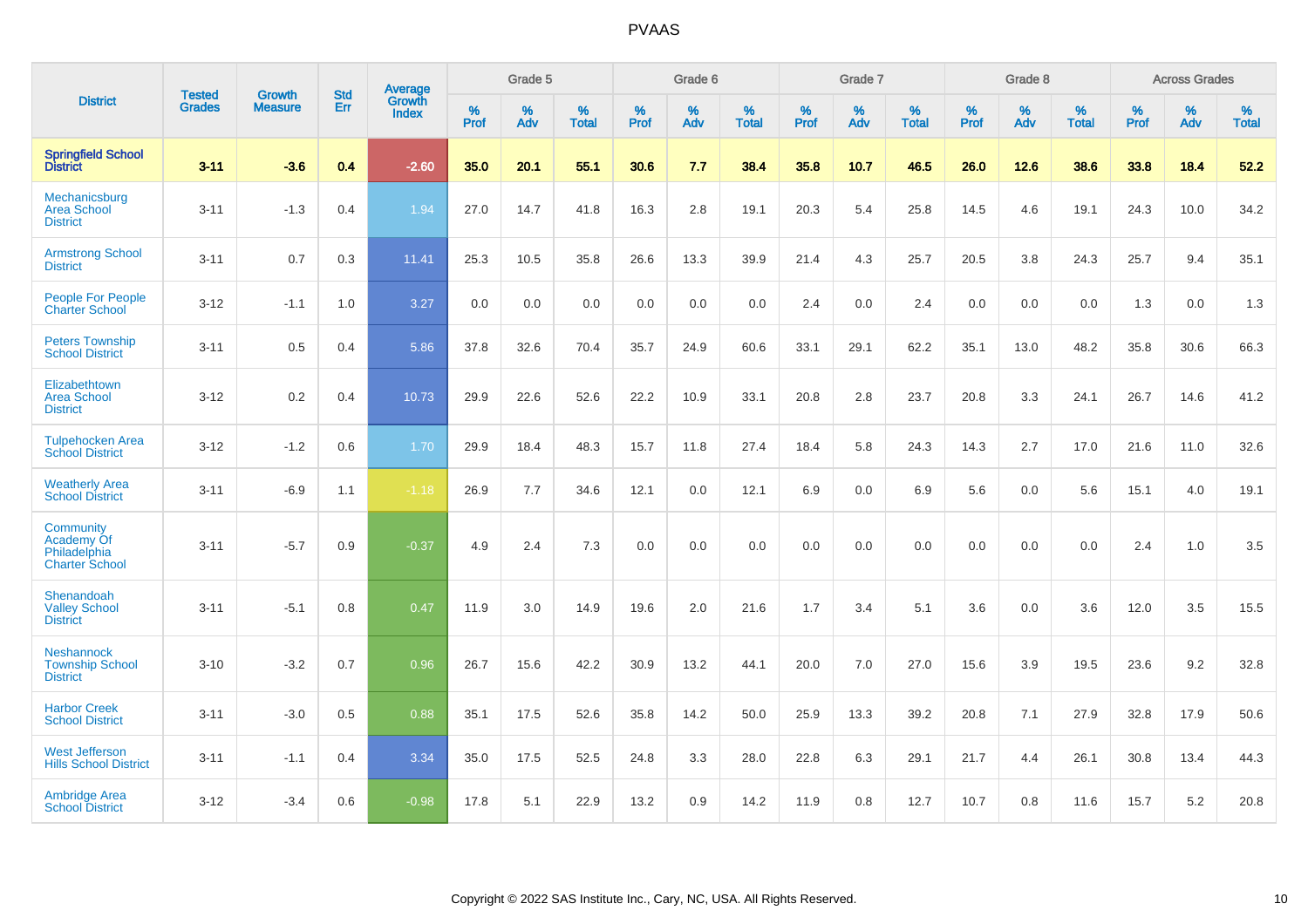|                                                                        | <b>Tested</b> | <b>Growth</b>  | <b>Std</b> | Average                       |           | Grade 5  |                   |           | Grade 6  |                   |           | Grade 7  |                   |           | Grade 8  |                   |           | <b>Across Grades</b> |                   |
|------------------------------------------------------------------------|---------------|----------------|------------|-------------------------------|-----------|----------|-------------------|-----------|----------|-------------------|-----------|----------|-------------------|-----------|----------|-------------------|-----------|----------------------|-------------------|
| <b>District</b>                                                        | <b>Grades</b> | <b>Measure</b> | Err        | <b>Growth</b><br><b>Index</b> | %<br>Prof | %<br>Adv | %<br><b>Total</b> | %<br>Prof | %<br>Adv | %<br><b>Total</b> | %<br>Prof | %<br>Adv | %<br><b>Total</b> | %<br>Prof | %<br>Adv | %<br><b>Total</b> | %<br>Prof | %<br>Adv             | %<br><b>Total</b> |
| <b>Springfield School</b><br><b>District</b>                           | $3 - 11$      | $-3.6$         | 0.4        | $-2.60$                       | 35.0      | 20.1     | 55.1              | 30.6      | 7.7      | 38.4              | 35.8      | 10.7     | 46.5              | 26.0      | 12.6     | 38.6              | 33.8      | 18.4                 | 52.2              |
| <b>Lincoln Park</b><br><b>Performing Arts</b><br><b>Charter School</b> | $7 - 11$      | $-4.4$         | 1.0        | $-0.45$                       |           |          |                   |           |          |                   | 33.9      | 5.4      | 39.3              | 11.5      | 3.4      | 14.9              | 20.3      | 4.2                  | 24.5              |
| <b>Lakeland School</b><br><b>District</b>                              | $3 - 11$      | $-2.1$         | 0.6        | 0.56                          | 29.3      | 2.7      | 32.0              | 25.5      | 6.4      | 31.9              | 26.9      | 4.8      | 31.7              | 5.7       | 0.0      | 5.7               | 24.0      | 5.5                  | 29.5              |
| <b>Penn Cambria</b><br><b>School District</b>                          | $3 - 11$      | $-1.7$         | 0.6        | 3.05                          | 23.8      | 1.8      | 25.7              | 20.6      | 2.0      | 22.6              | 12.3      | 0.0      | 12.3              | 11.8      | 1.6      | 13.4              | 18.9      | 3.5                  | 22.5              |
| <b>Collegium Charter</b><br>School                                     | $3 - 10$      | $-1.0$         | 0.4        | 2.29                          | 15.6      | 3.0      | 18.6              | 10.6      | 1.1      | 11.6              | 8.0       | 2.3      | 10.3              | 7.6       | 2.8      | 10.3              | 14.4      | 3.4                  | 17.8              |
| <b>Wyoming Valley</b><br>West School<br><b>District</b>                | $3 - 11$      | $-0.6$         | 0.5        | 1.83                          | 9.2       | 2.7      | 11.9              | 13.8      | 2.1      | 15.9              | 10.8      | 0.0      | 10.8              | 10.5      | 2.9      | 13.4              | 11.8      | 2.4                  | 14.3              |
| <b>Millersburg Area</b><br><b>School District</b>                      | $3 - 11$      | $-2.3$         | 0.8        | 3.45                          | 37.2      | 19.6     | 56.9              | 15.1      | 3.8      | 18.9              | 18.8      | 1.6      | 20.3              | 8.1       | 1.6      | 9.7               | 23.6      | 9.2                  | 32.8              |
| <b>Propel Charter</b><br>School - East                                 | $3 - 8$       | $-4.2$         | 1.0        | 1.61                          | 2.5       | 0.0      | 2.5               | 11.4      | 0.0      | 11.4              | 9.4       | 3.1      | 12.5              | 0.0       | 0.0      | 0.0               | 9.4       | 0.5                  | 9.9               |
| <b>West Allegheny</b><br><b>School District</b>                        | $3 - 12$      | 1.0            | 0.4        | 10.83                         | 32.7      | 40.9     | 73.6              | 33.6      | 21.4     | 55.0              | 27.5      | 20.6     | 48.1              | 23.4      | 11.2     | 34.6              | 31.3      | 30.8                 | 62.1              |
| <b>Wyalusing Area</b><br><b>School District</b>                        | $3 - 12$      | 1.6            | 0.6        | 7.67                          | 12.0      | 4.8      | 16.9              | 17.8      | 4.0      | 21.8              | 14.6      | 7.9      | 22.5              | 9.6       | 1.0      | 10.6              | 16.5      | 5.1                  | 21.5              |
| <b>Palisades School</b><br><b>District</b>                             | $3 - 11$      | 1.0            | 0.6        | 4.66                          | 33.3      | 16.7     | 50.0              | 27.6      | 4.1      | 31.6              | 32.4      | 6.9      | 39.2              | 19.3      | 1.1      | 20.4              | 31.4      | 13.6                 | 45.0              |
| <b>West Shore School</b><br><b>District</b>                            | $3 - 12$      | $-1.6$         | 0.3        | $-1.96$                       | 26.7      | 11.3     | 38.1              | 24.5      | 4.3      | 28.8              | 13.5      | 7.4      | 20.9              | 16.1      | 7.2      | 23.3              | 22.8      | 10.8                 | 33.5              |
| <b>South Allegheny</b><br><b>School District</b>                       | $3 - 11$      | $-5.4$         | 0.9        | $-1.61$                       | 25.9      | 1.7      | 27.6              | 2.0       | 2.0      | 4.1               | 7.9       | 2.6      | 10.5              | 12.5      | 2.5      | 15.0              | 16.9      | 2.7                  | 19.6              |
| <b>New Kensington-</b><br><b>Arnold School</b><br><b>District</b>      | $3 - 11$      | $-1.9$         | 0.6        | 6.23                          | 9.1       | 0.9      | 10.0              | 12.5      | 5.8      | 18.3              | 4.4       | 0.0      | 4.4               | 1.2       | 0.0      | 1.2               | 11.4      | 2.6                  | 14.0              |
| <b>East Allegheny</b><br><b>School District</b>                        | $3 - 11$      | $-3.9$         | 0.7        | $-0.28$                       | 9.1       | 3.4      | 12.5              | 8.5       | 2.4      | 11.0              | 13.8      | 0.0      | 13.8              | 5.8       | 0.0      | 5.8               | 9.0       | 2.1                  | 11.1              |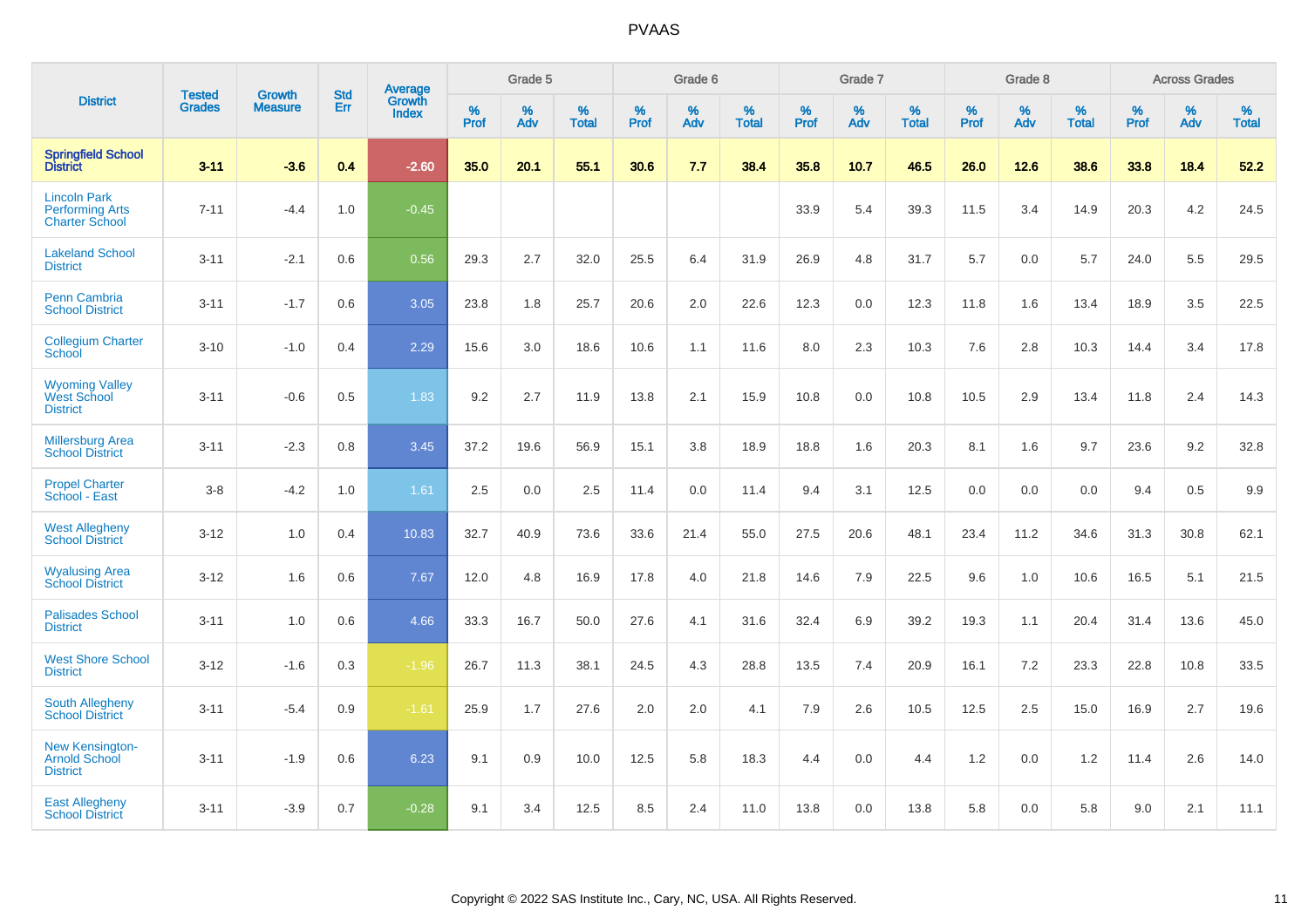|                                                                  | <b>Tested</b> | <b>Growth</b>  | <b>Std</b> | Average                |                  | Grade 5  |                   |                  | Grade 6  |                   |           | Grade 7  |                   |           | Grade 8  |                   |           | <b>Across Grades</b> |                   |
|------------------------------------------------------------------|---------------|----------------|------------|------------------------|------------------|----------|-------------------|------------------|----------|-------------------|-----------|----------|-------------------|-----------|----------|-------------------|-----------|----------------------|-------------------|
| <b>District</b>                                                  | <b>Grades</b> | <b>Measure</b> | Err        | Growth<br><b>Index</b> | %<br><b>Prof</b> | %<br>Adv | %<br><b>Total</b> | %<br><b>Prof</b> | %<br>Adv | %<br><b>Total</b> | %<br>Prof | %<br>Adv | %<br><b>Total</b> | %<br>Prof | %<br>Adv | %<br><b>Total</b> | %<br>Prof | %<br>Adv             | %<br><b>Total</b> |
| <b>Springfield School</b><br><b>District</b>                     | $3 - 11$      | $-3.6$         | 0.4        | $-2.60$                | 35.0             | 20.1     | 55.1              | 30.6             | 7.7      | 38.4              | 35.8      | 10.7     | 46.5              | 26.0      | 12.6     | 38.6              | 33.8      | 18.4                 | 52.2              |
| <b>Steel Valley</b><br><b>School District</b>                    | $3 - 11$      | $-2.8$         | 0.7        | 4.51                   | 12.0             | 2.4      | 14.5              | 11.3             | 6.4      | 17.7              | 18.1      | 4.8      | 22.9              | 9.5       | 4.0      | 13.5              | 18.3      | 7.3                  | 25.6              |
| <b>Schuylkill Haven</b><br><b>Area School</b><br><b>District</b> | $3 - 11$      | $-3.0$         | 0.7        | 2.62                   | 11.9             | 1.2      | 13.1              | 4.9              | 1.2      | 6.2               | 20.0      | 4.2      | 24.2              | 5.8       | 0.0      | 5.8               | 17.6      | 5.5                  | 23.1              |
| <b>Abington Heights</b><br><b>School District</b>                | $3 - 11$      | $-1.7$         | 0.5        | 0.31                   | 29.2             | 13.3     | 42.5              | 21.1             | 6.7      | 27.8              | 31.5      | 7.9      | 39.4              |           |          |                   | 30.5      | 14.3                 | 44.8              |
| <b>Fairview School</b><br><b>District</b>                        | $3 - 11$      | $-0.6$         | 0.5        | 3.58                   | 31.8             | 12.7     | 44.4              | 24.8             | 11.3     | 36.1              | 29.4      | 11.6     | 41.1              | 30.8      | 12.0     | 42.9              | 32.4      | 15.4                 | 47.7              |
| <b>Dover Area School</b><br><b>District</b>                      | $3 - 12$      | $-1.9$         | 0.4        | 0.24                   | 24.5             | 8.2      | 32.7              | 24.5             | 3.6      | 28.1              | 22.4      | 9.0      | 31.4              | 14.1      | $6.2\,$  | 20.3              | 24.8      | 10.2                 | 35.0              |
| <b>Mifflin County</b><br><b>School District</b>                  | $3 - 11$      | 1.8            | 0.3        | 8.99                   | 26.6             | 10.4     | 37.0              | 13.8             | 4.6      | 18.4              | 10.3      | 3.8      | 14.1              | 10.7      | 1.5      | 12.2              | 17.7      | 5.5                  | 23.2              |
| <b>Roberto Clemente</b><br><b>Charter School</b>                 | $3 - 12$      | $-4.0$         | 0.9        | 1.79                   | 5.6              | 0.0      | 5.6               | 0.0              | 0.0      | 0.0               | 0.0       | 0.0      | 0.0               | 0.0       | 0.0      | 0.0               | 3.0       | 0.0                  | 3.0               |
| <b>Spring Grove Area</b><br><b>School District</b>               | $3 - 11$      | $-1.9$         | 0.4        | 1.46                   | 30.9             | 11.5     | 42.4              | 31.2             | 15.8     | 47.0              | 23.2      | 11.2     | 34.4              | 5.2       | 3.2      | 8.4               | 26.1      | 15.4                 | 41.5              |
| <b>Garnet Valley</b><br><b>School District</b>                   | $3 - 10$      | $-2.1$         | 0.4        | $-2.57$                | 26.5             | 22.8     | 49.3              | 30.8             | 18.2     | 49.0              | 28.0      | 20.7     | 48.7              | 21.5      | 10.3     | 31.8              | 29.2      | 18.6                 | 47.8              |
| Lampeter-<br><b>Strasburg School</b><br><b>District</b>          | $3 - 12$      | $-0.2$         | 0.4        | 3.38                   | 38.6             | 13.5     | 52.2              | 32.4             | 4.9      | 37.2              | 36.0      | 7.1      | 43.2              | 22.6      | 10.6     | 33.2              | 34.5      | 12.8                 | 47.4              |
| <b>Butler Area School</b><br><b>District</b>                     | $3 - 11$      | 0.7            | 0.3        | 9.95                   | 36.3             | 13.7     | 50.0              | 23.1             | 5.4      | 28.5              | 15.2      | 9.0      | 24.2              | 16.4      | 9.0      | 25.4              | 25.4      | 11.6                 | 37.0              |
| <b>Cornell School</b><br><b>District</b>                         | $3 - 11$      | $-3.1$         | 1.1        | 4.74                   | 10.0             | 6.7      | 16.7              | 14.0             | 0.0      | 14.0              | $7.7$     | 0.0      | 7.7               | 0.0       | 0.0      | 0.0               | 12.2      | $2.8\,$              | 15.0              |
| <b>South Middleton</b><br><b>School District</b>                 | $3 - 11$      | $-1.1$         | 0.5        | 2.74                   | 28.8             | 22.7     | 51.5              | 23.8             | 4.0      | 27.8              | 20.7      | 7.1      | 27.8              | 16.8      | 9.2      | 26.0              | 25.9      | 15.1                 | 41.0              |
| Wissahickon<br><b>School District</b>                            | $3 - 10$      | $-0.4$         | 0.3        | 4.99                   | 32.3             | 30.1     | 62.4              | 34.5             | 16.2     | 50.7              | 31.3      | 19.5     | 50.8              | 20.0      | 17.9     | 37.9              | 30.3      | 27.2                 | 57.4              |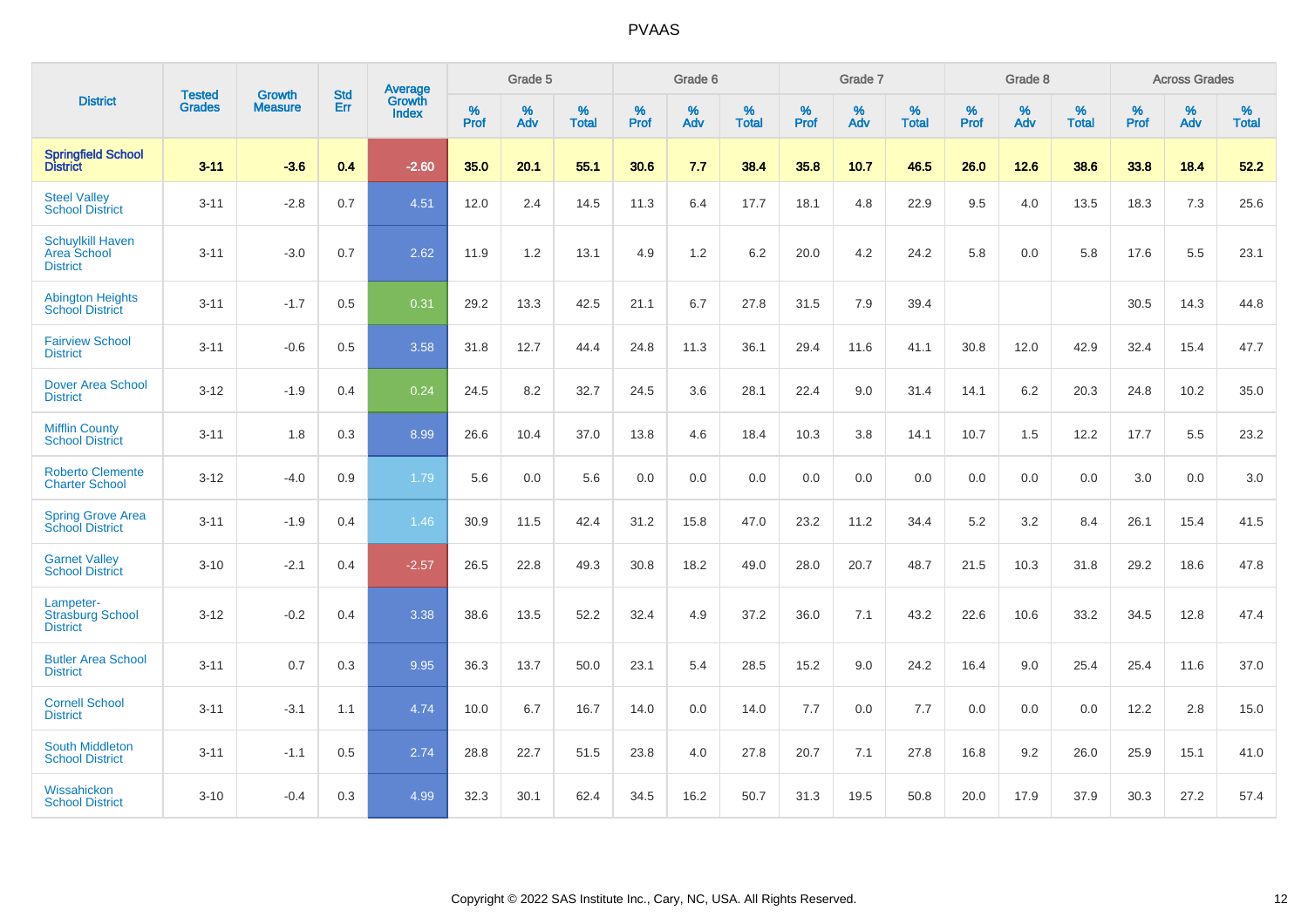|                                                                          |                                |                                 | <b>Std</b> |                                          |                  | Grade 5  |                   |              | Grade 6  |                   |           | Grade 7  |                   |           | Grade 8  |                   |              | <b>Across Grades</b> |                   |
|--------------------------------------------------------------------------|--------------------------------|---------------------------------|------------|------------------------------------------|------------------|----------|-------------------|--------------|----------|-------------------|-----------|----------|-------------------|-----------|----------|-------------------|--------------|----------------------|-------------------|
| <b>District</b>                                                          | <b>Tested</b><br><b>Grades</b> | <b>Growth</b><br><b>Measure</b> | Err        | <b>Average</b><br>Growth<br><b>Index</b> | %<br><b>Prof</b> | %<br>Adv | %<br><b>Total</b> | $\%$<br>Prof | %<br>Adv | %<br><b>Total</b> | %<br>Prof | %<br>Adv | %<br><b>Total</b> | %<br>Prof | %<br>Adv | %<br><b>Total</b> | $\%$<br>Prof | %<br>Adv             | %<br><b>Total</b> |
| <b>Springfield School</b><br><b>District</b>                             | $3 - 11$                       | $-3.6$                          | 0.4        | $-2.60$                                  | 35.0             | 20.1     | 55.1              | 30.6         | 7.7      | 38.4              | 35.8      | 10.7     | 46.5              | 26.0      | 12.6     | 38.6              | 33.8         | 18.4                 | 52.2              |
| <b>Lehigh Valley</b><br><b>Academy Regional</b><br><b>Charter School</b> | $3 - 11$                       | $-3.0$                          | 0.5        | $-1.04$                                  | 22.5             | 7.5      | 30.0              | 16.4         | 3.1      | 19.5              | 7.4       | 1.8      | 9.3               | 5.5       | 0.9      | 6.4               | 17.4         | 4.4                  | 21.8              |
| <b>Southern York</b><br><b>County School</b><br><b>District</b>          | $3 - 11$                       | $-0.3$                          | 0.5        | 7.16                                     | 25.6             | 7.0      | 32.7              | 36.1         | 8.9      | 45.0              | 18.8      | 5.4      | 24.3              | 11.5      | 3.0      | 14.5              | 25.1         | 8.0                  | 33.0              |
| <b>Central Greene</b><br><b>School District</b>                          | $3 - 11$                       | $-1.8$                          | 0.6        | 2.52                                     | 16.5             | 2.9      | 19.4              | 17.1         | 0.0      | 17.1              | 11.7      | 5.8      | 17.5              | 9.3       | 0.9      | 10.2              | 14.7         | 3.7                  | 18.4              |
| <b>Blairsville-</b><br><b>Saltsburg School</b><br><b>District</b>        | $3 - 11$                       | $-2.7$                          | 0.6        | 2.20                                     | 28.9             | 20.6     | 49.5              | 15.4         | 9.9      | 25.3              | 19.4      | 8.2      | 27.6              | 18.8      | 8.2      | 27.1              | 22.2         | 12.6                 | 34.8              |
| <b>Upper Merion Area</b><br><b>School District</b>                       | $3 - 11$                       | $-1.3$                          | 0.4        | 3.72                                     | 34.4             | 16.7     | 51.1              | 27.9         | 11.7     | 39.6              | 26.4      | 7.1      | 33.5              | 11.7      | 7.8      | 19.4              | 26.8         | 17.0                 | 43.8              |
| <b>Upper Darby</b><br><b>School District</b>                             | $3 - 12$                       | $-0.4$                          | 0.3        | 5.21                                     | 12.6             | 3.0      | 15.6              | 6.9          | 0.7      | 7.6               | 5.4       | 2.9      | 8.3               | 7.5       | 1.4      | 8.8               | 10.5         | 2.2                  | 12.8              |
| <b>Moniteau School</b><br><b>District</b>                                | $3 - 11$                       | $-2.7$                          | 0.7        | $-0.13$                                  | 32.5             | 8.4      | 41.0              | 22.9         | 8.4      | 31.3              | 11.0      | 2.4      | 13.4              | 11.1      | 0.0      | 11.1              | 23.7         | 9.2                  | 32.9              |
| <b>York Academy</b><br><b>Regional Charter</b><br>School                 | $3 - 11$                       | $-4.4$                          | 0.8        | 1.08                                     | 10.0             | 11.7     | 21.7              | 13.6         | 6.8      | 20.3              | 7.3       | 5.4      | 12.7              | 19.3      | 0.0      | 19.3              | 18.4         | 9.5                  | 27.9              |
| <b>Propel Charter</b><br>School-Montour                                  | $3 - 10$                       | $-2.8$                          | 0.7        | 1.07                                     | 4.9              | 1.6      | 6.6               | 4.6          | 0.0      | 4.6               | 3.1       | 0.0      | 3.1               | 3.2       | 0.0      | 3.2               | 4.8          | 1.6                  | 6.4               |
| <b>North Allegheny</b><br><b>School District</b>                         | $3 - 11$                       | 0.3                             | 0.3        | 4.51                                     | 38.5             | 35.1     | 73.5              | 35.2         | 13.4     | 48.6              | 31.8      | 23.8     | 55.6              | 25.9      | 16.5     | 42.4              | 34.1         | 26.8                 | 60.9              |
| <b>South Fayette</b><br><b>Township School</b><br><b>District</b>        | $3 - 11$                       | 0.2                             | 0.4        | 6.88                                     | 37.5             | 23.5     | 61.0              | 40.8         | 18.4     | 59.2              | 35.5      | 24.3     | 59.8              | 30.9      | 20.9     | 51.8              | 35.4         | 28.3                 | 63.7              |
| <b>Chichester School</b><br><b>District</b>                              | $3 - 11$                       | $-3.7$                          | 0.7        | 1.84                                     | 6.7              | 1.1      | 7.9               | 6.8          | 2.7      | 9.5               | 5.0       | 6.2      | 11.2              | 4.2       | 0.0      | 4.2               | 9.0          | 3.2                  | 12.2              |
| <b>Valley View School</b><br><b>District</b>                             | $3 - 11$                       | $-2.3$                          | 0.8        | 1.14                                     | 26.2             | 0.9      | 27.1              | 5.8          | 1.2      | 6.9               | 9.8       | 2.4      | 12.2              | 7.9       | 0.0      | 7.9               | 18.2         | 2.7                  | 20.9              |
| <b>Mid Valley School</b><br><b>District</b>                              | $3 - 10$                       | 1.5                             | 0.6        | 5.23                                     | 22.9             | 10.4     | 33.3              | 15.0         | 2.4      | 17.3              | 15.3      | 0.0      | 15.3              | 6.7       | 0.7      | 7.4               | 17.5         | 4.6                  | 22.0              |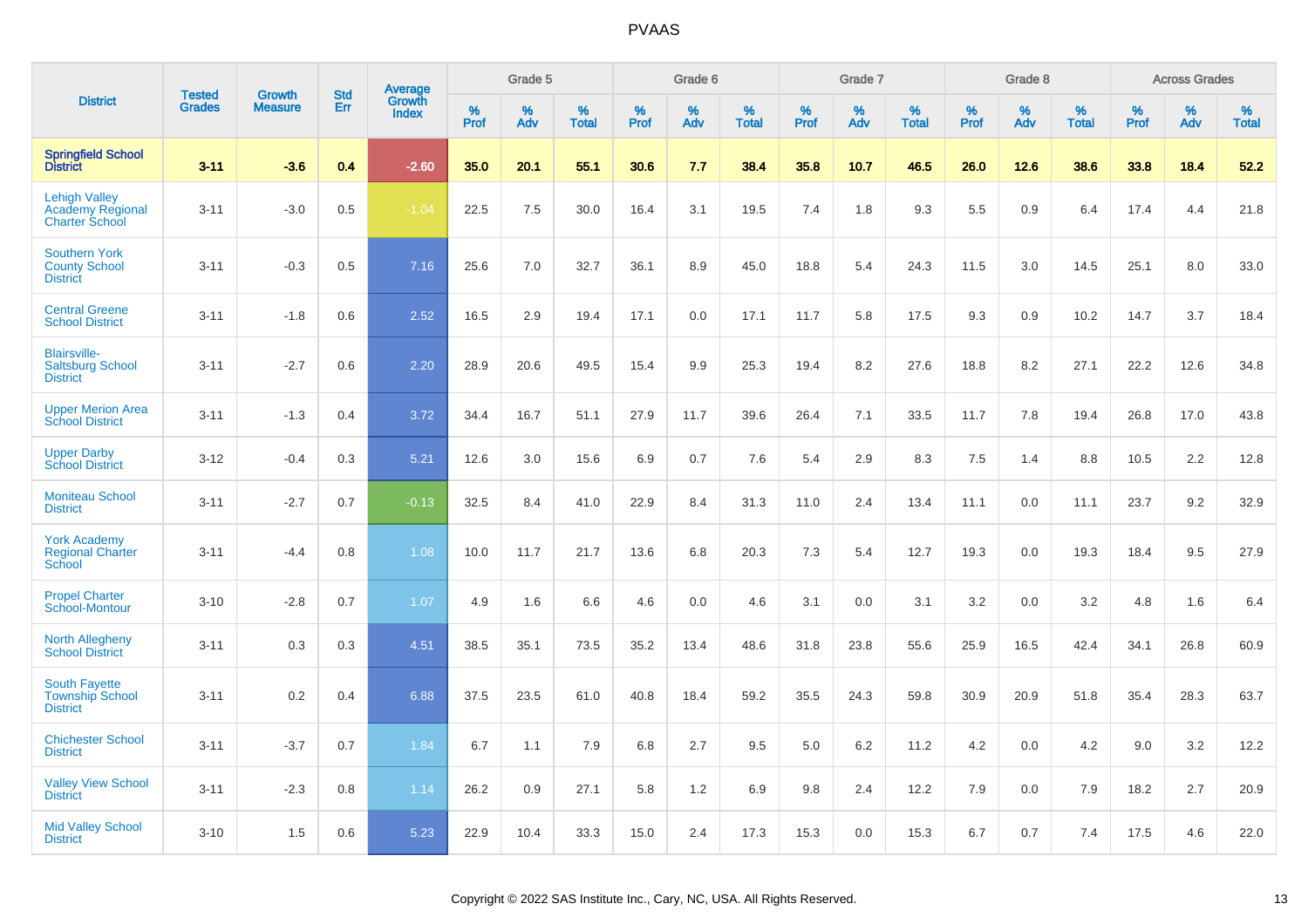|                                                              | <b>Tested</b> |                                 | <b>Std</b> |                                          |              | Grade 5  |                   |              | Grade 6  |                   |              | Grade 7  |                   |              | Grade 8  |                   |              | <b>Across Grades</b> |                   |
|--------------------------------------------------------------|---------------|---------------------------------|------------|------------------------------------------|--------------|----------|-------------------|--------------|----------|-------------------|--------------|----------|-------------------|--------------|----------|-------------------|--------------|----------------------|-------------------|
| <b>District</b>                                              | <b>Grades</b> | <b>Growth</b><br><b>Measure</b> | Err        | <b>Average</b><br>Growth<br><b>Index</b> | $\%$<br>Prof | %<br>Adv | %<br><b>Total</b> | $\%$<br>Prof | %<br>Adv | %<br><b>Total</b> | $\%$<br>Prof | %<br>Adv | %<br><b>Total</b> | $\%$<br>Prof | %<br>Adv | %<br><b>Total</b> | $\%$<br>Prof | %<br>Adv             | %<br><b>Total</b> |
| <b>Springfield School</b><br><b>District</b>                 | $3 - 11$      | $-3.6$                          | 0.4        | $-2.60$                                  | 35.0         | 20.1     | 55.1              | 30.6         | 7.7      | 38.4              | 35.8         | 10.7     | 46.5              | 26.0         | 12.6     | 38.6              | 33.8         | 18.4                 | 52.2              |
| <b>Commodore Perry</b><br><b>School District</b>             | $3 - 11$      | $-5.2$                          | 1.1        | 0.56                                     | 38.7         | 9.7      | 48.4              | 9.7          | 0.0      | 9.7               | 8.1          | 2.7      | 10.8              | 20.0         | 8.0      | 28.0              | 20.6         | 7.2                  | 27.8              |
| Northwood<br><b>Academy Charter</b><br><b>School</b>         | $3 - 8$       | $-3.7$                          | 0.7        | $-0.69$                                  | 6.6          | 1.3      | 7.9               | 5.2          | 0.0      | 5.2               | 8.7          | 1.4      | 10.1              | 10.7         | 1.8      | 12.5              | 6.3          | 0.9                  | 7.2               |
| <b>Franklin Towne</b><br>Charter<br><b>Elementary School</b> | $3 - 8$       | $-6.2$                          | 1.2        | $-2.25$                                  | 24.1         | 10.3     | 34.5              | 18.5         | 14.8     | 33.3              | 14.3         | 3.6      | 17.9              | 4.6          | 0.0      | 4.6               | 24.3         | 9.6                  | 33.9              |
| <b>North Star School</b><br><b>District</b>                  | $3 - 11$      | $-2.8$                          | 0.7        | $-0.18$                                  | 12.5         | 12.5     | 25.0              | 23.4         | 4.7      | 28.1              | 11.1         | 1.4      | 12.5              | 14.1         | 2.2      | 16.3              | 22.6         | 10.0                 | 32.6              |
| Spring-Ford Area<br><b>School District</b>                   | $3 - 11$      | 1.6                             | 0.3        | 9.56                                     | 36.6         | 13.0     | 49.6              | 33.2         | 16.5     | 49.7              | 34.3         | 16.3     | 50.6              | 23.1         | 9.8      | 32.9              | 34.2         | 19.2                 | 53.4              |
| <b>Propel Charter</b><br>School-Pitcairn                     | $3 - 8$       | $-5.7$                          | 1.1        | $-1.88$                                  | 0.0          | 0.0      | 0.0               | 7.4          | 0.0      | 7.4               | 0.0          | 0.0      | 0.0               | 0.0          | 0.0      | 0.0               | 5.5          | 0.0                  | 5.5               |
| Pocono Mountain<br><b>School District</b>                    | $3 - 12$      | $-3.0$                          | 0.6        | 0.33                                     | 23.9         | 8.1      | 32.0              | 12.4         | 4.3      | 16.7              | 10.6         | 3.5      | 14.2              | 7.8          | 2.9      | 10.8              | 18.3         | 6.6                  | 24.9              |
| 21st Century Cyber<br><b>Charter School</b>                  | $6 - 12$      | $-3.4$                          | 0.7        | $-1.54$                                  |              |          |                   | 19.1         | 9.1      | 28.2              | 21.6         | 6.0      | 27.6              | 11.3         | 3.3      | 14.7              | 17.0         | 5.8                  | 22.8              |
| <b>Lakeview School</b><br><b>District</b>                    | $3 - 11$      | $-3.9$                          | 0.8        | 0.54                                     | 28.6         | 18.4     | 46.9              | 30.0         | 7.1      | 37.1              | 22.2         | 1.6      | 23.8              | 21.0         | 1.6      | 22.6              | 28.3         | 13.3                 | 41.6              |
| <b>Norwin School</b><br><b>District</b>                      | $3 - 11$      | $-0.5$                          | 0.3        | 3.82                                     | 31.7         | 25.2     | 56.9              | 37.2         | 20.7     | 58.0              | 42.6         | 14.9     | 57.4              | 32.4         | 5.4      | 37.7              | 36.5         | 21.0                 | 57.4              |
| <b>Conewago Valley</b><br><b>School District</b>             | $3 - 12$      | 1.2                             | 0.4        | 6.92                                     | 26.3         | 8.6      | 35.0              | 29.9         | 10.6     | 40.5              | 19.9         | 3.8      | 23.6              | 17.4         | 1.1      | 18.4              | 25.3         | 8.6                  | 33.9              |
| Independence<br><b>Charter School</b>                        | $3 - 8$       | 1.4                             | 0.7        | 5.93                                     | 13.7         | 4.1      | 17.8              | 26.8         | 4.9      | 31.7              | 21.0         | 4.9      | 25.9              | 24.1         | 8.6      | 32.8              | 19.7         | 7.2                  | 26.9              |
| <b>Williams Valley</b><br><b>School District</b>             | $3 - 11$      | 0.1                             | 0.8        | 3.83                                     | 31.8         | 6.8      | 38.6              | 5.2          | 0.0      | 5.2               | 8.0          | 1.3      | 9.3               | 9.4          | 1.6      | 10.9              | 12.8         | 1.6                  | 14.4              |
| <b>Rockwood Area</b><br><b>School District</b>               | $3 - 11$      | $-2.1$                          | 0.9        | 2.50                                     | 34.2         | 12.2     | 46.3              | 16.7         | 21.4     | 38.1              | 15.6         | 2.2      | 17.8              | 12.7         | 7.9      | 20.6              | 19.1         | 9.4                  | 28.5              |
| <b>Montoursville Area</b><br><b>School District</b>          | $3 - 12$      | $-1.9$                          | 0.5        | $-0.02$                                  | 31.1         | 12.9     | 43.9              | 28.8         | 8.0      | 36.8              | 25.2         | 6.7      | 31.8              | 19.9         | 8.5      | 28.4              | 28.2         | 11.2                 | 39.4              |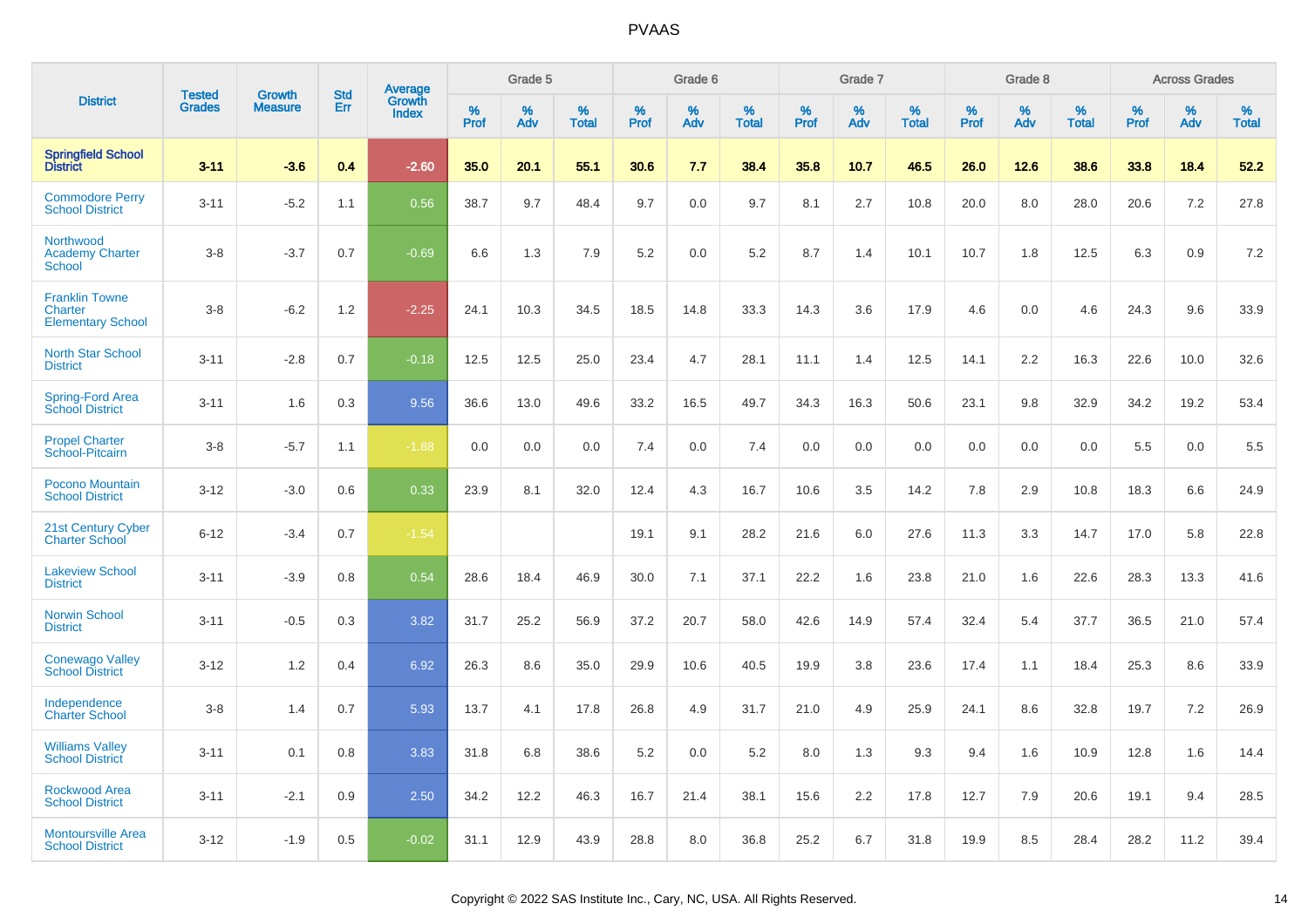|                                                                    | <b>Tested</b> | <b>Growth</b>  | <b>Std</b> | Average                |                     | Grade 5  |                      |                     | Grade 6  |                   |              | Grade 7  |                   |                     | Grade 8  |                   |                     | <b>Across Grades</b> |                   |
|--------------------------------------------------------------------|---------------|----------------|------------|------------------------|---------------------|----------|----------------------|---------------------|----------|-------------------|--------------|----------|-------------------|---------------------|----------|-------------------|---------------------|----------------------|-------------------|
| <b>District</b>                                                    | <b>Grades</b> | <b>Measure</b> | Err        | Growth<br><b>Index</b> | $\%$<br><b>Prof</b> | %<br>Adv | $\%$<br><b>Total</b> | $\%$<br><b>Prof</b> | %<br>Adv | %<br><b>Total</b> | $\%$<br>Prof | %<br>Adv | %<br><b>Total</b> | $\%$<br><b>Prof</b> | %<br>Adv | %<br><b>Total</b> | $\%$<br><b>Prof</b> | %<br>Adv             | %<br><b>Total</b> |
| <b>Springfield School</b><br><b>District</b>                       | $3 - 11$      | $-3.6$         | 0.4        | $-2.60$                | 35.0                | 20.1     | 55.1                 | 30.6                | 7.7      | 38.4              | 35.8         | 10.7     | 46.5              | 26.0                | 12.6     | 38.6              | 33.8                | 18.4                 | 52.2              |
| <b>Jenkintown School</b><br><b>District</b>                        | $3 - 11$      | $-5.2$         | 1.0        | $-0.07$                | 35.4                | 12.5     | 47.9                 | 18.9                | 8.1      | 27.0              | 16.0         | 0.0      | 16.0              | 8.0                 | 4.0      | 12.0              | 29.0                | 16.2                 | 45.2              |
| <b>Pan American</b><br><b>Academy Charter</b><br>School            | $3 - 8$       | 0.3            | 0.8        | 2.25                   | 1.7                 | 0.0      | 1.7                  | 2.3                 | 0.0      | 2.3               | 3.4          | 0.0      | 3.4               | 0.0                 | 0.0      | 0.0               | 2.4                 | 0.3                  | 2.7               |
| <b>Green Woods</b><br><b>Charter School</b>                        | $3 - 8$       | $-0.3$         | 0.8        | 2.38                   | 16.7                | 3.3      | 20.0                 | 27.1                | 11.9     | 39.0              | 16.1         | 5.4      | 21.4              | 17.3                | 3.8      | 21.2              | 21.3                | 8.3                  | 29.6              |
| <b>Mcguffey School</b><br><b>District</b>                          | $3 - 11$      | $-2.0$         | 0.6        | 2.55                   | 25.9                | 2.8      | 28.7                 | 13.7                | 2.0      | 15.7              | 4.7          | 0.0      | 4.7               | 5.6                 | 3.2      | 8.9               | 17.6                | 5.0                  | 22.6              |
| <b>Upper Moreland</b><br><b>Township School</b><br><b>District</b> | $3 - 11$      | $-0.1$         | 0.4        | 4.58                   | 28.5                | 10.6     | 39.1                 | 16.1                | 10.8     | 26.9              | 21.7         | 10.6     | 32.3              | 18.9                | 12.1     | 31.1              | 23.9                | 11.6                 | 35.5              |
| <b>Belmont Charter</b><br><b>School</b>                            | $3 - 10$      | $-0.8$         | 0.8        | 2.15                   | 1.6                 | 0.0      | 1.6                  | 4.0                 | 0.0      | 4.0               | 0.0          | 0.0      | 0.0               | 5.6                 | 0.0      | 5.6               | 2.8                 | 0.6                  | 3.4               |
| <b>Big Beaver Falls</b><br>Area School<br><b>District</b>          | $3 - 11$      | $-1.7$         | 0.6        | 1.44                   | 19.6                | 2.0      | 21.6                 | 5.4                 | 0.9      | 6.4               | 8.3          | 1.0      | 9.4               | 1.0                 | 1.0      | 2.1               | 12.5                | 1.1                  | 13.6              |
| <b>Innovative Arts</b><br><b>Academy Charter</b><br>School         | $6 - 11$      | $-1.5$         | 0.8        | 5.73                   |                     |          |                      | 0.0                 | 0.0      | 0.0               | 0.0          | 0.0      | 0.0               | 3.4                 | 0.0      | 3.4               | 1.4                 | 0.0                  | 1.4               |
| <b>Fort Cherry School</b><br><b>District</b>                       | $3 - 10$      | $-3.8$         | 0.8        | $-0.22$                | 19.3                | 19.3     | 38.6                 | 29.8                | 8.8      | 38.6              | 14.3         | 5.4      | 19.6              | 9.3                 | 4.6      | 14.0              | 21.9                | 9.6                  | 31.5              |
| <b>Chartiers-Houston</b><br><b>School District</b>                 | $3 - 10$      | $-2.5$         | 0.7        | 1.15                   | 25.6                | 12.2     | 37.8                 | 35.1                | 2.6      | 37.7              | 20.5         | 1.3      | 21.8              | 18.3                | 5.6      | 23.9              | 28.7                | 8.2                  | 36.9              |
| <b>First Philadelphia</b><br>Preparatory<br><b>Charter School</b>  | $3 - 8$       | $-2.3$         | 0.6        | 1.67                   | 1.2                 | 0.0      | 1.2                  | 1.1                 | 0.0      | 1.1               | 1.3          | 0.0      | 1.3               | 4.0                 | 0.0      | 4.0               | 2.4                 | 0.0                  | 2.4               |
| <b>Western Wayne</b><br><b>School District</b>                     | $3 - 11$      | $-2.5$         | 0.6        | 0.99                   | 28.3                | 9.4      | 37.7                 | 18.7                | 0.9      | 19.6              | 21.6         | 2.9      | 24.5              | 14.1                | 5.4      | 19.6              | 23.6                | 9.6                  | 33.2              |
| Altoona Area<br><b>School District</b>                             | $3 - 12$      | $-0.5$         | 0.3        | 1.50                   | 24.7                | 8.0      | 32.7                 | 17.8                | 5.2      | 23.0              | 14.6         | 4.9      | 19.5              | 15.8                | 4.3      | 20.1              | 19.6                | 6.6                  | 26.2              |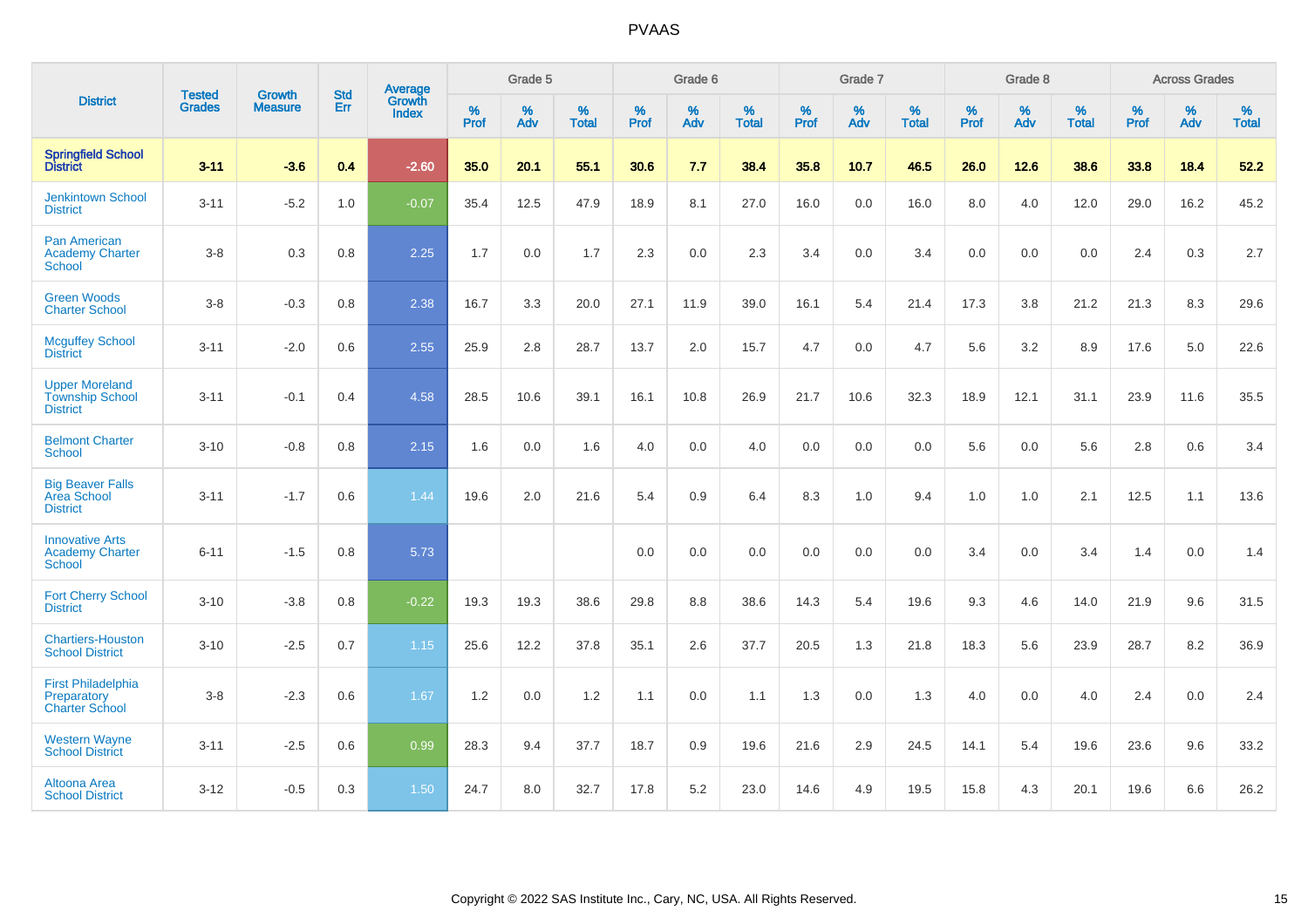|                                                                   | <b>Tested</b> | <b>Growth</b>  | <b>Std</b> | Average                |                  | Grade 5  |                   |           | Grade 6  |                   |                  | Grade 7  |                   |           | Grade 8  |                   |           | <b>Across Grades</b> |                   |
|-------------------------------------------------------------------|---------------|----------------|------------|------------------------|------------------|----------|-------------------|-----------|----------|-------------------|------------------|----------|-------------------|-----------|----------|-------------------|-----------|----------------------|-------------------|
| <b>District</b>                                                   | <b>Grades</b> | <b>Measure</b> | Err        | Growth<br><b>Index</b> | %<br><b>Prof</b> | %<br>Adv | %<br><b>Total</b> | %<br>Prof | %<br>Adv | %<br><b>Total</b> | %<br><b>Prof</b> | %<br>Adv | %<br><b>Total</b> | %<br>Prof | %<br>Adv | %<br><b>Total</b> | %<br>Prof | %<br>Adv             | %<br><b>Total</b> |
| <b>Springfield School</b><br>District                             | $3 - 11$      | $-3.6$         | 0.4        | $-2.60$                | 35.0             | 20.1     | 55.1              | 30.6      | 7.7      | 38.4              | 35.8             | 10.7     | 46.5              | 26.0      | 12.6     | 38.6              | 33.8      | 18.4                 | 52.2              |
| Southern<br><b>Huntingdon County</b><br><b>School District</b>    | $3 - 11$      | $-2.5$         | 0.7        | $-0.14$                | 18.8             | 10.1     | 29.0              | 9.0       | 1.3      | 10.3              | 10.1             | 1.1      | 11.2              | 6.1       | 0.0      | 6.1               | 15.5      | 3.9                  | 19.4              |
| <b>New Brighton Area</b><br><b>School District</b>                | $3 - 11$      | $-2.4$         | 0.6        | 1.31                   | 18.0             | 1.1      | 19.1              | 7.9       | 0.0      | 7.9               | 8.9              | 3.0      | 11.9              | 4.8       | 1.0      | 5.8               | 11.1      | 1.9                  | 13.0              |
| <b>Northampton Area</b><br><b>School District</b>                 | $3 - 11$      | $-3.1$         | 0.7        | 0.02                   | 28.5             | 9.3      | 37.8              | 23.7      | 5.3      | 29.0              | 18.7             | 5.3      | 24.0              | 13.3      | 1.7      | 15.0              | 29.6      | 9.8                  | 39.4              |
| Philadelphia<br><b>Performing Arts</b><br><b>Charter School</b>   | $3-9$         | $-0.4$         | 0.7        | 4.01                   | 19.2             | 9.0      | 28.2              | 19.6      | 3.6      | 23.2              | 23.0             | 14.9     | 37.9              | 18.0      | 8.0      | 26.0              | 25.2      | 9.7                  | 34.9              |
| <b>Oxford Area</b><br><b>School District</b>                      | $3 - 11$      | 2.0            | 0.4        | 10.25                  | 24.0             | 8.0      | 32.0              | 28.3      | 7.3      | 35.6              | 20.2             | 9.9      | 30.0              | 11.5      | 5.5      | 17.0              | 21.8      | 8.2                  | 30.0              |
| <b>Hazleton Area</b><br><b>School District</b>                    | $3 - 11$      | $-0.5$         | 0.4        | 1.77                   | 5.8              | 1.7      | 7.5               | 5.2       | 1.1      | 6.3               | 2.8              | 0.5      | 3.3               | 6.6       | 0.6      | 7.1               | 6.4       | 1.2                  | 7.7               |
| <b>Wallingford-</b><br>Swarthmore<br><b>School District</b>       | $3 - 10$      | 0.4            | 0.4        | 8.13                   | 38.3             | 33.9     | 72.2              | 29.9      | 20.5     | 50.4              | 27.6             | 17.6     | 45.3              | 29.4      | 14.7     | 44.2              | 33.9      | 27.8                 | 61.7              |
| <b>Coatesville Area</b><br><b>School District</b>                 | $3 - 11$      | $-0.5$         | 0.4        | 1.87                   | 14.8             | 4.8      | 19.6              | 8.5       | 0.0      | 8.5               | 8.9              | 1.3      | 10.1              | 6.9       | 0.5      | 7.4               | 10.9      | 3.9                  | 14.8              |
| <b>Jim Thorpe Area</b><br><b>School District</b>                  | $3 - 11$      | $-2.3$         | 0.6        | 0.76                   | 14.1             | 1.0      | 15.2              | 12.3      | 0.9      | 13.2              | 9.2              | 8.5      | 17.7              | 10.0      | 1.5      | 11.5              | 14.9      | 4.3                  | 19.2              |
| Pennsylvania<br><b>Leadership Charter</b><br><b>School</b>        | $3 - 11$      | $-1.4$         | 0.5        | 2.15                   | 24.7             | 11.5     | 36.2              | 24.9      | 6.4      | 31.2              | 13.4             | 19.6     | 33.0              | 16.7      | 6.2      | 22.9              | 23.9      | 12.4                 | 36.4              |
| <b>Ad Prima Charter</b><br><b>School</b>                          | $3-8$         | 1.5            | 0.8        | 4.76                   | 8.3              | 0.0      | 8.3               | 15.7      | 0.0      | 15.7              | 8.2              | 1.6      | 9.8               | 9.8       | 1.6      | 11.5              | 10.9      | 0.7                  | 11.6              |
| <b>Clarion-Limestone</b><br><b>Area School</b><br><b>District</b> | $3 - 12$      | $-1.1$         | 0.9        | 4.00                   | 40.0             | 27.3     | 67.3              | 36.5      | 5.8      | 42.3              | 27.9             | 11.6     | 39.5              | 7.8       | 3.9      | 11.8              | 28.4      | 13.2                 | 41.6              |
| <b>Freeport Area</b><br><b>School District</b>                    | $3 - 10$      | 0.9            | 0.5        | 6.32                   | 30.5             | 9.9      | 40.5              | 26.6      | 15.3     | 41.9              | 34.3             | 12.7     | 47.0              | 19.1      | 9.9      | 29.0              | 29.3      | 13.4                 | 42.8              |
| <b>MaST Community</b><br><b>Charter School III</b>                | $3-6$         | $-3.6$         | 0.8        | $-2.16$                | 3.8              | 0.0      | 3.8               | 6.8       | 1.5      | 8.3               |                  |          |                   |           |          |                   | 8.3       | 2.2                  | 10.5              |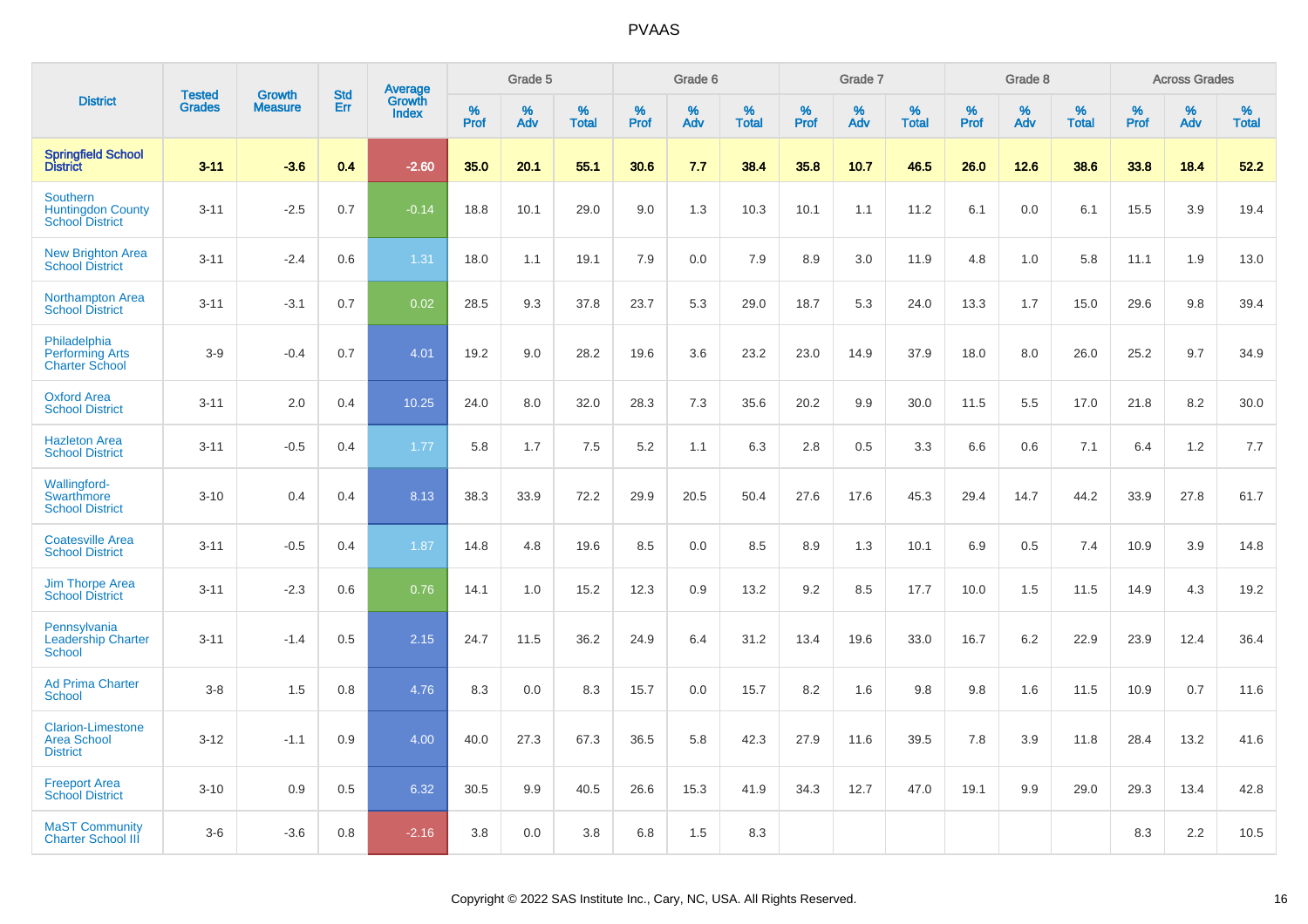|                                                                     |                                | <b>Growth</b>  | <b>Std</b> |                                          |              | Grade 5  |                   |           | Grade 6  |                   |           | Grade 7  |                   |              | Grade 8  |                   |              | <b>Across Grades</b> |                   |
|---------------------------------------------------------------------|--------------------------------|----------------|------------|------------------------------------------|--------------|----------|-------------------|-----------|----------|-------------------|-----------|----------|-------------------|--------------|----------|-------------------|--------------|----------------------|-------------------|
| <b>District</b>                                                     | <b>Tested</b><br><b>Grades</b> | <b>Measure</b> | <b>Err</b> | <b>Average</b><br>Growth<br><b>Index</b> | $\%$<br>Prof | %<br>Adv | %<br><b>Total</b> | %<br>Prof | %<br>Adv | %<br><b>Total</b> | %<br>Prof | %<br>Adv | %<br><b>Total</b> | $\%$<br>Prof | %<br>Adv | %<br><b>Total</b> | $\%$<br>Prof | %<br>Adv             | %<br><b>Total</b> |
| <b>Springfield School</b><br><b>District</b>                        | $3 - 11$                       | $-3.6$         | 0.4        | $-2.60$                                  | 35.0         | 20.1     | 55.1              | 30.6      | 7.7      | 38.4              | 35.8      | 10.7     | 46.5              | 26.0         | 12.6     | 38.6              | 33.8         | 18.4                 | 52.2              |
| <b>Delaware Valley</b><br><b>School District</b>                    | $3 - 11$                       | 0.1            | 0.4        | 4.58                                     | 26.1         | 11.6     | 37.8              | 19.0      | 8.6      | 27.6              | 21.8      | 8.2      | 30.0              | 17.9         | 3.4      | 21.3              | 25.0         | 9.4                  | 34.4              |
| <b>Lindley Academy</b><br><b>Charter School At</b><br><b>Birney</b> | $3 - 8$                        | $-3.0$         | 0.7        | 0.43                                     | 1.3          | 0.0      | 1.3               | 2.6       | 0.0      | 2.6               | 0.0       | 0.0      | 0.0               | 0.0          | 1.6      | 1.6               | 1.0          | 0.3                  | 1.3               |
| Antonia Pantoja<br>Community<br><b>Charter School</b>               | $3 - 8$                        | $-3.9$         | 0.8        | $-1.30$                                  | 1.5          | 0.0      | 1.5               | 0.0       | 0.0      | 0.0               | 4.6       | 2.3      | 7.0               | 5.6          | 0.0      | 5.6               | 1.8          | 0.9                  | 2.8               |
| <b>Towanda Area</b><br><b>School District</b>                       | $3 - 11$                       | 2.2            | 0.6        | 7.65                                     | 22.7         | 15.1     | 37.8              | 22.6      | 11.3     | 34.0              | 14.5      | 7.7      | 22.2              | 17.1         | 8.6      | 25.6              | 19.2         | 10.3                 | 29.5              |
| Environmental<br><b>Charter School At</b><br><b>Frick Park</b>      | $3-9$                          | $-0.2$         | 0.7        | 3.70                                     | 18.2         | 10.4     | 28.6              | 17.0      | 4.3      | 21.3              | 16.3      | 10.9     | 27.2              | 10.0         | 4.3      | 14.3              | 22.6         | 13.4                 | 36.0              |
| <b>Sharpsville Area</b><br><b>School District</b>                   | $3 - 11$                       | $-2.3$         | 0.8        | 2.39                                     | 29.0         | 9.7      | 38.7              | 16.4      | 1.5      | 17.9              | 21.9      | 3.1      | 25.0              | 20.0         | 7.1      | 27.1              | 27.3         | 8.8                  | 36.1              |
| <b>Saint Marys Area</b><br><b>School District</b>                   | $3 - 11$                       | $-2.5$         | 0.5        | $-0.36$                                  | 35.6         | 8.7      | 44.4              | 21.8      | 1.6      | 23.4              | 10.0      | 5.4      | 15.4              | 13.3         | 1.3      | 14.7              | 24.9         | 7.3                  | 32.3              |
| <b>Southern Fulton</b><br><b>School District</b>                    | $3 - 11$                       | $-2.2$         | 0.9        | 0.85                                     | 21.3         | 6.4      | 27.7              | 15.2      | 10.2     | 25.4              | 12.3      | 1.8      | 14.0              | 5.9          | 3.9      | 9.8               | 18.9         | 4.4                  | 23.3              |
| <b>Mariana Bracetti</b><br><b>Academy Charter</b><br><b>School</b>  | $3 - 10$                       | $-3.1$         | 0.9        | 2.21                                     | 8.6          | 0.0      | 8.6               | 2.2       | 0.0      | 2.2               | 7.3       | 0.0      | 7.3               | 0.0          | 0.0      | 0.0               | 4.4          | 0.0                  | 4.4               |
| <b>Southern Lehigh</b><br><b>School District</b>                    | $3 - 11$                       | $-1.1$         | 0.4        | 2.10                                     | 33.9         | 21.0     | 54.8              | 28.3      | 16.8     | 45.1              | 40.2      | 13.1     | 53.3              | 32.0         | 12.7     | 44.8              | 35.0         | 20.7                 | 55.8              |
| <b>Forbes Road</b><br><b>School District</b>                        | $3 - 11$                       | $-5.7$         | 1.4        | $-0.81$                                  | 38.7         | 3.2      | 41.9              | 26.7      | 0.0      | 26.7              | 44.4      | 0.0      | 44.4              | 15.0         | 0.0      | 15.0              | 31.9         | 2.9                  | 34.8              |
| <b>Glendale School</b><br><b>District</b>                           | $3 - 10$                       | 1.2            | 0.8        | 3.21                                     | 42.9         | 4.8      | 47.6              | 26.4      | 5.7      | 32.1              | 22.7      | 15.2     | 37.9              | 7.8          | 2.0      | 9.8               | 27.0         | 7.8                  | 34.8              |
| Canon-Mcmillan<br><b>School District</b>                            | $3 - 11$                       | $-1.3$         | 0.3        | 2.20                                     | 29.4         | 22.3     | 51.7              | 28.2      | 9.8      | 38.0              | 26.1      | 10.4     | 36.5              | 27.7         | 10.6     | 38.4              | 30.0         | 14.6                 | 44.6              |
| <b>Burrell School</b><br><b>District</b>                            | $3 - 11$                       | $-3.1$         | 0.7        | 1.18                                     | 22.5         | 1.8      | 24.3              | 15.4      | 3.8      | 19.2              | 21.5      | 7.6      | 29.1              | 17.2         | 0.0      | 17.2              | 25.3         | 6.1                  | 31.4              |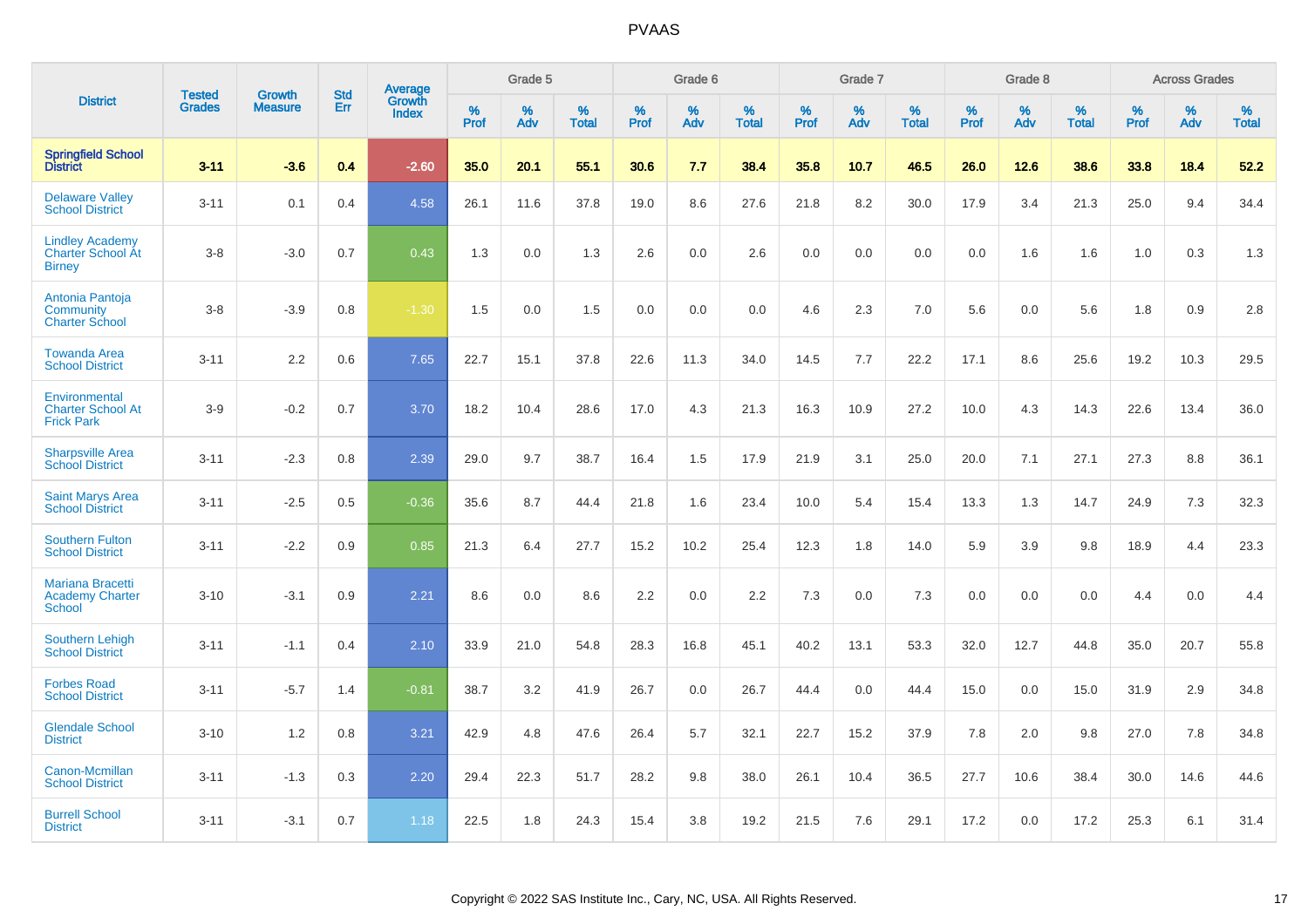|                                                                          |                                |                                 | <b>Std</b> | Average                |           | Grade 5  |                   |           | Grade 6  |                   |           | Grade 7  |                   |           | Grade 8  |                   |           | <b>Across Grades</b> |                   |
|--------------------------------------------------------------------------|--------------------------------|---------------------------------|------------|------------------------|-----------|----------|-------------------|-----------|----------|-------------------|-----------|----------|-------------------|-----------|----------|-------------------|-----------|----------------------|-------------------|
| <b>District</b>                                                          | <b>Tested</b><br><b>Grades</b> | <b>Growth</b><br><b>Measure</b> | Err        | <b>Growth</b><br>Index | %<br>Prof | %<br>Adv | %<br><b>Total</b> | %<br>Prof | %<br>Adv | %<br><b>Total</b> | %<br>Prof | %<br>Adv | %<br><b>Total</b> | %<br>Prof | %<br>Adv | %<br><b>Total</b> | %<br>Prof | %<br>Adv             | %<br><b>Total</b> |
| <b>Springfield School</b><br><b>District</b>                             | $3 - 11$                       | $-3.6$                          | 0.4        | $-2.60$                | 35.0      | 20.1     | 55.1              | 30.6      | 7.7      | 38.4              | 35.8      | 10.7     | 46.5              | 26.0      | 12.6     | 38.6              | 33.8      | 18.4                 | 52.2              |
| <b>Hanover Public</b><br><b>School District</b>                          | $3 - 11$                       | $-2.3$                          | 0.5        | $-0.22$                | 24.4      | 4.6      | 29.0              | 19.7      | 2.2      | 21.9              | 17.8      | 5.4      | 23.3              | 11.4      | 4.9      | 16.3              | 20.4      | 9.6                  | 30.0              |
| <b>Williamsport Area</b><br><b>School District</b>                       | $3 - 11$                       | 2.8                             | 0.3        | 10.28                  | 24.6      | 10.7     | 35.3              | 20.4      | 12.0     | 32.4              | 21.5      | 8.3      | 29.8              | 16.1      | 5.1      | 21.2              | 22.0      | 11.0                 | 33.1              |
| John B. Stetson<br><b>Charter School</b>                                 | $5 - 8$                        | 0.5                             | 0.6        | 4.84                   | 1.6       | 0.0      | 1.6               | 0.8       | 0.0      | 0.8               | 0.0       | 0.0      | 0.0               | 0.0       | 0.0      | 0.0               | 0.4       | 0.0                  | 0.4               |
| <b>Methacton School</b><br><b>District</b>                               | $3 - 11$                       | $-1.5$                          | 0.3        | 2.62                   | 30.5      | 14.2     | 44.7              | 28.2      | 9.9      | 38.1              | 27.0      | 11.2     | 38.2              | 20.1      | 12.5     | 32.6              | 30.9      | 13.6                 | 44.5              |
| <b>Insight PA Cyber</b><br><b>Charter School</b>                         | $3 - 11$                       | $-6.7$                          | 1.5        | $-1.06$                | 5.6       | 11.1     | 16.7              | 0.0       | 0.0      | 0.0               | 3.7       | 3.7      | 7.4               | 11.1      | 3.7      | 14.8              | 9.0       | 3.7                  | 12.7              |
| Quakertown<br><b>Community School</b><br><b>District</b>                 | $3 - 12$                       | $-0.7$                          | 0.3        | 3.64                   | 31.8      | 16.7     | 48.5              | 31.0      | 7.5      | 38.4              | 17.8      | 8.4      | 26.2              | 21.0      | 9.1      | 30.1              | 26.2      | 12.7                 | 38.9              |
| <b>Elizabeth Forward</b><br><b>School District</b>                       | $3 - 11$                       | $-1.6$                          | 0.5        | 2.70                   | 29.4      | 11.4     | 40.8              | 29.6      | 10.5     | 40.1              | 21.6      | 5.2      | 26.8              | 16.8      | 2.9      | 19.6              | 27.0      | 11.3                 | 38.3              |
| <b>Fort Leboeuf</b><br><b>School District</b>                            | $3 - 11$                       | $-0.7$                          | 0.5        | 1.49                   | 33.8      | 31.2     | 64.9              | 25.7      | 18.8     | 44.4              | 21.6      | 14.4     | 35.9              | 22.6      | 11.6     | 34.2              | 28.5      | 22.7                 | 51.2              |
| <b>Pine Grove Area</b><br><b>School District</b>                         | $3 - 11$                       | $-2.2$                          | 0.6        | 0.60                   | 23.2      | 4.2      | 27.4              | 19.7      | 3.4      | 23.1              | 17.1      | 0.8      | 17.9              | 20.9      | 0.8      | 21.7              | 24.6      | 7.8                  | 32.4              |
| <b>Executive</b><br>Education<br><b>Academy Charter</b><br><b>School</b> | $3 - 10$                       | $-2.5$                          | 1.7        | 1.63                   | 0.0       | 0.0      | 0.0               |           |          |                   | 18.2      | 0.0      | 18.2              | 4.8       | 0.0      | 4.8               | 9.1       | 1.7                  | 10.9              |
| <b>Minersville Area</b><br><b>School District</b>                        | $3 - 11$                       | $-0.9$                          | 0.7        | 4.90                   | 9.6       | 4.1      | 13.7              | 20.8      | 2.6      | 23.4              | 10.4      | 0.0      | 10.4              | 2.7       | 1.3      | 4.0               | 15.1      | 3.2                  | 18.3              |
| <b>Conemaugh Valley</b><br><b>School District</b>                        | $3 - 12$                       | $-2.6$                          | 0.8        | 1.06                   | 13.7      | 3.9      | 17.6              | 22.0      | 4.0      | 26.0              | 18.9      | 7.6      | 26.4              | 9.4       | 1.9      | 11.3              | 20.1      | 6.4                  | 26.5              |
| <b>Avon Grove</b><br><b>School District</b>                              | $3 - 10$                       | 0.8                             | 0.4        | 5.13                   | 28.6      | 23.2     | 51.8              | 30.5      | 19.3     | 49.8              | 35.4      | 20.3     | 55.7              | 27.6      | 14.2     | 41.8              | 30.8      | 18.2                 | 49.0              |
| <b>Rose Tree Media</b><br><b>School District</b>                         | $3 - 10$                       | $-1.7$                          | 0.4        | $-0.25$                | 29.7      | 19.6     | 49.3              | 31.4      | 15.3     | 46.7              | 31.6      | 20.9     | 52.4              | 18.4      | 13.9     | 32.3              | 31.5      | 20.2                 | 51.8              |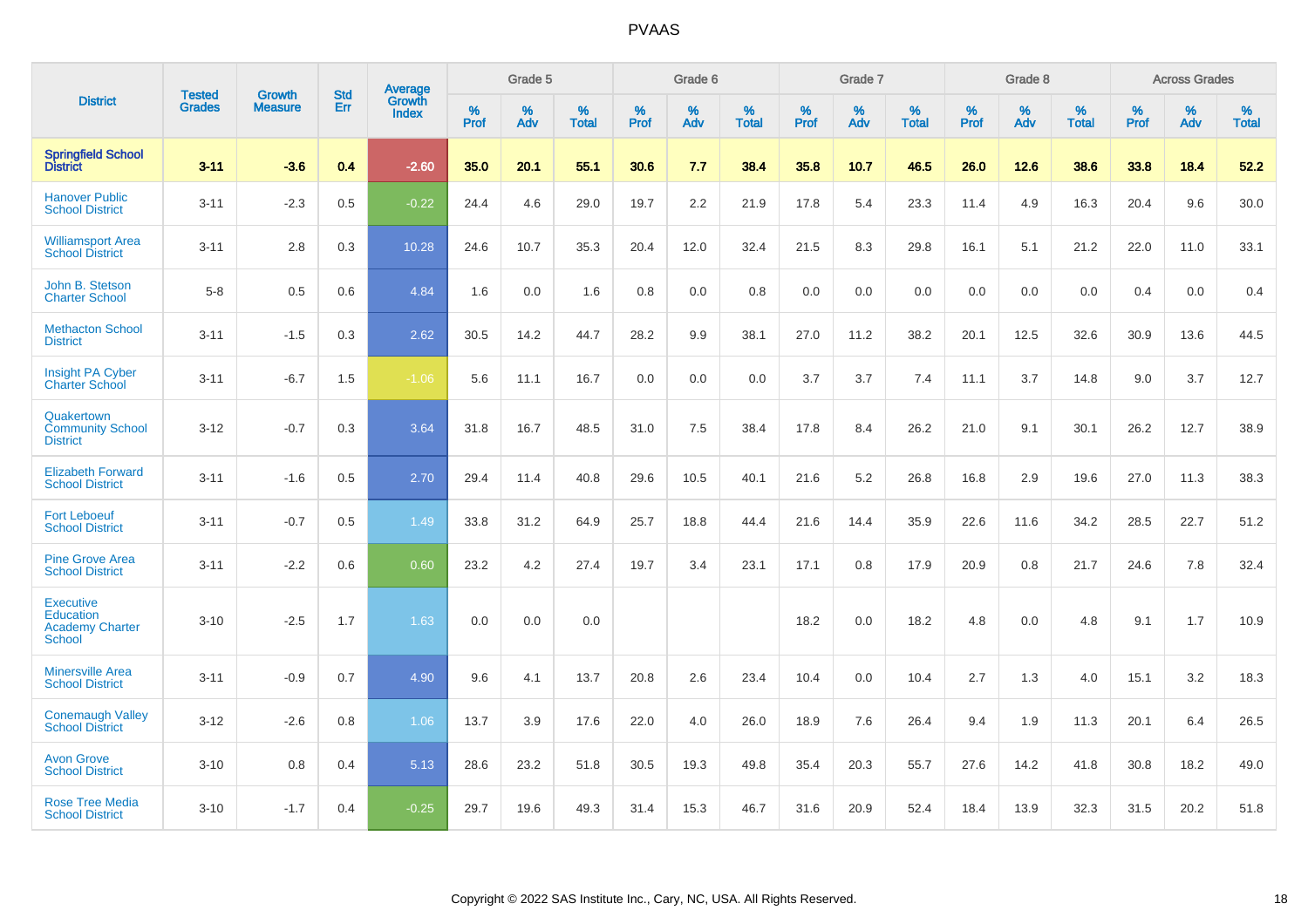|                                                                       |                                | <b>Growth</b>  | <b>Std</b> | Average                |                  | Grade 5  |                   |                  | Grade 6  |                   |                  | Grade 7  |                   |           | Grade 8  |                   |           | <b>Across Grades</b> |                   |
|-----------------------------------------------------------------------|--------------------------------|----------------|------------|------------------------|------------------|----------|-------------------|------------------|----------|-------------------|------------------|----------|-------------------|-----------|----------|-------------------|-----------|----------------------|-------------------|
| <b>District</b>                                                       | <b>Tested</b><br><b>Grades</b> | <b>Measure</b> | Err        | Growth<br><b>Index</b> | %<br><b>Prof</b> | %<br>Adv | %<br><b>Total</b> | %<br><b>Prof</b> | %<br>Adv | %<br><b>Total</b> | %<br><b>Prof</b> | %<br>Adv | %<br><b>Total</b> | %<br>Prof | %<br>Adv | %<br><b>Total</b> | %<br>Prof | %<br>Adv             | %<br><b>Total</b> |
| <b>Springfield School</b><br>District                                 | $3 - 11$                       | $-3.6$         | 0.4        | $-2.60$                | 35.0             | 20.1     | 55.1              | 30.6             | 7.7      | 38.4              | 35.8             | 10.7     | 46.5              | 26.0      | 12.6     | 38.6              | 33.8      | 18.4                 | 52.2              |
| <b>Perseus House</b><br><b>Charter School Of</b><br><b>Excellence</b> | $6 - 11$                       | $-4.8$         | 1.1        | $-1.31$                |                  |          |                   | 0.0              | 0.0      | 0.0               | 1.8              | 0.0      | 1.8               | 1.5       | 0.0      | 1.5               | 1.4       | 0.0                  | 1.4               |
| <b>Schuylkill Valley</b><br><b>School District</b>                    | $3 - 11$                       | $-1.0$         | 0.5        | 3.23                   | 24.8             | 8.5      | 33.3              | 25.6             | 5.8      | 31.4              | 15.3             | 9.9      | 25.2              | 8.2       | 2.7      | 10.9              | 21.3      | 7.6                  | 29.0              |
| Apollo-Ridge<br><b>School District</b>                                | $3-12$                         | $-2.9$         | 0.7        | $-0.77$                | 18.8             | 0.0      | 18.8              | 12.0             | 1.2      | 13.2              | 8.5              | 1.2      | 9.8               | 10.4      | 2.6      | 13.0              | 14.8      | 3.0                  | 17.7              |
| <b>Harrisburg City</b><br><b>School District</b>                      | $3 - 11$                       | 1.3            | 0.3        | 7.16                   | 2.0              | 0.8      | 2.8               | 2.0              | 1.0      | 3.0               | 2.9              | 0.8      | 3.7               | 2.7       | 0.3      | 3.0               | 2.7       | 0.7                  | 3.4               |
| Cornwall-Lebanon<br><b>School District</b>                            | $3 - 11$                       | $-0.5$         | 0.3        | 2.53                   | 31.1             | 9.0      | 40.1              | 18.2             | 6.2      | 24.4              | 16.1             | 4.9      | 21.0              | 16.4      | 9.4      | 25.8              | 23.1      | 8.6                  | 31.8              |
| <b>Kutztown Area</b><br><b>School District</b>                        | $3 - 12$                       | $-1.4$         | 0.8        | 3.35                   | 40.3             | 11.9     | 52.2              | 24.2             | 3.2      | 27.4              | 25.6             | 10.3     | 35.9              | 10.8      | 10.8     | 21.5              | 30.0      | 13.3                 | 43.3              |
| <b>Upper Dauphin</b><br><b>Area School</b><br><b>District</b>         | $3 - 11$                       | 1.0            | 0.7        | 6.60                   | 9.7              | 4.8      | 14.5              | 18.3             | 8.4      | 26.8              | 18.9             | 6.8      | 25.7              | 24.3      | 7.1      | 31.4              | 22.1      | 9.5                  | 31.6              |
| Salisbury<br><b>Township School</b><br><b>District</b>                | $3 - 11$                       | $-2.3$         | 0.6        | 0.96                   | 14.9             | 8.5      | 23.4              | 14.3             | 2.2      | 16.5              | 13.0             | 1.1      | 14.1              | 17.2      | 3.4      | 20.7              | 18.4      | 6.3                  | 24.7              |
| <b>Clairton City</b><br><b>School District</b>                        | $3 - 11$                       | 0.5            | 0.8        | 3.14                   | 6.1              | 2.0      | 8.2               | 1.5              | 0.0      | 1.5               | 1.6              | 0.0      | 1.6               | 0.0       | 0.0      | 0.0               | 3.5       | 0.3                  | 3.8               |
| <b>Frazier School</b><br><b>District</b>                              | $3 - 11$                       | $-2.4$         | 0.8        | 2.50                   | 7.8              | 0.0      | 7.8               | 17.5             | 2.5      | 20.0              | 15.1             | 10.5     | 25.6              | 3.9       | 0.0      | 3.9               | 16.1      | 4.2                  | 20.3              |
| <b>New Foundations</b><br><b>Charter School</b>                       | $3 - 11$                       | $-1.5$         | 0.7        | 2.37                   | 18.5             | 5.6      | 24.1              | 6.4              | 0.0      | 6.4               | 21.3             | 3.3      | 24.6              | 13.1      | 2.4      | 15.5              | 17.1      | 2.9                  | 20.0              |
| Commonwealth<br><b>Charter Academy</b><br><b>Charter School</b>       | $3 - 10$                       | $-2.6$         | 0.8        | 1.49                   | 25.4             | 3.4      | 28.8              | 26.0             | 4.0      | 30.0              | 17.2             | 3.4      | 20.7              | 14.6      | 2.1      | 16.7              | 23.9      | 5.7                  | 29.6              |
| <b>Tussey Mountain</b><br><b>School District</b>                      | $3 - 12$                       | 0.2            | 0.7        | 2.41                   | 20.7             | 1.7      | 22.4              | 12.4             | 0.0      | 12.4              | 11.3             | 3.2      | 14.5              | 12.5      | 1.4      | 13.9              | 16.3      | 5.5                  | 21.8              |
| <b>Lincoln Leadership</b><br><b>Academy Charter</b><br>School         | $3 - 12$                       | $-1.2$         | 0.9        | 2.09                   | 0.0              | 0.0      | 0.0               | 2.0              | 0.0      | 2.0               | 4.0              | 2.0      | 6.0               | 0.0       | 0.0      | 0.0               | 3.8       | 0.7                  | 4.4               |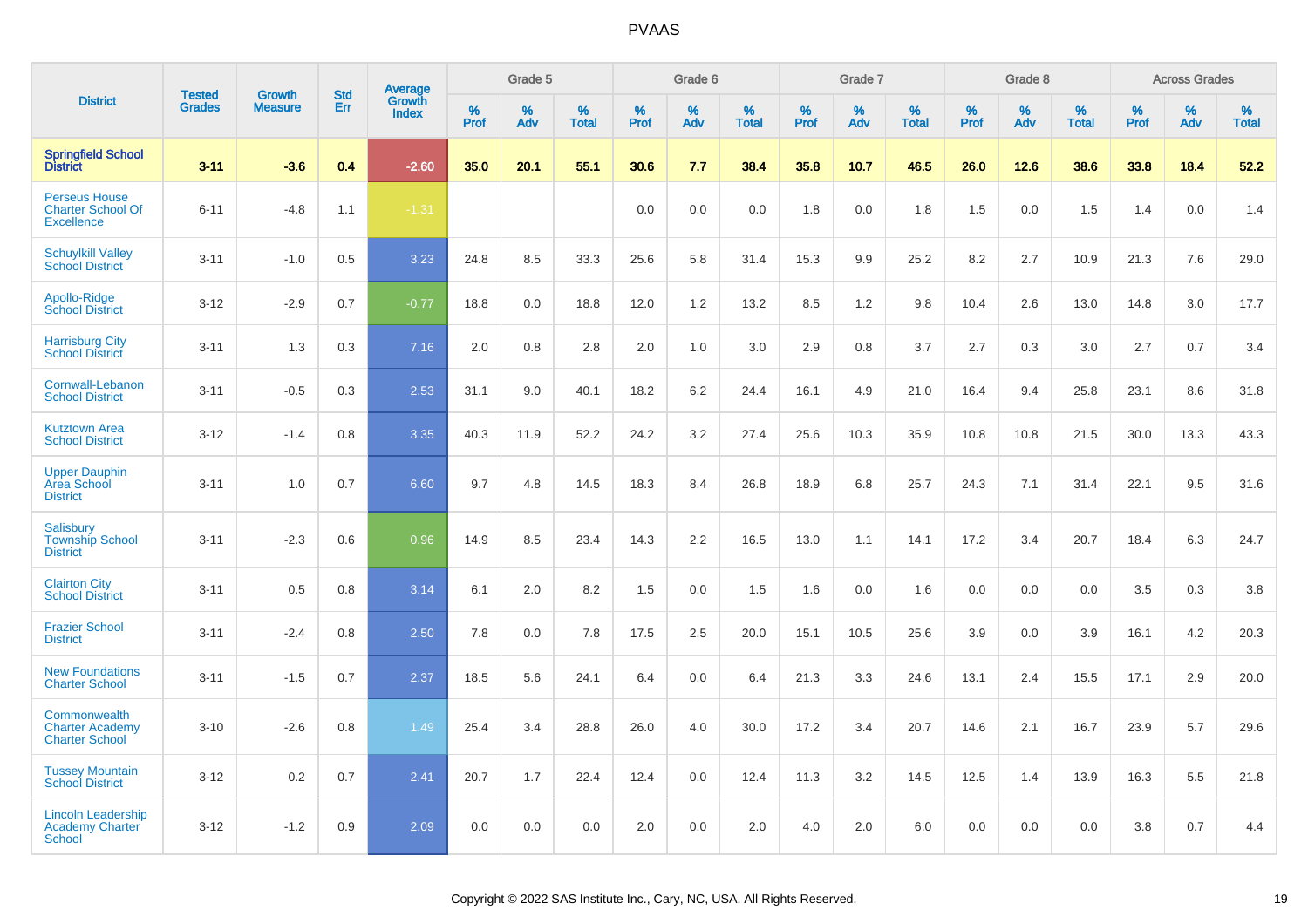|                                                                               | <b>Tested</b> | <b>Growth</b>  | <b>Std</b> | Average                       |              | Grade 5  |                   |           | Grade 6  |                   |           | Grade 7  |                   |           | Grade 8  |                   |           | <b>Across Grades</b> |                   |
|-------------------------------------------------------------------------------|---------------|----------------|------------|-------------------------------|--------------|----------|-------------------|-----------|----------|-------------------|-----------|----------|-------------------|-----------|----------|-------------------|-----------|----------------------|-------------------|
| <b>District</b>                                                               | <b>Grades</b> | <b>Measure</b> | Err        | <b>Growth</b><br><b>Index</b> | $\%$<br>Prof | %<br>Adv | %<br><b>Total</b> | %<br>Prof | %<br>Adv | %<br><b>Total</b> | %<br>Prof | %<br>Adv | %<br><b>Total</b> | %<br>Prof | %<br>Adv | %<br><b>Total</b> | %<br>Prof | %<br>Adv             | %<br><b>Total</b> |
| <b>Springfield School</b><br><b>District</b>                                  | $3 - 11$      | $-3.6$         | 0.4        | $-2.60$                       | 35.0         | 20.1     | 55.1              | 30.6      | 7.7      | 38.4              | 35.8      | 10.7     | 46.5              | 26.0      | 12.6     | 38.6              | 33.8      | 18.4                 | 52.2              |
| <b>Rochester Area</b><br><b>School District</b>                               | $3 - 11$      | $-1.6$         | 0.9        | 3.19                          | 27.1         | 6.2      | 33.3              | 24.5      | 3.8      | 28.3              | 2.0       | 0.0      | 2.0               | 15.4      | 0.0      | 15.4              | 20.6      | 7.5                  | 28.1              |
| <b>Urban Academy Of</b><br><b>Greater Pittsburgh</b><br><b>Charter School</b> | $3-5$         | $-7.6$         | 1.9        | $-4.05$                       | 2.7          | 0.0      | 2.7               |           |          |                   |           |          |                   |           |          |                   | 7.3       | 0.0                  | 7.3               |
| <b>Propel Charter</b><br>School-Mckeesport                                    | $3-8$         | $-3.2$         | 1.0        | 1.02                          | 5.6          | 0.0      | 5.6               | 2.7       | 0.0      | 2.7               | 5.3       | 7.9      | 13.2              | 2.7       | 2.7      | 5.4               | 5.4       | 2.3                  | 7.7               |
| <b>Bentworth School</b><br><b>District</b>                                    | $3 - 11$      | $-1.7$         | 0.7        | 1.37                          | 29.9         | 7.8      | 37.7              | 9.6       | 0.0      | 9.6               | 16.9      | 7.8      | 24.7              | 21.2      | 1.5      | 22.7              | 22.6      | 9.6                  | 32.3              |
| <b>Northern Lehigh</b><br><b>School District</b>                              | $3 - 12$      | $-2.6$         | 0.7        | 0.19                          | 22.7         | 6.2      | 28.9              | 13.8      | 0.0      | 13.8              | 15.0      | 1.7      | 16.7              | 12.5      | 0.0      | 12.5              | 18.6      | 3.9                  | 22.5              |
| Northgate School<br><b>District</b>                                           | $3 - 11$      | $-1.8$         | 0.8        | 1.33                          | 19.6         | 7.8      | 27.4              | 15.2      | 1.7      | 17.0              | 10.2      | 0.0      | 10.2              | 12.5      | 4.2      | 16.7              | 15.8      | 4.3                  | 20.1              |
| La Academia<br>Partnership<br><b>Charter School</b>                           | $6 - 11$      | $-5.6$         | 1.8        | $-0.91$                       |              |          |                   | 0.0       | 0.0      | 0.0               | 0.0       | 0.0      | 0.0               | 0.0       | 0.0      | 0.0               | 0.0       | 0.0                  | 0.0               |
| <b>Bristol Borough</b><br><b>School District</b>                              | $3-12$        | $-2.4$         | 0.7        | $-0.27$                       | 21.3         | 2.7      | 24.0              | 17.8      | 7.8      | 25.6              | 15.0      | 1.2      | 16.2              | 7.6       | 1.3      | 8.9               | 16.2      | 4.2                  | 20.3              |
| <b>Mercer Area</b><br><b>School District</b>                                  | $3 - 11$      | $-1.2$         | 0.7        | 2.42                          | 32.8         | 15.5     | 48.3              | 35.3      | 8.8      | 44.1              | 25.0      | 11.8     | 36.8              | 18.7      | 4.0      | 22.7              | 29.0      | 12.7                 | 41.7              |
| <b>Shamokin Area</b><br><b>School District</b>                                | $3 - 11$      | $-2.1$         | 0.5        | 0.50                          | 17.1         | 4.3      | 21.4              | 8.8       | 2.9      | 11.8              | 10.3      | 0.7      | 11.0              | 8.4       | 3.9      | 12.3              | 12.1      | 4.8                  | 16.9              |
| Pennsylvania<br><b>Distance Learning</b><br><b>Charter School</b>             | $3 - 12$      | $-1.7$         | 0.7        | 0.39                          | 6.5          | 0.0      | 6.5               | 1.3       | 0.0      | 1.3               | 4.6       | 1.2      | 5.8               | 2.3       | 0.0      | 2.3               | 5.4       | 0.4                  | 5.8               |
| <b>Perkiomen Valley</b><br><b>School District</b>                             | $3 - 11$      | $-0.2$         | 0.3        | 7.20                          | 35.2         | 22.4     | 57.5              | 21.5      | 11.3     | 32.7              | 27.3      | 16.9     | 44.2              | 21.6      | 7.2      | 28.7              | 30.6      | 16.6                 | 47.1              |
| <b>Belle Vernon Area</b><br><b>School District</b>                            | $3 - 11$      | $-1.7$         | 0.6        | 1.65                          | 22.5         | 6.3      | 28.8              | 27.6      | 7.8      | 35.3              | 11.0      | 0.9      | 11.9              | 10.6      | 2.4      | 12.9              | 22.3      | 6.8                  | 29.0              |
| <b>Cambria Heights</b><br><b>School District</b>                              | $3 - 10$      | $-2.3$         | 0.6        | $-0.70$                       | 23.3         | 4.4      | 27.8              | 16.8      | 0.0      | 16.8              | 13.5      | 1.0      | 14.6              | 4.4       | 0.9      | 5.3               | 18.3      | 2.8                  | 21.2              |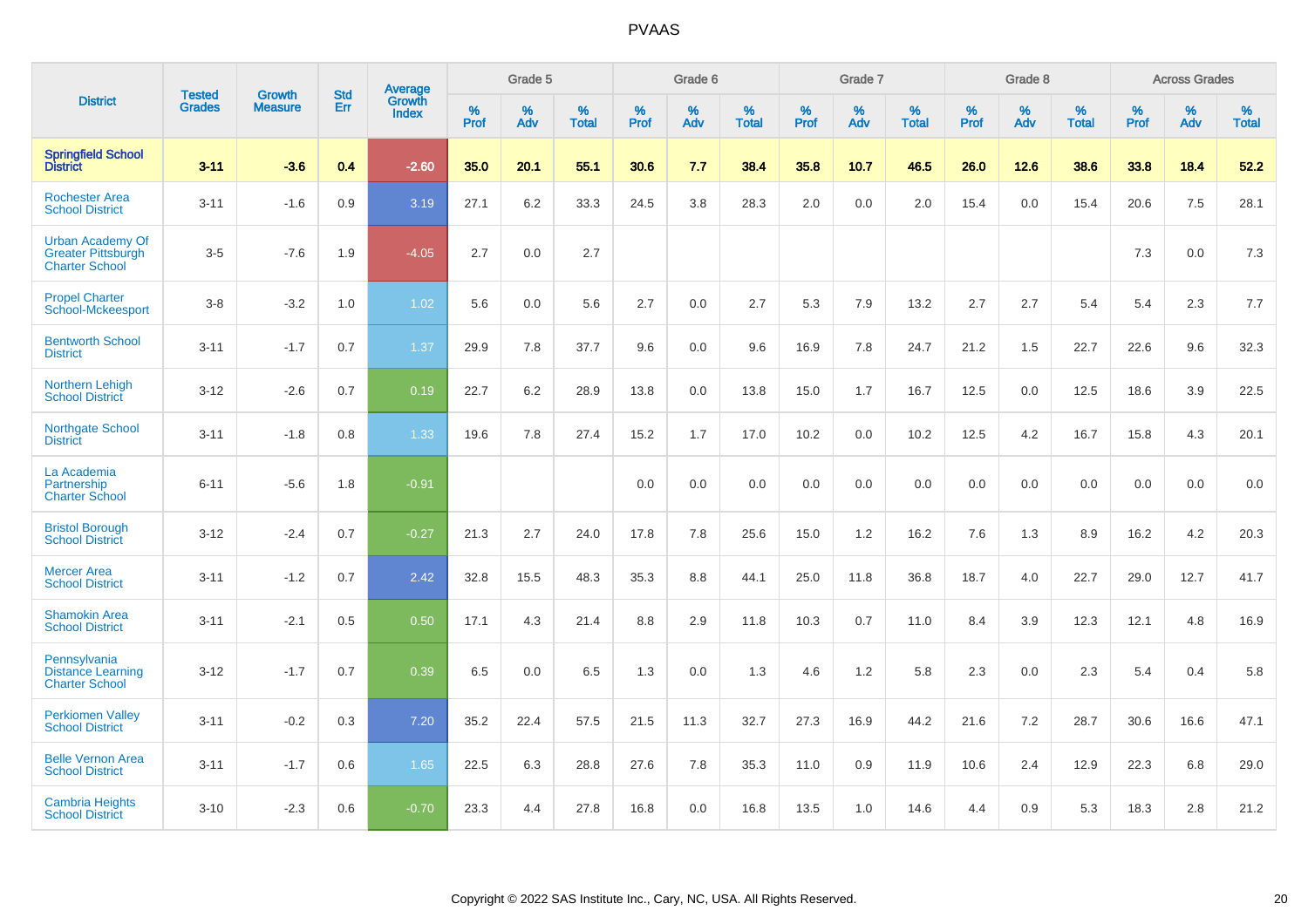|                                                                   | <b>Tested</b> |                                 | <b>Std</b> | Average                |              | Grade 5  |                   |              | Grade 6  |                   |              | Grade 7  |                   |              | Grade 8  |                   |              | <b>Across Grades</b> |                   |
|-------------------------------------------------------------------|---------------|---------------------------------|------------|------------------------|--------------|----------|-------------------|--------------|----------|-------------------|--------------|----------|-------------------|--------------|----------|-------------------|--------------|----------------------|-------------------|
| <b>District</b>                                                   | <b>Grades</b> | <b>Growth</b><br><b>Measure</b> | Err        | Growth<br><b>Index</b> | $\%$<br>Prof | %<br>Adv | %<br><b>Total</b> | $\%$<br>Prof | %<br>Adv | %<br><b>Total</b> | $\%$<br>Prof | %<br>Adv | %<br><b>Total</b> | $\%$<br>Prof | %<br>Adv | %<br><b>Total</b> | $\%$<br>Prof | %<br>Adv             | %<br><b>Total</b> |
| <b>Springfield School</b><br><b>District</b>                      | $3 - 11$      | $-3.6$                          | 0.4        | $-2.60$                | 35.0         | 20.1     | 55.1              | 30.6         | 7.7      | 38.4              | 35.8         | 10.7     | 46.5              | 26.0         | 12.6     | 38.6              | 33.8         | 18.4                 | 52.2              |
| <b>Unionville-Chadds</b><br><b>Ford School</b><br><b>District</b> | $3 - 11$      | 0.5                             | 0.4        | 5.10                   | 38.8         | 29.9     | 68.7              | 38.4         | 17.1     | 55.5              | 37.6         | 16.8     | 54.5              | 29.8         | 24.9     | 54.7              | 36.9         | 27.5                 | 64.4              |
| <b>Leechburg Area</b><br><b>School District</b>                   | $3 - 11$      | $-3.5$                          | 0.9        | $-0.64$                | 15.6         | 2.2      | 17.8              | 16.2         | 5.4      | 21.6              | 8.0          | 0.0      | 8.0               | 23.8         | 7.1      | 31.0              | 22.5         | 5.9                  | 28.5              |
| <b>Hollidaysburg Area</b><br><b>School District</b>               | $3 - 11$      | 2.9                             | 0.4        | 8.32                   | 33.2         | 16.0     | 49.2              | 26.4         | 12.8     | 39.2              | 27.3         | 14.7     | 42.0              | 23.2         | 8.0      | 31.2              | 28.7         | 12.7                 | 41.4              |
| <b>Warrior Run</b><br><b>School District</b>                      | $3 - 11$      | $-0.7$                          | 0.6        | 1.21                   | 29.0         | 17.1     | 46.0              | 25.7         | 1.8      | 27.5              | 16.8         | 11.2     | 28.0              | 15.6         | 12.2     | 27.8              | 23.2         | 10.7                 | 34.0              |
| <b>Greater Johnstown</b><br><b>School District</b>                | $3 - 11$      | $-1.7$                          | 0.5        | 2.59                   | 5.9          | 0.7      | 6.6               | 4.8          | 0.0      | 4.8               | 7.4          | 0.0      | 7.4               | 0.6          | 0.6      | 1.3               | 6.8          | 1.2                  | 8.0               |
| Washington<br><b>School District</b>                              | $3 - 11$      | $-2.6$                          | 0.7        | $-0.09$                | 13.5         | 2.9      | 16.4              | 5.2          | 2.1      | 7.2               | 15.0         | 1.2      | 16.2              | 0.0          | 1.5      | 1.5               | 11.8         | 3.4                  | 15.2              |
| <b>Canton Area</b><br><b>School District</b>                      | $3 - 11$      | $-0.5$                          | 0.8        | 3.67                   | 34.6         | 11.5     | 46.2              | 32.3         | 3.2      | 35.5              | 9.1          | 1.8      | 10.9              | 4.8          | 0.0      | 4.8               | 23.4         | 6.2                  | 29.6              |
| <b>Somerset Area</b><br><b>School District</b>                    | $3 - 11$      | 0.0                             | 0.5        | 4.78                   | 27.4         | 11.1     | 38.5              | 28.2         | 9.2      | 37.4              | 20.4         | 9.5      | 29.9              | 24.5         | 4.9      | 29.4              | 26.3         | 10.2                 | 36.6              |
| <b>Central Fulton</b><br><b>School District</b>                   | $3 - 11$      | $-0.7$                          | 0.8        | 3.45                   | 30.3         | 6.6      | 36.8              | 15.9         | 1.4      | 17.4              | 13.0         | 14.5     | 27.5              | 12.7         | 14.6     | 27.3              | 24.6         | 8.3                  | 32.8              |
| <b>Hermitage School</b><br><b>District</b>                        | $3 - 12$      | 1.0                             | 0.5        | 4.16                   | 39.7         | 7.8      | 47.5              | 34.3         | 21.7     | 55.9              | 30.8         | 19.6     | 50.4              | 26.2         | 4.1      | 30.3              | 33.8         | 16.8                 | 50.6              |
| <b>Propel Charter</b><br><b>School-Northside</b>                  | $3 - 8$       | $-1.6$                          | 0.9        | 0.88                   | 0.0          | 0.0      | 0.0               | 2.4          | 0.0      | 2.4               | 0.0          | 0.0      | 0.0               | 0.0          | 0.0      | 0.0               | 0.4          | 0.0                  | 0.4               |
| <b>Pottsville Area</b><br><b>School District</b>                  | $3 - 12$      | $-0.7$                          | 0.5        | 1.25                   | 21.4         | 12.2     | 33.6              | 17.6         | 4.7      | 22.3              | 14.2         | 4.3      | 18.5              | 16.1         | 2.4      | 18.4              | 18.0         | 6.0                  | 23.9              |
| Wallenpaupack<br><b>Area School</b><br><b>District</b>            | $3 - 11$      | 0.7                             | 0.5        | 7.55                   | 27.0         | 6.1      | 33.1              | 11.1         | 3.7      | 14.8              | 30.6         | 8.2      | 38.8              | 13.2         | 3.5      | 16.7              | 24.0         | 7.0                  | 31.1              |
| <b>Fleetwood Area</b><br><b>School District</b>                   | $3 - 10$      | $-1.9$                          | 0.5        | 0.68                   | 21.5         | 3.7      | 25.2              | 19.9         | 4.0      | 23.8              | 20.7         | 4.8      | 25.5              | 21.4         | 2.5      | 23.9              | 21.9         | 5.2                  | 27.1              |
| <b>Greater Latrobe</b><br><b>School District</b>                  | $3 - 11$      | 1.6                             | 0.4        | 8.54                   | 36.4         | 15.5     | 51.9              | 37.0         | 5.3      | 42.3              | 32.2         | 18.5     | 50.7              | 23.4         | 8.0      | 31.4              | 34.1         | 15.0                 | 49.1              |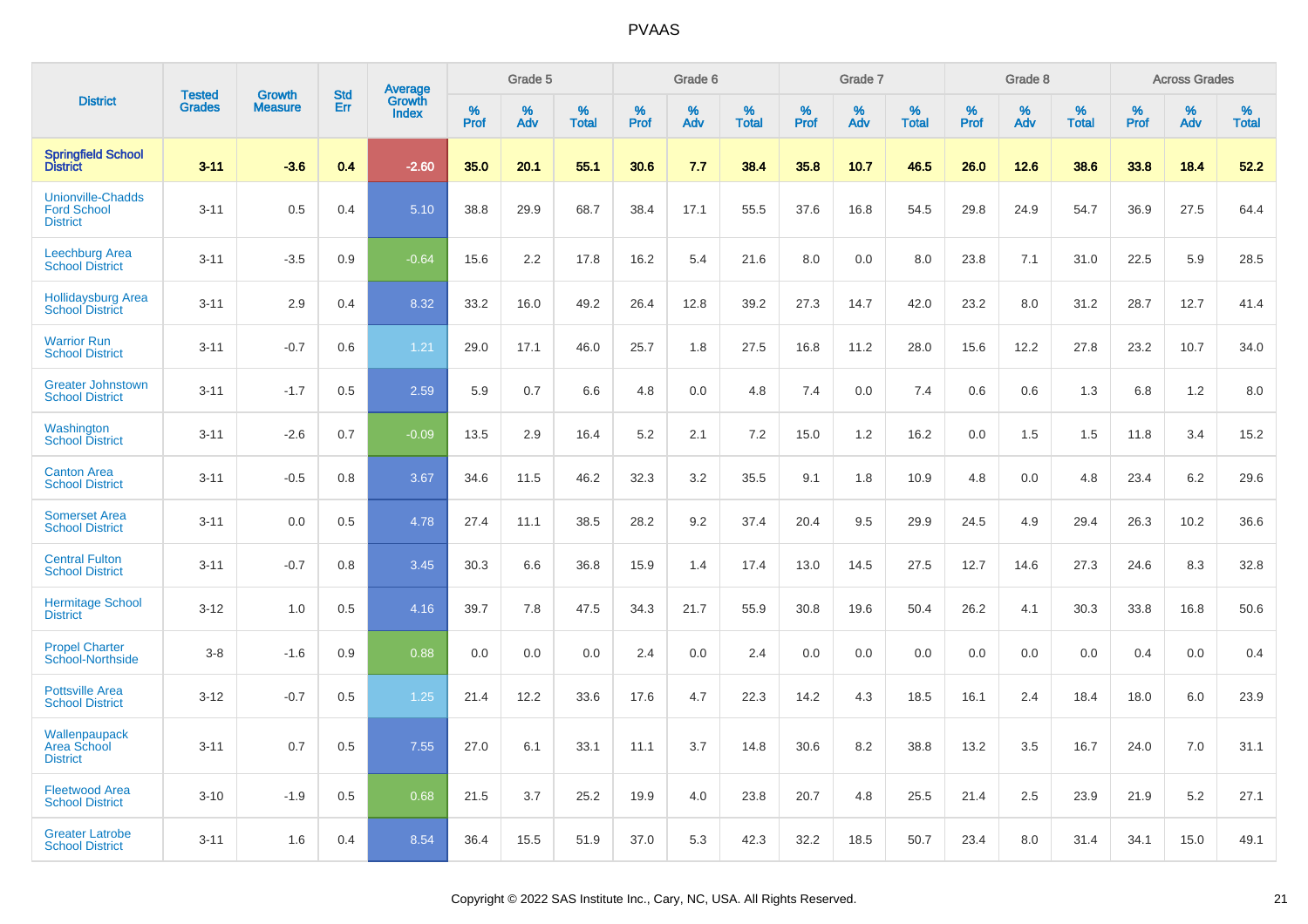|                                                                    |                                |                                 | <b>Std</b> | Average                |                  | Grade 5  |                   |                  | Grade 6  |                   |                  | Grade 7  |                   |           | Grade 8  |                   |                  | <b>Across Grades</b> |                   |
|--------------------------------------------------------------------|--------------------------------|---------------------------------|------------|------------------------|------------------|----------|-------------------|------------------|----------|-------------------|------------------|----------|-------------------|-----------|----------|-------------------|------------------|----------------------|-------------------|
| <b>District</b>                                                    | <b>Tested</b><br><b>Grades</b> | <b>Growth</b><br><b>Measure</b> | Err        | Growth<br><b>Index</b> | %<br><b>Prof</b> | %<br>Adv | %<br><b>Total</b> | %<br><b>Prof</b> | %<br>Adv | %<br><b>Total</b> | %<br><b>Prof</b> | %<br>Adv | %<br><b>Total</b> | %<br>Prof | %<br>Adv | %<br><b>Total</b> | %<br><b>Prof</b> | %<br>Adv             | %<br><b>Total</b> |
| <b>Springfield School</b><br>District                              | $3 - 11$                       | $-3.6$                          | 0.4        | $-2.60$                | 35.0             | 20.1     | 55.1              | 30.6             | 7.7      | 38.4              | 35.8             | 10.7     | 46.5              | 26.0      | 12.6     | 38.6              | 33.8             | 18.4                 | 52.2              |
| <b>Propel Charter</b><br>School - Braddock<br><b>Hills</b>         | $3 - 11$                       | $-2.4$                          | 0.8        | 3.05                   | 1.8              | 1.8      | 3.5               | 1.7              | 0.0      | 1.7               | 0.0              | 0.0      | 0.0               | 2.9       | 0.0      | 2.9               | 1.9              | 0.6                  | 2.5               |
| <b>Great Valley</b><br><b>School District</b>                      | $3 - 11$                       | 0.1                             | 0.4        | 2.46                   | 31.0             | 24.2     | 55.2              | 38.1             | 8.6      | 46.6              | 26.8             | 17.2     | 44.1              | 26.4      | 17.4     | 43.8              | 31.1             | 20.1                 | 51.2              |
| <b>Girard School</b><br><b>District</b>                            | $3 - 11$                       | 0.0                             | 0.6        | 2.99                   | 33.9             | 15.2     | 49.1              | 27.4             | 13.7     | 41.0              | 22.7             | 20.9     | 43.6              | 15.6      | 5.5      | 21.1              | 25.6             | 18.0                 | 43.6              |
| <b>Propel Charter</b><br>School-Homestead                          | $3 - 11$                       | $-2.7$                          | 1.0        | $-0.17$                | 2.7              | 0.0      | 2.7               | 0.0              | 5.4      | 5.4               | 2.9              | 0.0      | 2.9               | 0.0       | 0.0      | 0.0               | 2.7              | 1.4                  | 4.1               |
| <b>Southeast Delco</b><br><b>School District</b>                   | $3 - 10$                       | $-0.4$                          | 0.6        | 4.21                   | 3.3              | 1.7      | 5.0               | 1.8              | 0.0      | 1.8               | 3.0              | 0.8      | 3.8               | 6.9       | 0.8      | 7.7               | 5.7              | 0.7                  | 6.3               |
| <b>Penns Manor Area</b><br><b>School District</b>                  | $3 - 12$                       | 1.5                             | 0.8        | 4.02                   | 12.7             | 4.8      | 17.5              | 14.6             | 0.0      | 14.6              | 18.5             | 1.8      | 20.4              | 16.7      | 8.3      | 25.0              | 19.0             | 3.6                  | 22.6              |
| <b>Blue Ridge School</b><br><b>District</b>                        | $3 - 11$                       | $-1.1$                          | 0.7        | 2.21                   | 23.3             | 5.5      | 28.8              | 14.9             | 0.0      | 14.9              | 25.8             | 3.2      | 29.0              | 12.9      | 4.3      | 17.1              | 23.5             | 4.1                  | 27.7              |
| <b>Sullivan County</b><br><b>School District</b>                   | $3 - 10$                       | $-2.9$                          | 1.0        | 0.92                   | 21.4             | 0.0      | 21.4              | 30.0             | 4.0      | 34.0              | 18.8             | 0.0      | 18.8              | 9.1       | 0.0      | 9.1               | 22.0             | 4.1                  | 26.0              |
| <b>Windber Area</b><br><b>School District</b>                      | $3 - 11$                       | $-1.8$                          | 0.7        | 2.80                   | 28.8             | 20.0     | 48.8              | 20.9             | 9.0      | 29.8              | 14.7             | 9.3      | 24.0              | 28.6      | 13.1     | 41.7              | 24.4             | 15.1                 | 39.6              |
| <b>Northern Bedford</b><br><b>County School</b><br><b>District</b> | $3 - 11$                       | $-1.5$                          | 0.8        | 1.00                   | 24.5             | 8.2      | 32.6              | 30.5             | 1.7      | 32.2              | 19.0             | 1.7      | 20.7              | 9.4       | 3.1      | 12.5              | 24.6             | 5.2                  | 29.8              |
| <b>Penn Hills Charter</b><br>School of<br>Entrepreneurship         | $3-8$                          | $-0.2$                          | 0.9        | 1.98                   | 11.6             | 2.3      | 14.0              | 13.5             | 10.8     | 24.3              | 15.4             | 2.6      | 18.0              | 5.3       | 0.0      | 5.3               | 17.0             | 3.8                  | 20.8              |
| <b>Meyersdale Area</b><br><b>School District</b>                   | $3 - 11$                       | 1.9                             | 0.8        | 4.25                   | 35.2             | 9.3      | 44.4              | 26.6             | 15.6     | 42.2              | 18.9             | 0.0      | 18.9              | 11.9      | 8.5      | 20.3              | 24.6             | 9.4                  | 34.0              |
| <b>Manchester</b><br><b>Academic Charter</b><br><b>School</b>      | $3-8$                          | 0.6                             | 1.1        | 3.37                   | 3.6              | 0.0      | 3.6               | 3.4              | 0.0      | 3.4               | 3.6              | 0.0      | 3.6               | 0.0       | 0.0      | 0.0               | 4.9              | 0.5                  | 5.4               |
| Philadelphia<br><b>Academy Charter</b><br><b>School</b>            | $3 - 11$                       | $-2.5$                          | 0.7        | 0.18                   | 22.1             | 6.5      | 28.6              | 25.0             | 7.9      | 32.9              | 13.2             | 19.1     | 32.4              | 22.2      | 16.7     | 38.9              | 24.3             | 9.8                  | 34.2              |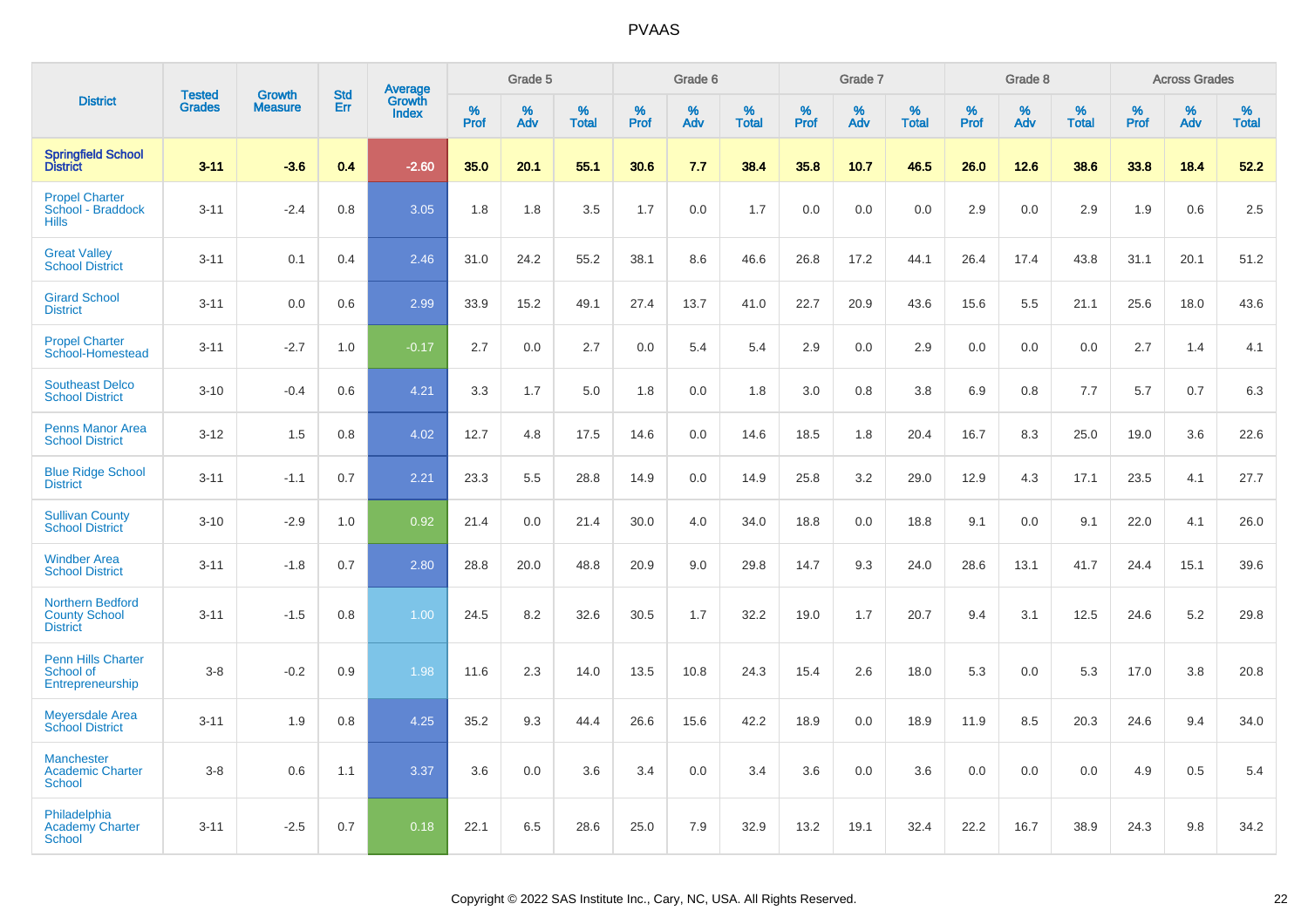|                                                                               | <b>Tested</b> | <b>Growth</b>  | <b>Std</b> | Average                |                     | Grade 5  |                      |                     | Grade 6  |                      |                     | Grade 7  |                      |              | Grade 8  |                      |                  | <b>Across Grades</b> |                      |
|-------------------------------------------------------------------------------|---------------|----------------|------------|------------------------|---------------------|----------|----------------------|---------------------|----------|----------------------|---------------------|----------|----------------------|--------------|----------|----------------------|------------------|----------------------|----------------------|
| <b>District</b>                                                               | <b>Grades</b> | <b>Measure</b> | Err        | Growth<br><b>Index</b> | $\%$<br><b>Prof</b> | %<br>Adv | $\%$<br><b>Total</b> | $\%$<br><b>Prof</b> | %<br>Adv | $\%$<br><b>Total</b> | $\%$<br><b>Prof</b> | %<br>Adv | $\%$<br><b>Total</b> | $\%$<br>Prof | %<br>Adv | $\%$<br><b>Total</b> | %<br><b>Prof</b> | %<br>Adv             | $\%$<br><b>Total</b> |
| <b>Springfield School</b><br>District                                         | $3 - 11$      | $-3.6$         | 0.4        | $-2.60$                | 35.0                | 20.1     | 55.1                 | 30.6                | 7.7      | 38.4                 | 35.8                | 10.7     | 46.5                 | 26.0         | 12.6     | 38.6                 | 33.8             | 18.4                 | 52.2                 |
| <b>Redbank Valley</b><br><b>School District</b>                               | $3 - 11$      | $-2.5$         | 0.7        | 1.94                   | 34.3                | 20.0     | 54.3                 | 12.7                | 0.0      | 12.7                 | 19.5                | 9.2      | 28.7                 | 9.5          | 0.0      | 9.5                  | 21.8             | 10.1                 | 31.9                 |
| <b>Mckeesport Area</b><br><b>School District</b>                              | $3 - 12$      | $-0.2$         | 0.5        | 1.94                   | 8.9                 | 3.0      | 11.9                 | 3.9                 | 0.0      | 3.9                  | 1.0                 | 0.0      | 1.0                  | 1.0          | 0.0      | 1.0                  | 7.7              | 2.1                  | 9.7                  |
| <b>State College Area</b><br><b>School District</b>                           | $3 - 11$      | 0.6            | 0.4        | 6.90                   | 29.6                | 33.7     | 63.3                 | 27.4                | 15.3     | 42.7                 | 28.9                | 16.3     | 45.2                 | 20.8         | 8.9      | 29.7                 | 29.0             | 27.0                 | 56.1                 |
| <b>Young Scholars of</b><br><b>Greater Allegheny</b><br><b>Charter School</b> | $3-8$         | $-1.4$         | 1.6        | 1.32                   | 10.0                | 0.0      | 10.0                 | 6.2                 | 0.0      | 6.2                  | 10.0                | 0.0      | 10.0                 |              |          |                      | 6.6              | 0.0                  | 6.6                  |
| <b>Freire Charter</b><br><b>School</b>                                        | $5 - 11$      | 1.2            | 0.6        | 3.54                   | 0.0                 | 0.0      | 0.0                  | 1.5                 | 0.0      | 1.5                  | 3.0                 | 0.0      | 3.0                  | 7.6          | 0.0      | 7.6                  | 3.3              | 0.0                  | 3.3                  |
| <b>West Greene</b><br><b>School District</b>                                  | $3 - 11$      | $-1.6$         | 0.9        | 2.26                   | 20.5                | 7.7      | 28.2                 | 7.7                 | 7.7      | 15.4                 | 9.3                 | 11.1     | 20.4                 | 11.8         | 0.0      | 11.8                 | 19.6             | 10.7                 | 30.2                 |
| <b>Reading School</b><br><b>District</b>                                      | $3 - 11$      | 0.0            | 0.4        | 4.14                   | 3.8                 | 1.2      | 5.0                  | 1.5                 | 0.2      | 1.8                  | 1.9                 | 0.0      | 1.9                  | 1.5          | 0.4      | 1.9                  | 3.6              | 1.1                  | 4.7                  |
| <b>Wilkes-Barre Area</b><br><b>School District</b>                            | $3 - 11$      | $-0.9$         | 0.5        | 1.33 <sup>°</sup>      | 8.1                 | 1.7      | 9.8                  | 10.1                | 4.4      | 14.5                 | 6.0                 | 1.8      | 7.8                  | 3.1          | 1.3      | 4.4                  | 9.8              | 3.0                  | 12.7                 |
| <b>Universal Institute</b><br><b>Charter School</b>                           | $3-8$         | $-2.3$         | 0.7        | 0.12                   | 1.5                 | 0.0      | 1.5                  | 1.3                 | 0.0      | 1.3                  | 0.0                 | 0.0      | 0.0                  | 2.3          | 0.0      | 2.3                  | 1.7              | 0.2                  | 2.0                  |
| <b>Laboratory Charter</b><br>School                                           | $3-8$         | $-0.7$         | 1.1        | 2.78                   | 3.2                 | 0.0      | 3.2                  | 2.3                 | 0.0      | 2.3                  | 6.4                 | 0.0      | 6.4                  | 5.0          | 0.0      | 5.0                  | 5.3              | 0.0                  | 5.3                  |
| <b>South Side Area</b><br><b>School District</b>                              | $3 - 11$      | 1.2            | 0.8        | 4.65                   | 23.3                | 18.3     | 41.7                 | 17.7                | 0.0      | 17.7                 | 26.6                | 7.8      | 34.4                 | 12.7         | 2.8      | 15.5                 | 21.2             | 6.3                  | 27.6                 |
| <b>Shenango Area</b><br><b>School District</b>                                | $3 - 11$      | 0.1            | 0.7        | 4.17                   | 25.0                | 7.1      | 32.1                 | 40.4                | 8.8      | 49.1                 | 16.5                | 1.0      | 17.5                 | 14.4         | 1.1      | 15.6                 | 22.5             | 7.6                  | 30.1                 |
| <b>Panther Valley</b><br><b>School District</b>                               | $3 - 12$      | 0.8            | 0.6        | 5.00                   | 11.5                | 1.9      | 13.5                 | 10.2                | 1.7      | 11.9                 | 11.1                | 1.8      | 13.0                 | 4.7          | 0.0      | 4.7                  | 12.1             | 1.6                  | 13.6                 |
| <b>Forest Hills School</b><br><b>District</b>                                 | $3 - 11$      | 0.8            | 0.5        | 4.44                   | 34.1                | 21.2     | 55.3                 | 20.8                | 3.3      | 24.2                 | 18.6                | 5.6      | 24.2                 | 10.6         | 3.2      | 13.8                 | 24.0             | 11.0                 | 35.1                 |
| Cheltenham<br><b>School District</b>                                          | $3 - 11$      | $-1.7$         | 0.6        | 1.03                   | 19.8                | 16.7     | 36.5                 | 21.7                | 4.7      | 26.4                 | 26.7                | 11.0     | 37.7                 | 12.1         | 3.3      | 15.4                 | 23.0             | 11.2                 | 34.2                 |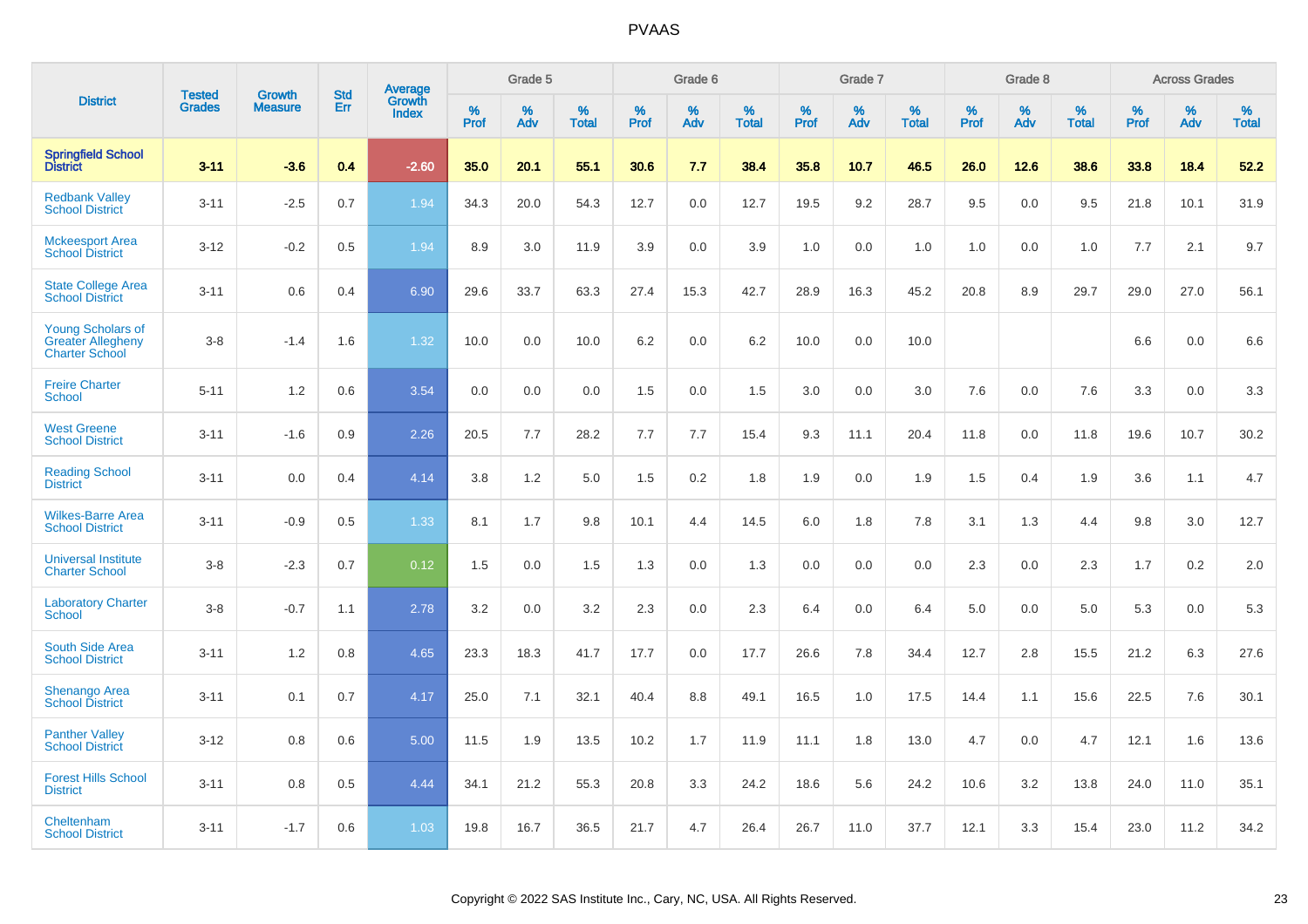|                                                                                   | <b>Tested</b> | <b>Growth</b>  | <b>Std</b> | <b>Average</b><br>Growth |                     | Grade 5  |                   |           | Grade 6  |                   |           | Grade 7  |                   |           | Grade 8  |                   |           | <b>Across Grades</b> |                   |
|-----------------------------------------------------------------------------------|---------------|----------------|------------|--------------------------|---------------------|----------|-------------------|-----------|----------|-------------------|-----------|----------|-------------------|-----------|----------|-------------------|-----------|----------------------|-------------------|
| <b>District</b>                                                                   | <b>Grades</b> | <b>Measure</b> | Err        | <b>Index</b>             | $\%$<br><b>Prof</b> | %<br>Adv | %<br><b>Total</b> | %<br>Prof | %<br>Adv | %<br><b>Total</b> | %<br>Prof | %<br>Adv | %<br><b>Total</b> | %<br>Prof | %<br>Adv | %<br><b>Total</b> | %<br>Prof | %<br>Adv             | %<br><b>Total</b> |
| <b>Springfield School</b><br>District                                             | $3 - 11$      | $-3.6$         | 0.4        | $-2.60$                  | 35.0                | 20.1     | 55.1              | 30.6      | 7.7      | 38.4              | 35.8      | 10.7     | 46.5              | 26.0      | 12.6     | 38.6              | 33.8      | 18.4                 | 52.2              |
| <b>Blue Mountain</b><br><b>School District</b>                                    | $3 - 10$      | 0.1            | 0.5        | 3.24                     | 33.3                | 19.2     | 52.6              | 24.3      | 0.6      | 24.8              | 16.3      | 10.1     | 26.4              | 20.3      | 6.1      | 26.4              | 27.5      | 11.1                 | 38.6              |
| <b>Titusville Area</b><br><b>School District</b>                                  | $3 - 11$      | $-1.7$         | 0.5        | 0.12                     | 28.5                | 13.8     | 42.3              | 18.9      | 4.2      | 23.1              | 18.0      | 3.9      | 21.9              | 8.0       | 3.6      | 11.6              | 21.8      | 10.0                 | 31.8              |
| <b>Agora Cyber</b><br><b>Charter School</b>                                       | $3 - 11$      | $-0.3$         | 0.6        | 3.62                     | 9.8                 | 2.0      | 11.8              | 7.8       | 0.7      | 8.5               | 6.2       | 2.1      | 8.3               | 3.3       | 1.3      | 4.6               | 9.7       | 2.4                  | 12.1              |
| <b>Sharon City School</b><br><b>District</b>                                      | $3 - 11$      | $-0.3$         | 0.5        | 1.32                     | 14.1                | 2.1      | 16.2              | 13.9      | 4.1      | 18.0              | 6.0       | 1.7      | 7.8               | 5.9       | 1.5      | 7.4               | 12.0      | 2.8                  | 14.8              |
| <b>Indiana Area</b><br><b>School District</b>                                     | $3 - 11$      | 1.8            | 0.4        | 7.21                     | 29.3                | 17.7     | 47.0              | 23.9      | 11.7     | 35.5              | 36.0      | 10.3     | 46.3              | 23.2      | 14.2     | 37.4              | 30.1      | 15.1                 | 45.2              |
| Susquehanna<br><b>Community School</b><br><b>District</b>                         | $3 - 11$      | $-2.8$         | 0.9        | $-1.20$                  | 19.6                | 9.8      | 29.4              | 15.5      | 1.7      | 17.2              | 13.3      | 11.1     | 24.4              | 2.0       | 2.0      | 4.1               | 19.6      | 6.3                  | 25.9              |
| Palmyra Area<br><b>School District</b>                                            | $3 - 11$      | 0.0            | 0.4        | 5.60                     | 36.2                | 17.5     | 53.8              | 27.2      | 8.3      | 35.4              | 25.5      | 12.2     | 37.6              | 29.8      | 12.2     | 42.0              | 31.5      | 15.7                 | 47.2              |
| <b>Manheim Central</b><br><b>School District</b>                                  | $3 - 11$      | 2.8            | 0.4        | 9.93                     | 25.4                | 7.6      | 33.0              | 23.6      | 5.8      | 29.3              | 15.0      | 5.2      | 20.2              | 20.9      | 6.2      | 27.1              | 22.8      | 9.4                  | 32.2              |
| <b>Highlands School</b><br><b>District</b>                                        | $3 - 11$      | 0.4            | 0.5        | $\overline{2.41}$        | 20.4                | 4.6      | 25.0              | 16.6      | 1.4      | 17.9              | 28.5      | 4.9      | 33.3              | 13.2      | 8.6      | 21.8              | 20.4      | 5.9                  | 26.3              |
| <b>Howard Gardner</b><br><b>Multiple</b><br>Intelligence<br><b>Charter School</b> | $3-8$         | $-3.7$         | 1.1        | $-1.27$                  | 16.7                | 6.7      | 23.3              | 9.4       | 0.0      | 9.4               | 9.1       | 0.0      | 9.1               | 7.4       | 11.1     | 18.5              | 14.7      | 3.5                  | 18.2              |
| <b>Inquiry Charter</b><br>School                                                  | $3-5$         | $-6.8$         | 2.1        | $-3.27$                  | 8.8                 | 2.9      | 11.8              |           |          |                   |           |          |                   |           |          |                   | 11.1      | 2.8                  | 13.9              |
| <b>Purchase Line</b><br><b>School District</b>                                    | $3 - 12$      | 1.0            | 0.8        | 4.29                     | 28.8                | 7.7      | 36.5              | 6.1       | 3.0      | 9.1               | 7.5       | 3.0      | 10.4              | 5.3       | 0.0      | 5.3               | 16.1      | 3.3                  | 19.4              |
| <b>Haverford</b><br><b>Township School</b><br><b>District</b>                     | $3 - 11$      | $-0.7$         | 0.3        | $-0.06$                  | 30.7                | 27.3     | 58.0              | 26.4      | 15.0     | 41.4              | 28.5      | 12.8     | 41.3              | 33.9      | 15.2     | 49.1              | 31.6      | 23.1                 | 54.7              |
| <b>Easton Area</b><br><b>School District</b>                                      | $3 - 12$      | $-1.1$         | 0.3        | $-0.56$                  | 22.4                | 5.9      | 28.3              | 14.6      | 3.3      | 17.9              | 11.0      | 6.9      | 18.0              | 10.3      | 2.2      | 12.4              | 18.5      | 8.4                  | 26.9              |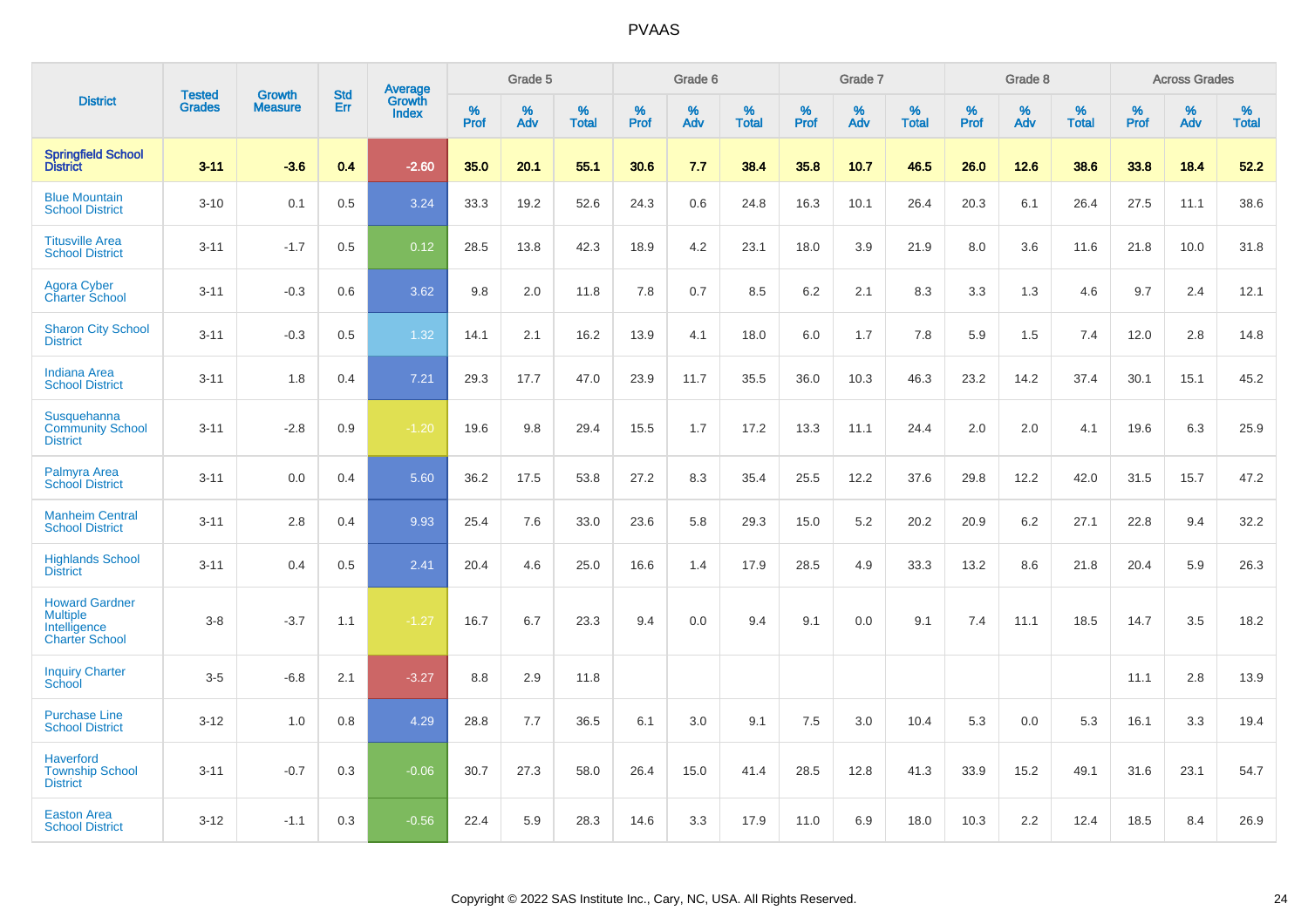|                                                                   |                                |                                 |                   |                                   |                     | Grade 5  |                   |                  | Grade 6  |                   |                  | Grade 7  |                   |           | Grade 8  |                   |              | <b>Across Grades</b> |                   |
|-------------------------------------------------------------------|--------------------------------|---------------------------------|-------------------|-----------------------------------|---------------------|----------|-------------------|------------------|----------|-------------------|------------------|----------|-------------------|-----------|----------|-------------------|--------------|----------------------|-------------------|
| <b>District</b>                                                   | <b>Tested</b><br><b>Grades</b> | <b>Growth</b><br><b>Measure</b> | <b>Std</b><br>Err | <b>Average</b><br>Growth<br>Index | $\%$<br><b>Prof</b> | %<br>Adv | %<br><b>Total</b> | %<br><b>Prof</b> | %<br>Adv | %<br><b>Total</b> | %<br><b>Prof</b> | %<br>Adv | %<br><b>Total</b> | %<br>Prof | %<br>Adv | %<br><b>Total</b> | $\%$<br>Prof | %<br>Adv             | %<br><b>Total</b> |
| <b>Springfield School</b><br>District                             | $3 - 11$                       | $-3.6$                          | 0.4               | $-2.60$                           | 35.0                | 20.1     | 55.1              | 30.6             | 7.7      | 38.4              | 35.8             | 10.7     | 46.5              | 26.0      | 12.6     | 38.6              | 33.8         | 18.4                 | 52.2              |
| <b>Mastery Charter</b><br>School - Harrity<br>Campus              | $3-8$                          | $-0.7$                          | 1.1               | 2.42                              | 4.6                 | 4.6      | 9.1               | 2.3              | 0.0      | 2.3               | 0.0              | 0.0      | 0.0               | 3.1       | 0.0      | 3.1               | 5.5          | 1.0                  | 6.5               |
| Salisbury-Elk Lick<br><b>School District</b>                      | $3 - 11$                       | $-4.2$                          | 1.3               | 0.13                              | 29.2                | 12.5     | 41.7              | 37.5             | 0.0      | 37.5              | 15.8             | 0.0      | 15.8              | 14.3      | 4.8      | 19.0              | 28.9         | 5.8                  | 34.7              |
| <b>Albert Gallatin</b><br><b>Area School</b><br><b>District</b>   | $3 - 11$                       | $-1.4$                          | 0.5               | 0.97                              | 19.0                | 10.2     | 29.3              | 18.6             | 1.6      | 20.2              | 12.8             | 2.8      | 15.6              | 14.8      | 2.0      | 16.8              | 17.4         | 4.9                  | 22.3              |
| <b>Carbondale Area</b><br><b>School District</b>                  | $3 - 10$                       | 1.1                             | 0.6               | 5.95                              | 10.3                | 1.2      | 11.5              | 4.2              | 0.0      | 4.2               | 4.8              | 3.6      | 8.4               | 13.9      | 0.0      | 13.9              | 9.4          | 0.8                  | 10.1              |
| <b>Fannett-Metal</b><br><b>School District</b>                    | $3 - 11$                       | $-2.4$                          | 1.0               | 2.68                              | 17.2                | 6.9      | 24.1              | 10.3             | 0.0      | 10.3              | 9.4              | 0.0      | 9.4               | 8.9       | 2.2      | 11.1              | 15.5         | 5.8                  | 21.3              |
| <b>Freedom Area</b><br><b>School District</b>                     | $3 - 11$                       | $-0.8$                          | 0.7               | 1.59                              | 13.6                | 3.7      | 17.3              | 21.4             | 2.4      | 23.8              | 18.6             | 2.9      | 21.6              | 10.7      | 1.3      | 12.0              | 17.8         | 3.7                  | 21.6              |
| <b>Richard Allen</b><br>Preparatory<br><b>Charter School</b>      | $5-8$                          | 0.8                             | 0.7               | 3.33                              | 0.0                 | 0.0      | 0.0               | 1.0              | 0.0      | 1.0               | 1.8              | 0.9      | 2.7               | 0.9       | 0.0      | 0.9               | 1.1          | 0.3                  | 1.4               |
| <b>Troy Area School</b><br><b>District</b>                        | $3 - 10$                       | $-1.8$                          | 0.6               | 0.45                              | 11.1                | 4.0      | 15.2              | 4.0              | 4.0      | 8.0               | 14.1             | 0.0      | 14.1              | 6.8       | 0.8      | 7.7               | 11.9         | 2.1                  | 14.0              |
| <b>North Schuylkill</b><br><b>School District</b>                 | $3 - 11$                       | 0.5                             | 0.5               | 4.31                              | 8.2                 | 3.0      | 11.2              | 4.8              | 0.8      | 5.6               | 5.8              | 3.9      | 9.7               | 11.8      | 6.7      | 18.5              | 12.1         | 4.1                  | 16.1              |
| <b>Middletown Area</b><br><b>School District</b>                  | $3 - 11$                       | $-1.6$                          | 0.5               | 0.08                              | 19.5                | 5.0      | 24.5              | 6.1              | 0.8      | 6.9               | 16.1             | 9.8      | 25.9              | 11.8      | 2.0      | 13.7              | 18.4         | 7.5                  | 25.9              |
| <b>Selinsgrove Area</b><br><b>School District</b>                 | $3 - 12$                       | 4.7                             | 0.5               | 11.20                             | 26.0                | 6.1      | 32.0              | 32.0             | 17.0     | 49.0              | 26.4             | 18.7     | 45.2              | 25.6      | 10.5     | 36.1              | 25.8         | 14.6                 | 40.4              |
| <b>Greater Nanticoke</b><br><b>Area School</b><br><b>District</b> | $3 - 12$                       | $-0.5$                          | 0.6               | 4.36                              | 13.6                | 2.7      | 16.4              | 2.6              | 0.0      | 2.6               | 3.6              | 0.0      | 3.6               | 4.2       | 1.7      | 5.9               | 7.6          | 2.0                  | 9.6               |
| Portage Area<br><b>School District</b>                            | $3 - 10$                       | 0.3                             | 0.8               | 2.06                              | 28.6                | 7.1      | 35.7              | 30.0             | 10.0     | 40.0              | 25.4             | 9.5      | 34.9              | 17.0      | 7.6      | 24.5              | 29.8         | 12.9                 | 42.6              |
| <b>Mount Carmel</b><br><b>Area School</b><br><b>District</b>      | $3 - 11$                       | 0.2                             | 0.6               | 3.89                              | 10.8                | 2.7      | 13.5              | 12.5             | 7.1      | 19.6              | 13.6             | 3.6      | 17.3              | 8.8       | 2.6      | 11.5              | 12.2         | 4.5                  | 16.7              |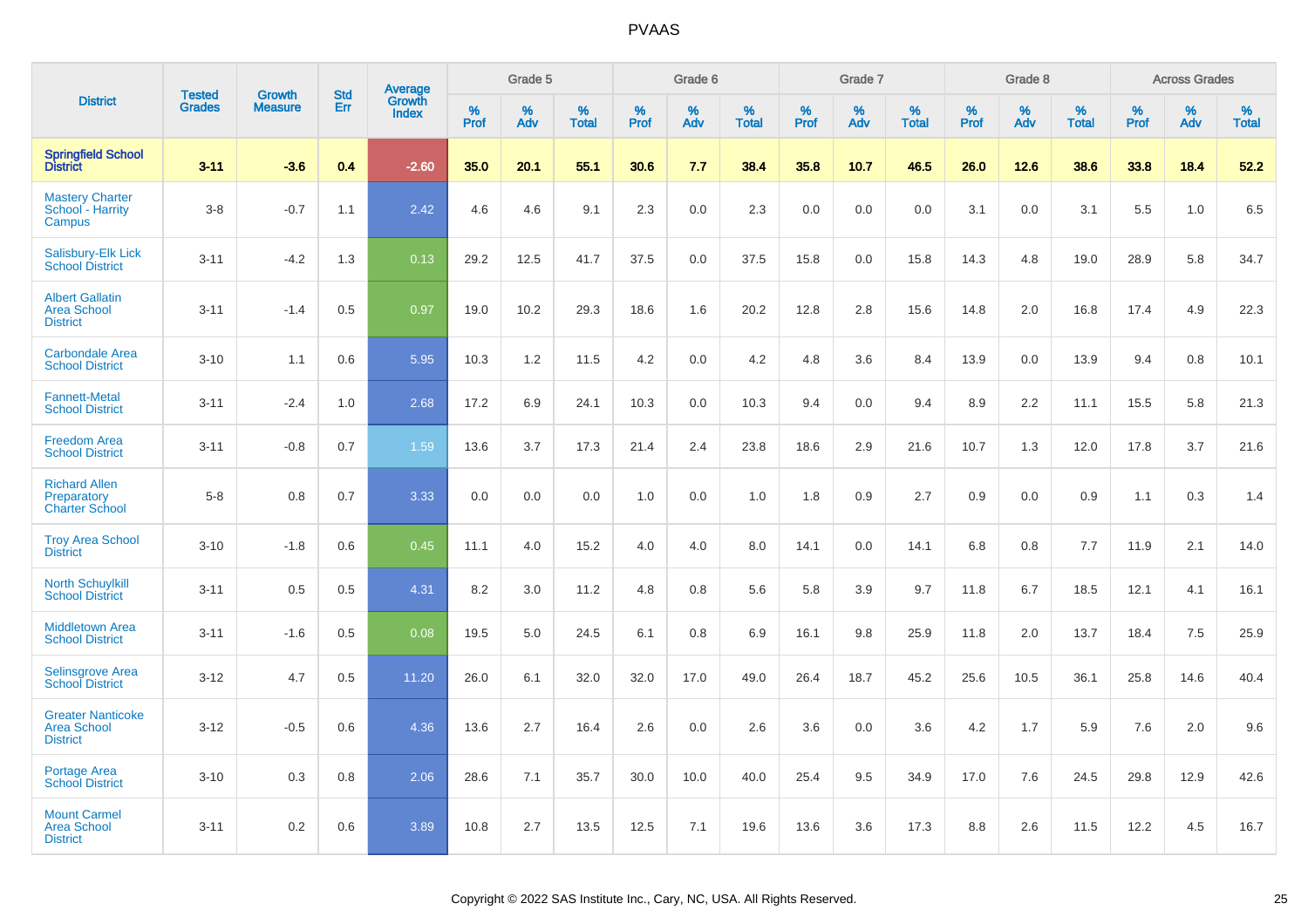|                                                                                            | <b>Tested</b> | <b>Growth</b>    | <b>Std</b> | Average                |                     | Grade 5  |                   |                     | Grade 6  |                   |              | Grade 7  |                   |                     | Grade 8  |                   |                     | <b>Across Grades</b> |                   |
|--------------------------------------------------------------------------------------------|---------------|------------------|------------|------------------------|---------------------|----------|-------------------|---------------------|----------|-------------------|--------------|----------|-------------------|---------------------|----------|-------------------|---------------------|----------------------|-------------------|
| <b>District</b>                                                                            | <b>Grades</b> | <b>Measure</b>   | <b>Err</b> | Growth<br><b>Index</b> | $\%$<br><b>Prof</b> | %<br>Adv | %<br><b>Total</b> | $\%$<br><b>Prof</b> | %<br>Adv | %<br><b>Total</b> | $\%$<br>Prof | %<br>Adv | %<br><b>Total</b> | $\%$<br><b>Prof</b> | %<br>Adv | %<br><b>Total</b> | $\%$<br><b>Prof</b> | %<br>Adv             | %<br><b>Total</b> |
| <b>Springfield School</b><br><b>District</b>                                               | $3 - 11$      | $-3.6$           | 0.4        | $-2.60$                | 35.0                | 20.1     | 55.1              | 30.6                | 7.7      | 38.4              | 35.8         | 10.7     | 46.5              | 26.0                | 12.6     | 38.6              | 33.8                | 18.4                 | 52.2              |
| <b>Lebanon School</b><br><b>District</b>                                                   | $3 - 11$      | 0.1              | 0.3        | 4.53                   | 10.8                | 2.5      | 13.2              | 5.4                 | 1.6      | 7.0               | 3.4          | 0.6      | 4.1               | 4.5                 | 0.8      | 5.4               | 7.2                 | 1.6                  | 8.8               |
| <b>Mastery Charter</b><br>School - Hardy<br><b>Williams</b>                                | $3 - 11$      | $-0.1$           | 1.2        | 1.30                   | 4.9                 | 0.0      | 4.9               | 11.4                | 2.9      | 14.3              | 5.6          | 0.0      | 5.6               |                     |          |                   | 6.9                 | 0.6                  | 7.5               |
| <b>Cameron County</b><br><b>School District</b>                                            | $3 - 12$      | 1.0              | 1.0        | 4.16                   | 48.4                | 0.0      | 48.4              | 29.0                | 2.6      | 31.6              | 7.3          | 2.4      | 9.8               | 13.5                | $0.0\,$  | 13.5              | 30.3                | 6.8                  | 37.2              |
| Johnsonburg Area<br><b>School District</b>                                                 | $3 - 11$      | $2.2\phantom{0}$ | 1.0        | 5.07                   | 17.5                | 7.5      | 25.0              | 21.2                | 12.1     | 33.3              | 18.6         | 7.0      | 25.6              | 15.6                | 2.2      | 17.8              | 25.5                | 10.2                 | 35.7              |
| <b>Marion Center</b><br><b>Area School</b><br><b>District</b>                              | $3 - 10$      | 0.9              | 0.7        | 5.76                   | 24.4                | 7.7      | 32.0              | 37.2                | 11.8     | 49.0              | 19.0         | 10.7     | 29.8              | 22.6                | 8.6      | 31.2              | 27.9                | 10.6                 | 38.4              |
| The Philadelphia<br><b>Charter School for</b><br><b>Arts and Sciences</b><br>at HR Edmunds | $3 - 8$       | 1.7              | 0.6        | 4.09                   | 6.4                 | 0.0      | 6.4               | 0.0                 | 0.0      | 0.0               | 2.1          | 0.0      | 2.1               | 2.2                 | 0.0      | 2.2               | 2.1                 | 0.2                  | 2.3               |
| <b>Montgomery Area</b><br><b>School District</b>                                           | $3 - 11$      | 0.8              | 0.8        | 4.18                   | 25.7                | 10.8     | 36.5              | 29.0                | 30.6     | 59.7              | 33.3         | 6.9      | 40.3              | 17.2                | 1.7      | 19.0              | 28.4                | 13.2                 | 41.6              |
| <b>Camp Hill School</b><br><b>District</b>                                                 | $3 - 12$      | $-2.0$           | 0.7        | $-0.33$                | 40.7                | 27.2     | 67.9              | 24.0                | 4.0      | 28.0              | 17.6         | 9.9      | 27.5              | 22.0                | 3.7      | 25.7              | 30.7                | 15.4                 | 46.1              |
| <b>Antietam School</b><br><b>District</b>                                                  | $3 - 10$      | $-2.5$           | 0.8        | $-0.25$                | 9.4                 | 1.6      | 10.9              | 10.0                | 3.3      | 13.3              | 5.6          | 0.0      | 5.6               | 5.8                 | 0.0      | 5.8               | 8.3                 | 1.2                  | 9.5               |
| <b>Franklin Area</b><br><b>School District</b>                                             | $3 - 11$      | 0.9              | 0.5        | 5.84                   | 22.0                | 7.1      | 29.1              | 25.8                | 3.1      | 28.9              | 10.1         | 4.2      | 14.3              | 8.2                 | 0.7      | 8.9               | 19.0                | 4.3                  | 23.2              |
| South Williamsport<br><b>Area School</b><br><b>District</b>                                | $3 - 10$      | $-0.6$           | 0.6        | 3.18                   | 20.4                | 1.1      | 21.5              | 25.8                | 4.5      | 30.3              | 15.5         | 2.4      | 17.9              | 15.1                | 0.0      | 15.1              | 20.2                | 2.8                  | 23.0              |
| <b>Deep Roots</b><br><b>Charter School</b>                                                 | $3-6$         | $-0.9$           | 1.3        | 2.28                   | 0.0                 | 0.0      | 0.0               | 0.0                 | 0.0      | 0.0               |              |          |                   |                     |          |                   | 1.3                 | 0.0                  | 1.3               |
| <b>Ellwood City Area</b><br><b>School District</b>                                         | $3 - 11$      | $-1.7$           | 0.6        | 1.08                   | 20.6                | 7.8      | 28.4              | 19.0                | 2.6      | 21.6              | 21.7         | 2.5      | 24.2              | 5.5                 | 2.8      | 8.3               | 17.5                | 4.7                  | 22.2              |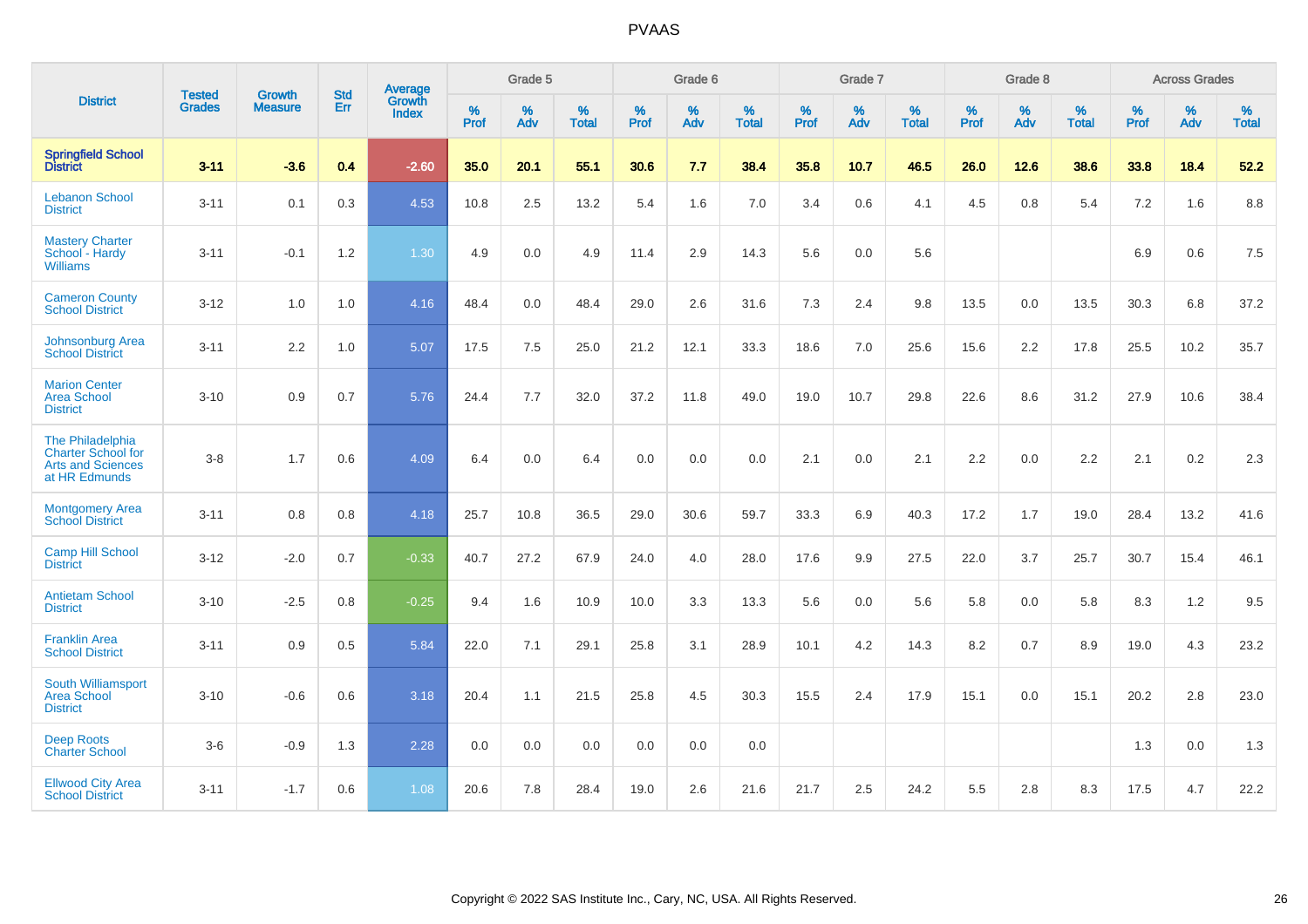|                                                                 |                                |                                 | <b>Std</b> | Average                |                     | Grade 5  |                   |                  | Grade 6  |                   |           | Grade 7  |                   |              | Grade 8  |                   |              | <b>Across Grades</b> |                   |
|-----------------------------------------------------------------|--------------------------------|---------------------------------|------------|------------------------|---------------------|----------|-------------------|------------------|----------|-------------------|-----------|----------|-------------------|--------------|----------|-------------------|--------------|----------------------|-------------------|
| <b>District</b>                                                 | <b>Tested</b><br><b>Grades</b> | <b>Growth</b><br><b>Measure</b> | Err        | Growth<br><b>Index</b> | $\%$<br><b>Prof</b> | %<br>Adv | %<br><b>Total</b> | %<br><b>Prof</b> | %<br>Adv | %<br><b>Total</b> | %<br>Prof | %<br>Adv | %<br><b>Total</b> | $\%$<br>Prof | %<br>Adv | %<br><b>Total</b> | $\%$<br>Prof | $\%$<br>Adv          | %<br><b>Total</b> |
| <b>Springfield School</b><br>District                           | $3 - 11$                       | $-3.6$                          | 0.4        | $-2.60$                | 35.0                | 20.1     | 55.1              | 30.6             | 7.7      | 38.4              | 35.8      | 10.7     | 46.5              | 26.0         | 12.6     | 38.6              | 33.8         | 18.4                 | 52.2              |
| <b>West Middlesex</b><br><b>Area School</b><br><b>District</b>  | $3 - 10$                       | 0.9                             | 0.9        | 4.10                   | 21.7                | 21.7     | 43.5              | 39.3             | 4.9      | 44.3              | 30.0      | 2.0      | 32.0              | 7.1          | 0.0      | 7.1               | 30.3         | 7.4                  | 37.7              |
| <b>Gillingham Charter</b><br>School                             | $3 - 11$                       | $-5.9$                          | 2.0        | $-1.16$                | 9.1                 | 0.0      | 9.1               | 0.0              | 0.0      | 0.0               |           |          |                   | 0.0          | 0.0      | 0.0               | 4.4          | 1.4                  | 5.8               |
| <b>Ferndale Area</b><br><b>School District</b>                  | $3 - 10$                       | $-0.9$                          | 0.9        | 1.11                   | 27.3                | 0.0      | 27.3              | 19.5             | 7.3      | 26.8              | 31.6      | 2.6      | 34.2              | 11.1         | 8.9      | 20.0              | 21.3         | 7.9                  | 29.1              |
| <b>Mastery Charter</b><br>School - Pickett<br>Campus            | $6 - 10$                       | 1.2                             | 1.1        | 2.33                   |                     |          |                   | 0.0              | 0.0      | 0.0               | 0.0       | 0.0      | 0.0               | 2.8          | 0.0      | 2.8               | 0.9          | 0.0                  | 0.9               |
| <b>Big Spring School</b><br><b>District</b>                     | $3 - 11$                       | $-1.2$                          | 0.5        | 0.68                   | 26.7                | 13.0     | 39.7              | 22.0             | 3.8      | 25.8              | 20.9      | 6.7      | 27.6              | 10.9         | 3.3      | 14.1              | 24.6         | 10.4                 | 35.0              |
| <b>Elk Lake School</b><br><b>District</b>                       | $3 - 11$                       | 1.9                             | 0.7        | 7.96                   | 17.5                | 3.8      | 21.2              | 35.8             | 12.6     | 48.4              | 11.4      | 3.4      | 14.8              | 8.5          | 4.9      | 13.4              | 21.4         | 7.2                  | 28.5              |
| <b>Forest City</b><br><b>Regional School</b><br><b>District</b> | $3 - 12$                       | 1.5                             | 0.9        | 4.76                   | 22.2                | 11.1     | 33.3              | 14.3             | 2.0      | 16.3              | 18.9      | 10.8     | 29.7              | 31.9         | 10.6     | 42.6              | 22.1         | 10.7                 | 32.8              |
| <b>Hamburg Area</b><br><b>School District</b>                   | $3 - 11$                       | $-0.0$                          | 0.5        | 1.79                   | 29.1                | 6.4      | 35.5              | 28.4             | 2.4      | 30.7              | 10.1      | 3.8      | 13.8              | 9.9          | 2.1      | 12.1              | 20.9         | 6.6                  | 27.5              |
| <b>United School</b><br><b>District</b>                         | $3 - 11$                       | 0.3                             | 0.8        | 3.96                   | 27.0                | 1.6      | 28.6              | 31.8             | 12.7     | 44.4              | 29.2      | 10.8     | 40.0              | 20.9         | 9.0      | 29.8              | 28.1         | 9.4                  | 37.5              |
| <b>Valley Grove</b><br><b>School District</b>                   | $3 - 10$                       | $-2.4$                          | 0.8        | $-1.21$                | 35.4                | 8.3      | 43.8              | 27.6             | 1.7      | 29.3              | 18.5      | 5.6      | 24.1              | 14.3         | 1.8      | 16.1              | 25.5         | 6.8                  | 32.2              |
| <b>Hanover Area</b><br><b>School District</b>                   | $3 - 11$                       | $-2.5$                          | 0.9        | $-0.79$                | 3.4                 | 3.4      | 6.8               | 10.0             | 4.0      | 14.0              | 5.3       | 1.8      | 7.0               | 0.0          | 0.0      | 0.0               | 7.4          | 1.9                  | 9.3               |
| <b>Gettysburg Area</b><br><b>School District</b>                | $3 - 11$                       | 1.3                             | 0.4        | 5.96                   | 36.4                | 17.3     | 53.7              | 22.0             | 12.0     | 34.0              | 15.9      | 5.7      | 21.6              | 21.4         | 7.3      | 28.6              | 25.4         | 14.7                 | 40.1              |
| <b>Folk Arts-Cultural</b><br><b>Treasures Charter</b><br>School | $3 - 7$                        | $-1.8$                          | 1.0        | 1.12                   | 22.7                | 6.8      | 29.6              | 28.9             | 4.4      | 33.3              | 20.4      | 2.3      | 22.7              |              |          |                   | 28.1         | 6.2                  | 34.4              |
| <b>Sayre Area School</b><br><b>District</b>                     | $3 - 11$                       | 1.9                             | 0.7        | 6.31                   | 21.3                | 6.6      | 27.9              | 36.2             | 5.0      | 41.2              | 21.4      | 3.6      | 25.0              | 13.4         | 0.0      | 13.4              | 25.9         | 6.1                  | 32.0              |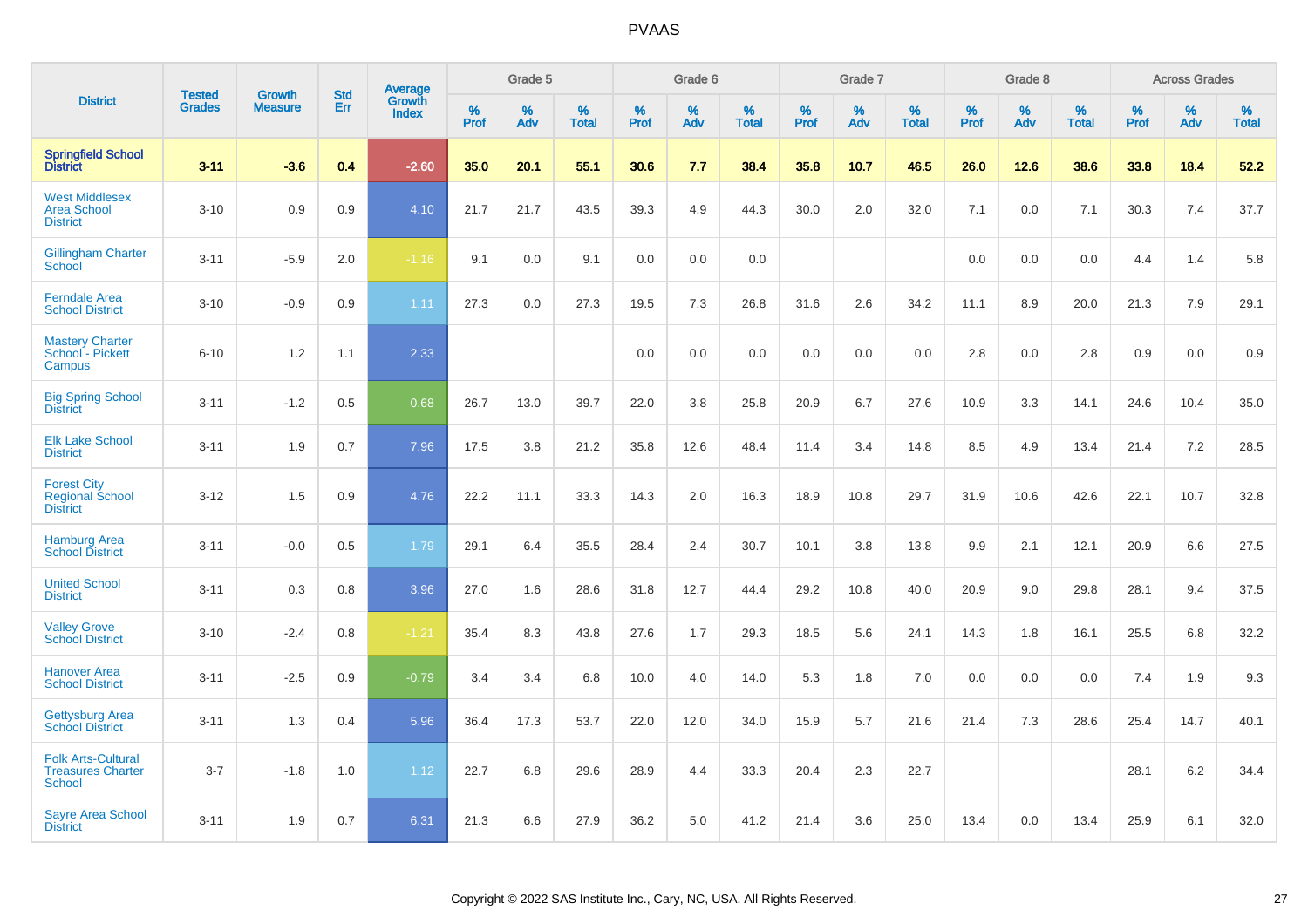|                                                                              |                                |                                 | <b>Std</b> | Average                       |           | Grade 5  |                   |           | Grade 6  |                   |           | Grade 7  |                   |           | Grade 8  |                   |           | <b>Across Grades</b> |                   |
|------------------------------------------------------------------------------|--------------------------------|---------------------------------|------------|-------------------------------|-----------|----------|-------------------|-----------|----------|-------------------|-----------|----------|-------------------|-----------|----------|-------------------|-----------|----------------------|-------------------|
| <b>District</b>                                                              | <b>Tested</b><br><b>Grades</b> | <b>Growth</b><br><b>Measure</b> | Err        | <b>Growth</b><br><b>Index</b> | %<br>Prof | %<br>Adv | %<br><b>Total</b> | %<br>Prof | %<br>Adv | %<br><b>Total</b> | %<br>Prof | %<br>Adv | %<br><b>Total</b> | %<br>Prof | %<br>Adv | %<br><b>Total</b> | %<br>Prof | %<br>Adv             | %<br><b>Total</b> |
| <b>Springfield School</b><br><b>District</b>                                 | $3 - 11$                       | $-3.6$                          | 0.4        | $-2.60$                       | 35.0      | 20.1     | 55.1              | 30.6      | 7.7      | 38.4              | 35.8      | 10.7     | 46.5              | 26.0      | 12.6     | 38.6              | 33.8      | 18.4                 | 52.2              |
| <b>Harmony Area</b><br><b>School District</b>                                | $3 - 10$                       | 0.9                             | 1.7        | 2.79                          | 31.2      | 6.2      | 37.5              | 41.7      | 4.2      | 45.8              | 0.0       | 0.0      | 0.0               |           |          |                   | 27.4      | 7.4                  | 34.7              |
| <b>Laurel School</b><br><b>District</b>                                      | $3 - 11$                       | $-0.4$                          | 0.7        | 1.59                          | 25.7      | 5.4      | 31.1              | 23.9      | 12.7     | 36.6              | 29.5      | 5.1      | 34.6              | 18.8      | 8.7      | 27.5              | 28.6      | 13.6                 | 42.2              |
| <b>Old Forge School</b><br><b>District</b>                                   | $3 - 12$                       | $-2.1$                          | 0.8        | 0.34                          | 11.8      | 2.9      | 14.7              | 11.3      | 0.0      | 11.3              | 19.0      | 4.8      | 23.8              | 5.9       | 0.0      | 5.9               | 14.0      | 2.9                  | 16.9              |
| <b>Universal Alcorn</b><br><b>Charter School</b>                             | $3 - 8$                        | $-0.7$                          | 0.8        | 0.93                          | 7.7       | 1.9      | 9.6               | 3.9       | 0.0      | 3.9               | 8.8       | 0.0      | 8.8               | 5.1       | 0.0      | 5.1               | 6.4       | 1.7                  | 8.1               |
| <b>Reach Cyber</b><br><b>Charter School</b>                                  | $3 - 11$                       | $-2.4$                          | 0.9        | $-0.45$                       | 19.4      | 9.7      | 29.0              | 9.1       | 0.0      | 9.1               | 17.0      | 3.8      | 20.8              | 17.5      | 5.3      | 22.8              | 21.3      | 4.7                  | 26.0              |
| <b>Cocalico School</b><br><b>District</b>                                    | $3 - 11$                       | 2.0                             | 0.4        | 5.70                          | 27.4      | 17.4     | 44.8              | 25.2      | 17.5     | 42.7              | 27.3      | 4.0      | 31.3              | 22.2      | $6.2\,$  | 28.4              | 28.3      | 12.1                 | 40.4              |
| <b>Waynesboro Area</b><br><b>School District</b>                             | $3 - 12$                       | $-0.5$                          | 0.4        | 2.30                          | 25.0      | 9.2      | 34.2              | 20.4      | 10.5     | 31.0              | 19.2      | 6.0      | 25.2              | 20.1      | 4.8      | 24.8              | 22.3      | 9.3                  | 31.6              |
| <b>Spring Cove</b><br><b>School District</b>                                 | $3 - 11$                       | 0.9                             | 0.5        | 5.97                          | 18.5      | 8.4      | 26.9              | 15.1      | 4.8      | 19.8              | 11.0      | 3.9      | 15.0              | 12.7      | 4.0      | 16.7              | 20.0      | 7.4                  | 27.4              |
| <b>Young Scholars Of</b><br>Western<br>Pennsylvania<br><b>Charter School</b> | $3 - 8$                        | $-0.4$                          | 1.1        | 1.25                          | 6.7       | 6.7      | 13.3              | 5.9       | 5.9      | 11.8              | 20.7      | 3.4      | 24.1              | 8.7       | 0.0      | 8.7               | 12.3      | 4.8                  | 17.1              |
| <b>Keystone School</b><br><b>District</b>                                    | $3 - 11$                       | $-1.0$                          | 0.8        | 1.11                          | 28.4      | 19.4     | 47.8              | 32.1      | 1.9      | 34.0              | 12.3      | 1.4      | 13.7              | 6.4       | 0.0      | 6.4               | 24.1      | 7.6                  | 31.6              |
| <b>New Castle Area</b><br><b>School District</b>                             | $3 - 12$                       | $-0.5$                          | 0.4        | 2.63                          | 4.3       | 0.5      | 4.8               | 3.3       | 1.9      | 5.2               | 7.7       | 1.4      | 9.1               | 3.3       | 0.9      | 4.2               | 4.4       | 1.1                  | 5.5               |
| <b>Vision Academy</b><br>Charter School                                      | $3 - 8$                        | 1.7                             | 1.1        | 3.72                          | 11.1      | 0.0      | 11.1              | 0.0       | 0.0      | 0.0               | 2.9       | 2.9      | 5.9               | 9.5       | 4.8      | 14.3              | 6.4       | 1.6                  | 8.0               |
| <b>Lower Moreland</b><br><b>Township School</b><br><b>District</b>           | $3 - 11$                       | 2.2                             | 0.5        | 4.65                          | 27.3      | 27.3     | 54.6              | 38.8      | 19.4     | 58.2              | 30.7      | 17.2     | 47.8              | 25.1      | 15.0     | 40.1              | 32.4      | 17.7                 | 50.0              |
| <b>Fairfield Area</b><br><b>School District</b>                              | $3 - 11$                       | $-1.2$                          | 0.8        | 1.99                          | 32.3      | 1.6      | 33.9              | 19.7      | 1.6      | 21.3              | 18.5      | 0.0      | 18.5              | 16.7      | 3.7      | 20.4              | 25.3      | 6.7                  | 32.0              |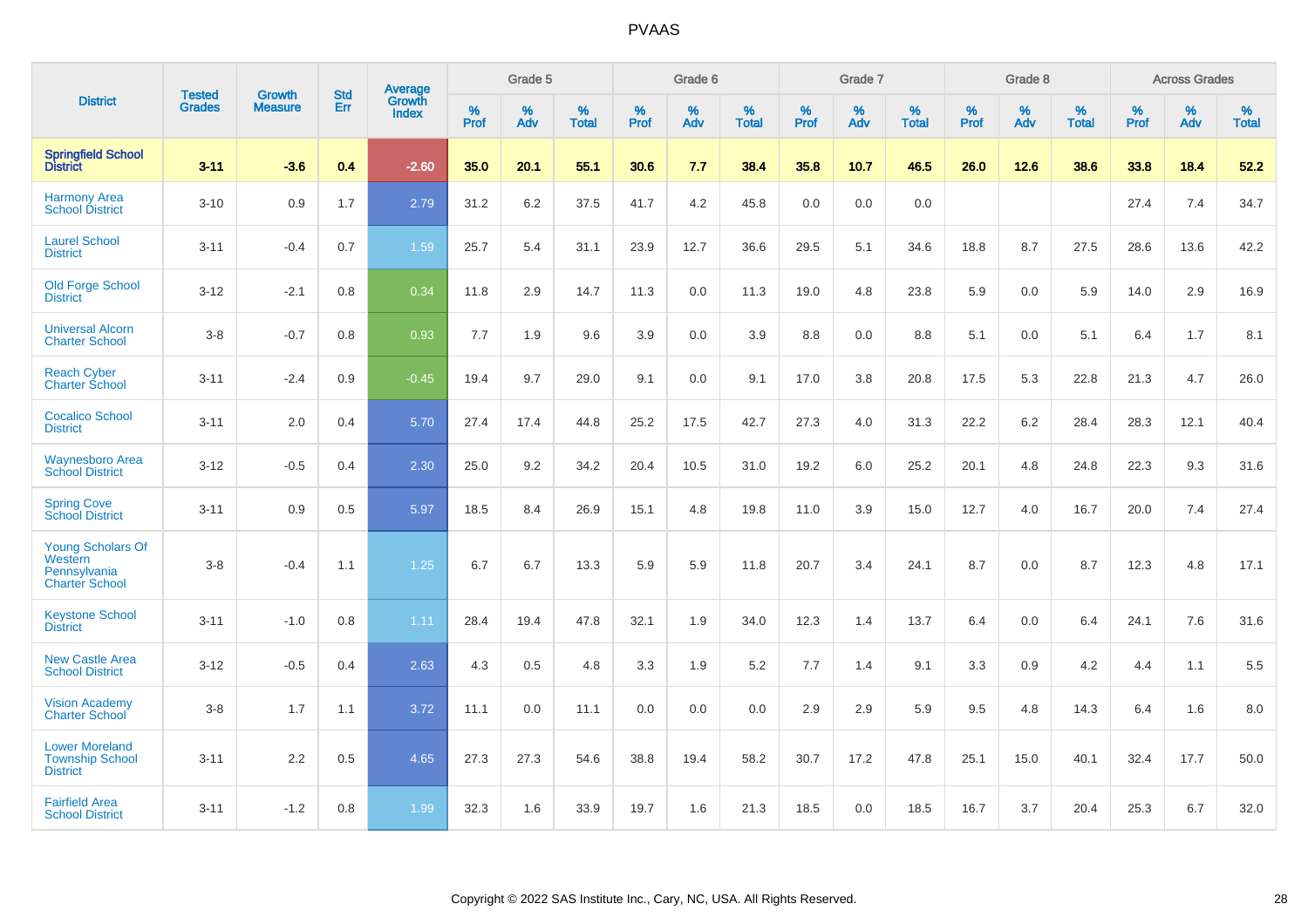|                                                             | <b>Tested</b> | <b>Growth</b>  | <b>Std</b> | <b>Average</b><br>Growth |                     | Grade 5  |                      |              | Grade 6  |                      |              | Grade 7  |                      |              | Grade 8  |                      |                     | <b>Across Grades</b> |                      |
|-------------------------------------------------------------|---------------|----------------|------------|--------------------------|---------------------|----------|----------------------|--------------|----------|----------------------|--------------|----------|----------------------|--------------|----------|----------------------|---------------------|----------------------|----------------------|
| <b>District</b>                                             | <b>Grades</b> | <b>Measure</b> | Err        | <b>Index</b>             | $\%$<br><b>Prof</b> | %<br>Adv | $\%$<br><b>Total</b> | $\%$<br>Prof | %<br>Adv | $\%$<br><b>Total</b> | $\%$<br>Prof | %<br>Adv | $\%$<br><b>Total</b> | $\%$<br>Prof | %<br>Adv | $\%$<br><b>Total</b> | $\%$<br><b>Prof</b> | $\%$<br>Adv          | $\%$<br><b>Total</b> |
| <b>Springfield School</b><br><b>District</b>                | $3 - 11$      | $-3.6$         | 0.4        | $-2.60$                  | 35.0                | 20.1     | 55.1                 | 30.6         | 7.7      | 38.4                 | 35.8         | 10.7     | 46.5                 | 26.0         | 12.6     | 38.6                 | 33.8                | 18.4                 | 52.2                 |
| <b>Grove City Area</b><br><b>School District</b>            | $3 - 12$      | $-0.0$         | 0.6        | 1.93                     | 21.8                | 16.8     | 38.6                 | 29.0         | 12.1     | 41.1                 | 28.1         | 13.2     | 41.2                 | 19.5         | 8.5      | 28.0                 | 27.6                | 16.8                 | 44.3                 |
| <b>Russell Byers</b><br><b>Charter School</b>               | $3 - 8$       | 1.5            | 0.8        | 5.07                     | 3.6                 | 0.0      | 3.6                  | 0.0          | 0.0      | 0.0                  | 0.0          | 0.0      | 0.0                  | 0.0          | 0.0      | 0.0                  | 3.2                 | 1.9                  | 5.2                  |
| <b>Upper Dublin</b><br><b>School District</b>               | $3 - 12$      | 0.6            | 0.4        | 2.59                     | 41.8                | 29.3     | 71.1                 | 38.5         | 24.8     | 63.3                 | 30.8         | 29.7     | 60.5                 | 24.1         | 14.8     | 38.9                 | 35.7                | 29.8                 | 65.5                 |
| <b>Everett Area</b><br><b>School District</b>               | $3 - 11$      | $-1.4$         | 0.7        | 1.92                     | 27.6                | 6.9      | 34.5                 | 19.8         | 2.3      | 22.1                 | 13.9         | 1.0      | 14.8                 | 10.7         | 6.7      | 17.3                 | 19.7                | 5.5                  | 25.2                 |
| <b>Dunmore School</b><br><b>District</b>                    | $3 - 11$      | $-0.4$         | 0.7        | 1.48                     | 26.4                | 9.7      | 36.1                 | 20.9         | 2.2      | 23.1                 | 10.4         | 0.9      | 11.3                 | 9.5          | 3.6      | 13.1                 | 18.9                | 6.1                  | 25.0                 |
| <b>Carlynton School</b><br><b>District</b>                  | $3 - 11$      | $-1.3$         | 0.7        | 0.95                     | 16.3                | 10.9     | 27.2                 | 35.7         | 7.1      | 42.9                 | 9.5          | 3.8      | 13.3                 | 11.7         | 0.0      | 11.7                 | 20.9                | 6.7                  | 27.6                 |
| <b>Upper Perkiomen</b><br><b>School District</b>            | $3 - 11$      | 2.0            | 0.4        | 6.80                     | 26.0                | 11.8     | 37.8                 | 23.0         | 6.1      | 29.1                 | 28.0         | 11.6     | 39.6                 | 22.9         | 10.0     | 32.8                 | 24.8                | 10.4                 | 35.1                 |
| <b>Bellwood-Antis</b><br><b>School District</b>             | $3 - 10$      | 2.2            | 0.6        | 5.68                     | 18.9                | 4.4      | 23.3                 | 12.4         | 9.0      | 21.4                 | 29.4         | 15.3     | 44.7                 | 14.1         | 6.5      | 20.6                 | 21.6                | 9.9                  | 31.5                 |
| <b>Mars Area School</b><br><b>District</b>                  | $3 - 10$      | 0.5            | 0.4        | 6.45                     | 31.3                | 20.9     | 52.2                 | 32.6         | 24.5     | 57.1                 | 23.8         | 16.5     | 40.4                 | 24.5         | 6.4      | 30.8                 | 32.3                | 21.1                 | 53.4                 |
| <b>Ephrata Area</b><br><b>School District</b>               | $3 - 11$      | 0.9            | 0.4        | 5.20                     | 34.6                | 12.9     | 47.5                 | 24.8         | 8.0      | 32.8                 | 18.0         | 4.2      | 22.2                 | 18.9         | 4.3      | 23.1                 | 25.6                | 12.5                 | 38.1                 |
| <b>Bethel Park School</b><br><b>District</b>                | $3 - 11$      | $-0.2$         | 0.4        | 1.45                     | 31.6                | 17.7     | 49.3                 | 27.0         | 17.1     | 44.1                 | 29.6         | 13.0     | 42.6                 | 27.1         | 8.9      | 36.0                 | 30.4                | 17.5                 | 48.0                 |
| <b>Stroudsburg Area</b><br><b>School District</b>           | $3 - 11$      | $-0.2$         | 0.4        | 3.95                     | 17.5                | 9.2      | 26.8                 | 18.8         | 4.9      | 23.8                 | 21.6         | 2.7      | 24.3                 | 15.4         | 1.8      | 17.1                 | 20.2                | 6.4                  | 26.6                 |
| Conemaugh<br><b>Township Area</b><br><b>School District</b> | $3 - 12$      | $-1.5$         | 0.8        | 2.85                     | 51.6                | 22.6     | 74.2                 | 23.0         | 16.4     | 39.3                 | 29.2         | 20.8     | 50.0                 | 28.8         | 5.5      | 34.2                 | 34.8                | 23.6                 | 58.4                 |
| <b>Brockway Area</b><br><b>School District</b>              | $3 - 11$      | 2.7            | 0.7        | 9.15                     | 35.4                | 17.7     | 53.2                 | 29.4         | 36.8     | 66.2                 | 22.5         | 7.5      | 30.0                 | 20.8         | 5.6      | 26.4                 | 28.7                | 18.6                 | 47.4                 |
| <b>Clarion Area</b><br><b>School District</b>               | $3 - 11$      | $-0.1$         | 0.8        | 2.20                     | 31.2                | 8.3      | 39.6                 | 32.1         | 7.1      | 39.3                 | 17.9         | 10.4     | 28.4                 | 28.1         | 3.5      | 31.6                 | 26.5                | 10.2                 | 36.8                 |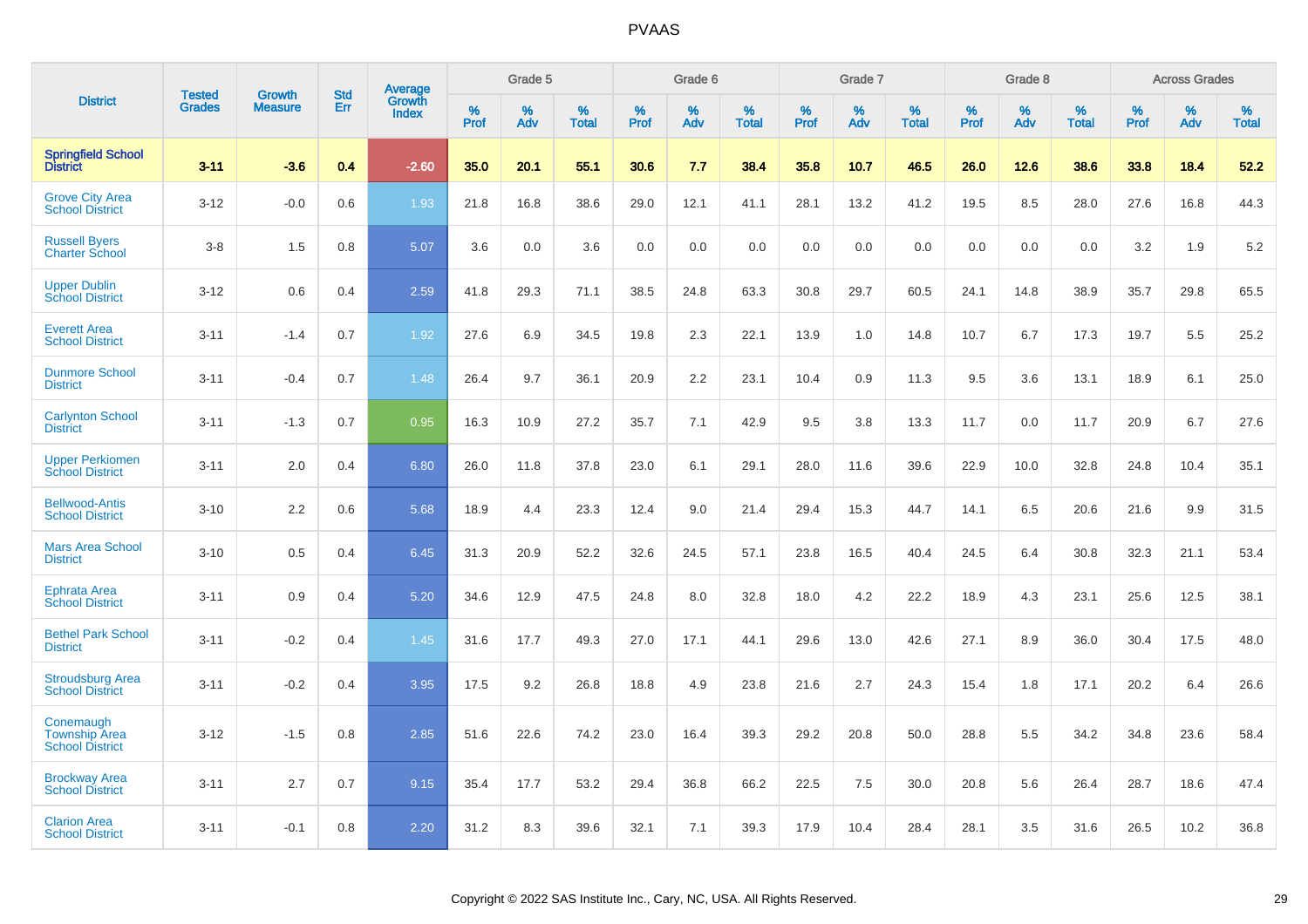|                                                                 | <b>Tested</b> | <b>Growth</b>  | <b>Std</b> | Average                       |              | Grade 5  |                   |           | Grade 6  |                   |           | Grade 7  |                   |           | Grade 8  |                   |           | <b>Across Grades</b> |                   |
|-----------------------------------------------------------------|---------------|----------------|------------|-------------------------------|--------------|----------|-------------------|-----------|----------|-------------------|-----------|----------|-------------------|-----------|----------|-------------------|-----------|----------------------|-------------------|
| <b>District</b>                                                 | <b>Grades</b> | <b>Measure</b> | Err        | <b>Growth</b><br><b>Index</b> | $\%$<br>Prof | %<br>Adv | %<br><b>Total</b> | %<br>Prof | %<br>Adv | %<br><b>Total</b> | %<br>Prof | %<br>Adv | %<br><b>Total</b> | %<br>Prof | %<br>Adv | %<br><b>Total</b> | %<br>Prof | %<br>Adv             | %<br><b>Total</b> |
| <b>Springfield School</b><br><b>District</b>                    | $3 - 11$      | $-3.6$         | 0.4        | $-2.60$                       | 35.0         | 20.1     | 55.1              | 30.6      | 7.7      | 38.4              | 35.8      | 10.7     | 46.5              | 26.0      | 12.6     | 38.6              | 33.8      | 18.4                 | 52.2              |
| <b>Ridgway Area</b><br><b>School District</b>                   | $3 - 11$      | 4.4            | 0.8        | 5.42                          | 36.7         | 20.0     | 56.7              | 42.6      | 18.0     | 60.7              | 25.0      | 13.3     | 38.3              | 28.3      | 5.0      | 33.3              | 30.2      | 18.4                 | 48.6              |
| Montessori<br><b>Regional Charter</b><br>School                 | $3-6$         | $-2.6$         | 1.1        | $-1.45$                       | 15.0         | 5.0      | 20.0              | 5.1       | 1.7      | 6.8               |           |          |                   |           |          |                   | 11.1      | 6.3                  | 17.3              |
| <b>Greencastle-Antrim</b><br><b>School District</b>             | $3 - 11$      | $-0.1$         | 0.4        | 2.26                          | 28.2         | 15.8     | 44.1              | 31.2      | 8.1      | 39.3              | 24.8      | 7.8      | 32.6              | 18.7      | 5.6      | 24.4              | 26.8      | 11.4                 | 38.2              |
| <b>Northwest Area</b><br><b>School District</b>                 | $3 - 10$      | 0.9            | 0.8        | 2.73                          | 17.3         | 1.9      | 19.2              | 19.3      | 3.5      | 22.8              | 7.3       | 1.8      | 9.1               | 5.4       | 0.0      | 5.4               | 13.2      | 1.5                  | 14.8              |
| <b>Aliquippa School</b><br><b>District</b>                      | $3 - 11$      | 0.1            | 0.8        | 2.83                          | 1.5          | 0.0      | 1.5               | 0.0       | 1.6      | 1.6               | 6.9       | 0.0      | 6.9               | 0.0       | 0.0      | 0.0               | 2.0       | 0.5                  | 2.6               |
| <b>Bethlehem Area</b><br><b>School District</b>                 | $3 - 11$      | 0.4            | 0.4        | 3.53                          | 16.6         | 11.7     | 28.3              | 13.0      | 2.9      | 15.9              | 14.3      | 5.3      | 19.6              | 9.9       | 3.9      | 13.8              | 18.1      | 8.8                  | 26.8              |
| <b>Propel Charter</b><br>School-Hazelwood                       | $3 - 8$       | $-1.6$         | 1.2        | 1.36                          | 3.4          | 0.0      | 3.4               | 0.0       | 0.0      | 0.0               | 0.0       | 4.8      | 4.8               | 0.0       | 0.0      | 0.0               | 0.6       | 0.6                  | 1.3               |
| <b>Sto-Rox School</b><br><b>District</b>                        | $3 - 10$      | $-0.5$         | 0.9        | 2.11                          | 4.4          | 1.1      | 5.4               | 1.2       | 0.0      | 1.2               | 0.0       | 0.0      | 0.0               | 0.0       | 0.0      | 0.0               | 2.8       | 0.5                  | 3.3               |
| <b>Tamaqua Area</b><br><b>School District</b>                   | $3 - 12$      | 2.4            | 0.5        | 6.23                          | 28.7         | 9.3      | 38.0              | 18.6      | 1.6      | 20.2              | 19.7      | 7.2      | 27.0              | 11.4      | 2.1      | 13.5              | 22.6      | 5.9                  | 28.4              |
| <b>Susquenita School</b><br><b>District</b>                     | $3 - 11$      | 1.6            | 0.6        | 3.26                          | 23.8         | 15.6     | 39.3              | 15.4      | 5.8      | 21.2              | 19.2      | 5.0      | 24.2              | 12.3      | 5.7      | 17.9              | 23.0      | 9.7                  | 32.7              |
| <b>Northern York</b><br><b>County School</b><br><b>District</b> | $3 - 11$      | 1.3            | 0.4        | 6.31                          | 26.3         | 11.1     | 37.4              | 24.5      | 8.2      | 32.7              | 20.4      | 5.3      | 25.7              | 10.9      | 0.9      | 11.8              | 23.2      | 8.9                  | 32.1              |
| Independence<br><b>Charter School</b><br>West                   | $3 - 7$       | $-1.0$         | 1.7        | 1.35                          | 0.0          | 0.0      | 0.0               | 16.7      | 0.0      | 16.7              | 5.6       | 0.0      | 5.6               |           |          |                   | 6.2       | 1.8                  | 8.0               |
| <b>Sugar Valley Rural</b><br><b>Charter School</b>              | $3 - 11$      | $-0.5$         | 1.0        | 1.21                          | 26.3         | 5.3      | 31.6              | 8.3       | 0.0      | 8.3               | 5.1       | 2.6      | 7.7               | 2.8       | 0.0      | 2.8               | 16.0      | 2.8                  | 18.9              |
| <b>Mahanoy Area</b><br><b>School District</b>                   | $3 - 10$      | $-0.3$         | 0.8        | 3.34                          | 7.3          | 0.0      | 7.3               | 4.0       | 0.0      | 4.0               | 7.7       | 0.0      | 7.7               | 4.6       | 0.0      | 4.6               | 10.4      | 0.8                  | 11.1              |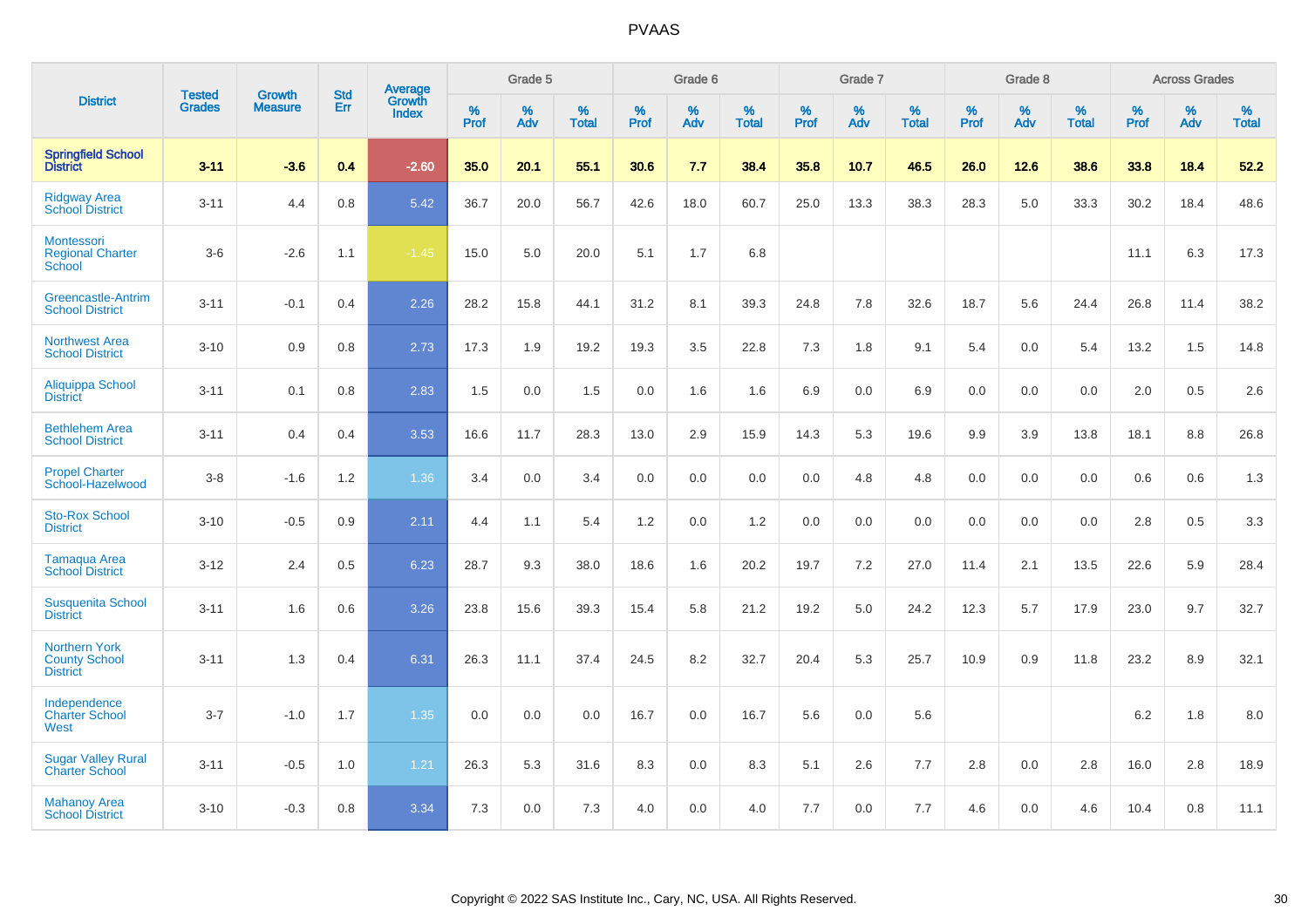|                                                                   |                                |                                 | <b>Std</b> |                                          |              | Grade 5  |                   |              | Grade 6  |                   |              | Grade 7  |                   |              | Grade 8  |                   |              | <b>Across Grades</b> |                   |
|-------------------------------------------------------------------|--------------------------------|---------------------------------|------------|------------------------------------------|--------------|----------|-------------------|--------------|----------|-------------------|--------------|----------|-------------------|--------------|----------|-------------------|--------------|----------------------|-------------------|
| <b>District</b>                                                   | <b>Tested</b><br><b>Grades</b> | <b>Growth</b><br><b>Measure</b> | Err        | <b>Average</b><br>Growth<br><b>Index</b> | $\%$<br>Prof | %<br>Adv | %<br><b>Total</b> | $\%$<br>Prof | %<br>Adv | %<br><b>Total</b> | $\%$<br>Prof | %<br>Adv | %<br><b>Total</b> | $\%$<br>Prof | %<br>Adv | %<br><b>Total</b> | $\%$<br>Prof | %<br>Adv             | %<br><b>Total</b> |
| <b>Springfield School</b><br><b>District</b>                      | $3 - 11$                       | $-3.6$                          | 0.4        | $-2.60$                                  | 35.0         | 20.1     | 55.1              | 30.6         | 7.7      | 38.4              | 35.8         | 10.7     | 46.5              | 26.0         | 12.6     | 38.6              | 33.8         | 18.4                 | 52.2              |
| <b>Turkeyfoot Valley</b><br><b>Area School</b><br><b>District</b> | $3 - 12$                       | $-0.8$                          | 1.3        | 1.22                                     | 18.2         | 0.0      | 18.2              | 14.3         | 0.0      | 14.3              | 30.0         | 0.0      | 30.0              | 12.5         | 4.2      | 16.7              | 20.0         | 2.6                  | 22.6              |
| <b>Saint Clair Area</b><br><b>School District</b>                 | $3 - 8$                        | 1.1                             | 0.9        | 4.46                                     | 28.3         | 13.2     | 41.5              | 24.0         | 4.0      | 28.0              | 19.2         | 7.7      | 26.9              | 12.5         | 2.5      | 15.0              | 24.2         | 7.2                  | 31.4              |
| <b>Tidioute</b><br>Community<br><b>Charter School</b>             | $3 - 11$                       | $-0.3$                          | 1.4        | 2.22                                     | 15.4         | 0.0      | 15.4              | 27.8         | 0.0      | 27.8              | 10.5         | 0.0      | 10.5              | 7.4          | 0.0      | 7.4               | 16.0         | 1.6                  | 17.6              |
| <b>Curwensville Area</b><br><b>School District</b>                | $3 - 11$                       | 1.8                             | 0.8        | 4.90                                     | 43.9         | 17.1     | 61.0              | 21.4         | 7.1      | 28.6              | 27.1         | 4.3      | 31.4              | 21.7         | 2.9      | 24.6              | 32.0         | 11.2                 | 43.3              |
| <b>Deer Lakes School</b><br><b>District</b>                       | $3 - 11$                       | 1.8                             | 0.6        | 7.57                                     | 21.1         | 6.5      | 27.6              | 24.4         | 10.6     | 35.0              | 25.4         | 19.2     | 44.6              | 24.5         | 3.9      | 28.4              | 26.2         | 10.7                 | 36.9              |
| <b>Mohawk Area</b><br><b>School District</b>                      | $3 - 11$                       | 1.9                             | 0.6        | 3.98                                     | 26.2         | 4.8      | 31.1              | 19.2         | 13.8     | 33.0              | 27.4         | 11.8     | 39.2              | 22.8         | 8.7      | 31.5              | 27.0         | 10.4                 | 37.4              |
| <b>East Penn School</b><br><b>District</b>                        | $3 - 11$                       | 0.8                             | 0.3        | 4.48                                     | 32.6         | 12.6     | 45.2              | 20.7         | 7.8      | 28.4              | 23.5         | 11.3     | 34.8              | 17.8         | 8.6      | 26.5              | 26.4         | 13.0                 | 39.4              |
| <b>Wellsboro Area</b><br><b>School District</b>                   | $3 - 11$                       | 3.0                             | 0.6        | 6.61                                     | 30.4         | 7.0      | 37.4              | 16.2         | 5.0      | 21.2              | 20.5         | 13.7     | 34.2              | 24.5         | 13.3     | 37.8              | 24.3         | 8.8                  | 33.1              |
| <b>California Area</b><br><b>School District</b>                  | $3 - 10$                       | $-1.0$                          | 0.8        | 3.04                                     | 27.3         | 5.4      | 32.7              | 13.8         | 0.0      | 13.8              | 24.6         | 1.8      | 26.3              | 20.4         | 5.6      | 25.9              | 22.4         | 4.3                  | 26.6              |
| <b>West Branch Area</b><br><b>School District</b>                 | $3 - 11$                       | 0.5                             | 0.8        | 1.82                                     | 16.1         | 3.2      | 19.4              | 7.8          | 4.7      | 12.5              | 19.7         | 14.5     | 34.2              | 18.8         | 6.2      | 25.0              | 18.7         | 7.8                  | 26.5              |
| <b>Union City Area</b><br><b>School District</b>                  | $3 - 12$                       | 0.2                             | 0.7        | 1.91                                     | 18.8         | 8.7      | 27.5              | 19.4         | 11.3     | 30.6              | 23.4         | 3.9      | 27.3              | 10.1         | 5.6      | 15.7              | 21.6         | 9.8                  | 31.4              |
| <b>West Oak Lane</b><br><b>Charter School</b>                     | $3 - 8$                        | 0.7                             | 0.7        | 1.55                                     | 2.6          | 1.3      | 3.8               | 6.1          | 0.0      | 6.1               | 6.9          | 1.4      | 8.3               | 0.0          | 1.9      | 1.9               | 6.1          | 0.7                  | 6.8               |
| <b>Littlestown Area</b><br><b>School District</b>                 | $3 - 11$                       | 1.5                             | 0.6        | 5.61                                     | 18.6         | 2.6      | 21.2              | 16.3         | 1.6      | 17.9              | 14.0         | 4.7      | 18.7              | 21.0         | 4.0      | 25.0              | 23.5         | 4.6                  | 28.1              |
| <b>Corry Area School</b><br><b>District</b>                       | $3 - 11$                       | $-1.0$                          | 0.5        | 0.08                                     | 25.4         | 7.9      | 33.3              | 25.2         | 3.6      | 28.8              | 17.4         | 5.1      | 22.5              | 15.8         | 1.4      | 17.1              | 23.2         | 7.5                  | 30.7              |
| <b>Northeast Bradford</b><br><b>School District</b>               | $3 - 10$                       | 1.9                             | 0.9        | 4.85                                     | 40.0         | 12.5     | 52.5              | 34.8         | 2.2      | 37.0              | 24.0         | 2.0      | 26.0              | 13.8         | 5.2      | 19.0              | 29.7         | 6.0                  | 35.7              |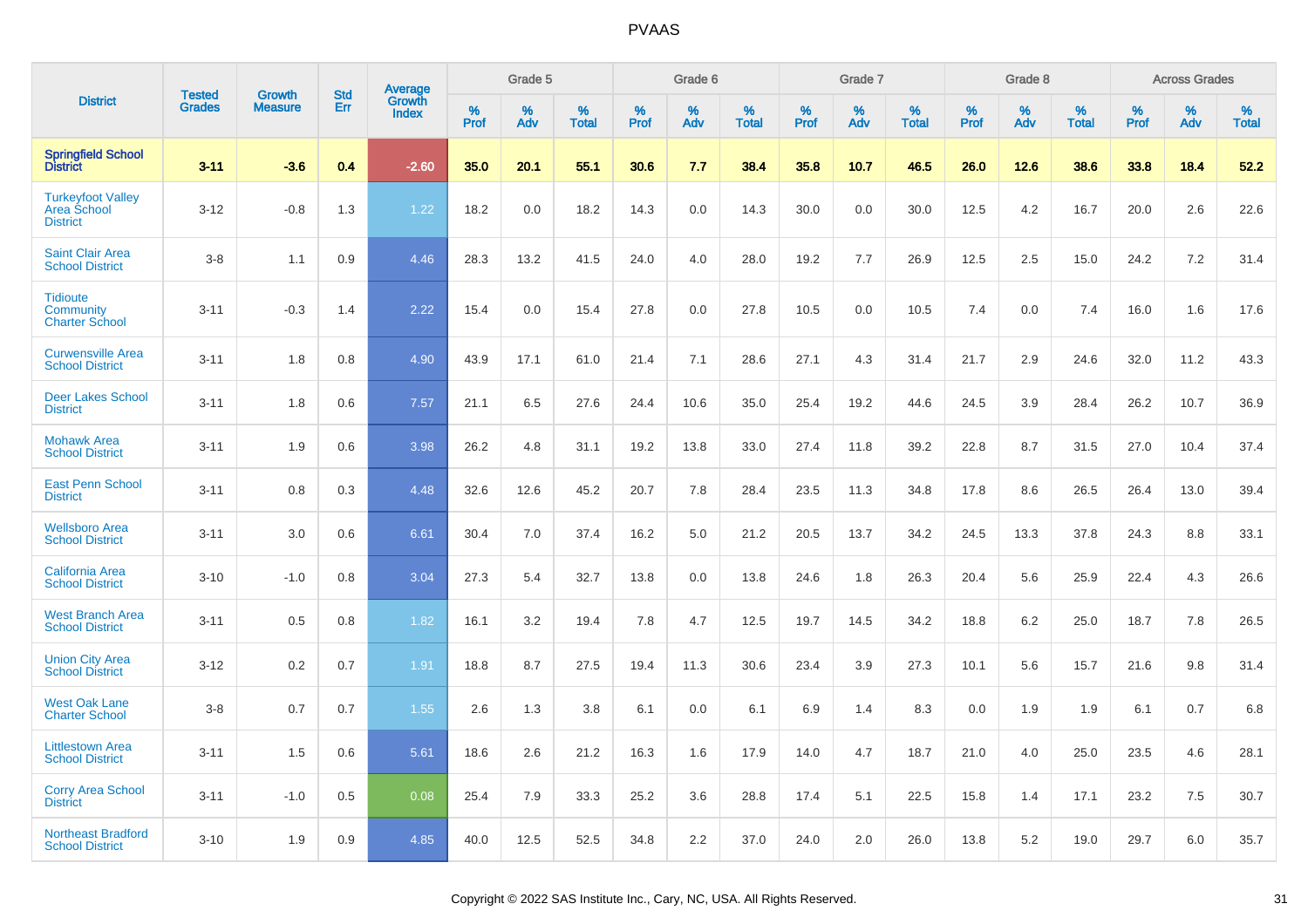|                                                                           | <b>Tested</b> | <b>Growth</b>  | <b>Std</b> |                                          |                     | Grade 5  |                   |                  | Grade 6  |                   |                  | Grade 7  |                   |           | Grade 8  |                   |                  | <b>Across Grades</b> |                   |
|---------------------------------------------------------------------------|---------------|----------------|------------|------------------------------------------|---------------------|----------|-------------------|------------------|----------|-------------------|------------------|----------|-------------------|-----------|----------|-------------------|------------------|----------------------|-------------------|
| <b>District</b>                                                           | <b>Grades</b> | <b>Measure</b> | Err        | <b>Average</b><br>Growth<br><b>Index</b> | $\%$<br><b>Prof</b> | %<br>Adv | %<br><b>Total</b> | %<br><b>Prof</b> | %<br>Adv | %<br><b>Total</b> | %<br><b>Prof</b> | %<br>Adv | %<br><b>Total</b> | %<br>Prof | %<br>Adv | %<br><b>Total</b> | %<br><b>Prof</b> | %<br>Adv             | %<br><b>Total</b> |
| <b>Springfield School</b><br>District                                     | $3 - 11$      | $-3.6$         | 0.4        | $-2.60$                                  | 35.0                | 20.1     | 55.1              | 30.6             | 7.7      | 38.4              | 35.8             | 10.7     | 46.5              | 26.0      | 12.6     | 38.6              | 33.8             | 18.4                 | 52.2              |
| <b>Carlisle Area</b><br><b>School District</b>                            | $3 - 11$      | 0.5            | 0.4        | 3.54                                     | 22.0                | 8.3      | 30.3              | 20.5             | 3.3      | 23.8              | 18.9             | 7.6      | 26.5              | 11.6      | 5.6      | 17.1              | 21.3             | 7.2                  | 28.5              |
| <b>Greenville Area</b><br><b>School District</b>                          | $3 - 11$      | 0.3            | 0.7        | 2.17                                     | 34.4                | 4.4      | 38.9              | 19.2             | 5.1      | 24.4              | 16.7             | 5.9      | 22.6              | 10.0      | 2.5      | 12.5              | 23.6             | 5.4                  | 29.1              |
| <b>Cranberry Area</b><br><b>School District</b>                           | $3 - 12$      | 0.9            | 0.7        | 2.03                                     | 27.3                | 10.4     | 37.7              | 26.0             | 2.1      | 28.1              | 14.7             | 3.2      | 17.9              | 18.7      | 2.7      | 21.3              | 22.6             | 3.9                  | 26.5              |
| <b>Avon Grove</b><br><b>Charter School</b>                                | $3 - 11$      | 1.8            | 0.6        | 4.32                                     | 22.1                | 6.6      | 28.7              | 29.9             | 11.7     | 41.6              | 27.2             | 9.8      | 37.0              | 13.9      | 2.0      | 15.8              | 24.3             | 10.2                 | 34.6              |
| <b>Penns Valley Area</b><br><b>School District</b>                        | $3-12$        | 5.2            | 0.6        | 10.29                                    | 43.9                | 18.4     | 62.2              | 38.8             | 17.5     | 56.3              | 25.7             | 9.5      | 35.2              | 16.0      | 9.4      | 25.5              | 32.5             | 14.3                 | 46.8              |
| <b>Mifflinburg Area</b><br><b>School District</b>                         | $3 - 11$      | 2.1            | 0.6        | 5.49                                     | 32.0                | 12.0     | 44.0              | 29.7             | 4.5      | 34.2              | 17.4             | 8.3      | 25.6              | 25.2      | 7.8      | 33.0              | 29.9             | 8.8                  | 38.6              |
| <b>Avella Area School</b><br><b>District</b>                              | $3 - 12$      | 1.2            | 1.0        | 2.47                                     | 17.1                | 2.4      | 19.5              | 36.4             | 6.1      | 42.4              | 17.1             | 2.9      | 20.0              | 21.4      | 10.7     | 32.1              | 22.4             | 9.4                  | 31.8              |
| <b>Jersey Shore Area</b><br><b>School District</b>                        | $3 - 11$      | 1.3            | 0.5        | 4.52                                     | 24.0                | 10.8     | 34.7              | 32.5             | 7.1      | 39.7              | 22.6             | 6.9      | 29.6              | 18.1      | 1.6      | 19.8              | 27.4             | 10.1                 | 37.6              |
| <b>Chester-Upland</b><br><b>School District</b>                           | $3 - 11$      | 0.1            | 0.7        | 2.70                                     | 3.7                 | 0.0      | 3.7               | 2.6              | 1.3      | 3.9               | 0.0              | 0.0      | 0.0               | 0.0       | 0.0      | 0.0               | 3.1              | 0.4                  | 3.4               |
| <b>Western Beaver</b><br><b>County School</b><br><b>District</b>          | $3 - 11$      | 3.4            | 1.1        | 5.38                                     | 12.5                | 12.5     | 25.0              | 32.6             | 11.6     | 44.2              | 29.2             | 4.2      | 33.3              | 27.8      | 2.8      | 30.6              | 26.5             | 9.8                  | 36.3              |
| <b>Mastery Charter</b><br>School-Cleveland<br>Elementary                  | $3-8$         | $-1.3$         | 1.2        | 0.25                                     | 3.8                 | 7.7      | 11.5              | 5.9              | 0.0      | 5.9               | 3.6              | 0.0      | 3.6               | 3.8       | 3.8      | 7.7               | 2.4              | 1.8                  | 4.3               |
| <b>Erie Rise</b><br>Leadership<br><b>Academy Charter</b><br><b>School</b> | $3-8$         | $-0.6$         | 1.1        | 2.06                                     | 6.9                 | 0.0      | 6.9               | 0.0              | 0.0      | 0.0               | 0.0              | 0.0      | 0.0               | 0.0       | 0.0      | 0.0               | 1.6              | 1.0                  | 2.6               |
| <b>KIPP Philadelphia</b><br><b>Charter School</b>                         | $3 - 8$       | 0.0            | 0.9        | 3.74                                     | 2.0                 | 0.0      | 2.0               | 0.0              | 0.0      | 0.0               | 2.6              | 0.0      | 2.6               | 6.8       | 0.0      | 6.8               | 3.6              | 0.0                  | 3.6               |
| <b>Fox Chapel Area</b><br><b>School District</b>                          | $3 - 11$      | 1.4            | 0.4        | 5.89                                     | 35.9                | 45.1     | 81.0              | 31.9             | 28.4     | 60.2              | 32.7             | 30.2     | 62.9              | 28.3      | 27.6     | 55.8              | 30.3             | 40.6                 | 70.9              |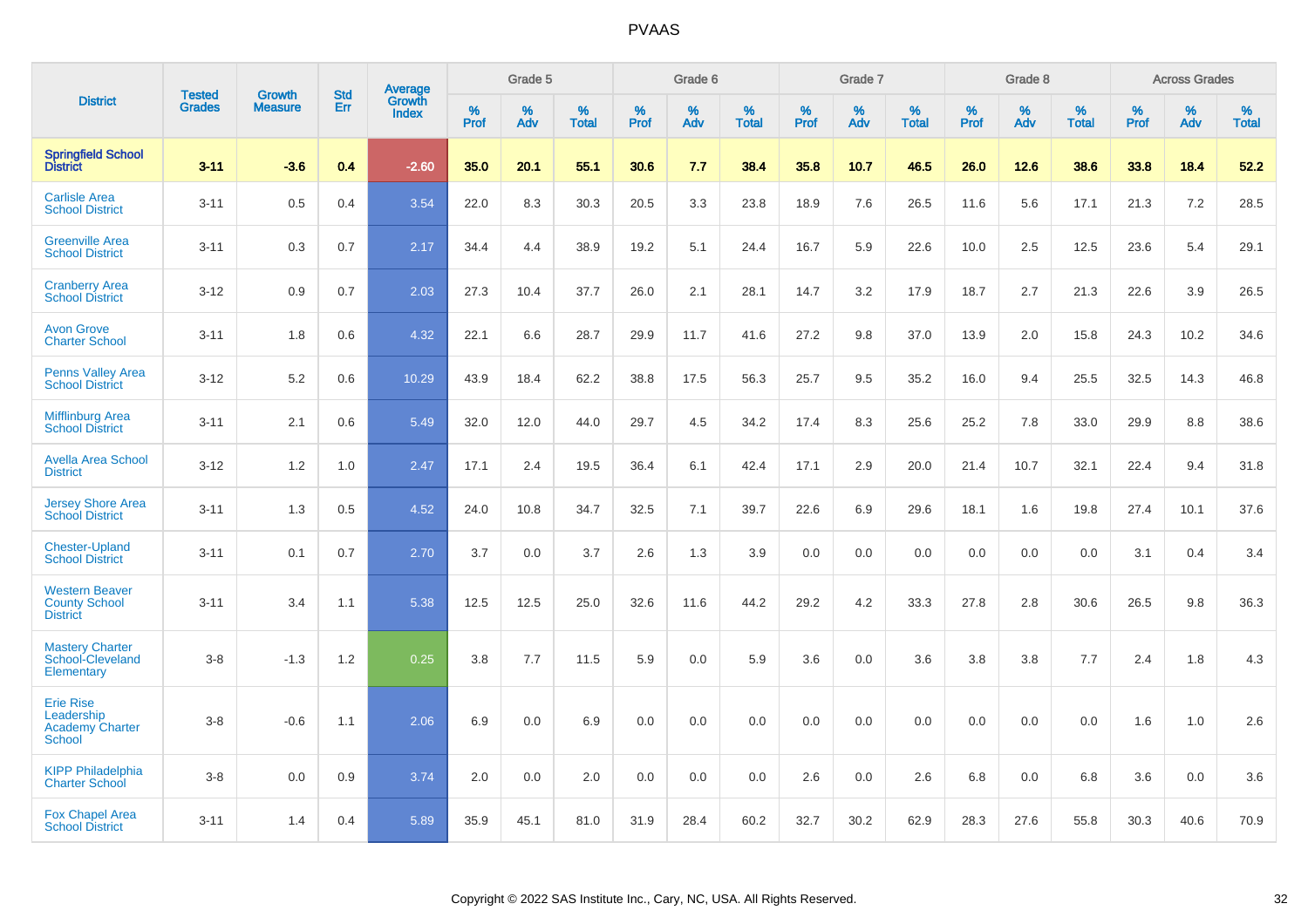|                                                                      | <b>Tested</b> | <b>Growth</b>  | <b>Std</b> | Average                |                     | Grade 5  |                   |              | Grade 6  |                   |              | Grade 7  |                   |              | Grade 8  |                   |              | <b>Across Grades</b> |                   |
|----------------------------------------------------------------------|---------------|----------------|------------|------------------------|---------------------|----------|-------------------|--------------|----------|-------------------|--------------|----------|-------------------|--------------|----------|-------------------|--------------|----------------------|-------------------|
| <b>District</b>                                                      | <b>Grades</b> | <b>Measure</b> | Err        | Growth<br><b>Index</b> | $\%$<br><b>Prof</b> | %<br>Adv | %<br><b>Total</b> | $\%$<br>Prof | %<br>Adv | %<br><b>Total</b> | $\%$<br>Prof | %<br>Adv | %<br><b>Total</b> | $\%$<br>Prof | %<br>Adv | %<br><b>Total</b> | $\%$<br>Prof | %<br>Adv             | %<br><b>Total</b> |
| <b>Springfield School</b><br>District                                | $3 - 11$      | $-3.6$         | 0.4        | $-2.60$                | 35.0                | 20.1     | 55.1              | 30.6         | 7.7      | 38.4              | 35.8         | 10.7     | 46.5              | 26.0         | 12.6     | 38.6              | 33.8         | 18.4                 | 52.2              |
| <b>Palmerton Area</b><br><b>School District</b>                      | $3 - 11$      | 3.0            | 0.6        | 9.28                   | 27.7                | 15.7     | 43.4              | 30.6         | 9.3      | 39.8              | 20.8         | 6.2      | 26.9              | 17.9         | 4.7      | 22.6              | 24.8         | 8.0                  | 32.8              |
| Eugenio Maria De<br><b>Hostos Charter</b><br><b>School</b>           | $3-8$         | $-1.0$         | 1.4        | 0.68                   | 13.0                | 0.0      | 13.0              | 5.6          | 5.6      | 11.1              | 4.4          | 8.7      | 13.0              | 28.6         | 7.1      | 35.7              | 9.3          | 3.4                  | 12.7              |
| <b>Mastery Charter</b><br>School - Gratz<br>Campus                   | $7 - 10$      | 1.0            | 1.4        | 3.30                   |                     |          |                   |              |          |                   | 6.2          | $0.0\,$  | $6.2\,$           | 2.4          | $0.0\,$  | 2.4               | 4.1          | $0.0\,$              | 4.1               |
| <b>Frederick Douglass</b><br><b>Mastery Charter</b><br><b>School</b> | $3-8$         | $-1.0$         | 1.2        | 2.52                   | 4.8                 | 0.0      | 4.8               | 0.0          | 0.0      | 0.0               | 0.0          | 0.0      | 0.0               | 3.4          | 3.4      | 6.9               | 1.5          | 0.8                  | 2.3               |
| <b>Wilmington Area</b><br><b>School District</b>                     | $3 - 11$      | $-0.8$         | 0.8        | 1.83                   | 36.8                | 10.5     | 47.4              | 12.7         | 1.6      | 14.3              | 29.4         | 3.9      | 33.3              | 13.6         | 3.4      | 17.0              | 26.8         | 7.9                  | 34.7              |
| <b>Mastery Charter</b><br>School-Mann<br>Campus                      | $3-6$         | 1.8            | 1.6        | 4.14                   | 4.0                 | 4.0      | 8.0               | 5.4          | 2.7      | 8.1               |              |          |                   |              |          |                   | 2.2          | 1.4                  | 3.6               |
| <b>Allegheny Valley</b><br><b>School District</b>                    | $3 - 11$      | $-1.2$         | 0.8        | 1.14                   | 26.3                | 12.3     | 38.6              | 11.1         | 5.6      | 16.7              | 16.2         | 7.4      | 23.5              | 13.1         | 8.2      | 21.3              | 18.0         | 6.9                  | 24.9              |
| <b>Exeter Township</b><br><b>School District</b>                     | $3 - 11$      | 2.9            | 0.4        | 7.68                   | 28.6                | 10.1     | 38.7              | 26.9         | 9.0      | 35.9              | 23.5         | 6.7      | 30.2              | 19.9         | 8.5      | 28.4              | 25.7         | 9.5                  | 35.3              |
| <b>Lincoln Charter</b><br><b>School</b>                              | $3-5$         | $-2.5$         | 1.4        | $-1.78$                | 1.3                 | 1.3      | 2.6               |              |          |                   |              |          |                   |              |          |                   | 3.6          | 0.8                  | 4.4               |
| <b>KIPP West</b><br>Philadelphia<br><b>Charter School</b>            | $3-8$         | $-2.0$         | 1.2        | 0.29                   | 3.2                 | 0.0      | 3.2               | 0.0          | 0.0      | 0.0               | 0.0          | 0.0      | 0.0               | 0.0          | 0.0      | 0.0               | 2.6          | 0.0                  | 2.6               |
| <b>Galeton Area</b><br><b>School District</b>                        | $3 - 11$      | 2.7            | 1.3        | 4.78                   | 29.2                | 20.8     | 50.0              | 23.8         | 4.8      | 28.6              | 16.0         | 0.0      | 16.0              | 0.0          | 0.0      | 0.0               | 19.4         | 7.0                  | 26.4              |
| <b>Muncy School</b><br><b>District</b>                               | $3 - 11$      | 2.4            | 0.7        | 5.81                   | 36.7                | 8.3      | 45.0              | 32.5         | 14.3     | 46.8              | 29.0         | 15.9     | 44.9              | 23.3         | 6.7      | 30.0              | 31.5         | 13.1                 | 44.6              |
| <b>Northwestern</b><br><b>Lehigh School</b><br><b>District</b>       | $3 - 11$      | 0.6            | 0.5        | 3.03                   | 26.0                | 11.0     | 37.0              | 28.7         | 9.3      | 38.0              | 25.2         | 8.4      | 33.6              | 20.4         | 15.9     | 36.3              | 26.4         | 10.7                 | 37.2              |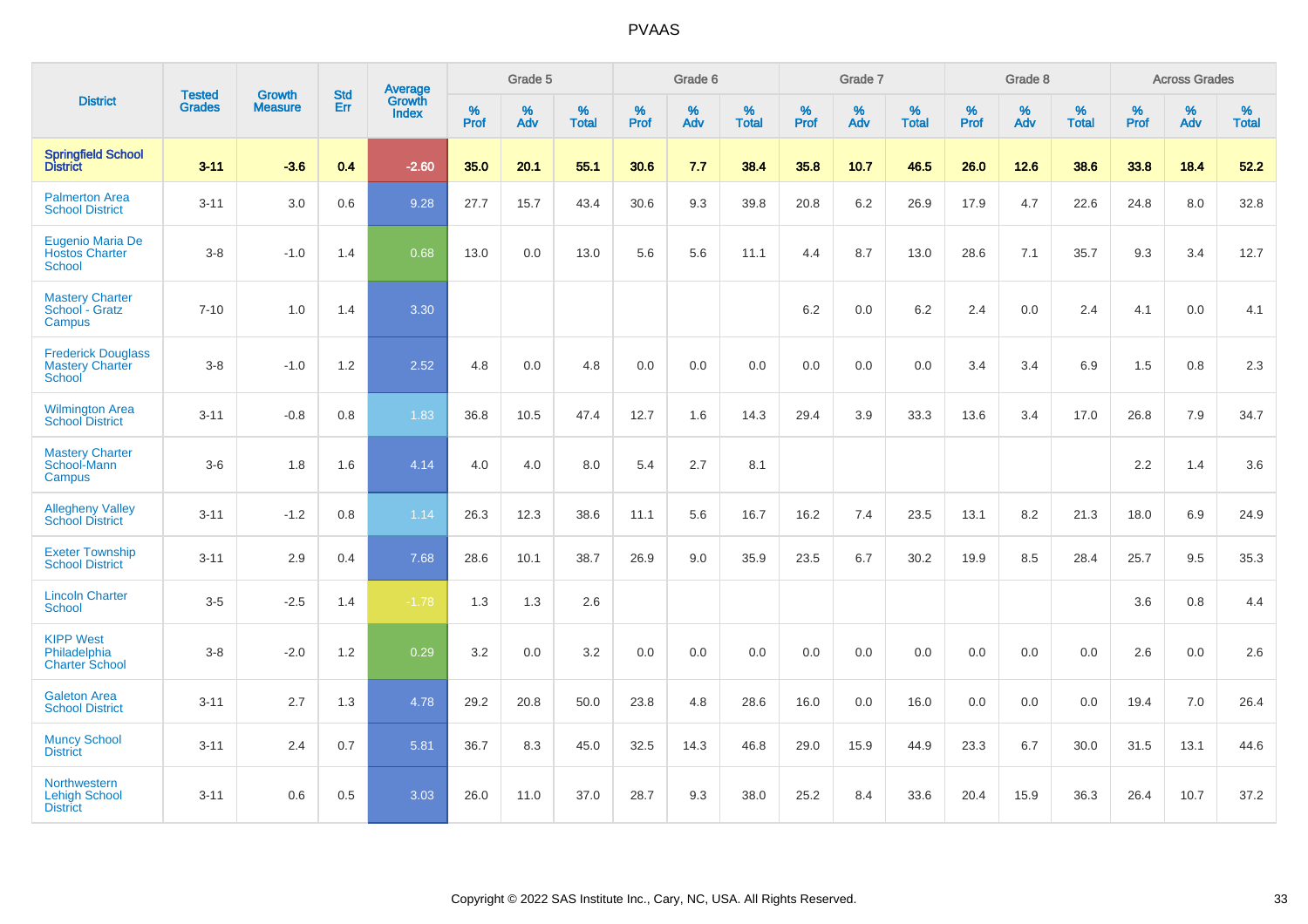|                                                                     |                                | <b>Growth</b>  | <b>Std</b> |                                          |              | Grade 5  |                   |           | Grade 6  |                   |           | Grade 7  |                   |           | Grade 8  |                   |              | <b>Across Grades</b> |                   |
|---------------------------------------------------------------------|--------------------------------|----------------|------------|------------------------------------------|--------------|----------|-------------------|-----------|----------|-------------------|-----------|----------|-------------------|-----------|----------|-------------------|--------------|----------------------|-------------------|
| <b>District</b>                                                     | <b>Tested</b><br><b>Grades</b> | <b>Measure</b> | Err        | <b>Average</b><br>Growth<br><b>Index</b> | $\%$<br>Prof | %<br>Adv | %<br><b>Total</b> | %<br>Prof | %<br>Adv | %<br><b>Total</b> | %<br>Prof | %<br>Adv | %<br><b>Total</b> | %<br>Prof | %<br>Adv | %<br><b>Total</b> | $\%$<br>Prof | %<br>Adv             | %<br><b>Total</b> |
| <b>Springfield School</b><br>District                               | $3 - 11$                       | $-3.6$         | 0.4        | $-2.60$                                  | 35.0         | 20.1     | 55.1              | 30.6      | 7.7      | 38.4              | 35.8      | 10.7     | 46.5              | 26.0      | 12.6     | 38.6              | 33.8         | 18.4                 | 52.2              |
| <b>Twin Valley School</b><br><b>District</b>                        | $3 - 12$                       | 1.9            | 0.4        | 5.97                                     | 37.8         | 14.0     | 51.9              | 28.6      | 8.2      | 36.9              | 29.5      | 15.0     | 44.5              | 24.9      | 11.2     | 36.1              | 32.2         | 17.8                 | 50.0              |
| <b>Bermudian Springs</b><br><b>School District</b>                  | $3 - 11$                       | 0.4            | 0.6        | 2.79                                     | 22.1         | 12.4     | 34.5              | 17.5      | 3.9      | 21.4              | 20.5      | 5.1      | 25.6              | 11.1      | 4.3      | 15.4              | 19.0         | 9.1                  | 28.1              |
| <b>Boys Latin Of</b><br>Philadelphia<br><b>Charter School</b>       | $6 - 12$                       | 0.1            | 0.8        | 2.29                                     |              |          |                   | 0.0       | 0.0      | 0.0               | 3.3       | 0.0      | 3.3               | 1.0       | 0.0      | 1.0               | 1.5          | 0.0                  | 1.5               |
| <b>Halifax Area</b><br><b>School District</b>                       | $3 - 11$                       | 0.1            | 0.7        | 3.46                                     | 26.8         | 14.1     | 40.8              | 18.5      | 3.7      | 22.2              | 9.1       | 3.9      | 13.0              | 5.3       | 1.3      | 6.6               | 17.3         | 7.4                  | 24.8              |
| <b>Brownsville Area</b><br><b>School District</b>                   | $3 - 12$                       | $-0.6$         | 0.7        | 1.53                                     | 17.3         | 4.0      | 21.3              | 7.2       | $1.2$    | 8.4               | 6.4       | 1.3      | 7.7               | 4.2       | 1.4      | 5.6               | 10.2         | 1.5                  | 11.7              |
| <b>Milton Area School</b><br><b>District</b>                        | $3 - 11$                       | 0.2            | 0.5        | 2.24                                     | 24.4         | 11.8     | 36.1              | 17.3      | 3.2      | 20.5              | 20.2      | 7.5      | 27.6              | 19.8      | 12.7     | 32.5              | 22.0         | 8.8                  | 30.9              |
| <b>Juniata County</b><br><b>School District</b>                     | $3 - 12$                       | $-0.1$         | 0.5        | 1.50                                     | 19.4         | 5.3      | 24.7              | 11.1      | 3.7      | 14.8              | 13.1      | 2.2      | 15.3              | 11.9      | 1.8      | 13.7              | 16.9         | 4.3                  | 21.2              |
| <b>Global Leadership</b><br><b>Academy Charter</b><br><b>School</b> | $3-8$                          | $-3.1$         | 1.9        | $-0.47$                                  | 0.0          | 0.0      | 0.0               |           |          |                   | 0.0       | 0.0      | 0.0               | 9.1       | 0.0      | 9.1               | 2.5          | 0.0                  | 2.5               |
| <b>Southern Tioga</b><br><b>School District</b>                     | $3 - 11$                       | 0.3            | 0.6        | 3.78                                     | 23.7         | 1.0      | 24.7              | 17.9      | 1.9      | 19.8              | 8.0       | 2.2      | 10.2              | 10.8      | 2.5      | 13.3              | 18.0         | 4.1                  | 22.1              |
| <b>Eastern Lancaster</b><br><b>County School</b><br><b>District</b> | $3 - 12$                       | 1.1            | 0.4        | 4.40                                     | 23.8         | 8.3      | 32.0              | 14.7      | 3.1      | 17.8              | 15.7      | 3.6      | 19.3              | 16.7      | 5.9      | 22.6              | 21.1         | 6.7                  | 27.8              |
| Pennsylvania<br><b>Virtual Charter</b><br>School                    | $3 - 11$                       | 3.5            | 0.6        | 6.19                                     | 20.8         | 3.8      | 24.5              | 17.6      | 3.3      | 20.9              | 10.1      | 6.1      | 16.2              | 14.8      | 5.7      | 20.4              | 18.4         | 5.2                  | 23.5              |
| Loyalsock<br><b>Township School</b><br><b>District</b>              | $3 - 12$                       | 3.7            | 0.6        | 7.24                                     | 33.0         | 18.3     | 51.3              | 32.6      | 10.2     | 42.9              | 23.4      | 9.4      | 32.8              | 27.0      | 9.0      | 36.0              | 31.1         | 13.2                 | 44.4              |
| <b>Northern Cambria</b><br><b>School District</b>                   | $3 - 11$                       | $-0.4$         | 0.8        | 3.23                                     | 16.4         | 3.6      | 20.0              | 3.8       | 0.0      | 3.8               | 19.6      | 1.8      | 21.4              | 18.2      | 1.5      | 19.7              | 17.9         | 3.6                  | 21.4              |
| <b>Benton Area</b><br><b>School District</b>                        | $3 - 10$                       | $-0.9$         | 0.9        | 0.54                                     | 24.6         | 11.5     | 36.1              | 17.4      | 4.4      | 21.7              | 13.6      | 3.4      | 17.0              | 10.3      | 2.6      | 12.8              | 21.6         | 7.1                  | 28.7              |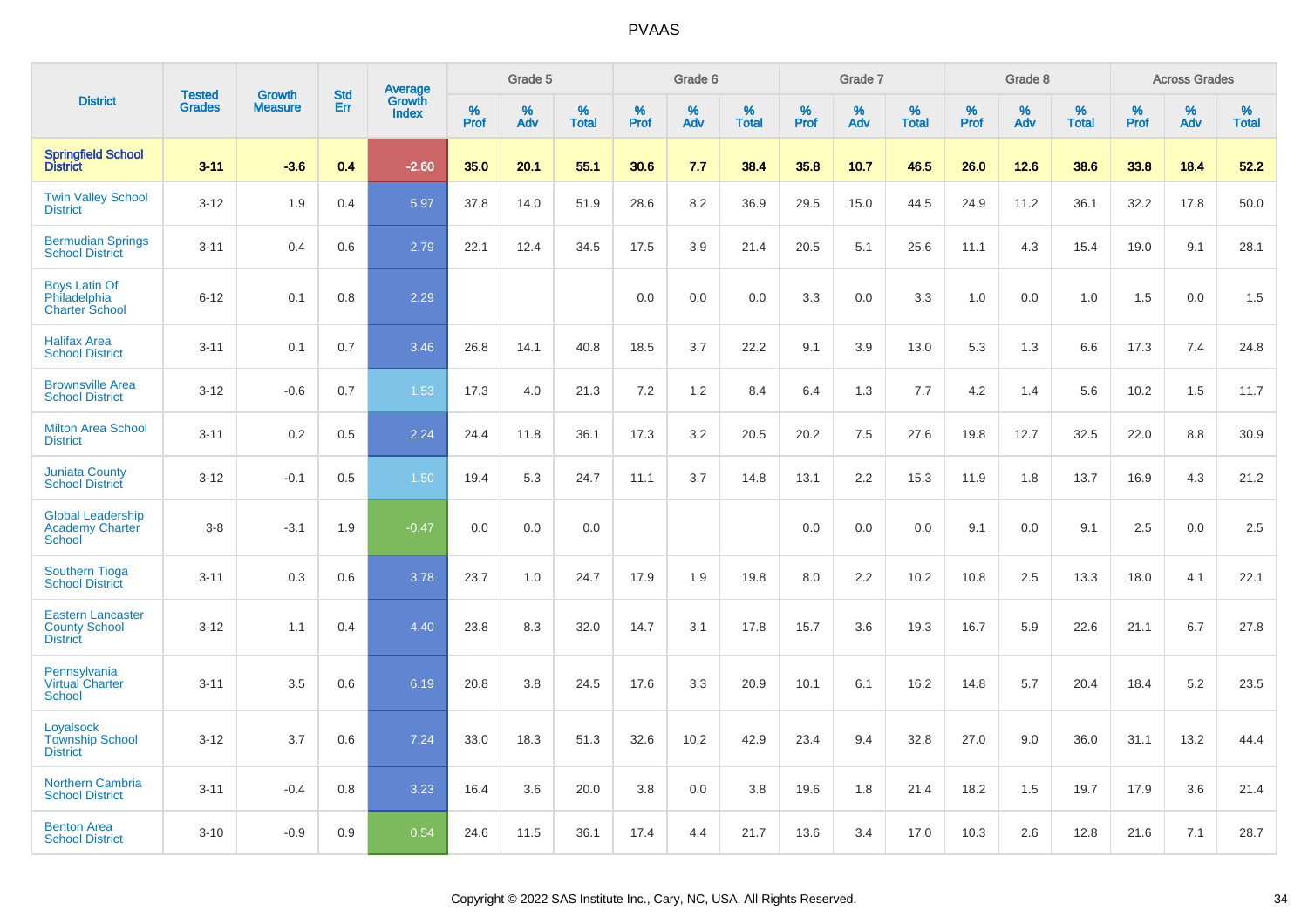|                                                                     |                                |                                 | <b>Std</b> | <b>Average</b>         |              | Grade 5  |                   |                  | Grade 6  |                   |           | Grade 7  |                   |           | Grade 8  |                   |                     | <b>Across Grades</b> |                   |
|---------------------------------------------------------------------|--------------------------------|---------------------------------|------------|------------------------|--------------|----------|-------------------|------------------|----------|-------------------|-----------|----------|-------------------|-----------|----------|-------------------|---------------------|----------------------|-------------------|
| <b>District</b>                                                     | <b>Tested</b><br><b>Grades</b> | <b>Growth</b><br><b>Measure</b> | Err        | Growth<br><b>Index</b> | $\%$<br>Prof | %<br>Adv | %<br><b>Total</b> | %<br><b>Prof</b> | %<br>Adv | %<br><b>Total</b> | %<br>Prof | %<br>Adv | %<br><b>Total</b> | %<br>Prof | %<br>Adv | %<br><b>Total</b> | $\%$<br><b>Prof</b> | %<br>Adv             | %<br><b>Total</b> |
| <b>Springfield School</b><br>District                               | $3 - 11$                       | $-3.6$                          | 0.4        | $-2.60$                | 35.0         | 20.1     | 55.1              | 30.6             | 7.7      | 38.4              | 35.8      | 10.7     | 46.5              | 26.0      | 12.6     | 38.6              | 33.8                | 18.4                 | 52.2              |
| <b>Riverside Beaver</b><br><b>County School</b><br><b>District</b>  | $3 - 11$                       | 1.0                             | 0.6        | 4.05                   | 21.9         | 12.5     | 34.4              | 23.8             | 4.0      | 27.7              | 22.8      | 10.1     | 32.9              | 25.5      | 3.2      | 28.7              | 28.3                | 10.4                 | 38.7              |
| Claysburg-Kimmel<br><b>School District</b>                          | $3 - 11$                       | 3.0                             | 0.8        | 3.68                   | 29.7         | 6.2      | 35.9              | 30.0             | 2.0      | 32.0              | 21.8      | 1.8      | 23.6              | 10.5      | 1.8      | 12.3              | 24.4                | 5.7                  | 30.1              |
| <b>Union School</b><br><b>District</b>                              | $3 - 12$                       | 3.8                             | 1.0        | 7.42                   | 18.2         | 0.0      | 18.2              | 22.0             | 14.6     | 36.6              | 10.5      | 0.0      | 10.5              | 18.2      | 11.4     | 29.6              | 18.6                | 7.7                  | 26.3              |
| <b>Keystone</b><br><b>Education Center</b><br><b>Charter School</b> | $3 - 12$                       | $-4.8$                          | 3.2        | $-1.50$                |              |          |                   |                  |          |                   |           |          |                   | 0.0       | 0.0      | 0.0               | 0.0                 | 0.0                  | 0.0               |
| <b>Line Mountain</b><br><b>School District</b>                      | $3 - 11$                       | $-0.5$                          | 0.7        | 0.25                   | 19.7         | 12.1     | 31.8              | 15.3             | 2.8      | 18.1              | 13.3      | 6.1      | 19.4              | 9.9       | 2.8      | 12.7              | 17.8                | 7.7                  | 25.5              |
| <b>Quaker Valley</b><br><b>School District</b>                      | $3 - 11$                       | 0.6                             | 0.5        | 4.37                   | 36.4         | 23.6     | 60.0              | 32.5             | 20.8     | 53.3              | 36.4      | 11.2     | 47.6              | 26.5      | 7.6      | 34.1              | 34.0                | 24.3                 | 58.3              |
| <b>William Penn</b><br><b>School District</b>                       | $3 - 12$                       | 1.5                             | 0.5        | 5.98                   | 7.8          | 1.9      | 9.7               | 2.2              | 0.0      | 2.2               | 3.0       | 0.6      | 3.6               | 5.6       | 1.2      | 6.9               | 6.3                 | 1.6                  | 7.9               |
| <b>Monessen City</b><br><b>School District</b>                      | $3 - 10$                       | $-1.5$                          | 1.1        | $-0.31$                | 5.3          | 0.0      | 5.3               | 2.6              | 0.0      | 2.6               | 0.0       | 0.0      | 0.0               | 0.0       | 0.0      | 0.0               | 3.9                 | 0.6                  | 4.4               |
| <b>South Butler</b><br><b>County School</b><br><b>District</b>      | $3 - 10$                       | 0.6                             | 0.5        | 3.34                   | 35.1         | 12.8     | 48.0              | 22.9             | 5.0      | 27.9              | 21.2      | 11.4     | 32.6              | 13.3      | 1.6      | 14.8              | 27.0                | 11.2                 | 38.3              |
| <b>Hempfield Area</b><br><b>School District</b>                     | $3 - 12$                       | 2.3                             | 0.3        | 7.58                   | 34.6         | 13.8     | 48.4              | 24.6             | 14.9     | 39.6              | 30.2      | 13.5     | 43.7              | 26.8      | 10.7     | 37.5              | 30.5                | 16.4                 | 46.9              |
| <b>Tunkhannock Area</b><br><b>School District</b>                   | $3 - 11$                       | 1.2                             | 0.5        | 3.18                   | 19.8         | 8.8      | 28.7              | 22.7             | 2.3      | 25.0              | 12.6      | 5.5      | 18.1              | 14.7      | 1.4      | 16.1              | 18.1                | 5.2                  | 23.3              |
| <b>Forest Area School</b><br><b>District</b>                        | $3 - 11$                       | $-0.4$                          | 1.2        | 1.03                   | 43.5         | 4.4      | 47.8              | 19.0             | 0.0      | 19.0              | 13.8      | 0.0      | 13.8              | 3.1       | 0.0      | 3.1               | 23.4                | 5.5                  | 29.0              |
| <b>Franklin Regional</b><br><b>School District</b>                  | $3 - 11$                       | 0.3                             | 0.4        | 1.98                   | 39.6         | 22.0     | 61.7              | 33.2             | 19.3     | 52.5              | 27.9      | 18.3     | 46.2              | 25.8      | 8.1      | 33.9              | 31.7                | 25.0                 | 56.7              |
| Wilkinsburg<br><b>Borough School</b><br><b>District</b>             | $3-6$                          | 3.5                             | 1.4        | 5.04                   | 22.5         | 0.0      | 22.5              | 0.0              | 2.4      | 2.4               |           |          |                   |           |          |                   | 12.1                | 2.0                  | 14.1              |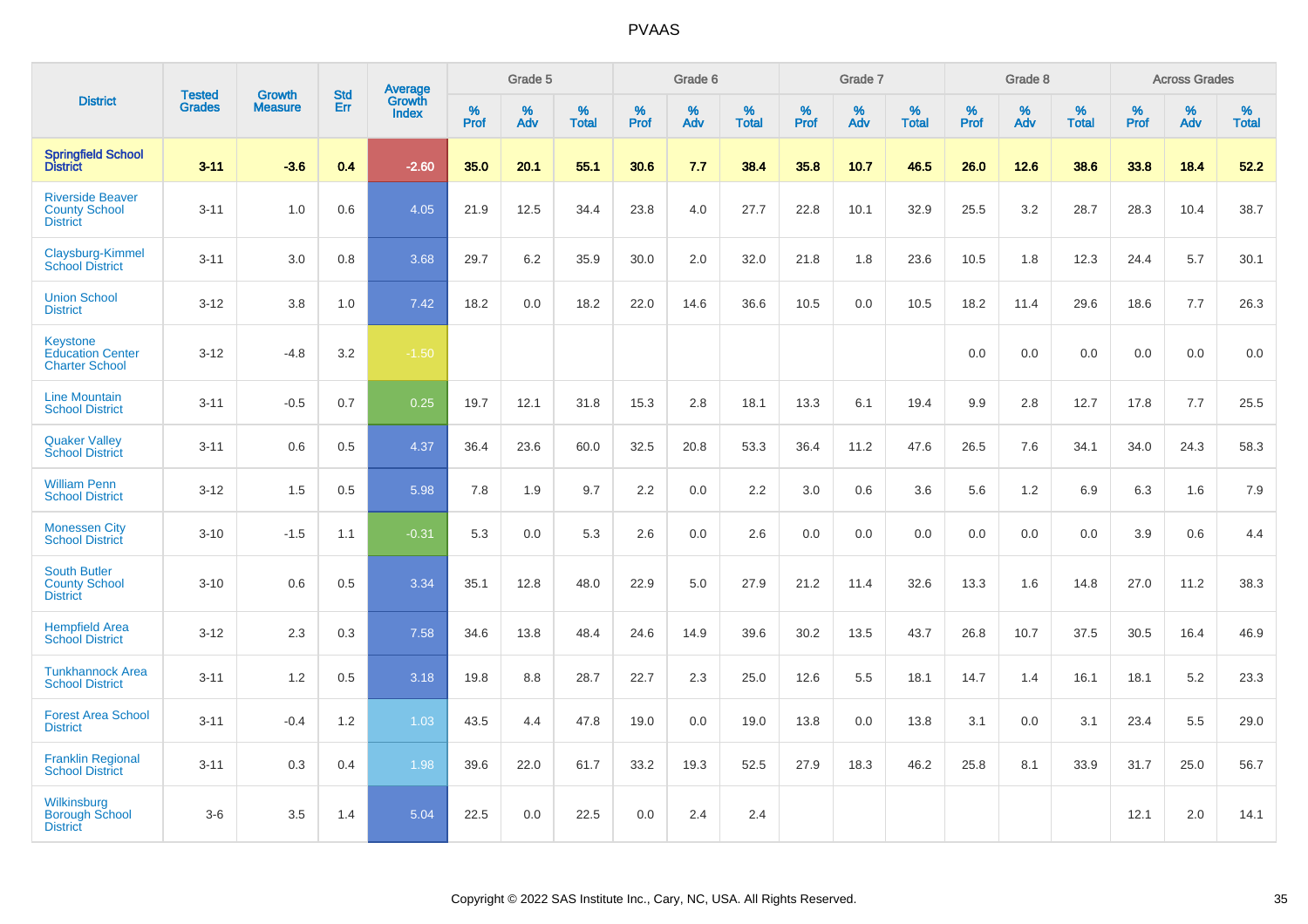|                                                                    | <b>Tested</b> | <b>Growth</b>  | <b>Std</b> | Average                |                     | Grade 5  |                   |                     | Grade 6  |                   |              | Grade 7  |                   |                     | Grade 8  |                   |                     | <b>Across Grades</b> |                   |
|--------------------------------------------------------------------|---------------|----------------|------------|------------------------|---------------------|----------|-------------------|---------------------|----------|-------------------|--------------|----------|-------------------|---------------------|----------|-------------------|---------------------|----------------------|-------------------|
| <b>District</b>                                                    | <b>Grades</b> | <b>Measure</b> | Err        | Growth<br><b>Index</b> | $\%$<br><b>Prof</b> | %<br>Adv | %<br><b>Total</b> | $\%$<br><b>Prof</b> | %<br>Adv | %<br><b>Total</b> | $\%$<br>Prof | %<br>Adv | %<br><b>Total</b> | $\%$<br><b>Prof</b> | %<br>Adv | %<br><b>Total</b> | $\%$<br><b>Prof</b> | %<br>Adv             | %<br><b>Total</b> |
| <b>Springfield School</b><br><b>District</b>                       | $3 - 11$      | $-3.6$         | 0.4        | $-2.60$                | 35.0                | 20.1     | 55.1              | 30.6                | 7.7      | 38.4              | 35.8         | 10.7     | 46.5              | 26.0                | 12.6     | 38.6              | 33.8                | 18.4                 | 52.2              |
| Allegheny-Clarion<br><b>Valley School</b><br><b>District</b>       | $3 - 10$      | 0.1            | 0.9        | 2.43                   | 19.5                | 7.3      | 26.8              | 14.6                | 1.8      | 16.4              | 4.8          | 0.0      | 4.8               | 8.6                 | 0.0      | 8.6               | 14.2                | 8.1                  | 22.3              |
| <b>Brookville Area</b><br><b>School District</b>                   | $3 - 11$      | 4.3            | 0.6        | 11.53                  | 16.8                | 13.9     | 30.7              | 28.1                | 16.8     | 44.9              | 13.8         | 2.4      | 16.3              | 19.4                | 9.3      | 28.7              | 21.6                | 9.4                  | 31.0              |
| <b>Southwest</b><br>Leadership<br><b>Academy Charter</b><br>School | $3 - 8$       | 0.7            | 1.0        | 2.49                   | 2.2                 | 0.0      | 2.2               | 2.9                 | 0.0      | 2.9               | 5.1          | 0.0      | 5.1               | 0.0                 | 0.0      | 0.0               | 5.7                 | 1.5                  | 7.2               |
| <b>Oswayo Valley</b><br><b>School District</b>                     | $3 - 12$      | 0.2            | 1.1        | 2.50                   | 27.6                | 20.7     | 48.3              | 25.9                | 7.4      | 33.3              | 25.9         | 11.1     | 37.0              | 25.8                | 16.1     | 41.9              | 30.6                | 20.6                 | 51.2              |
| <b>South Eastern</b><br><b>School District</b>                     | $3 - 11$      | 1.8            | 0.5        | 5.70                   | 21.6                | 15.9     | 37.5              | 25.4                | 14.4     | 39.9              | 20.8         | 3.9      | 24.7              | 20.4                | 5.2      | 25.6              | 26.2                | 11.6                 | 37.7              |
| <b>Union Area School</b><br><b>District</b>                        | $3 - 11$      | $-0.6$         | 0.9        | 1.34                   | 40.0                | 12.5     | 52.5              | 32.8                | $5.2\,$  | 37.9              | 26.3         | 3.5      | 29.8              | 17.8                | 0.0      | 17.8              | 30.2                | 7.4                  | 37.6              |
| Williamsburg<br><b>Community School</b><br><b>District</b>         | $3 - 11$      | 4.8            | 1.0        | 6.37                   | 25.0                | 12.5     | 37.5              | 34.3                | 8.6      | 42.9              | 26.2         | 4.8      | 31.0              | 40.6                | 0.0      | 40.6              | 28.1                | 8.4                  | 36.4              |
| <b>Slippery Rock Area</b><br><b>School District</b>                | $3 - 11$      | 1.4            | 0.5        | 3.52                   | 37.0                | 20.5     | 57.5              | 28.6                | 26.3     | 54.9              | 26.4         | 13.2     | 39.7              | 26.2                | 10.3     | 36.5              | 32.4                | 20.5                 | 53.0              |
| <b>Jeannette City</b><br><b>School District</b>                    | $3 - 11$      | 3.0            | 0.8        | 3.70                   | 12.5                | 0.0      | 12.5              | 22.6                | 1.9      | 24.5              | 12.9         | 4.8      | 17.7              | 15.4                | 3.8      | 19.2              | 16.1                | 3.6                  | 19.7              |
| <b>Urban Pathways 6-</b><br>12 Charter School                      | $6 - 11$      | $-1.8$         | 1.6        | 0.00                   |                     |          |                   | 0.0                 | 0.0      | 0.0               | 0.0          | 0.0      | 0.0               | 0.0                 | 0.0      | 0.0               | 0.0                 | 0.0                  | 0.0               |
| <b>Mastery Charter</b><br>School - Thomas<br>Campus                | $3 - 10$      | 1.5            | 0.9        | 4.14                   | 10.8                | 0.0      | 10.8              | 7.1                 | 2.4      | 9.5               | 7.0          | 0.0      | 7.0               | 2.2                 | 0.0      | 2.2               | 8.6                 | 0.8                  | 9.4               |
| <b>Iroquois School</b><br><b>District</b>                          | $3 - 11$      | 2.5            | 0.7        | 5.99                   | 36.7                | 10.1     | 46.8              | 20.7                | 17.1     | 37.8              | 11.5         | 9.4      | 20.8              | 21.0                | 6.0      | 27.0              | 23.5                | 11.1                 | 34.6              |
| <b>Red Lion Area</b><br><b>School District</b>                     | $3 - 11$      | 1.0            | 0.4        | 5.19                   | 24.8                | 8.9      | 33.7              | 20.6                | 5.3      | 25.9              | 16.7         | 9.1      | 25.8              | 14.5                | 6.6      | 21.0              | 23.3                | 8.6                  | 31.9              |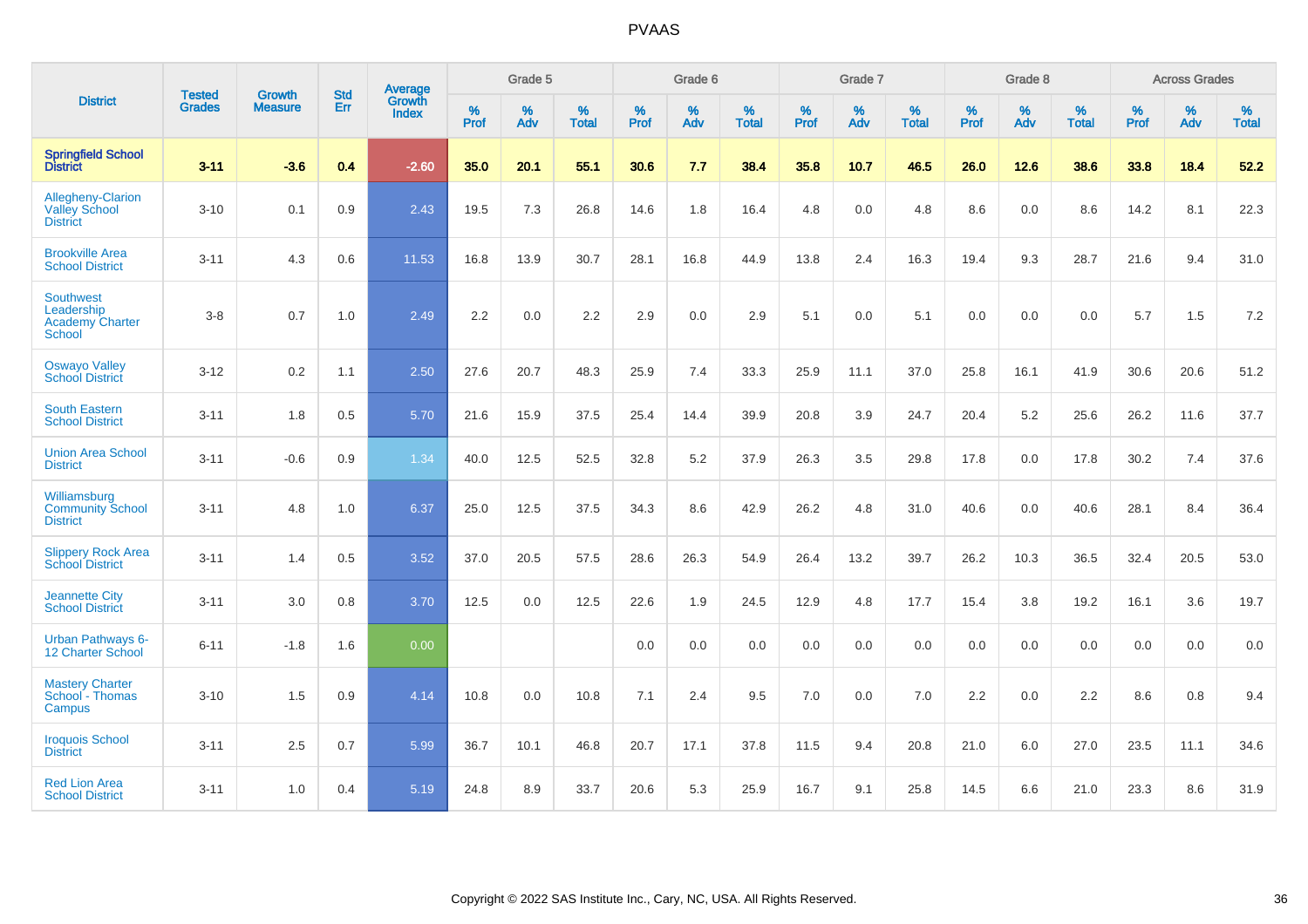|                                                      |                                |                                 | <b>Std</b> | Average                |           | Grade 5  |                   |           | Grade 6  |                   |           | Grade 7  |                   |           | Grade 8  |                   |           | <b>Across Grades</b> |                   |
|------------------------------------------------------|--------------------------------|---------------------------------|------------|------------------------|-----------|----------|-------------------|-----------|----------|-------------------|-----------|----------|-------------------|-----------|----------|-------------------|-----------|----------------------|-------------------|
| <b>District</b>                                      | <b>Tested</b><br><b>Grades</b> | <b>Growth</b><br><b>Measure</b> | Err        | Growth<br><b>Index</b> | %<br>Prof | %<br>Adv | %<br><b>Total</b> | %<br>Prof | %<br>Adv | %<br><b>Total</b> | %<br>Prof | %<br>Adv | %<br><b>Total</b> | %<br>Prof | %<br>Adv | %<br><b>Total</b> | %<br>Prof | %<br>Adv             | %<br><b>Total</b> |
| <b>Springfield School</b><br><b>District</b>         | $3 - 11$                       | $-3.6$                          | 0.4        | $-2.60$                | 35.0      | 20.1     | 55.1              | 30.6      | 7.7      | 38.4              | 35.8      | 10.7     | 46.5              | 26.0      | 12.6     | 38.6              | 33.8      | 18.4                 | 52.2              |
| Achievement<br><b>House Charter</b><br><b>School</b> | $7 - 11$                       | $-0.3$                          | 1.5        | 0.79                   |           |          |                   |           |          |                   | 20.0      | 0.0      | 20.0              | 7.1       | 2.4      | 9.5               | 11.9      | 1.5                  | 13.4              |
| <b>Solanco School</b><br><b>District</b>             | $3 - 11$                       | 0.3                             | 0.4        | 2.53                   | 21.5      | 5.0      | 26.5              | 12.6      | 5.6      | 18.1              | 17.0      | 7.4      | 24.4              | 11.9      | 2.9      | 14.8              | 20.0      | 7.2                  | 27.1              |
| <b>Annville-Cleona</b><br><b>School District</b>     | $3 - 12$                       | 0.4                             | 0.6        | 3.81                   | 33.8      | 12.5     | 46.2              | 16.7      | 2.1      | 18.8              | 29.1      | 11.8     | 40.9              | 27.8      | 9.3      | 37.0              | 27.5      | 9.4                  | 36.9              |
| <b>Steelton-Highspire</b><br><b>School District</b>  | $3 - 11$                       | 2.5                             | 0.7        | 4.46                   | 2.9       | 0.0      | 2.9               | 0.0       | 0.0      | 0.0               | 0.0       | 0.0      | 0.0               | 0.0       | 0.0      | 0.0               | 0.8       | 0.4                  | 1.3               |
| <b>Dallastown Area</b><br><b>School District</b>     | $3 - 11$                       | 0.6                             | 0.3        | 3.62                   | 25.8      | 13.0     | 38.8              | 31.1      | 11.5     | 42.6              | 23.7      | 7.8      | 31.6              | 19.0      | 9.4      | 28.4              | 27.7      | 14.8                 | 42.4              |
| <b>Newport School</b><br><b>District</b>             | $3 - 12$                       | 2.2                             | 0.8        | 4.70                   | 22.2      | 11.1     | 33.3              | 25.0      | 6.9      | 31.9              | 15.9      | 0.0      | 15.9              | 27.4      | 4.8      | 32.3              | 24.8      | 6.9                  | 31.7              |
| <b>Juniata Valley</b><br><b>School District</b>      | $3 - 11$                       | 2.4                             | 0.9        | 4.64                   | 23.3      | 4.6      | 27.9              | 5.4       | 3.6      | 8.9               | 21.0      | 5.3      | 26.3              | 12.5      | 2.1      | 14.6              | 18.7      | 5.0                  | 23.8              |
| <b>East Lycoming</b><br><b>School District</b>       | $3 - 11$                       | 2.6                             | 0.6        | 7.47                   | 36.1      | 23.5     | 59.7              | 26.2      | 26.2     | 52.3              | 26.4      | 20.7     | 47.1              | 27.9      | 14.8     | 42.6              | 31.5      | 19.5                 | 51.0              |
| <b>Penn Manor</b><br><b>School District</b>          | $3 - 11$                       | 3.2                             | 0.3        | 9.54                   | 33.8      | 14.9     | 48.6              | 28.7      | 15.2     | 43.9              | 25.5      | 13.2     | 38.7              | 30.2      | 11.0     | 41.2              | 31.4      | 16.9                 | 48.2              |
| <b>Baden Academy</b><br><b>Charter School</b>        | $3-6$                          | 0.1                             | 1.1        | 1.04                   | 20.6      | 4.8      | 25.4              | 22.4      | 8.6      | 31.0              |           |          |                   |           |          |                   | 20.8      | 6.4                  | 27.2              |
| <b>Millcreek Township</b><br><b>School District</b>  | $3 - 11$                       | 1.1                             | 0.3        | 8.82                   | 26.5      | 20.8     | 47.3              | 23.1      | 9.4      | 32.4              | 22.1      | 14.3     | 36.4              | 21.6      | 13.0     | 34.7              | 25.4      | 15.9                 | 41.3              |
| <b>Jamestown Area</b><br><b>School District</b>      | $3 - 11$                       | 0.7                             | 1.2        | 2.23                   | 18.4      | 10.5     | 29.0              | 16.7      | 0.0      | 16.7              | 24.1      | 3.4      | 27.6              | 19.0      | 0.0      | 19.0              | 18.3      | 6.1                  | 24.4              |
| <b>Eastern York</b><br><b>School District</b>        | $3 - 11$                       | $-0.5$                          | 0.5        | $-0.16$                | 29.5      | 11.0     | 40.5              | 23.5      | 6.0      | 29.5              | 23.2      | 14.1     | 37.3              | 17.3      | 9.7      | 27.0              | 24.8      | 10.7                 | 35.4              |
| <b>Upper Adams</b><br><b>School District</b>         | $3 - 11$                       | 1.7                             | 0.6        | 5.68                   | 30.0      | 9.2      | 39.2              | 18.0      | 7.7      | 25.6              | 18.1      | 1.9      | 20.0              | 11.4      | 3.8      | 15.3              | 22.6      | 6.3                  | 28.9              |
| <b>Discovery Charter</b><br><b>School</b>            | $3 - 8$                        | 2.6                             | 0.9        | 2.98                   | 8.5       | 2.1      | 10.6              | 0.0       | 0.0      | 0.0               | 6.6       | 1.6      | 8.2               | 5.4       | $0.0\,$  | 5.4               | 5.2       | 1.1                  | 6.2               |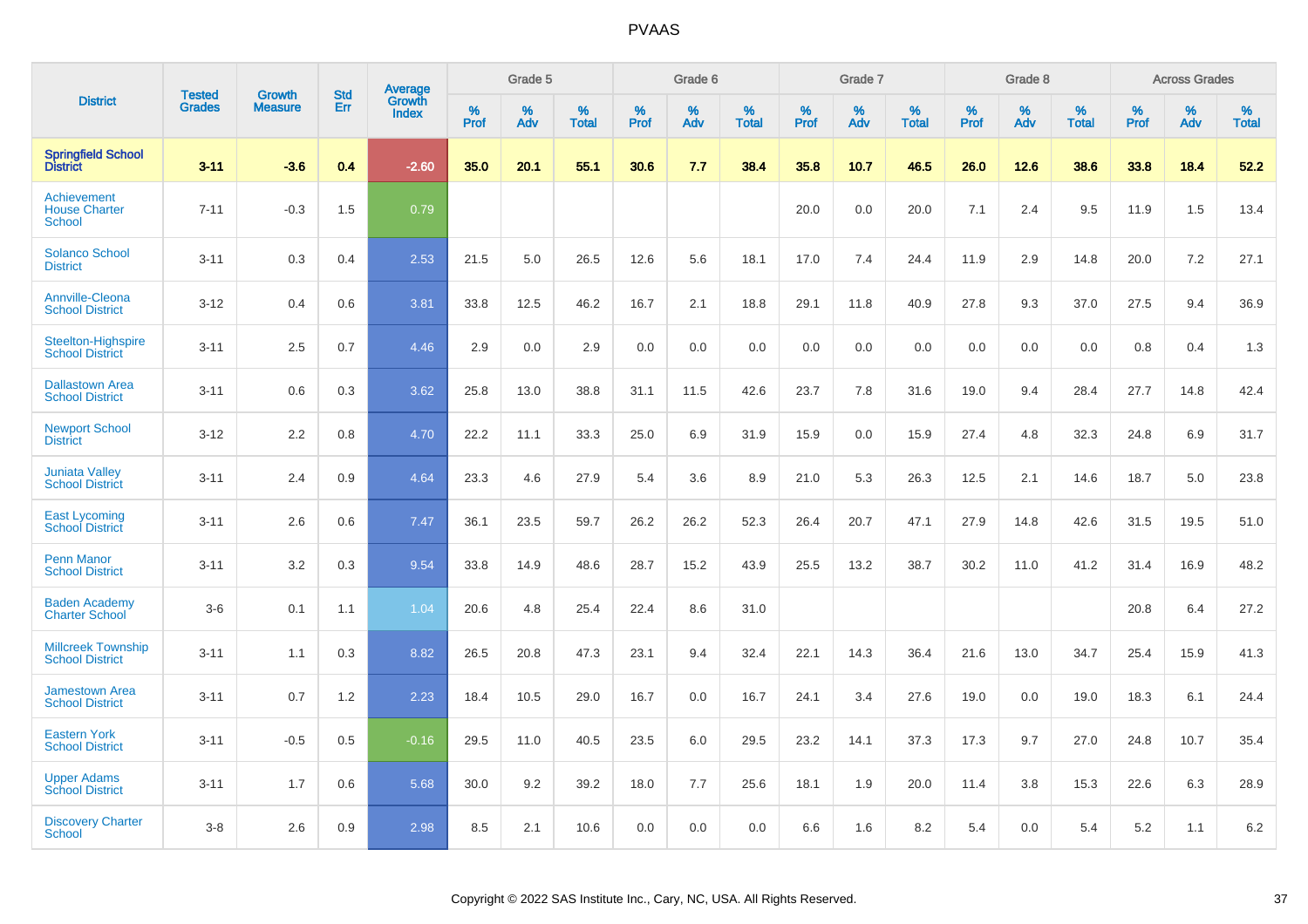|                                                                   |                                | <b>Growth</b>  | <b>Std</b> | <b>Average</b>         |              | Grade 5  |                   |           | Grade 6  |                   |              | Grade 7  |                   |              | Grade 8  |                   |              | <b>Across Grades</b> |                   |
|-------------------------------------------------------------------|--------------------------------|----------------|------------|------------------------|--------------|----------|-------------------|-----------|----------|-------------------|--------------|----------|-------------------|--------------|----------|-------------------|--------------|----------------------|-------------------|
| <b>District</b>                                                   | <b>Tested</b><br><b>Grades</b> | <b>Measure</b> | <b>Err</b> | Growth<br><b>Index</b> | $\%$<br>Prof | %<br>Adv | %<br><b>Total</b> | %<br>Prof | %<br>Adv | %<br><b>Total</b> | $\%$<br>Prof | %<br>Adv | %<br><b>Total</b> | $\%$<br>Prof | %<br>Adv | %<br><b>Total</b> | $\%$<br>Prof | %<br>Adv             | %<br><b>Total</b> |
| <b>Springfield School</b><br><b>District</b>                      | $3 - 11$                       | $-3.6$         | 0.4        | $-2.60$                | 35.0         | 20.1     | 55.1              | 30.6      | 7.7      | 38.4              | 35.8         | 10.7     | 46.5              | 26.0         | 12.6     | 38.6              | 33.8         | 18.4                 | 52.2              |
| <b>Bloomsburg Area</b><br><b>School District</b>                  | $3 - 10$                       | 1.2            | 0.6        | 3.43                   | 25.0         | 13.0     | 38.0              | 16.7      | 3.3      | 20.0              | 14.7         | 3.9      | 18.6              | 16.8         | 9.9      | 26.7              | 21.5         | 8.7                  | 30.2              |
| <b>Westmont Hilltop</b><br><b>School District</b>                 | $3 - 11$                       | 2.7            | 0.6        | 6.24                   | 28.0         | 11.0     | 39.0              | 18.4      | 8.2      | 26.5              | 22.2         | 6.2      | 28.4              | 26.1         | 8.7      | 34.8              | 24.1         | 11.7                 | 35.7              |
| <b>Montrose Area</b><br><b>School District</b>                    | $3 - 10$                       | 1.4            | 0.7        | 4.16                   | 19.4         | 19.4     | 38.8              | 27.2      | 4.4      | 31.5              | 25.0         | 4.4      | 29.4              | 14.5         | 2.4      | 16.9              | 24.4         | 7.4                  | 31.8              |
| <b>Universal</b><br><b>Creighton Charter</b><br>School            | $3 - 8$                        | 1.1            | 0.7        | 2.15                   | 11.9         | 1.2      | 13.1              | 3.5       | 1.2      | 4.7               | 7.7          | 6.2      | 13.8              | 4.7          | 4.7      | 9.4               | 8.6          | 4.4                  | 13.1              |
| <b>Southern Columbia</b><br><b>Area School</b><br><b>District</b> | $3 - 11$                       | 1.8            | 0.7        | 7.30                   | 34.7         | 9.7      | 44.4              | 18.8      | 5.2      | 24.0              | 29.0         | 14.0     | 43.0              | 15.4         | 2.2      | 17.6              | 28.0         | 10.6                 | 38.6              |
| <b>Shade-Central City</b><br><b>School District</b>               | $3 - 11$                       | 1.4            | 1.4        | 2.94                   | 18.8         | 0.0      | 18.8              | 26.9      | 0.0      | 26.9              | 20.0         | 10.0     | 30.0              | 34.8         | 0.0      | 34.8              | 29.0         | 3.0                  | 32.1              |
| <b>Derry Township</b><br><b>School District</b>                   | $3 - 10$                       | 4.3            | 1.3        | 7.27                   | 39.1         | 28.5     | 67.6              | 51.5      | 21.2     | 72.7              | 30.8         | 34.6     | 65.4              | 14.3         | 71.4     | 85.7              | 37.5         | 30.3                 | 67.8              |
| <b>Berlin</b><br><b>Brothersvalley</b><br><b>School District</b>  | $3 - 11$                       | 2.2            | 0.8        | 3.87                   | 34.0         | 15.1     | 49.1              | 21.2      | 3.0      | 24.2              | 30.8         | 3.8      | 34.6              | 18.8         | 8.3      | 27.1              | 25.8         | 10.8                 | 36.6              |
| <b>Chestnut Ridge</b><br><b>School District</b>                   | $3 - 12$                       | 4.2            | 0.6        | 7.56                   | 30.4         | 6.5      | 37.0              | 22.2      | 3.7      | 25.9              | 36.8         | 4.2      | 41.0              | 18.4         | 10.2     | 28.6              | 26.7         | 9.7                  | 36.4              |
| Springfield<br><b>Township School</b><br><b>District</b>          | $3 - 11$                       | 1.7            | 0.5        | 5.78                   | 31.3         | 12.3     | 43.6              | 26.9      | 11.1     | 38.0              | 28.4         | 21.9     | 50.3              | 31.7         | 17.2     | 49.0              | 33.1         | 15.4                 | 48.5              |
| <b>Esperanza Cyber</b><br><b>Charter School</b>                   | $3 - 11$                       | 0.4            | 1.3        | 1.00                   | 0.0          | 0.0      | 0.0               | 0.0       | 0.0      | 0.0               | 2.6          | 0.0      | 2.6               | 0.0          | 0.0      | 0.0               | 1.6          | 0.0                  | 1.6               |
| <b>Northern Tioga</b><br><b>School District</b>                   | $3 - 12$                       | 3.4            | 0.5        | 10.12                  | 22.7         | 5.2      | 27.9              | 32.2      | 4.2      | 36.4              | 16.8         | 2.6      | 19.4              | 23.8         | 6.2      | 30.0              | 25.9         | 7.0                  | 32.8              |
| Lackawanna Trail<br><b>School District</b>                        | $3 - 10$                       | 1.4            | 0.7        | 3.97                   | 21.8         | 9.1      | 30.9              | 34.3      | 10.4     | 44.8              | 12.7         | 11.3     | 23.9              | 11.8         | 6.6      | 18.4              | 24.2         | 11.5                 | 35.8              |
| <b>Pequea Valley</b><br><b>School District</b>                    | $3 - 11$                       | 2.4            | 0.6        | 6.27                   | 15.6         | 6.4      | 22.0              | 14.0      | 2.2      | 16.1              | 11.7         | 2.3      | 14.1              | 13.1         | 2.0      | 15.2              | 16.9         | 3.8                  | 20.7              |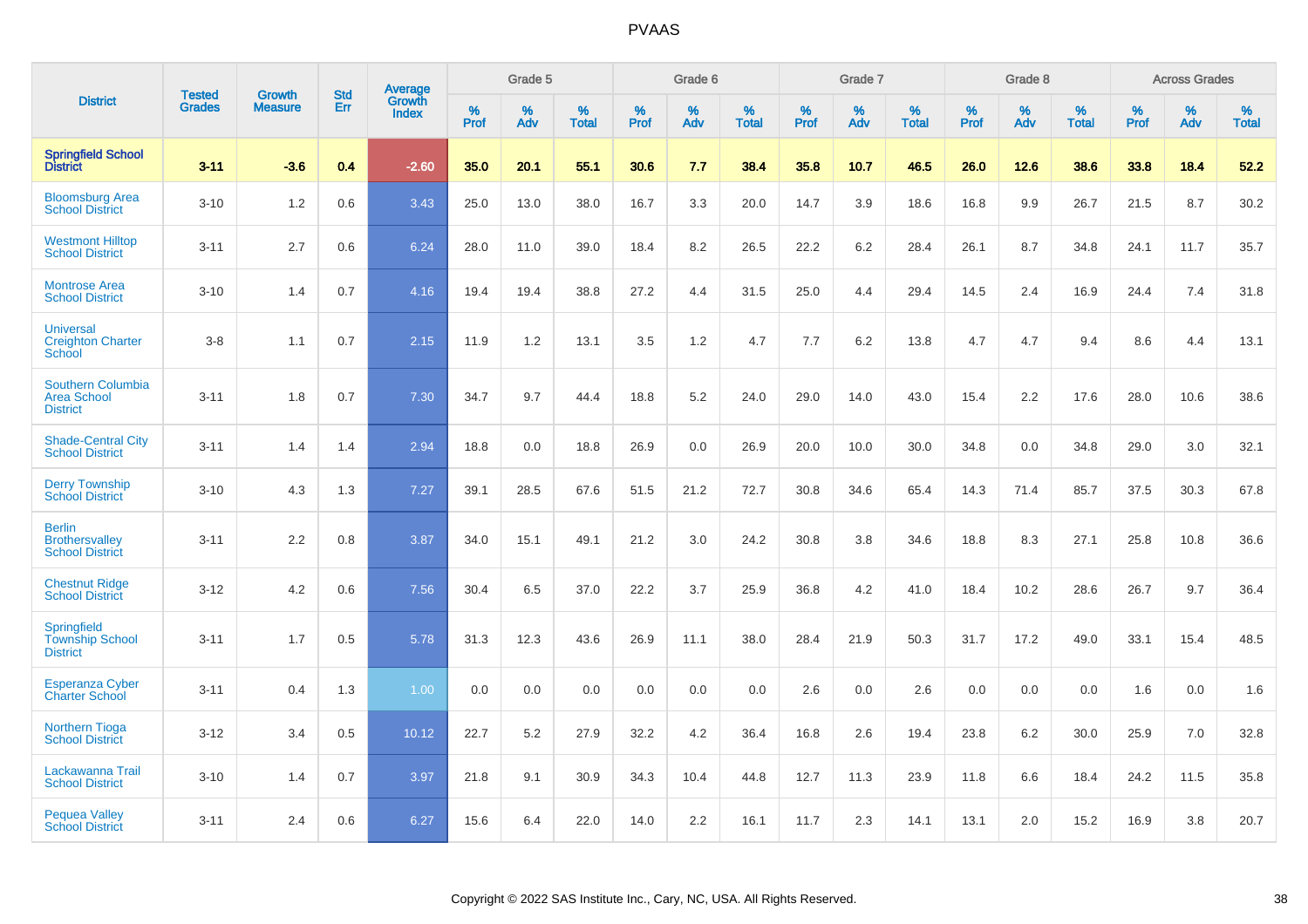|                                                                         |                                |                                 | <b>Std</b> | Average                |           | Grade 5  |                   |           | Grade 6  |                   |           | Grade 7  |                      |           | Grade 8  |                   |              | <b>Across Grades</b> |                   |
|-------------------------------------------------------------------------|--------------------------------|---------------------------------|------------|------------------------|-----------|----------|-------------------|-----------|----------|-------------------|-----------|----------|----------------------|-----------|----------|-------------------|--------------|----------------------|-------------------|
| <b>District</b>                                                         | <b>Tested</b><br><b>Grades</b> | <b>Growth</b><br><b>Measure</b> | Err        | Growth<br><b>Index</b> | %<br>Prof | %<br>Adv | %<br><b>Total</b> | %<br>Prof | %<br>Adv | %<br><b>Total</b> | %<br>Prof | %<br>Adv | $\%$<br><b>Total</b> | %<br>Prof | %<br>Adv | %<br><b>Total</b> | $\%$<br>Prof | %<br>Adv             | %<br><b>Total</b> |
| <b>Springfield School</b><br><b>District</b>                            | $3 - 11$                       | $-3.6$                          | 0.4        | $-2.60$                | 35.0      | 20.1     | 55.1              | 30.6      | 7.7      | 38.4              | 35.8      | 10.7     | 46.5                 | 26.0      | 12.6     | 38.6              | 33.8         | 18.4                 | 52.2              |
| <b>Centennial School</b><br><b>District</b>                             | $3 - 10$                       | 1.6                             | 0.3        | 5.91                   | 23.7      | 5.4      | 29.1              | 18.3      | 3.0      | 21.3              | 22.2      | 5.1      | 27.4                 | 13.0      | 8.2      | 21.2              | 21.7         | 6.7                  | 28.4              |
| Kennett<br>Consolidated<br><b>School District</b>                       | $3 - 11$                       | 1.3                             | 0.4        | 6.12                   | 29.8      | 15.1     | 44.9              | 20.2      | 8.3      | 28.5              | 20.2      | 11.6     | 31.7                 | 10.9      | 6.9      | 17.8              | 22.4         | 12.3                 | 34.7              |
| <b>Crawford Central</b><br><b>School District</b>                       | $3 - 11$                       | 1.9                             | 0.4        | 4.77                   | 24.2      | 7.9      | 32.1              | 15.7      | 3.8      | 19.6              | 16.7      | 3.7      | 20.4                 | 9.0       | 2.6      | 11.6              | 18.4         | 5.5                  | 23.8              |
| <b>Memphis Street</b><br><b>Academy Charter</b><br>School @ JP<br>Jones | $5 - 8$                        | 0.7                             | 0.7        | 1.39                   | 0.0       | 3.2      | 3.2               | 0.0       | 0.0      | 0.0               | 0.0       | 0.0      | 0.0                  | 0.0       | 0.0      | 0.0               | 0.0          | 0.6                  | 0.6               |
| <b>Universal Vare</b><br><b>Charter School</b>                          | $6 - 8$                        | 1.8                             | 1.3        | 3.30                   |           |          |                   | 0.0       | 6.2      | 6.2               | 3.6       | 0.0      | 3.6                  | 6.4       | 0.0      | 6.4               | 4.7          | 0.9                  | 5.7               |
| <b>Radnor Township</b><br><b>School District</b>                        | $3 - 12$                       | 4.4                             | 0.4        | 11.22                  | 34.0      | 41.4     | 75.4              | 41.7      | 25.4     | 67.1              | 34.3      | 31.8     | 66.2                 | 35.0      | 21.5     | 56.5              | 36.8         | 31.8                 | 68.6              |
| Catasaugua Area<br><b>School District</b>                               | $3 - 12$                       | 1.1                             | 0.6        | 2.87                   | 12.0      | 5.4      | 17.4              | 22.7      | 4.0      | 26.7              | 9.8       | 4.9      | 14.7                 | 8.9       | 3.3      | 12.2              | 15.4         | 4.4                  | 19.8              |
| Pennsylvania<br><b>Cyber Charter</b><br>School                          | $3 - 11$                       | 1.9                             | 0.5        | 4.83                   | 14.1      | 4.9      | 19.0              | 10.8      | 3.4      | 14.2              | 11.7      | 3.5      | 15.2                 | 6.5       | 1.6      | 8.1               | 12.6         | 4.4                  | 17.1              |
| <b>Northern Potter</b><br><b>School District</b>                        | $3 - 12$                       | 2.0                             | 1.1        | 2.34                   | 26.7      | 3.3      | 30.0              | 9.3       | 2.3      | 11.6              | 29.0      | 12.9     | 41.9                 | 11.1      | 0.0      | 11.1              | 18.7         | 7.4                  | 26.1              |
| <b>Greenwood School</b><br><b>District</b>                              | $3 - 11$                       | 3.3                             | 0.8        | 4.78                   | 30.3      | 13.6     | 43.9              | 32.1      | 7.6      | 39.6              | 9.1       | 1.8      | 10.9                 | 25.9      | 14.8     | 40.7              | 28.8         | 15.4                 | 44.2              |
| <b>Mastery Charter</b><br>School - Smedley<br>Campus                    | $3-6$                          | $-0.6$                          | 1.2        | $-0.35$                | 1.9       | 0.0      | 1.9               | 3.5       | 0.0      | 3.5               |           |          |                      |           |          |                   | 3.5          | 0.0                  | 3.5               |
| <b>Millville Area</b><br><b>School District</b>                         | $3 - 12$                       | 3.8                             | 0.9        | 5.21                   | 34.0      | 0.0      | 34.0              | 18.9      | 1.9      | 20.8              | 15.9      | 9.1      | 25.0                 | 18.4      | 2.6      | 21.0              | 24.6         | 4.7                  | 29.3              |
| <b>Fell Charter School</b>                                              | $3 - 8$                        | 1.1                             | 2.2        | 1.36                   | 25.0      | 0.0      | 25.0              | 6.7       | 0.0      | 6.7               |           |          |                      |           |          |                   | 17.1         | 4.0                  | 21.0              |
| <b>Midland Borough</b><br><b>School District</b>                        | $3 - 8$                        | 2.3                             | 1.3        | 2.65                   | 10.3      | 6.9      | 17.2              | 13.6      | 0.0      | 13.6              | 14.3      | 0.0      | 14.3                 | 9.5       | 4.8      | 14.3              | 15.7         | 2.9                  | 18.6              |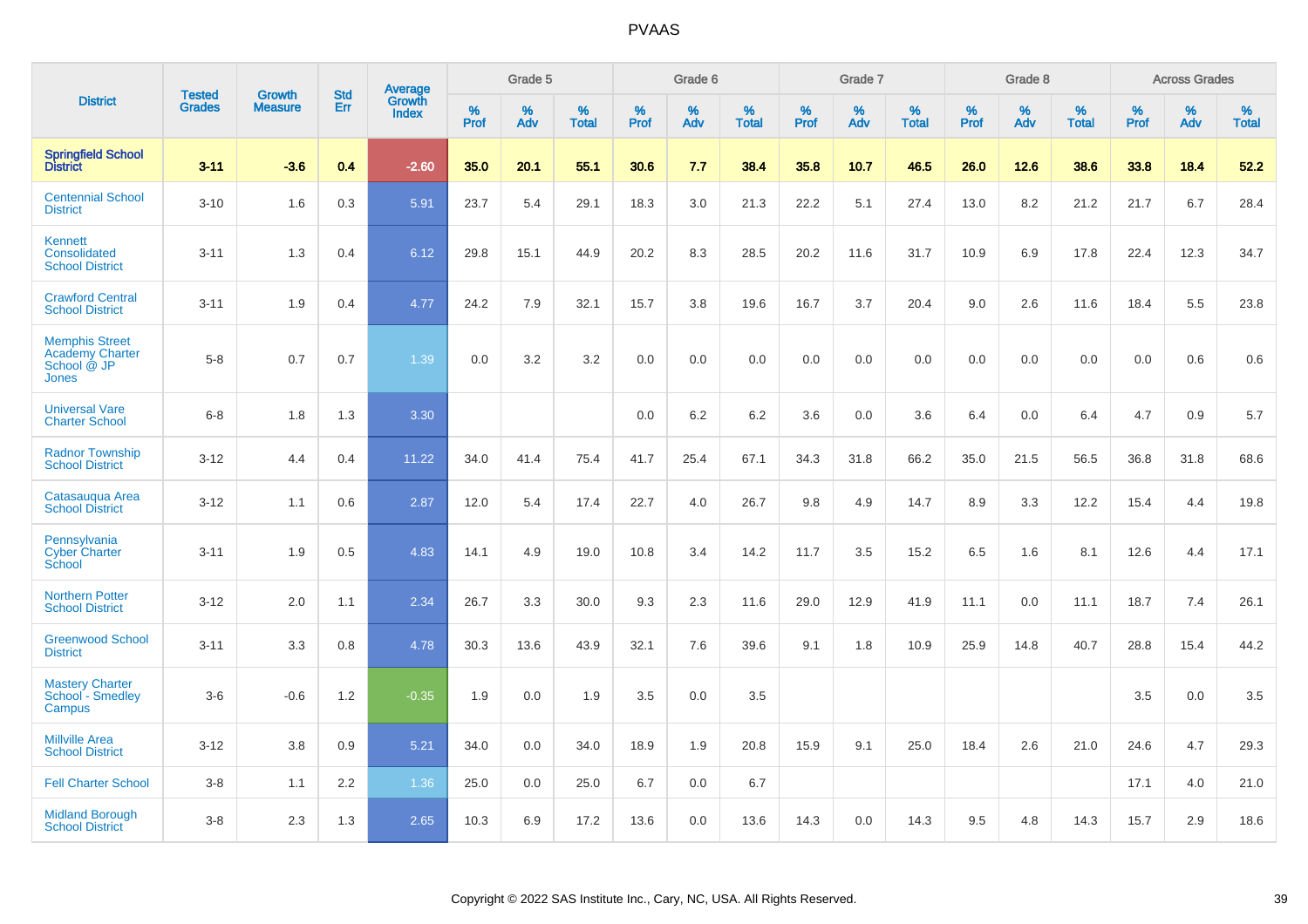|                                                                 |                                | <b>Growth</b>  | <b>Std</b> |                                          |              | Grade 5  |                   |              | Grade 6  |                   |              | Grade 7  |                      |              | Grade 8  |                   |              | <b>Across Grades</b> |                   |
|-----------------------------------------------------------------|--------------------------------|----------------|------------|------------------------------------------|--------------|----------|-------------------|--------------|----------|-------------------|--------------|----------|----------------------|--------------|----------|-------------------|--------------|----------------------|-------------------|
| <b>District</b>                                                 | <b>Tested</b><br><b>Grades</b> | <b>Measure</b> | <b>Err</b> | <b>Average</b><br>Growth<br><b>Index</b> | $\%$<br>Prof | %<br>Adv | %<br><b>Total</b> | $\%$<br>Prof | %<br>Adv | %<br><b>Total</b> | $\%$<br>Prof | %<br>Adv | $\%$<br><b>Total</b> | $\%$<br>Prof | %<br>Adv | %<br><b>Total</b> | $\%$<br>Prof | %<br>Adv             | %<br><b>Total</b> |
| <b>Springfield School</b><br><b>District</b>                    | $3 - 11$                       | $-3.6$         | 0.4        | $-2.60$                                  | 35.0         | 20.1     | 55.1              | 30.6         | 7.7      | 38.4              | 35.8         | 10.7     | 46.5                 | 26.0         | 12.6     | 38.6              | 33.8         | 18.4                 | 52.2              |
| <b>York City School</b><br><b>District</b>                      | $3 - 12$                       | 1.6            | 0.3        | 5.64                                     | 2.5          | 1.0      | 3.5               | 2.0          | $0.2\,$  | 2.2               | 2.6          | 0.5      | 3.1                  | 1.4          | 0.2      | 1.6               | 2.8          | 0.6                  | 3.4               |
| <b>Coudersport Area</b><br><b>School District</b>               | $3 - 11$                       | 1.4            | 0.9        | 1.96                                     | 35.7         | 3.6      | 39.3              | 16.7         | 4.8      | 21.4              | 18.9         | 5.7      | 24.5                 | 15.1         | 3.8      | 18.9              | 22.0         | 5.7                  | 27.7              |
| <b>Duquesne City</b><br><b>School District</b>                  | $3 - 8$                        | 1.2            | 1.3        | 1.95                                     | 6.0          | 2.0      | 8.0               | 5.6          | 0.0      | 5.6               |              |          |                      |              |          |                   | 3.4          | 1.7                  | 5.0               |
| Hatboro-Horsham<br><b>School District</b>                       | $3 - 11$                       | 0.6            | 0.4        | 1.72                                     | 26.2         | 8.5      | 34.7              | 30.0         | 11.1     | 41.1              | 20.8         | 5.2      | 26.0                 | 19.7         | 5.7      | 25.4              | 25.9         | 8.7                  | 34.6              |
| <b>Keystone</b><br><b>Academy Charter</b><br>School             | $3 - 8$                        | 0.8            | 0.8        | 2.54                                     | 12.3         | 5.3      | 17.5              | 9.7          | 4.8      | 14.5              | 12.3         | 1.8      | 14.0                 | 6.8          | 1.7      | 8.5               | 12.4         | 2.8                  | 15.1              |
| Northeastern York<br><b>School District</b>                     | $3 - 11$                       | 1.4            | 0.4        | 3.99                                     | 32.1         | 13.8     | 46.0              | 21.2         | 8.1      | 29.3              | 21.9         | 6.0      | 27.9                 | 29.2         | 15.0     | 44.1              | 27.8         | 13.2                 | 41.0              |
| <b>West Perry School</b><br><b>District</b>                     | $3 - 11$                       | 2.7            | 0.5        | 6.23                                     | 22.5         | 15.9     | 38.4              | 20.9         | 5.7      | 26.6              | 14.0         | 6.7      | 20.7                 | 15.2         | 8.5      | 23.6              | 21.6         | 10.7                 | 32.3              |
| Punxsutawney<br><b>Area School</b><br><b>District</b>           | $3 - 11$                       | 4.6            | 0.6        | 8.24                                     | 37.0         | 6.5      | 43.5              | 36.3         | 10.6     | 46.9              | 22.4         | 4.8      | 27.2                 | 20.5         | 7.1      | 27.6              | 27.8         | 11.1                 | 38.8              |
| <b>General Mclane</b><br><b>School District</b>                 | $3 - 11$                       | 3.9            | 0.5        | 7.89                                     | 36.9         | 15.4     | 52.4              | 27.3         | 12.4     | 39.8              | 25.8         | 23.1     | 49.0                 | 26.9         | 7.7      | 34.6              | 30.2         | 16.6                 | 46.8              |
| Widener<br>Partnership<br><b>Charter School</b>                 | $3 - 7$                        | 2.8            | 1.0        | 2.67                                     | 0.0          | 0.0      | 0.0               | 2.5          | 0.0      | 2.5               | 0.0          | 2.3      | 2.3                  |              |          |                   | 1.4          | 0.5                  | 1.9               |
| <b>Keystone Central</b><br><b>School District</b>               | $3 - 11$                       | 1.5            | 0.4        | 3.98                                     | 18.6         | 8.5      | 27.1              | 20.9         | 8.6      | 29.5              | 10.9         | 3.3      | 14.1                 | 10.5         | 2.2      | 12.6              | 19.2         | 8.0                  | 27.2              |
| Pen Argyl Area<br><b>School District</b>                        | $3 - 12$                       | 0.7            | 0.6        | 1.46                                     | 27.3         | 12.5     | 39.8              | 26.8         | 0.0      | 26.8              | 17.1         | 5.4      | 22.5                 | 14.8         | 5.9      | 20.8              | 23.5         | 8.4                  | 32.0              |
| <b>Young Scholars Of</b><br>Central PA Charter<br><b>School</b> | $3 - 8$                        | 1.7            | 1.2        | 2.40                                     | 31.8         | 9.1      | 40.9              | 8.0          | 4.0      | 12.0              | 28.6         | 14.3     | 42.9                 | 0.0          | 0.0      | 0.0               | 21.7         | 11.1                 | 32.8              |
| <b>Oley Valley School</b><br><b>District</b>                    | $3 - 11$                       | 0.7            | 0.6        | 2.38                                     | 19.8         | 5.0      | 24.8              | 30.8         | 11.2     | 42.1              | 19.0         | 7.8      | 26.7                 | 12.8         | 2.3      | 15.1              | 25.2         | 6.6                  | 31.8              |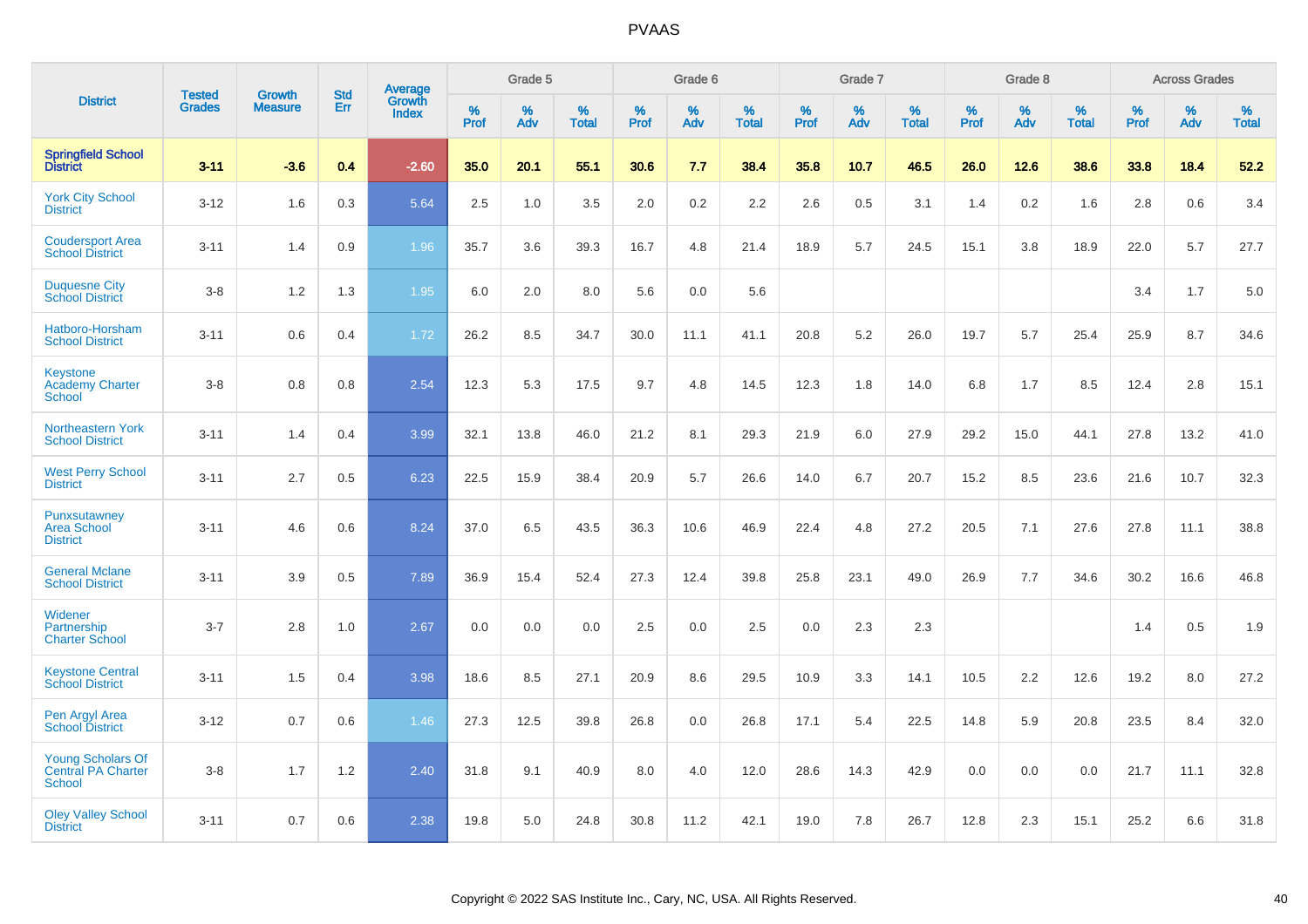|                                                                                          | <b>Tested</b> | <b>Growth</b>  | <b>Std</b> |                                   |                     | Grade 5  |                   |                     | Grade 6  |                   |              | Grade 7  |                   |              | Grade 8  |                   |              | <b>Across Grades</b> |                   |
|------------------------------------------------------------------------------------------|---------------|----------------|------------|-----------------------------------|---------------------|----------|-------------------|---------------------|----------|-------------------|--------------|----------|-------------------|--------------|----------|-------------------|--------------|----------------------|-------------------|
| <b>District</b>                                                                          | <b>Grades</b> | <b>Measure</b> | Err        | Average<br>Growth<br><b>Index</b> | $\%$<br><b>Prof</b> | %<br>Adv | %<br><b>Total</b> | $\%$<br><b>Prof</b> | %<br>Adv | %<br><b>Total</b> | $\%$<br>Prof | %<br>Adv | %<br><b>Total</b> | $\%$<br>Prof | %<br>Adv | %<br><b>Total</b> | $\%$<br>Prof | %<br>Adv             | %<br><b>Total</b> |
| <b>Springfield School</b><br><b>District</b>                                             | $3 - 11$      | $-3.6$         | 0.4        | $-2.60$                           | 35.0                | 20.1     | 55.1              | 30.6                | 7.7      | 38.4              | 35.8         | 10.7     | 46.5              | 26.0         | 12.6     | 38.6              | 33.8         | 18.4                 | 52.2              |
| <b>Mastery Charter</b><br>School-Francis D.<br><b>Pastorius</b><br>Elementary            | $3-8$         | 0.3            | 1.3        | 0.60                              | 3.8                 | 0.0      | 3.8               | 3.7                 | 0.0      | 3.7               | 0.0          | 0.0      | 0.0               | 0.0          | 0.0      | 0.0               | 3.1          | 0.0                  | 3.1               |
| <b>Mount Union Area</b><br><b>School District</b>                                        | $3 - 10$      | 3.0            | 0.7        | 5.20                              | 11.7                | 4.3      | 16.0              | 12.4                | 0.0      | 12.4              | 13.4         | 2.4      | 15.8              | 0.0          | 1.2      | 1.2               | 12.2         | 3.3                  | 15.5              |
| <b>Robert Benjamin</b><br><b>Wiley Community</b><br><b>Charter School</b>                | $3-8$         | 2.8            | 0.8        | 3.93                              | 7.0                 | 2.3      | 9.3               | 0.0                 | 0.0      | 0.0               | 7.3          | 0.0      | 7.3               | 4.4          | 0.0      | 4.4               | 5.7          | 1.7                  | 7.4               |
| <b>Center For Student</b><br><b>Learning Charter</b><br>School At<br>Pennsbury           | $6 - 12$      | $-0.6$         | 3.1        | $-0.20$                           |                     |          |                   |                     |          |                   |              |          |                   | 0.0          | 0.0      | 0.0               | 3.4          | 0.0                  | 3.4               |
| <b>North East School</b><br><b>District</b>                                              | $3 - 11$      | 1.4            | 0.5        | 2.92                              | 33.3                | 9.4      | 42.7              | 23.1                | 9.7      | 32.8              | 26.4         | 9.3      | 35.7              | 31.4         | 13.1     | 44.5              | 29.8         | 12.1                 | 41.8              |
| <b>Global Leadership</b><br><b>Academy Charter</b><br><b>School Southwest</b><br>at Huey | $3 - 8$       | 1.0            | 1.7        | 1.39                              | 0.0                 | 0.0      | 0.0               | 0.0                 | 0.0      | 0.0               |              |          |                   | 0.0          | 0.0      | 0.0               | 0.0          | 0.0                  | 0.0               |
| <b>Hope For</b><br><b>Hyndman Charter</b><br>School                                      | $3 - 11$      | 4.1            | 1.8        | 3.10                              |                     |          |                   | 6.2                 | 0.0      | 6.2               | 8.3          | 8.3      | 16.7              | 0.0          | 0.0      | 0.0               | 9.9          | $1.2$                | 11.1              |
| <b>Moshannon Valley</b><br><b>School District</b>                                        | $3 - 10$      | 2.3            | 0.8        | 2.85                              | 19.6                | 13.0     | 32.6              | 14.8                | 18.5     | 33.3              | 21.0         | 4.8      | 25.8              | 16.9         | 6.2      | 23.1              | 19.9         | 8.5                  | 28.4              |
| Lake-Lehman<br><b>School District</b>                                                    | $3 - 11$      | 2.9            | 0.6        | 5.69                              | 30.6                | 9.9      | 40.5              | 21.0                | 6.7      | 27.6              | 23.7         | 6.1      | 29.8              | 14.2         | 4.4      | 18.6              | 26.3         | 6.7                  | 33.1              |
| <b>Bellefonte Area</b><br><b>School District</b>                                         | $3 - 11$      | 3.1            | 0.5        | 7.49                              | 32.7                | 22.0     | 54.8              | 31.6                | 7.3      | 39.0              | 23.4         | 5.5      | 29.0              | 14.8         | 9.9      | 24.8              | 28.6         | 15.7                 | 44.3              |
| <b>Premier Arts And</b><br><b>Science Charter</b><br>School                              | $3-5$         | $-0.1$         | 2.0        | $-0.05$                           | 0.0                 | 0.0      | 0.0               |                     |          |                   |              |          |                   |              |          |                   | 3.8          | 1.0                  | 4.8               |
| <b>Kane Area School</b><br><b>District</b>                                               | $3 - 10$      | 3.7            | 0.7        | 6.38                              | 21.1                | 19.7     | 40.8              | 14.1                | 3.1      | 17.2              | 29.8         | 17.9     | 47.8              | 6.1          | 1.2      | 7.3               | 21.5         | 9.0                  | 30.4              |
| <b>South Park School</b><br><b>District</b>                                              | $3 - 11$      | 3.3            | 0.6        | 5.37                              | 33.3                | 11.9     | 45.2              | 27.8                | 11.3     | 39.2              | 21.8         | 16.8     | 38.7              | 24.0         | 8.6      | 32.7              | 28.8         | 10.4                 | 39.2              |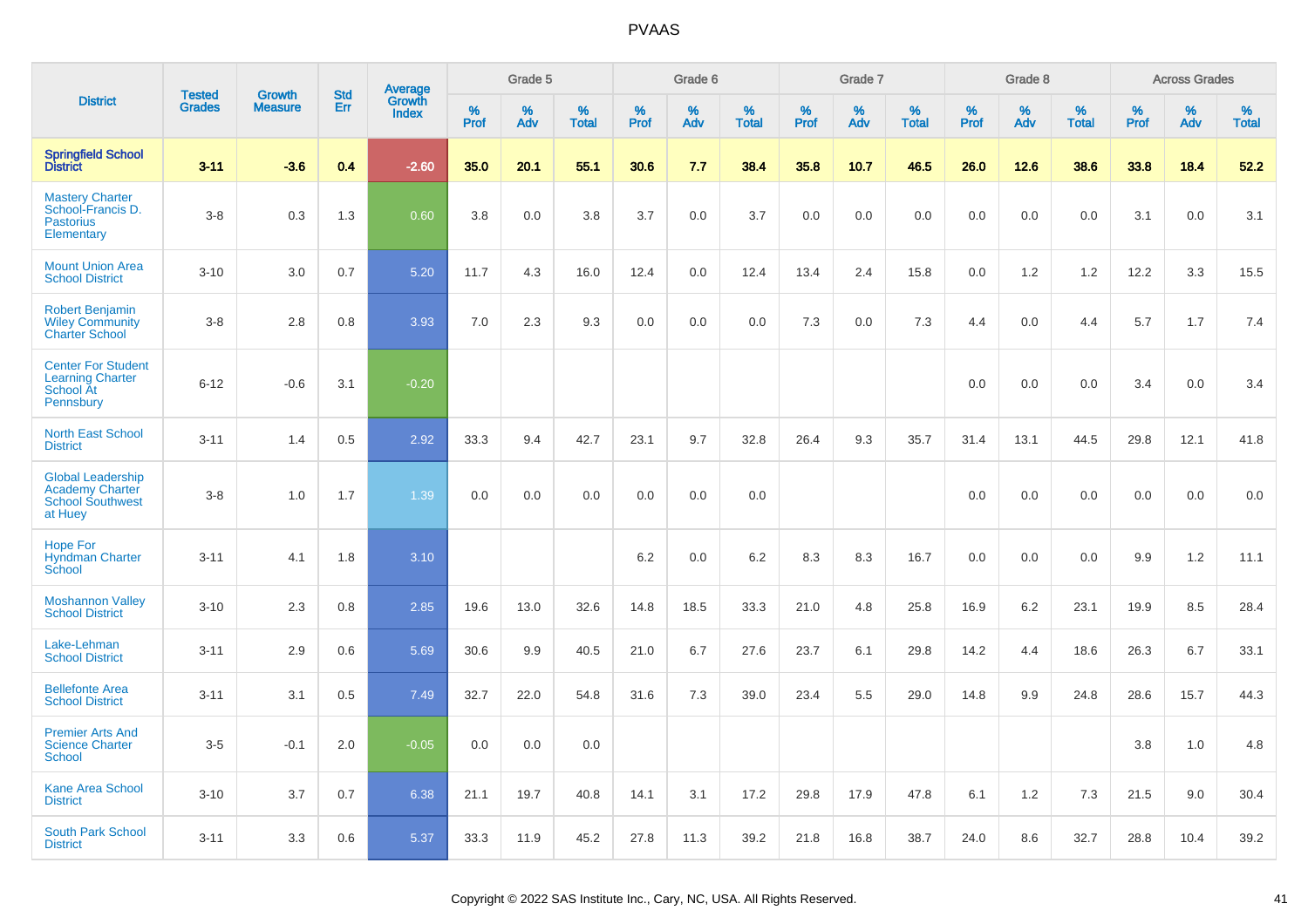|                                                                  | <b>Tested</b> | <b>Growth</b>  | <b>Std</b> | Average                |           | Grade 5  |                   |           | Grade 6  |                   |           | Grade 7  |                   |           | Grade 8  |                   |           | <b>Across Grades</b> |                   |
|------------------------------------------------------------------|---------------|----------------|------------|------------------------|-----------|----------|-------------------|-----------|----------|-------------------|-----------|----------|-------------------|-----------|----------|-------------------|-----------|----------------------|-------------------|
| <b>District</b>                                                  | <b>Grades</b> | <b>Measure</b> | Err        | Growth<br><b>Index</b> | %<br>Prof | %<br>Adv | %<br><b>Total</b> | %<br>Prof | %<br>Adv | %<br><b>Total</b> | %<br>Prof | %<br>Adv | %<br><b>Total</b> | %<br>Prof | %<br>Adv | %<br><b>Total</b> | %<br>Prof | %<br>Adv             | %<br><b>Total</b> |
| <b>Springfield School</b><br><b>District</b>                     | $3 - 11$      | $-3.6$         | 0.4        | $-2.60$                | 35.0      | 20.1     | 55.1              | 30.6      | 7.7      | 38.4              | 35.8      | 10.7     | 46.5              | 26.0      | 12.6     | 38.6              | 33.8      | 18.4                 | 52.2              |
| <b>Mastery Charter</b><br>School -<br><b>Shoemaker</b><br>Campus | $7 - 10$      | 1.9            | 1.6        | 1.76                   |           |          |                   |           |          |                   | 9.4       | 0.0      | 9.4               | 4.2       | 0.0      | 4.2               | 7.1       | 0.0                  | 7.1               |
| <b>Aspira Bilingual</b><br><b>Cyber Charter</b><br>School        | $3 - 11$      | 4.2            | 1.5        | 3.82                   |           |          |                   | 0.0       | 0.0      | 0.0               | 0.0       | 0.0      | 0.0               | 0.0       | 0.0      | 0.0               | 1.6       | 0.0                  | 1.6               |
| <b>Bear Creek</b><br>Community<br><b>Charter School</b>          | $3 - 8$       | 4.4            | 0.8        | 5.57                   | 30.8      | 9.6      | 40.4              | 19.6      | 13.7     | 33.3              | 23.1      | 5.8      | 28.8              | 18.4      | 0.0      | 18.4              | 27.2      | 7.9                  | 35.1              |
| <b>Souderton Charter</b><br><b>School</b><br>Collaborative       | $3 - 8$       | 4.0            | 1.3        | 4.28                   | 51.8      | 22.2     | 74.1              | 44.0      | 24.0     | 68.0              | 28.6      | 38.1     | 66.7              | 41.2      | 11.8     | 52.9              | 40.1      | 26.8                 | 66.9              |
| <b>Central Cambria</b><br><b>School District</b>                 | $3 - 11$      | 2.5            | 0.6        | 4.43                   | 32.5      | 14.5     | 47.0              | 19.5      | 8.0      | 27.4              | 20.2      | 8.8      | 29.0              | 16.5      | 10.2     | 26.8              | 23.8      | 11.4                 | 35.1              |
| <b>Farrell Area School</b><br><b>District</b>                    | $3 - 11$      | 5.3            | 1.0        | 7.64                   | 15.6      | 0.0      | 15.6              | 17.1      | 0.0      | 17.1              | 2.3       | 0.0      | 2.3               | 5.1       | 0.0      | 5.1               | 12.3      | 1.5                  | 13.8              |
| <b>Infinity Charter</b><br>School                                | $3 - 8$       | 5.9            | 1.2        | 4.84                   | 40.9      | 31.8     | 72.7              | 46.2      | 11.5     | 57.7              | 41.7      | 45.8     | 87.5              | 38.1      | 19.0     | 57.1              | 38.7      | 29.6                 | 68.3              |
| <b>Penncrest School</b><br><b>District</b>                       | $3 - 11$      | 1.8            | 0.4        | 4.21                   | 19.7      | 6.2      | 25.8              | 21.6      | 1.8      | 23.4              | 17.5      | 5.0      | 22.5              | 17.1      | 3.5      | 20.6              | 22.0      | 5.3                  | 27.3              |
| <b>Lehigh Valley Dual</b><br>Language Charter<br>School          | $3 - 8$       | 3.1            | 2.3        | 1.36                   | 0.0       | 0.0      | 0.0               | 7.7       | 0.0      | 7.7               |           |          |                   |           |          |                   | 4.2       | 0.0                  | 4.2               |
| <b>Avonworth School</b><br><b>District</b>                       | $3 - 10$      | 2.8            | 0.5        | 5.25                   | 33.8      | 25.5     | 59.3              | 37.7      | 12.3     | 50.0              | 31.5      | 13.8     | 45.4              | 35.8      | 14.2     | 50.0              | 35.2      | 20.0                 | 55.2              |
| <b>Bald Eagle Area</b><br><b>School District</b>                 | $3 - 11$      | 2.6            | 0.6        | 4.48                   | 35.2      | 14.8     | 50.0              | 25.7      | 8.9      | 34.6              | 17.0      | 6.8      | 23.7              | 15.0      | 10.6     | 25.7              | 25.1      | 13.7                 | 38.8              |
| <b>Young Scholars</b><br><b>Charter School</b>                   | $6 - 8$       | 2.6            | 0.8        | 3.60                   |           |          |                   | 1.8       | 0.0      | 1.8               | 4.6       | 0.0      | 4.6               | 0.0       | 0.0      | 0.0               | 2.0       | 0.0                  | 2.0               |
| <b>Riverside School</b><br><b>District</b>                       | $3 - 11$      | 4.3            | 0.6        | 7.08                   | 18.6      | 7.8      | 26.5              | 13.1      | 7.1      | 20.2              | 16.5      | 13.6     | 30.1              | 16.4      | 4.6      | 20.9              | 19.2      | 7.7                  | 27.0              |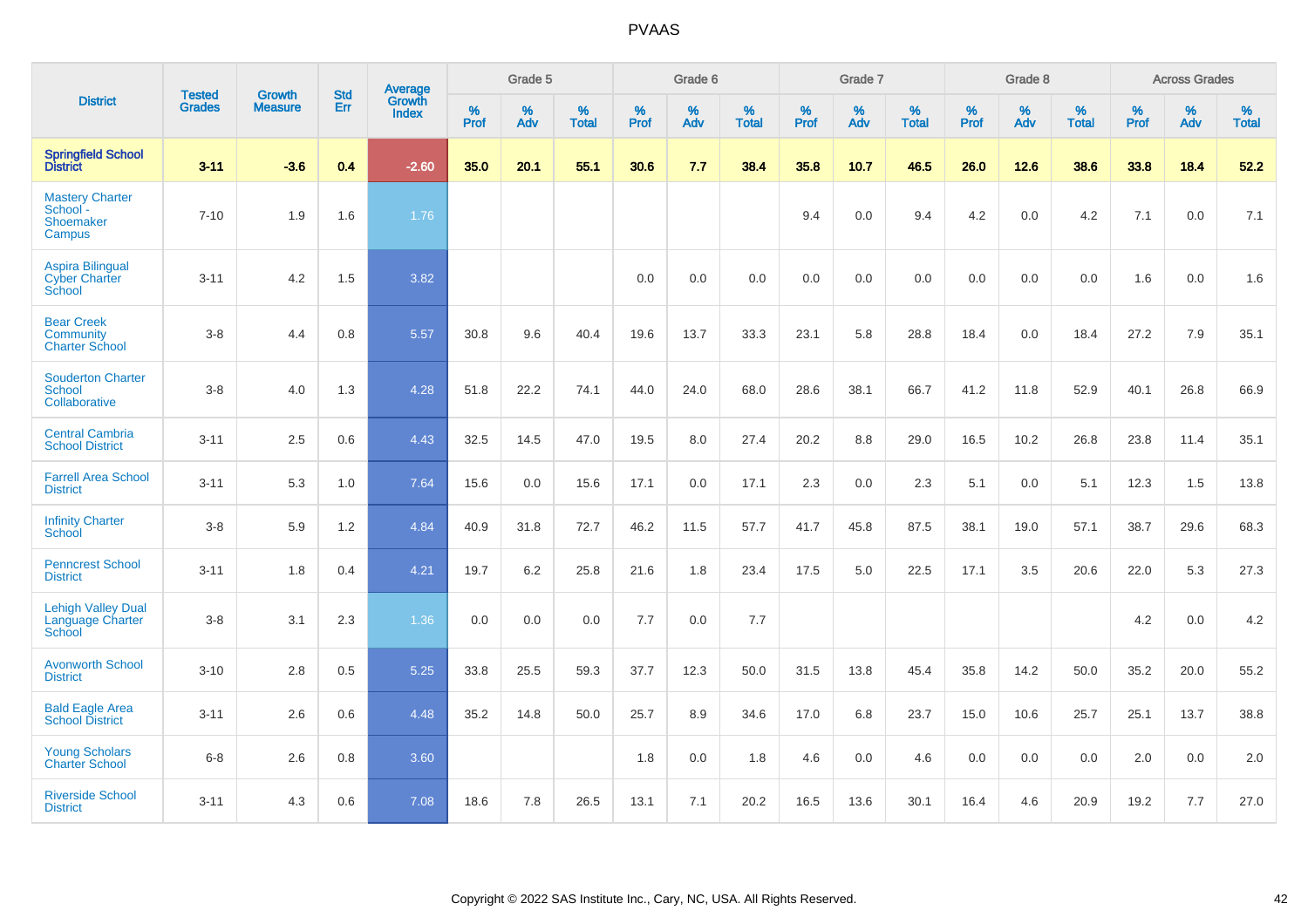|                                                                   |                                |                                 | <b>Std</b> | Average                |                  | Grade 5  |                   |           | Grade 6  |                   |           | Grade 7  |                   |           | Grade 8  |                   |           | <b>Across Grades</b> |                   |
|-------------------------------------------------------------------|--------------------------------|---------------------------------|------------|------------------------|------------------|----------|-------------------|-----------|----------|-------------------|-----------|----------|-------------------|-----------|----------|-------------------|-----------|----------------------|-------------------|
| <b>District</b>                                                   | <b>Tested</b><br><b>Grades</b> | <b>Growth</b><br><b>Measure</b> | Err        | <b>Growth</b><br>Index | %<br><b>Prof</b> | %<br>Adv | %<br><b>Total</b> | %<br>Prof | %<br>Adv | %<br><b>Total</b> | %<br>Prof | %<br>Adv | %<br><b>Total</b> | %<br>Prof | %<br>Adv | %<br><b>Total</b> | %<br>Prof | %<br>Adv             | %<br><b>Total</b> |
| <b>Springfield School</b><br>District                             | $3 - 11$                       | $-3.6$                          | 0.4        | $-2.60$                | 35.0             | 20.1     | 55.1              | 30.6      | 7.7      | 38.4              | 35.8      | 10.7     | 46.5              | 26.0      | 12.6     | 38.6              | 33.8      | 18.4                 | 52.2              |
| <b>Wayne Highlands</b><br><b>School District</b>                  | $3 - 11$                       | 2.2                             | 0.5        | 4.54                   | 36.4             | 14.3     | 50.7              | 31.5      | 11.4     | 43.0              | 25.6      | 14.3     | 39.9              | 27.6      | 4.9      | 32.5              | 29.9      | 16.0                 | 46.0              |
| <b>North Clarion</b><br><b>County School</b><br><b>District</b>   | $3-12$                         | 5.1                             | 0.9        | 5.51                   | 34.1             | 6.8      | 40.9              | 31.7      | 12.2     | 43.9              | 21.4      | 7.1      | 28.6              | 15.9      | 11.4     | 27.3              | 26.5      | 10.6                 | 37.1              |
| <b>Bradford Area</b><br><b>School District</b>                    | $3 - 12$                       | 4.4                             | 0.5        | 9.21                   | 33.5             | 10.2     | 43.7              | 23.4      | 8.8      | 32.2              | 18.9      | 13.9     | 32.8              | 27.8      | 7.6      | 35.4              | 26.9      | 11.3                 | 38.3              |
| <b>New Day Charter</b><br><b>School</b>                           | $7 - 11$                       | 2.2                             | 3.1        | 0.71                   |                  |          |                   |           |          |                   |           |          |                   | 0.0       | 0.0      | 0.0               | 0.0       | 0.0                  | 0.0               |
| <b>Port Allegany</b><br><b>School District</b>                    | $3 - 11$                       | 1.7                             | 0.7        | 2.30                   | 20.0             | 5.7      | 25.7              | 7.4       | 1.5      | 8.8               | 17.4      | 2.9      | 20.3              | 13.1      | 9.8      | 23.0              | 16.8      | 5.7                  | 22.5              |
| <b>Athens Area</b><br><b>School District</b>                      | $3 - 11$                       | 3.8                             | 0.5        | 7.01                   | 31.2             | 6.2      | 37.5              | 28.2      | 5.9      | 34.1              | 22.2      | 5.2      | 27.4              | 19.3      | 10.7     | 30.0              | 26.5      | 8.2                  | 34.6              |
| <b>Provident Charter</b><br><b>School</b>                         | $3-8$                          | 3.6                             | 1.0        | 3.98                   | 4.4              | 2.2      | 6.5               | 10.5      | 0.0      | 10.5              | 9.1       | 0.0      | 9.1               | 0.0       | 3.3      | 3.3               | 9.2       | 2.5                  | 11.7              |
| <b>Mastery Charter</b><br>School - Clymer<br>Elementary           | $3-6$                          | 1.9                             | 1.5        | 1.23                   | 0.0              | 0.0      | 0.0               | 3.8       | 0.0      | 3.8               |           |          |                   |           |          |                   | 2.6       | 0.8                  | 3.4               |
| <b>Wattsburg Area</b><br><b>School District</b>                   | $3 - 11$                       | 4.1                             | 0.6        | 6.55                   | 25.0             | 18.2     | 43.2              | 27.2      | 17.4     | 44.6              | 19.6      | 7.6      | 27.2              | 31.7      | 12.9     | 44.6              | 26.7      | 12.5                 | 39.2              |
| <b>Arts Academy</b><br><b>Elementary</b><br><b>Charter School</b> | $3-5$                          | 1.7                             | 1.9        | 0.91                   | 5.3              | 0.0      | 5.3               |           |          |                   |           |          |                   |           |          |                   | 5.1       | 0.0                  | 5.1               |
| <b>South Western</b><br><b>School District</b>                    | $3 - 12$                       | 2.8                             | 0.4        | 7.84                   | 23.7             | 5.4      | 29.2              | 15.7      | 11.7     | 27.4              | 17.8      | 6.0      | 23.8              | 19.1      | 10.1     | 29.2              | 21.6      | 8.9                  | 30.4              |
| <b>Donegal School</b><br><b>District</b>                          | $3 - 12$                       | 3.0                             | 0.5        | 6.51                   | 18.1             | 9.9      | 28.0              | 22.5      | 3.2      | 25.7              | 12.4      | 14.8     | 27.2              | 16.6      | 9.5      | 26.0              | 19.7      | 10.6                 | 30.3              |
| New Hope-<br>Solebury School<br><b>District</b>                   | $3 - 11$                       | 4.2                             | 0.6        | 6.75                   | 40.4             | 25.5     | 66.0              | 41.2      | 11.8     | 52.9              | 25.5      | 17.0     | 42.6              | 37.6      | 19.3     | 56.9              | 36.8      | 21.0                 | 57.8              |
| <b>West York Area</b><br><b>School District</b>                   | $3 - 12$                       | 2.3                             | 0.4        | 5.18                   | 19.9             | 5.6      | 25.5              | 14.8      | 4.8      | 19.6              | 15.0      | 5.8      | 20.9              | 16.3      | 4.2      | 20.5              | 19.8      | 5.9                  | 25.6              |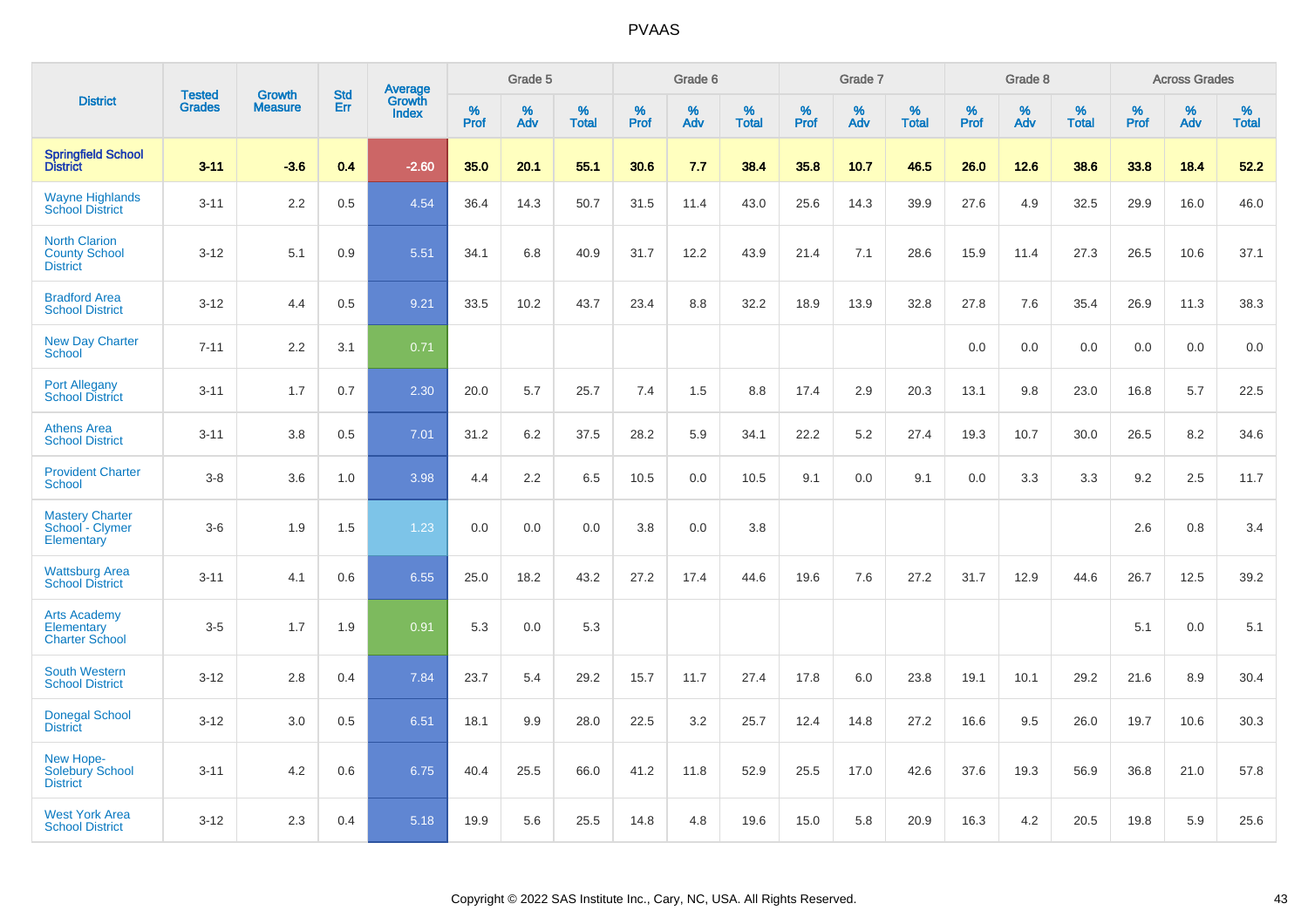|                                                              |                                | <b>Growth</b>  | <b>Std</b> |                                   |              | Grade 5  |                   |              | Grade 6  |                   |           | Grade 7  |                   |           | Grade 8  |                   |              | <b>Across Grades</b> |                   |
|--------------------------------------------------------------|--------------------------------|----------------|------------|-----------------------------------|--------------|----------|-------------------|--------------|----------|-------------------|-----------|----------|-------------------|-----------|----------|-------------------|--------------|----------------------|-------------------|
| <b>District</b>                                              | <b>Tested</b><br><b>Grades</b> | <b>Measure</b> | Err        | Average<br>Growth<br><b>Index</b> | $\%$<br>Prof | %<br>Adv | %<br><b>Total</b> | $\%$<br>Prof | %<br>Adv | %<br><b>Total</b> | %<br>Prof | %<br>Adv | %<br><b>Total</b> | %<br>Prof | %<br>Adv | %<br><b>Total</b> | $\%$<br>Prof | %<br>Adv             | %<br><b>Total</b> |
| <b>Springfield School</b><br>District                        | $3 - 11$                       | $-3.6$         | 0.4        | $-2.60$                           | 35.0         | 20.1     | 55.1              | 30.6         | 7.7      | 38.4              | 35.8      | 10.7     | 46.5              | 26.0      | 12.6     | 38.6              | 33.8         | 18.4                 | 52.2              |
| <b>Mountain View</b><br><b>School District</b>               | $3 - 11$                       | 5.6            | 0.8        | 7.04                              | 28.3         | 1.7      | 30.0              | 16.3         | 2.0      | 18.4              | 25.9      | 7.4      | 33.3              | 27.1      | 8.5      | 35.6              | 21.4         | 4.2                  | 25.6              |
| <b>Centre Learning</b><br>Community<br><b>Charter School</b> | $5-8$                          | 4.9            | 2.0        | 2.45                              |              |          |                   |              |          |                   | 25.0      | 12.5     | 37.5              | 0.0       | 17.6     | 17.6              | 24.1         | 18.5                 | 42.6              |
| <b>Bedford Area</b><br><b>School District</b>                | $3 - 11$                       | 3.8            | 0.6        | 7.33                              | 34.4         | 4.2      | 38.7              | 32.2         | 7.8      | 40.0              | 25.4      | 8.8      | 34.2              | 24.2      | 7.8      | 32.0              | 31.3         | 10.5                 | 41.7              |
| <b>Seven Generations</b><br><b>Charter School</b>            | $3-5$                          | 2.5            | 2.0        | 1.26                              | 24.3         | 5.4      | 29.7              |              |          |                   |           |          |                   |           |          |                   | 25.6         | 5.6                  | 31.2              |
| <b>Richland School</b><br><b>District</b>                    | $3 - 11$                       | 3.8            | 0.6        | 6.45                              | 40.8         | 21.4     | 62.1              | 40.4         | 10.6     | 51.1              | 39.8      | 10.9     | 50.8              | 25.5      | 13.2     | 38.7              | 36.6         | 16.5                 | 53.1              |
| Tredyffrin-<br><b>Easttown School</b><br><b>District</b>     | $3 - 10$                       | 1.9            | 0.4        | 4.37                              | 36.2         | 36.2     | 72.4              | 36.8         | 28.2     | 65.0              | 32.6      | 33.0     | 65.7              | 26.4      | 40.3     | 66.7              | 33.6         | 38.6                 | 72.2              |
| <b>Karns City Area</b><br><b>School District</b>             | $3 - 11$                       | 3.6            | 0.6        | 5.98                              | 23.6         | 9.0      | 32.6              | 29.6         | 1.1      | 30.7              | 22.4      | 3.4      | 25.9              | 16.8      | 3.7      | 20.6              | 24.0         | 3.2                  | 27.2              |
| Shanksville-<br><b>Stonycreek School</b><br><b>District</b>  | $3 - 10$                       | 6.4            | 1.4        | 4.61                              | 28.6         | 0.0      | 28.6              | 25.0         | 4.2      | 29.2              | 20.0      | 5.0      | 25.0              | 22.2      | 0.0      | 22.2              | 26.3         | 1.7                  | 28.0              |
| <b>Mastery Charter</b><br>School John Wister<br>Elementary   | $3-5$                          | 3.9            | 2.6        | 1.52                              | 5.0          | 0.0      | 5.0               |              |          |                   |           |          |                   |           |          |                   | 2.9          | 0.0                  | 2.9               |
| <b>Universal Bluford</b><br><b>Charter School</b>            | $3-6$                          | 4.8            | 1.4        | 4.14                              | 4.4          | 0.0      | 4.4               | 2.7          | 0.0      | 2.7               |           |          |                   |           |          |                   | 4.3          | 0.0                  | 4.3               |
| <b>Dubois Area</b><br><b>School District</b>                 | $3 - 11$                       | 2.1            | 0.4        | 5.38                              | 22.4         | 11.0     | 33.3              | 21.6         | 8.3      | 29.9              | 18.7      | 5.9      | 24.5              | 14.1      | 5.2      | 19.4              | 22.6         | 11.7                 | 34.2              |
| Gettysburg<br>Montessori Charter<br><b>School</b>            | $3-6$                          | 5.4            | 1.9        | 2.75                              | 19.0         | 19.0     | 38.1              | 11.1         | 0.0      | 11.1              |           |          |                   |           |          |                   | 19.2         | 9.6                  | 28.7              |
| <b>Warren County</b><br><b>School District</b>               | $3 - 11$                       | 2.7            | 0.4        | 7.14                              | 21.0         | 7.4      | 28.4              | 15.7         | 3.7      | 19.3              | 12.0      | 0.7      | 12.6              | 13.8      | 2.9      | 16.7              | 17.7         | 4.3                  | 22.0              |
| <b>Conneaut School</b><br><b>District</b>                    | $3 - 12$                       | 3.7            | 0.5        | 6.95                              | 21.8         | 7.5      | 29.3              | 23.8         | 9.8      | 33.6              | 19.4      | 6.7      | 26.1              | 17.9      | 3.4      | 21.4              | 24.4         | 10.4                 | 34.8              |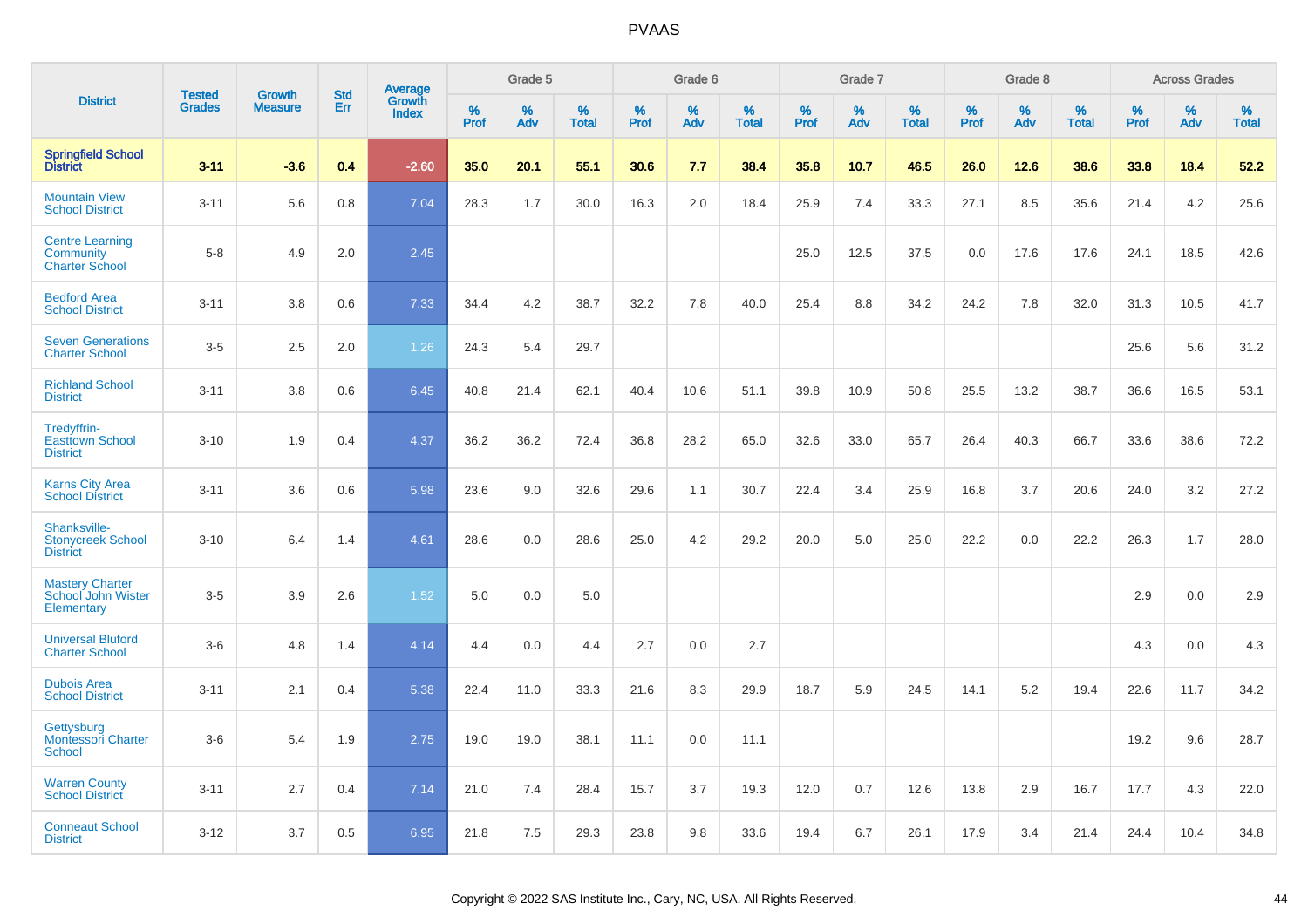|                                                                                       |                                |                                 | <b>Std</b> | Average                |              | Grade 5  |                   |           | Grade 6  |                   |           | Grade 7  |                      |           | Grade 8  |                   |              | <b>Across Grades</b> |                   |
|---------------------------------------------------------------------------------------|--------------------------------|---------------------------------|------------|------------------------|--------------|----------|-------------------|-----------|----------|-------------------|-----------|----------|----------------------|-----------|----------|-------------------|--------------|----------------------|-------------------|
| <b>District</b>                                                                       | <b>Tested</b><br><b>Grades</b> | <b>Growth</b><br><b>Measure</b> | Err        | Growth<br><b>Index</b> | $\%$<br>Prof | %<br>Adv | %<br><b>Total</b> | %<br>Prof | %<br>Adv | %<br><b>Total</b> | %<br>Prof | %<br>Adv | $\%$<br><b>Total</b> | %<br>Prof | %<br>Adv | %<br><b>Total</b> | $\%$<br>Prof | %<br>Adv             | %<br><b>Total</b> |
| <b>Springfield School</b><br><b>District</b>                                          | $3 - 11$                       | $-3.6$                          | 0.4        | $-2.60$                | 35.0         | 20.1     | 55.1              | 30.6      | 7.7      | 38.4              | 35.8      | 10.7     | 46.5                 | 26.0      | 12.6     | 38.6              | 33.8         | 18.4                 | 52.2              |
| <b>Montour School</b><br><b>District</b>                                              | $3 - 11$                       | 5.0                             | 0.4        | 11.10                  | 31.8         | 25.1     | 57.0              | 30.6      | 24.5     | 55.1              | 26.3      | 30.1     | 56.5                 | 26.6      | 30.6     | 57.3              | 31.2         | 26.8                 | 58.1              |
| <b>Hempfield School</b><br><b>District</b>                                            | $3 - 11$                       | 3.5                             | 0.3        | 11.50                  | 32.6         | 14.9     | 47.5              | 27.8      | 18.0     | 45.8              | 22.6      | 18.5     | 41.1                 | 24.4      | 18.7     | 43.1              | 27.9         | 18.3                 | 46.2              |
| <b>Smethport Area</b><br><b>School District</b>                                       | $3 - 12$                       | 7.1                             | 0.8        | 8.76                   | 29.2         | 8.3      | 37.5              | 24.6      | 8.8      | 33.3              | 16.9      | 6.2      | 23.1                 | 22.6      | 4.8      | 27.4              | 22.1         | 9.4                  | 31.5              |
| <b>Midd-West School</b><br><b>District</b>                                            | $3 - 11$                       | 4.5                             | 0.6        | 8.11                   | 29.8         | 11.2     | 41.0              | 35.1      | 9.9      | 45.0              | 18.2      | 14.1     | 32.3                 | 21.6      | 8.0      | 29.6              | 27.0         | 9.8                  | 36.8              |
| <b>Austin Area School</b><br><b>District</b>                                          | $3 - 11$                       | 10.1                            | 1.6        | 6.38                   | 23.1         | 15.4     | 38.5              | 30.8      | 7.7      | 38.5              | 40.0      | 0.0      | 40.0                 | 31.2      | 0.0      | 31.2              | 26.0         | 6.8                  | 32.9              |
| <b>Easton Arts</b><br>Academy<br>Elementary<br><b>Charter School</b>                  | $3-5$                          | 4.8                             | 2.4        | 1.94                   | 4.2          | 16.7     | 20.8              |           |          |                   |           |          |                      |           |          |                   | 12.6         | 3.9                  | 16.5              |
| <b>Huntingdon Area</b><br><b>School District</b>                                      | $3 - 11$                       | 9.5                             | 0.5        | 17.36                  | 23.7         | 13.2     | 36.8              | 17.8      | 10.2     | 28.0              | 18.0      | 4.3      | 22.3                 | 13.6      | 4.8      | 18.4              | 19.7         | 9.1                  | 28.8              |
| <b>Shikellamy School</b><br><b>District</b>                                           | $3 - 10$                       | 2.8                             | 0.4        | 6.42                   | 24.3         | 11.4     | 35.7              | 18.3      | 8.4      | 26.7              | 18.0      | 7.7      | 25.8                 | 11.5      | 7.8      | 19.3              | 21.2         | 9.8                  | 31.0              |
| <b>Lehighton Area</b><br><b>School District</b>                                       | $3 - 11$                       | 3.8                             | 0.5        | 7.54                   | 23.0         | 5.9      | 29.0              | 26.0      | 4.1      | 30.1              | 12.0      | 5.7      | 17.7                 | 14.7      | 1.8      | 16.6              | 23.4         | 5.4                  | 28.8              |
| <b>Central Columbia</b><br><b>School District</b>                                     | $3 - 12$                       | 3.8                             | 0.5        | 7.42                   | 30.5         | 25.2     | 55.6              | 28.2      | 25.2     | 53.3              | 32.6      | 14.9     | 47.5                 | 30.6      | 20.1     | 50.7              | 32.6         | 22.1                 | 54.7              |
| <b>Warwick School</b><br><b>District</b>                                              | $3 - 11$                       | 4.0                             | 0.4        | 10.87                  | 35.6         | 9.6      | 45.2              | 30.7      | 6.4      | 37.0              | 22.5      | 7.2      | 29.7                 | 13.2      | 3.6      | 16.8              | 25.6         | 9.8                  | 35.4              |
| <b>Upper Saint Clair</b><br><b>School District</b>                                    | $3 - 11$                       | 3.0                             | 0.4        | 7.98                   | 36.3         | 35.5     | 71.8              | 40.8      | 27.3     | 68.1              | 33.3      | 35.5     | 68.8                 | 31.1      | 30.4     | 61.5              | 36.7         | 35.6                 | 72.3              |
| <b>Bangor Area</b><br><b>School District</b>                                          | $3 - 12$                       | 4.2                             | 0.5        | 8.44                   | 20.3         | 24.8     | 45.1              | 26.7      | 14.0     | 40.7              | 20.4      | 13.6     | 34.0                 | 23.2      | 6.0      | 29.1              | 27.2         | 17.9                 | 45.2              |
| <b>West Philadelphia</b><br><b>Achievement</b><br>Charter<br><b>Elementary School</b> | $3-5$                          | 4.2                             | 1.6        | 2.63                   | 6.7          | 0.0      | 6.7               |           |          |                   |           |          |                      |           |          |                   | 2.8          | 0.5                  | $3.2\,$           |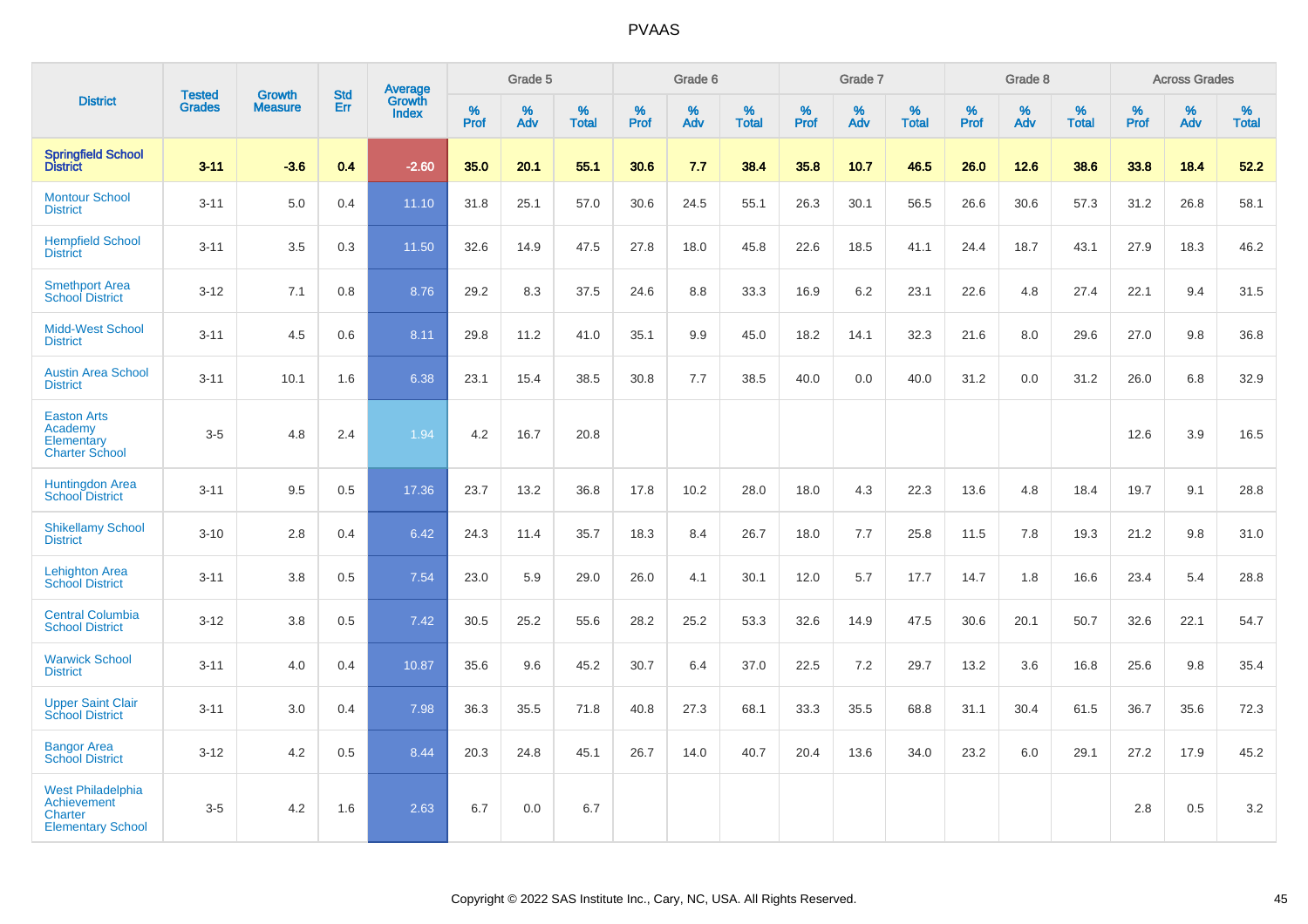|                                                                   | <b>Tested</b> | <b>Growth</b>  | <b>Std</b> | Average                       |           | Grade 5  |                   |           | Grade 6  |                   |           | Grade 7  |                   |           | Grade 8  |                   |           | <b>Across Grades</b> |                   |
|-------------------------------------------------------------------|---------------|----------------|------------|-------------------------------|-----------|----------|-------------------|-----------|----------|-------------------|-----------|----------|-------------------|-----------|----------|-------------------|-----------|----------------------|-------------------|
| <b>District</b>                                                   | <b>Grades</b> | <b>Measure</b> | Err        | <b>Growth</b><br><b>Index</b> | %<br>Prof | %<br>Adv | %<br><b>Total</b> | %<br>Prof | %<br>Adv | %<br><b>Total</b> | %<br>Prof | %<br>Adv | %<br><b>Total</b> | %<br>Prof | %<br>Adv | %<br><b>Total</b> | %<br>Prof | %<br>Adv             | %<br><b>Total</b> |
| <b>Springfield School</b><br><b>District</b>                      | $3 - 11$      | $-3.6$         | 0.4        | $-2.60$                       | 35.0      | 20.1     | 55.1              | 30.6      | 7.7      | 38.4              | 35.8      | 10.7     | 46.5              | 26.0      | 12.6     | 38.6              | 33.8      | 18.4                 | 52.2              |
| <b>Esperanza</b><br><b>Academy Charter</b><br><b>School</b>       | $4 - 11$      | 2.8            | 0.5        | 5.89                          |           |          |                   | 1.5       | 0.0      | 1.5               | 4.2       | 0.0      | 4.2               | 0.5       | 0.0      | 0.5               | 1.8       | 0.0                  | 1.8               |
| <b>Chester</b><br>Community<br><b>Charter School</b>              | $3 - 8$       | 3.5            | 0.6        | 6.06                          | 0.7       | 0.7      | 1.5               | 3.6       | 0.0      | 3.6               | 3.2       | 1.1      | 4.3               | 2.6       | 0.0      | 2.6               | 2.1       | 0.4                  | 2.5               |
| <b>Blacklick Valley</b><br><b>School District</b>                 | $3 - 11$      | 8.2            | 1.0        | 8.15                          | 24.1      | 6.9      | 31.0              | 34.2      | 10.5     | 44.7              | 16.7      | 0.0      | 16.7              | 14.3      | 4.8      | 19.0              | 22.6      | 9.5                  | 32.1              |
| <b>Saucon Valley</b><br><b>School District</b>                    | $3 - 11$      | 6.7            | 0.5        | 12.55                         | 32.0      | 25.4     | 57.4              | 33.6      | 11.0     | 44.5              | 31.1      | 12.1     | 43.2              | 32.8      | 16.0     | 48.8              | 31.2      | 18.8                 | 50.0              |
| <b>Universal Daroff</b><br><b>Charter School</b>                  | $3 - 8$       | 6.1            | 0.8        | 7.55                          | 1.6       | 1.6      | 3.2               | 0.0       | 0.0      | 0.0               | 2.2       | 0.0      | 2.2               | 3.6       | 0.0      | 3.6               | 2.2       | 0.3                  | 2.5               |
| <b>Bucks County</b><br><b>Montessori Charter</b><br><b>School</b> | $3-6$         | 9.5            | 1.8        | 5.15                          | 16.1      | 25.8     | 41.9              | 42.9      | 28.6     | 71.4              |           |          |                   |           |          |                   | 33.0      | 29.8                 | 62.8              |
| <b>Otto-Eldred School</b><br><b>District</b>                      | $3 - 11$      | 7.8            | 0.9        | 8.33                          | 23.8      | 28.6     | 52.4              | 45.0      | 12.5     | 57.5              | 20.0      | 15.6     | 35.6              | 25.0      | 6.2      | 31.2              | 28.3      | 13.9                 | 42.2              |
| <b>Vida Charter</b><br><b>School</b>                              | $3-6$         | 10.1           | 1.8        | 5.60                          | 23.1      | 19.2     | 42.3              | 16.7      | 11.1     | 27.8              |           |          |                   |           |          |                   | 20.4      | 7.8                  | 28.2              |
| <b>Lewisburg Area</b><br><b>School District</b>                   | $3 - 11$      | 6.7            | 0.6        | 12.13                         | 33.6      | 28.3     | 62.0              | 40.0      | 24.2     | 64.2              | 33.1      | 29.4     | 62.5              | 17.9      | 31.3     | 49.2              | 31.0      | 30.1                 | 61.1              |
| <b>Conestoga Valley</b><br><b>School District</b>                 | $3 - 11$      | 4.8            | 0.4        | 12.76                         | 21.3      | 12.6     | 33.8              | 24.9      | 7.7      | 32.7              | 20.4      | 14.0     | 34.4              | 23.0      | 13.5     | 36.5              | 24.2      | 13.5                 | 37.8              |
| <b>Homer-Center</b><br><b>School District</b>                     | $3 - 11$      | 10.3           | 0.8        | 13.11                         | 31.8      | 17.5     | 49.2              | 36.4      | 4.6      | 40.9              | 20.3      | 0.0      | 20.3              | 26.9      | 13.4     | 40.3              | 27.6      | 7.4                  | 35.0              |
| <b>Cumberland Valley</b><br><b>School District</b>                | $3 - 12$      | 3.8            | 0.2        | 15.85                         | 33.5      | 27.3     | 60.8              | 31.4      | 13.8     | 45.2              | 29.0      | 18.7     | 47.6              | 26.6      | 12.4     | 39.0              | 30.7      | 22.4                 | 53.2              |
| <b>Lower Merion</b><br><b>School District</b>                     | $3 - 11$      | 3.3            | 0.3        | 12.62                         | 27.6      | 48.2     | 75.8              | 31.4      | 37.3     | 68.6              | 33.9      | 31.3     | 65.2              | 33.0      | 28.3     | 61.3              | 31.2      | 40.9                 | 72.2              |
| <b>Circle Of Seasons</b><br><b>Charter School</b>                 | $3 - 8$       | 12.3           | 1.2        | 10.35                         | 20.0      | 5.7      | 25.7              | 16.7      | 6.7      | 23.3              | 25.0      | 11.1     | 36.1              |           |          |                   | 20.9      | 7.9                  | 28.8              |